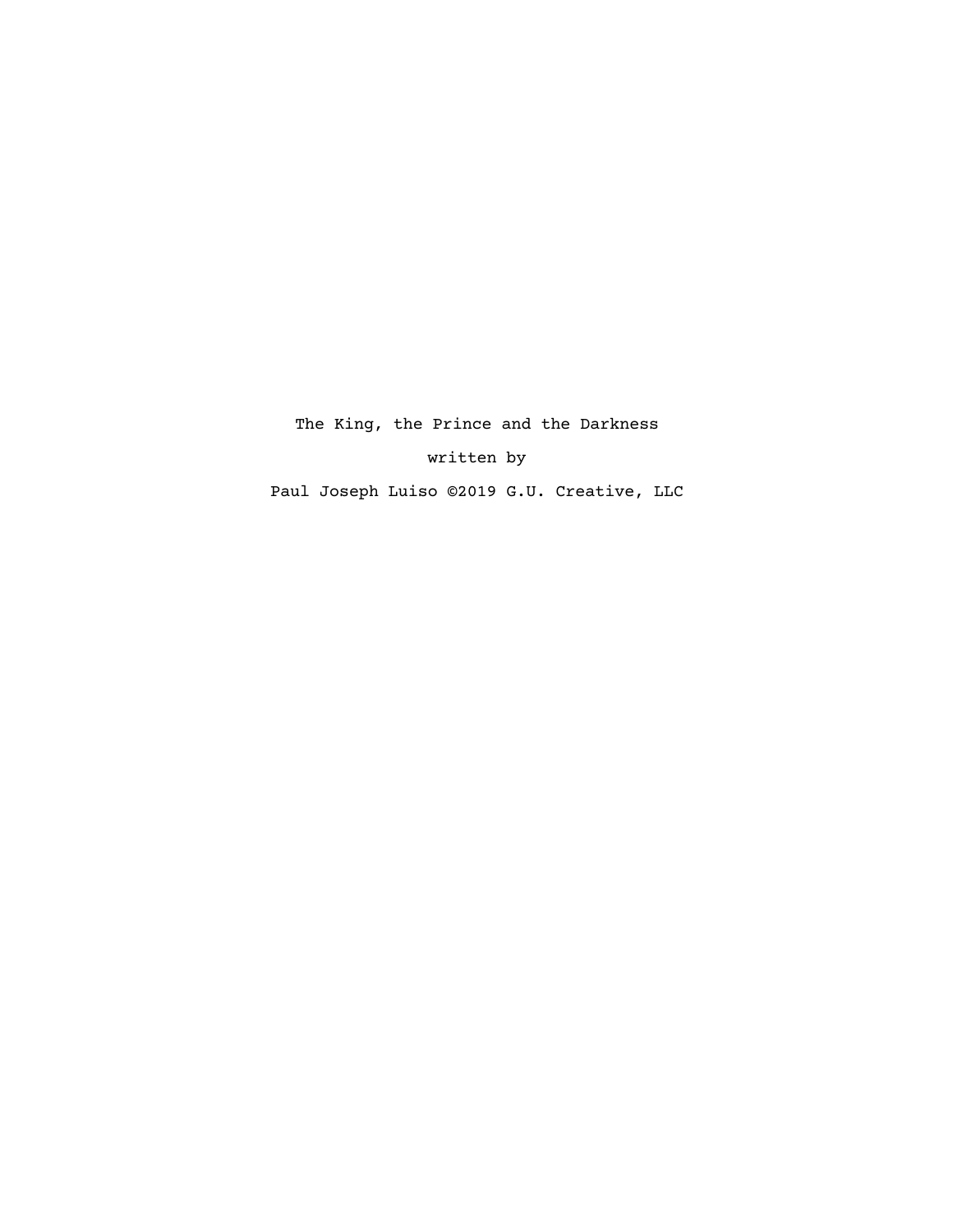### EXTERIOR - DAY

Aerial shot of large hill surrounded by seven towns, Purple Violet, Blue, Green, Yellow, Orange and Red. Close in on the hilltop. Children dressed in the bright colors of their town. They laugh while they run and play together. It's a bright sunny day, but the atmosphere grows dark as the children's faces become bitter and angry. They separate into little cliques of their own colors as their clothes turn to shades of gray.

> NARRATOR Long ago, in a land not too different from our own, there stood a hill at the edge of a vast Kingdom. The hill was in the middle of a valley and circling the hill were seven towns; a purple town, a violette town, a blue town, a green town, a yellow town, an orange town and a red town. The land had been full of color, beauty and light. Years before, the people of the towns loved and cared for each other and they would spend their days all working for their common good.

MONTAGE OF HAPPY PEOPLE DRESSED IN THE COLORFUL CLOTHING OF THEIR TOWNS FARMING TOGETHER AND making MERRY AFTERWARDS. CHILDREN PLAY IN THE FOREGROUND.

# NARRATOR (CONT'D)

But things were different now. Prophets rose up; each among their own town. They all spoke the same message; that the King was going to send His Son, the Prince to pronounce a blessing upon them that would change their lives.

# EXTERIOR - DAY

Prophet in Redtown square is clutching a large rolled up scroll.

> RED PROPHET (excited) The prince is coming! The prince is coming!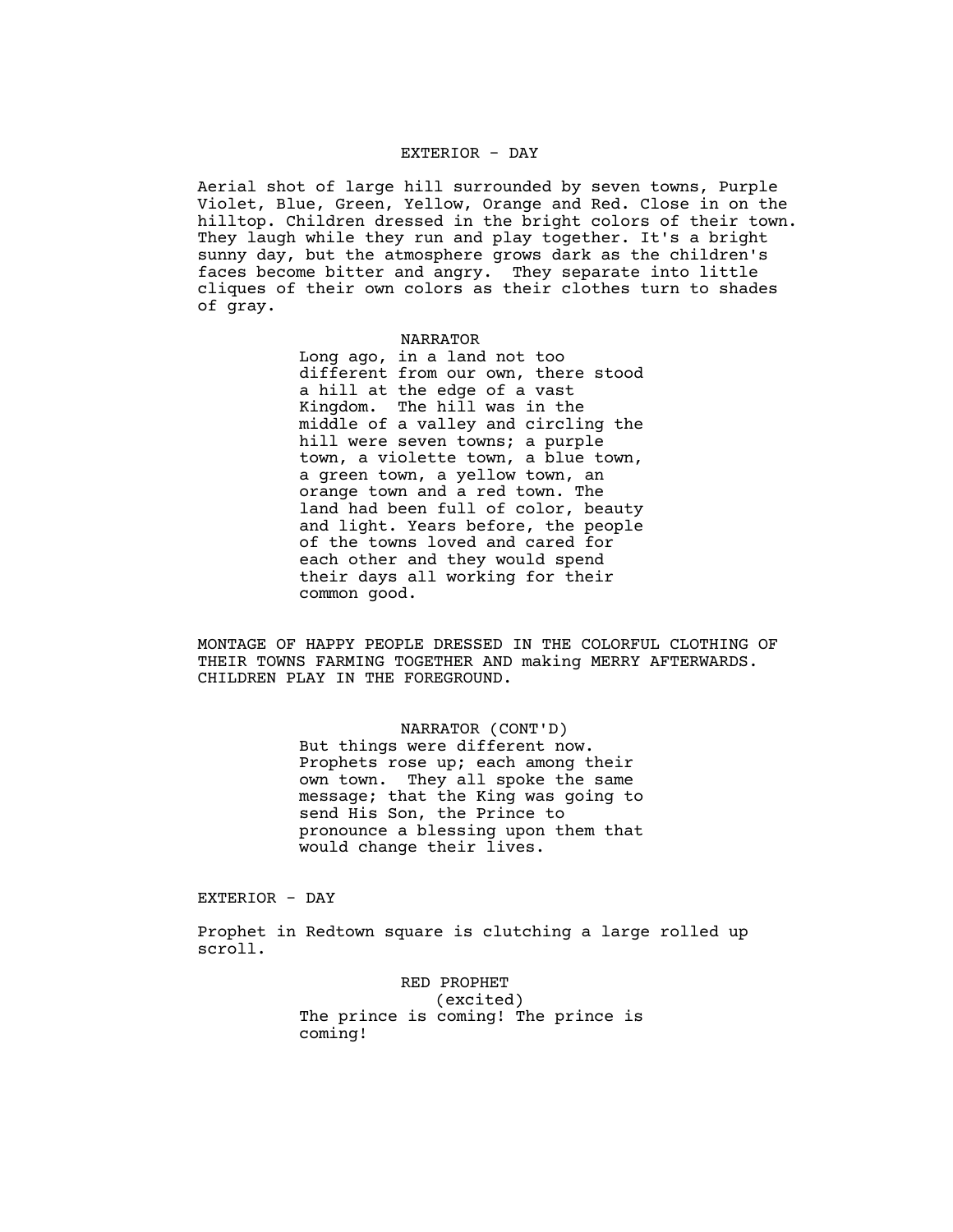### GOVERNOR RED What? How do you know?

### RED PROPHET

The King came to me in a dream! It was so vivid, like nothing I've ever seen before!

GOVERNOR RED What did he say?

RED PROPHET He said the prince was coming to pronounce a blessing upon us that would change our lives. He gave me plans to for us to build instruments and a song with which to honor him.

GOVERNOR RED (excited) That's wonderful! When is he coming?

RED PROPHET (PUZZLED) I don't know. that's the only thing he didn't tell me.

GOVERNOR RED We'd better get busy then. Show me the plans so we can get materials together and get started. (addresses bystanders) Gather 'round everyone!

RED PROPHET Should we alert the other towns?

GOVERNOR RED I think that would be a good idea. I'm sure that they'd want to participate.

EXTERIOR - DAY - PURPLE TOWN

A prophet has just returned from a vision walk. He heads to the office of the president. dusty and dirty, he bursts through the door.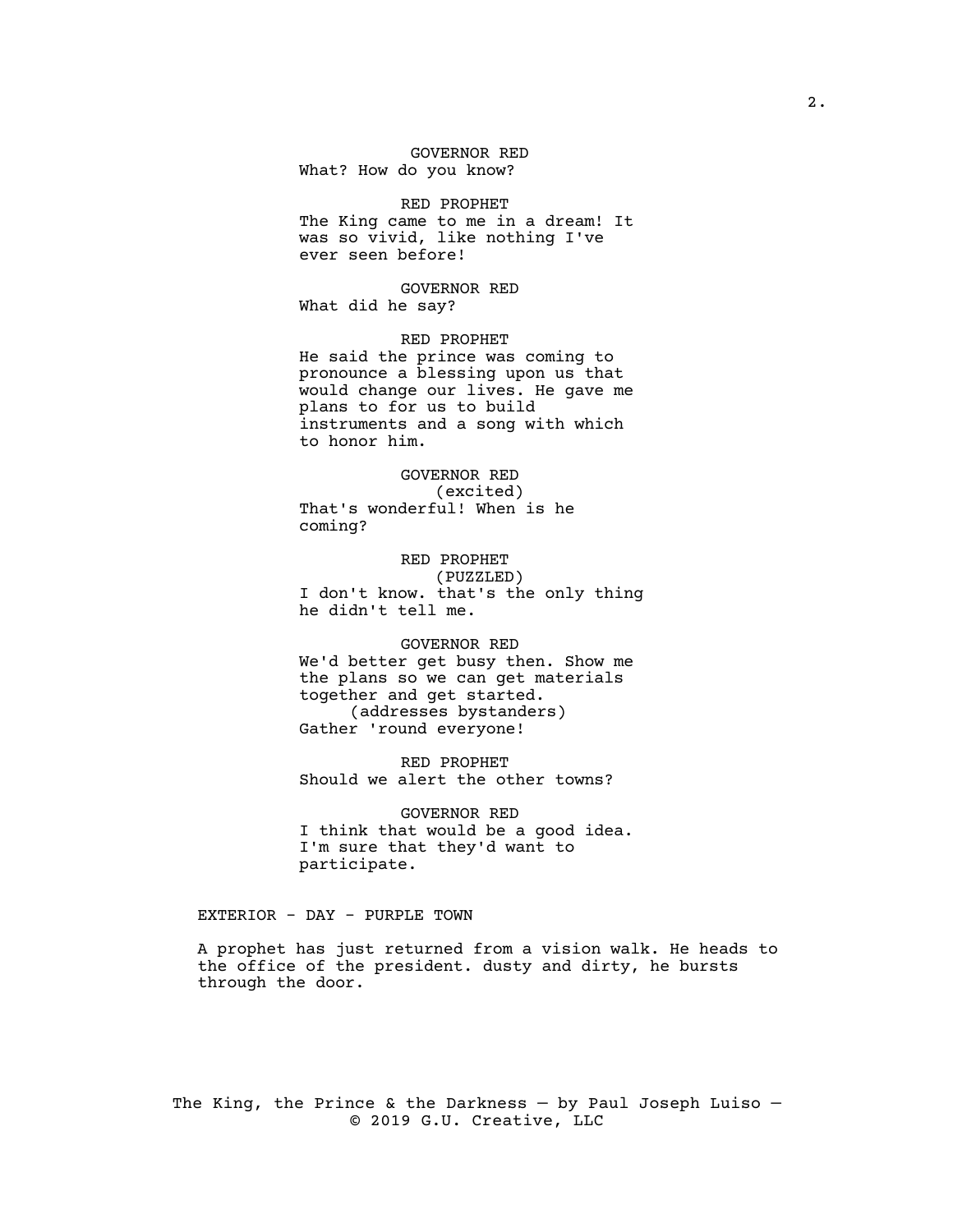# INTERIOR - DAY - OFFICE OF PRESIDENT PURPLE

PURPLE PROPHET Mr. President, I just had a vision!

PRESIDENT PURPLE (astonished) A vision? Tell me what it was.

PURPLE PROPHET It was of the King. He told me he was sending his son the prince to pronounce a blessing upon us that would change our lives.

PRESIDENT PURPLE When is this happening?

PURPLE PROPHET I don't know, but he gave me plans to build instruments and a song with which to honor him.

PRESIDENT PURPLE What's this song?

PURPLE PROPHET I'm not a musician, but I could hum it for one. Perhaps they could write it down the music so we can learn to play it.

PRESIDENT PURPLE How about the instruments?

PURPLE PROPHET I'll have to draw the plans out for them, but I'm not an artist so they'll be pretty rough.

PRESIDENT PURPLE No worries! I know a man here in the town that can build anything with almost no plans at all.

PURPLE PROPHET (Joyous) I'm so happy! This is going to be wonderful.

PRESIDENT PURPLE Let's send a messenger to the other towns to let them know what's happening.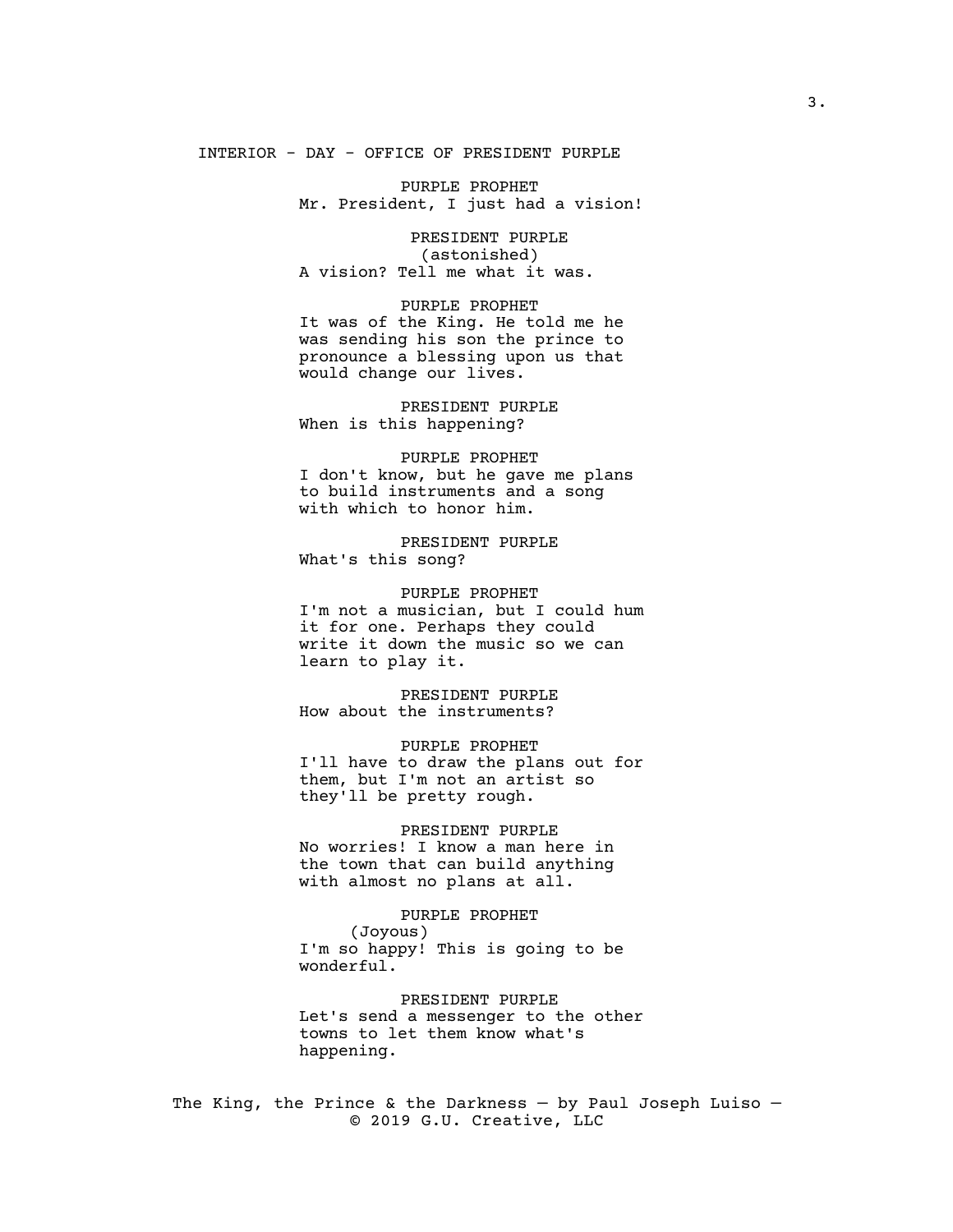The men smile and clap each other on the back.

INTERIOR - CONTINUOUS

The Green Prophet and Green Bishop show up at the house of the Chancellor.

> GREEN PROPHET I have a message. I feel it in my heart.

CHANCELLOR GREEN (puzzled) What do you mean you feel it in your heart?

GREEN PROPHET Sometimes it's that way... I just know something and it always happens!

The Chancellor looks over at the Green Bishop. He nods his head.

> GREEN BISHOP It's happened many times before. He's never been wrong.

CHANCELLOR GREEN Then what's the message?

#### GREEN PROPHET

The King is going to send his son to pronounce a blessing on us that will change our lives. He's giving us a song and plans to build instruments to play it on. I can see them in my head just like I'm looking at them.

CHANCELLOR GREEN What about the song?

GREEN PROPHET It's like an earworm in my mind. It won't go away!

CHANCELLOR GREEN When is this going to happen?

GREEN PROPHET I don't know, but I don't believe it's very far off.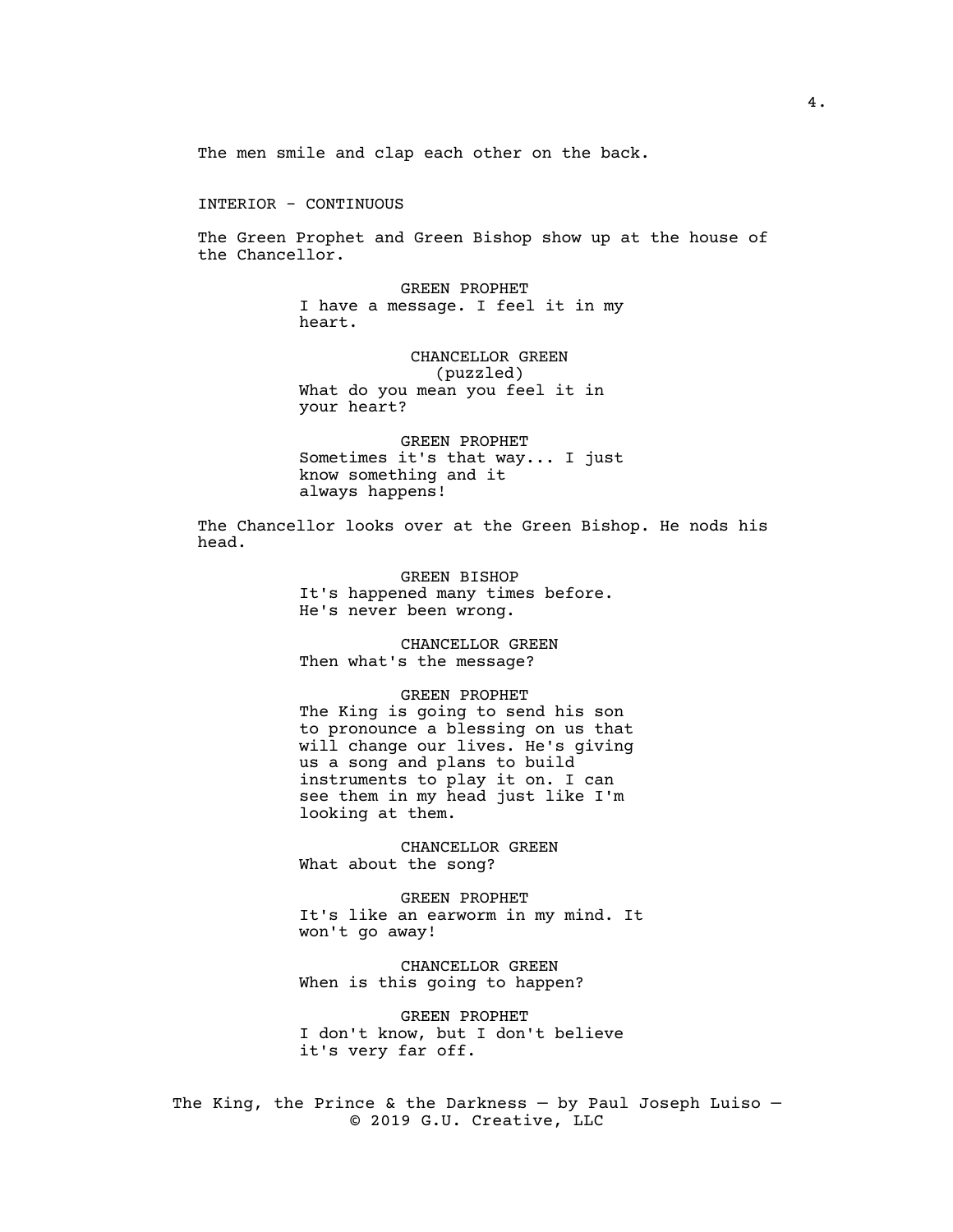CHANCELLOR GREEN

Then we'd better get at it. Let's get those plans and music out of your head and onto some paper!

GREEN BISHOP Shouldn't we send a someone to the other towns? Maybe they don't know about it.

CHANCELLOR GREEN Excellent idea! I'll send a messenger right away.

All three men smile and walk out.

INTERIOR - DAY - THE BLUE TEMPLE

BLUE PROPHET TO PASTOR BLUE:

BLUE PROPHET (raving) He's in my head! He's in my head!

PASTOR BLUE Who is? Who's in your head?

BLUE PROPHET It's the King, I can see him!

PASTOR BLUE (excited) It must be a vision! What's he saying?

BLUE PROPHET (ecstatic) Yes, yes it is! He's sending his son, the prince to pronounce a blessing on us that will change our lives.

CANTOR BLUE How wonderful!

BLUE PROPHET That's not all. He's giving me plans to build instruments and a song he wants us to play for him when he gets here.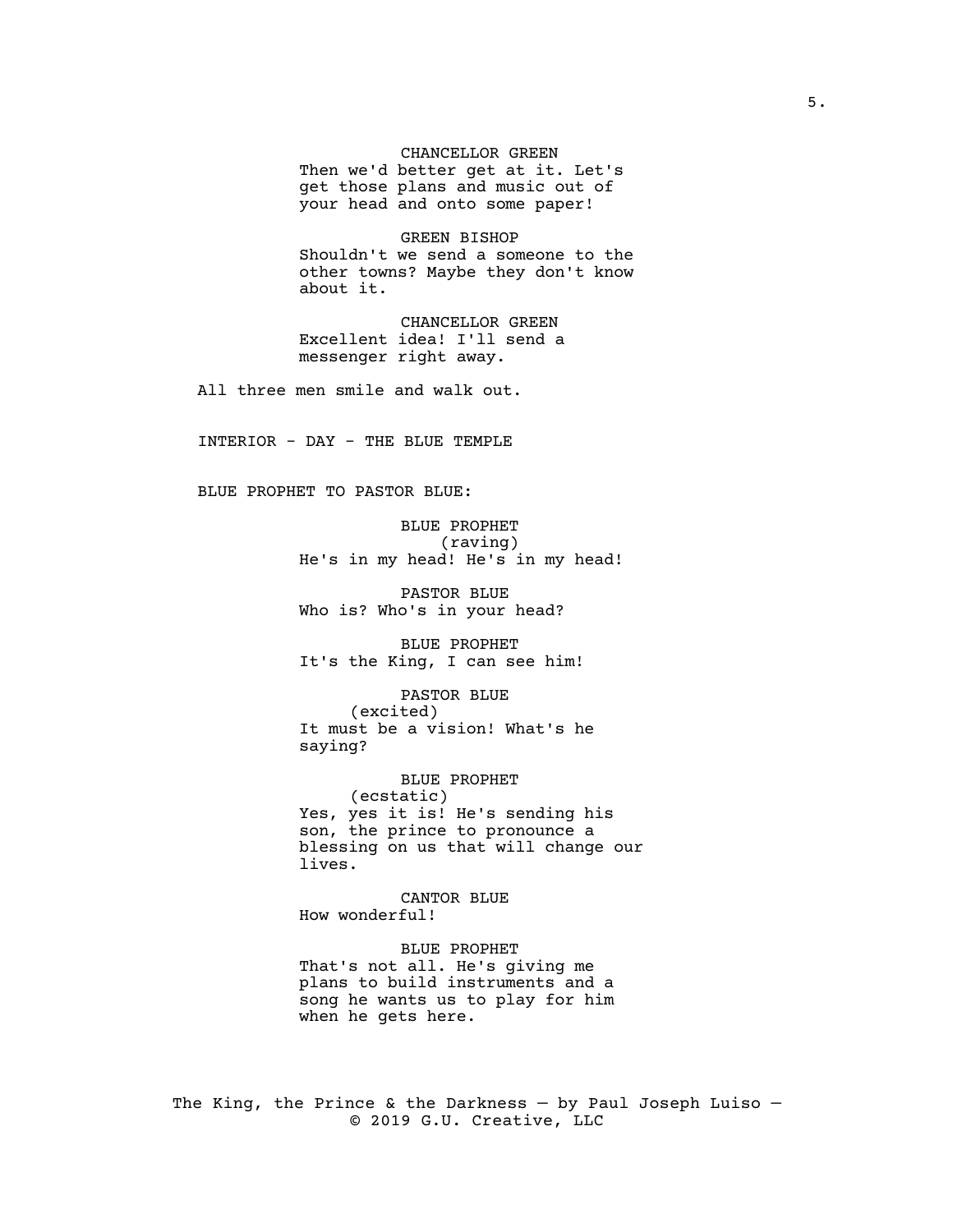PASTOR BLUE When did he say the Prince would get here?

BLUE PROPHET I don't know. He's gone, I can't see him anymore.

#### PASTOR BLUE

Well, then let's get going on those plans and on that song. I know some people who can help with both. We'll start building and learning as soon as possible!

BLUE PROPHET We must contact the other towns. They should know about this!

PASTOR BLUE I'll check with the others, but I'm sure that they'd agree. The other towns must told of this.

### CONTINUOUS

MONTAGE OF THE THE OTHER THREE TOWNS GETTING SIMILAR MESSAGES WITH SIMILAR PLANS AND SONGS.

# CONTINUOUS

MONTAGE OF VARIOUS TOWNSPEOPLE BUILDING INSTRUMENTS AND LEARNING TO PLAY THEM. SOME ARE BRASS AND WOODWIND, SOME ARE VARIOUS TYPES STRINGED AND PERCUSSION INSTRUMENTS.

#### NARRATOR

That's where the trouble started. You see, each town got a different song and a different set of plans for building different instruments, but none of them knew it until the day came for each town to get together and hear each town play for the first time.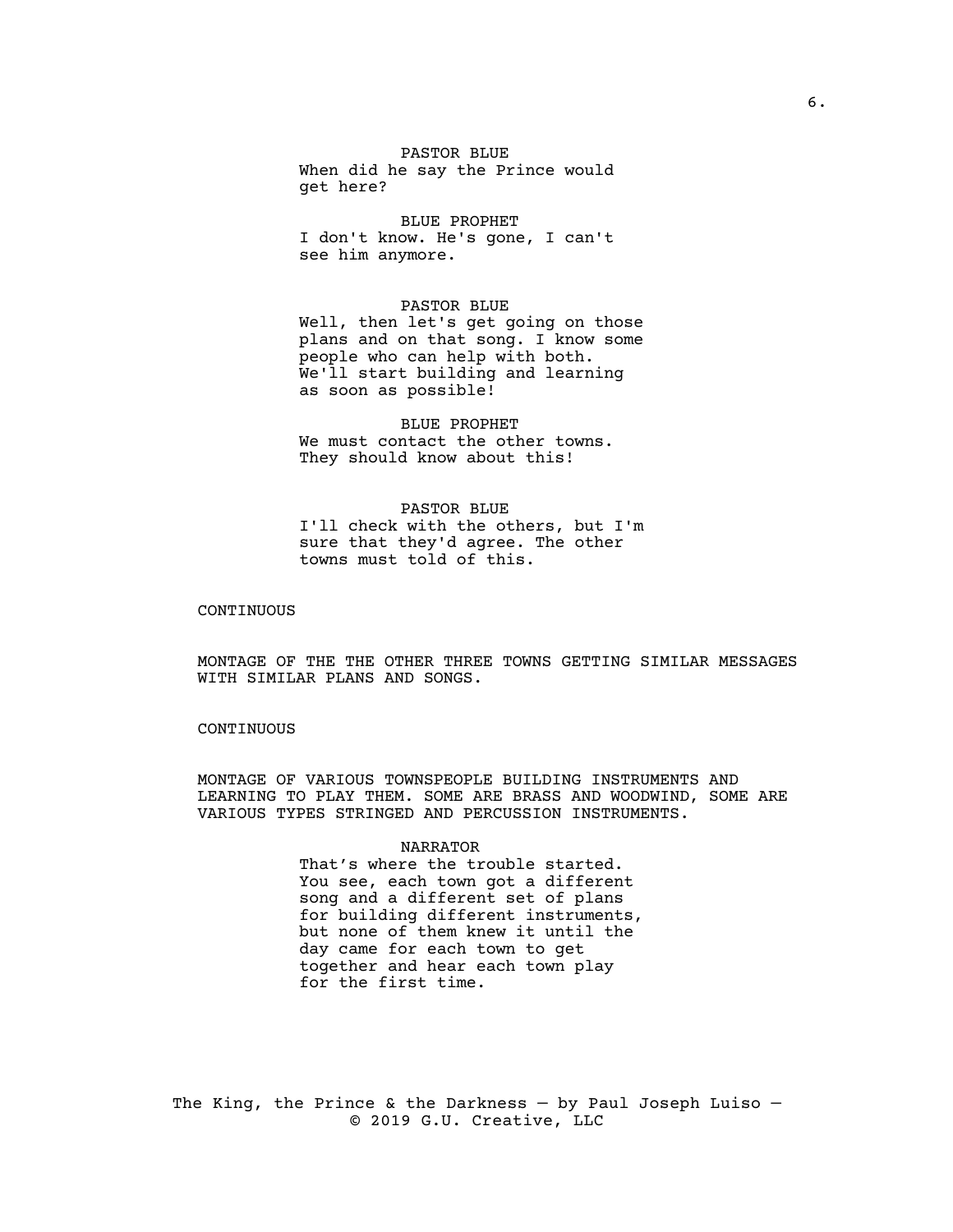EXTERIOR - DAY - ONE YEAR LATER, ON THE HILLTOP

Crowds of people from all the towns sit on blankets in the sun with picnics and merriment. There are small bands of musicians with all the various instruments that the King instructed them to build. One by one, each band plays their "Love Song to The Prince" to the chagrin of all the other towns.

> PREFECT'S ADVISOR (Puzzled) What's that caterwauling?

AARON RED (irritated) That's not even the right song.

MIRIAM GREEN (disgusted) It sounds *terrible*!

CANTOR BLUE (annoyed) Those aren't the right instruments.

ESTHER VIOLET (questioning) Why did they build *those*?

RUFUS ORANGE What in the world is that? It's just noise!

ABRAHAM PURPLE (Whispering To his wife) How can they honor the prince with that clap-trap?

The leaders huddle together.

MAYOR ORANGE (In a huff) What's the meaning of this?

COMMISSIONER VIOLET What do you mean "What's the meaning of this"? Those aren't even the right instruments you're playing! You must have made some kind of mistake!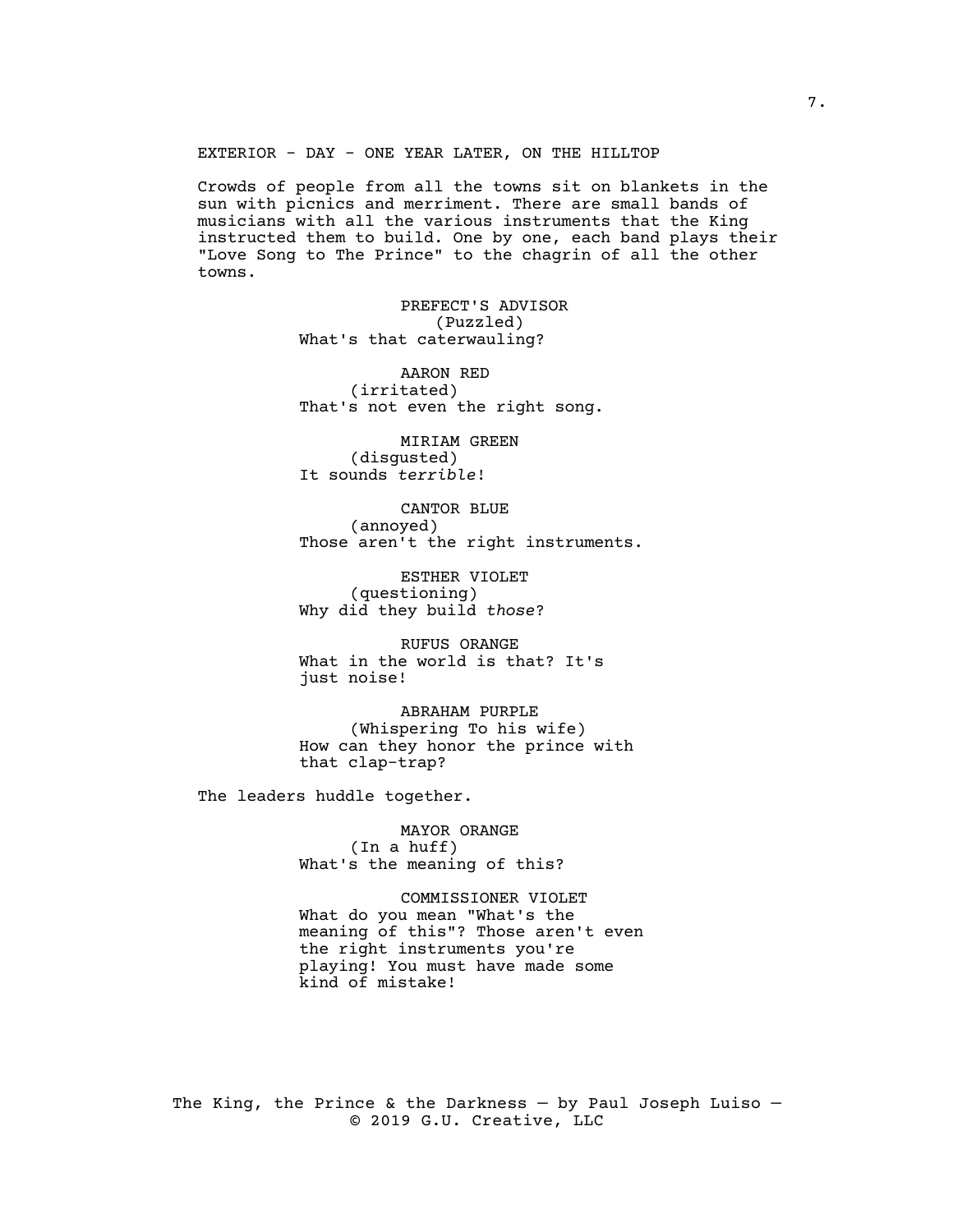GOVERNOR RED

This is what we got from the King! It's no mistake, so *you* must be wrong.

YELLOW PREFECT (Annoyed) That's not even the right song!

PRESIDENT PURPLE The wrong instruments? The wrong song? How can this be?

CHANCELLOR GREEN It has to be a mistake, it must!

The argument gets more heated.

PASTOR BLUE

(angry) We've spent a year building instruments and learning how to play them. How could this be a mistake?

PRESIDENT PURPLE (Angrier) We have made no mistake, it's just not possible!

YELLOW PREFECT (Frustrated) All this arguing is getting us nowhere. Let's meet back here tomorrow with our prophets, the plans for the instruments and the music that each one of them brought us. Perhaps if we get together without all this pressure, we can make some sense out of all this.

PASTOR BLUE I think that's a good idea.

The officials all agree. The townspeople are arguing with people from other towns.

> ESTHER VIOLET That terrible squealing of yours dishonors The Prince *and* the King!

AARON RED Our music is bad? What are you thinking? (MORE)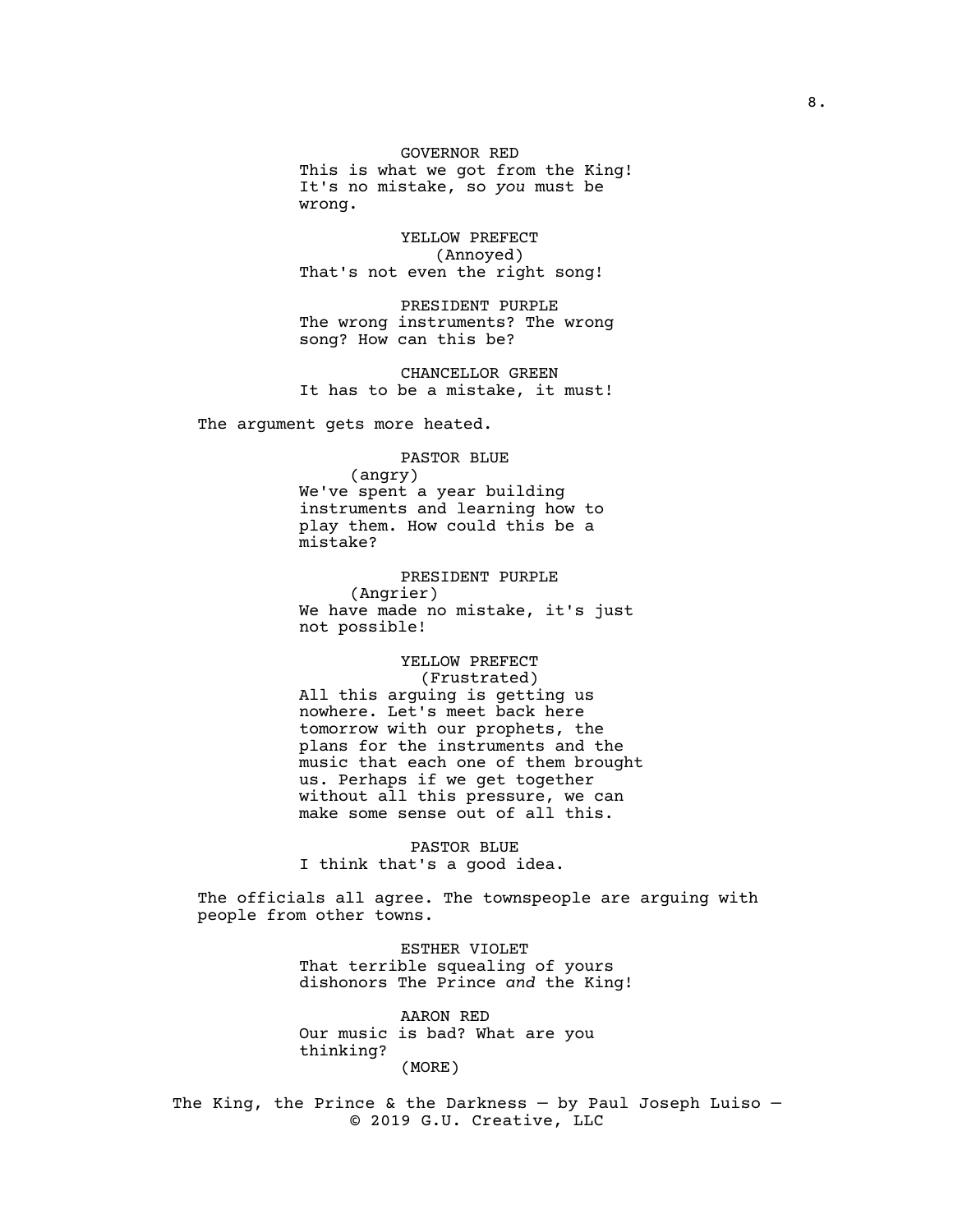AARON RED (CONT'D)

I've never heard such racket as what your band is playing!

HANNAH ORANGE Those are the instruments and that's the song! Our prophet said that's what the King told us to make!

ABRAHAM PURPLE Then your Prophet *must* be wrong.

BARTHOLOMEW RED Who's to say all your prophet aren't wrong? Those songs are nothing like the one we were given!

The arguments get so heated that the authorities have to separate everyone. They filter down to their own towns yelling and threatening each other. The atmosphere becomes somewhat darker and the clothing of the townspeople starts to become grayer.

EXTERIOR - DAY - THE HILLTOP THE NEXT DAY ON

There's a large table covered with plans and sheet music. Each town leader and his prophet are there as well as those who transcribed the music. There are plans for stringed instruments of various types, as well as for pipes and horns. Those who built them are also there.

> PASTOR BLUE If the King gave us these plans and the music, how is it they're all different?

YELLOW PREFECT (haughtily) All I know is that our is the most melodic of all the music, so it must be the right one.

CHANCELLOR GREEN (scoffingly) Either you're crazy or you have a tin ear.

YELLOW PREFECT (shocked) I sir, am the Prefect of my town! How dare you speak to me in such an insulting manner?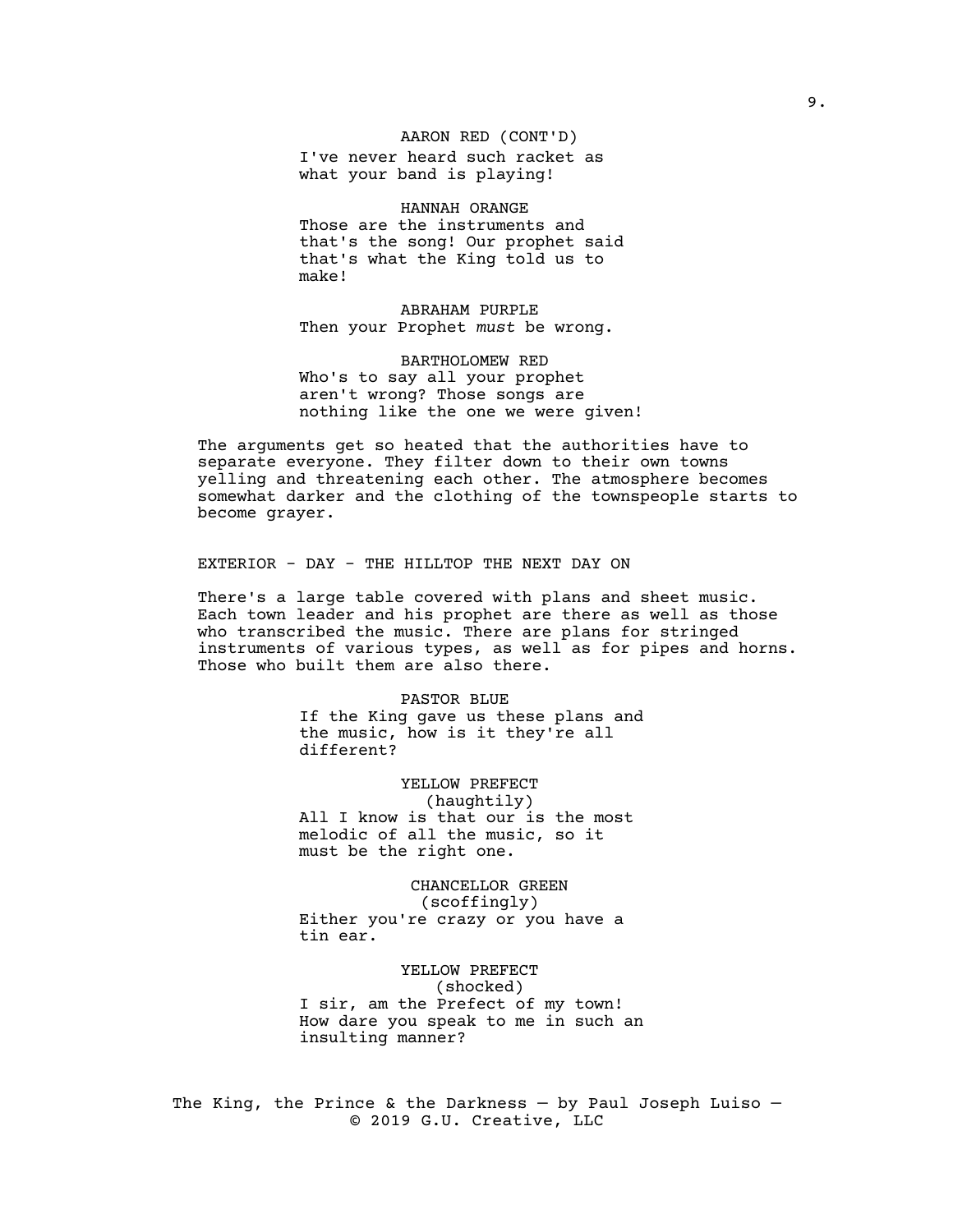PRESIDENT PURPLE (To Yellowtown Prefect)

I take it then sir, that *you* are the only one allowed to be offensive? Your remark not only insulted the Greentown Chancellor, but all of us!

YELLOW PREFECT (snobbishly) How is it my fault that you're insulted by the truth?

> PRESIDENT PURPLE (boiling mad)

He throws his coat off and moves toward the Yellowtown Prefect with clenched fists.

> PRESIDENT PURPLE (CONT'D) That's it, I've had enough of you!

Some officials from the other towns move between the men.

MAYOR ORANGE (frustrated) Let's all calm down here!

GOVERNOR RED But we've been here hours and all we've done is argue. We must come to some sort of solution.

# COMMISSIONER VIOLET

(discouraged) There *is* no solution. All that is to be done is to play the music we have on the instruments we've built. When the prince gets here, he can decide who's right and who's wrong.

He throws up his hands, turns around and leaves with His prophets and entourage following him.

> COMMISSIONER VIOLET (CONT'D) I'm tired and I'm going home.

> > PASTOR BLUE (Urgently)

Calling after him, But how do we know that's right?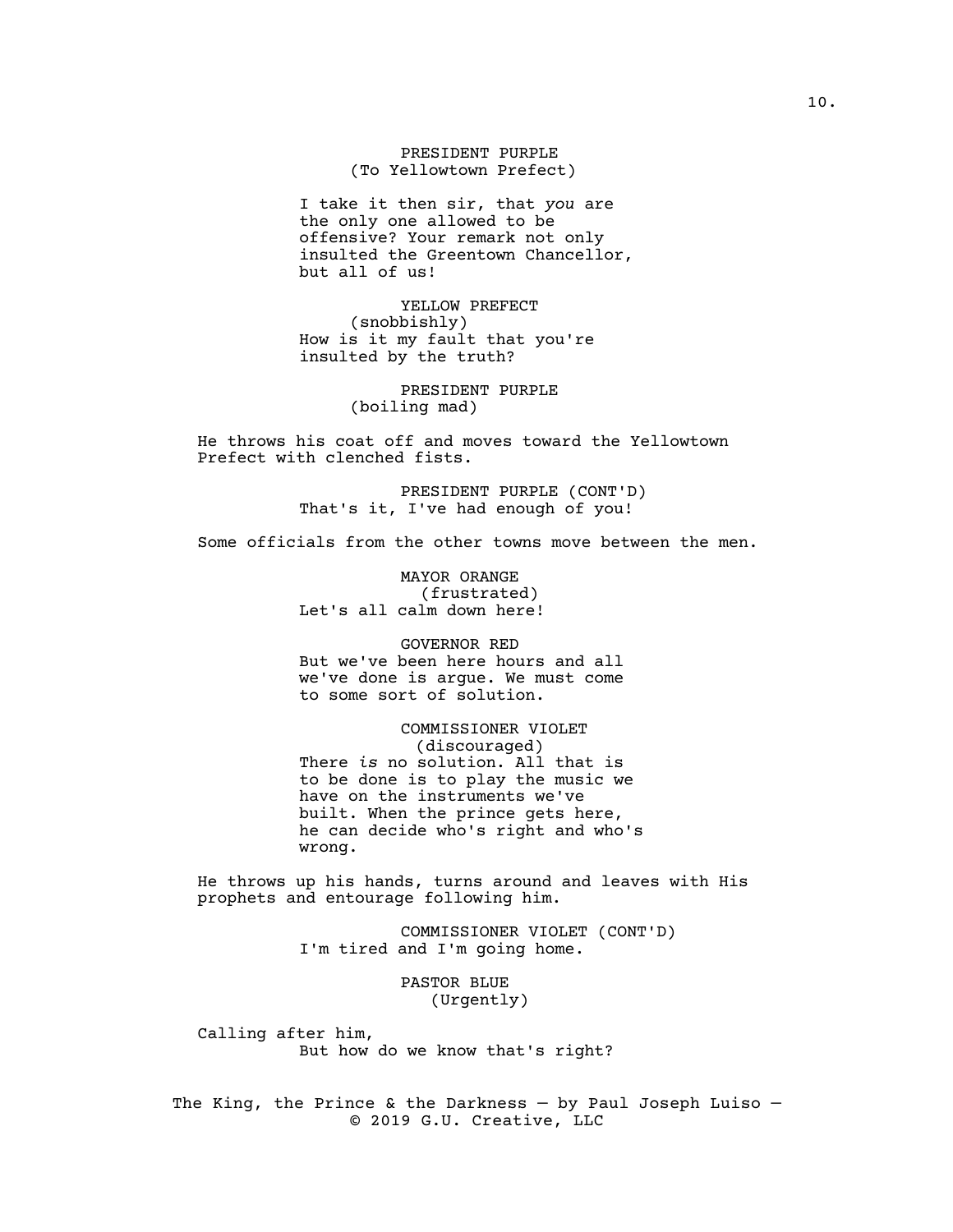### MAYOR ORANGE

I'm sorry, but there's nothing left to do. Let's hope the prince will be merciful to those who are wrong. (Sarcastically) At least it won't be us!

The Pastor Blue shakes his head as everyone left packs up and leaves not looking at or speaking to the others. The physical atmosphere grows darker and their clothes lose more of their color, but no one notices.

#### NARRATOR

Over the years, while waiting for the Prince to come, the arguing and fighting became so bad that all the people in all the towns in the valley now hated each other. Their bitterness became so great that darkness started to cover the land until all the color became no more than shades of gray that you could hardly tell apart.

### EXTERIOR - CONTINUOUS

Montage of women, men and children in drab clothing. The women argue and bicker with each other. The men yell and fist fight. Children chide and scuffle with each other.

#### NARRATOR

All the beauty was now gone and nothing but ugliness remained. The worst thing though, was that the darkness became so insidious, that it started to creep into the people themselves until they no longer saw goodness or light in anything! As parents taught their children to hate those of the other villages, the children started a dangerous game of fighting for control of "their side" of the hill. The "Reds" would hunt for the "Blues" and the "Greens" for the "Purples" and so on.

EXTERIOR - DAY

Montage: Children in drab clothing lurk through the bushes looking for those from other towns to hurt.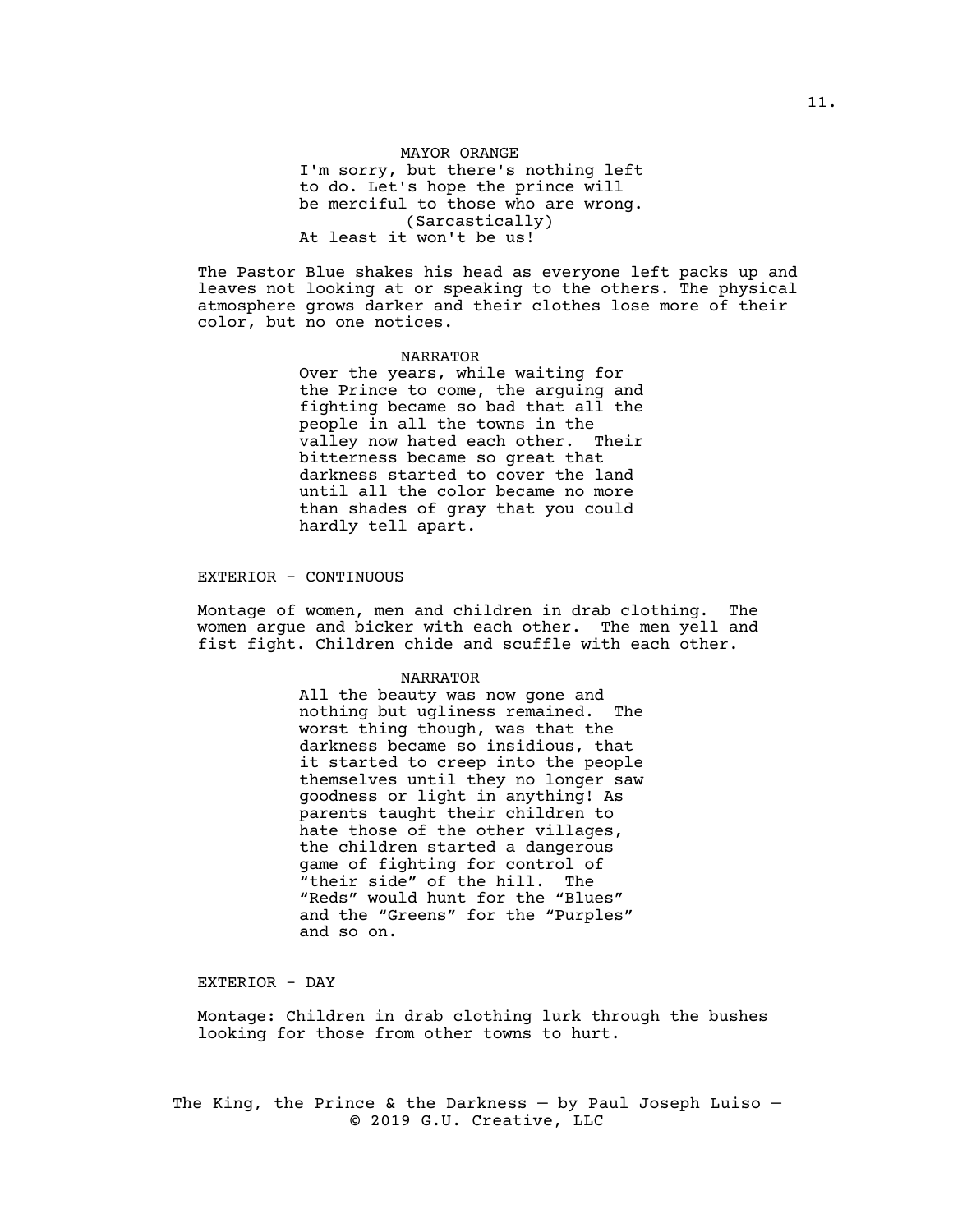A boy points at a girl in a clearing and motions for his companions to rush her. As they near her in the clearing, others come out of the brush to attack them. A huge fight ensues.

#### NARRATOR

As they got older they would use homemade knives to cut and sometimes kill each other.

Cut to: Two teenage boys fighting with homemade knives. Cut to: A teenage girl coming up behind another one and hitting her over the head with a piece of tree branch.

#### NARRATOR (CONT'D)

The way they lived was horribly brutal yet, every night all the families from all the towns would come together with each other, take out their instruments and practice their "Love Song to the Prince."

EXTERIOR - DAY

### NARRATOR

ONE DAY, WHILE THE CHILDREN WERE INVOLVED IN THEIR HUNT, A LITTLE "VIOLET" GIRL GOT HIT IN THE HEAD BY A ROCK THROWN BY A "BLUE" GIRL. BLOOD RUNS DOWN HER FACE.

> RACHEL VIOLET (CRIES OUT IN PAIN) Painful wail!

A CROWD OF "BLUE" CHILDREN GATHER AROUND HER LAUGHING AND CALLING HER NAMES.

> SILAS BLUE (pointing) Ha ha ah ha ha!

NAOMI BLUE (spitefully) We'll show you to stay off our part of the hill!

AN OLDER "BLUE" BOY STEPS UP WITH A CLUB IN HIS HAND. AS HE RAISES IT UP TO BRING IT DOWN ON THE HEAD OF THE LITTLE "VIOLET" GIRL, A HAND REACHES OUT FROM THE EDGE OF THE CROWD AND GRABS IT FROM HIM.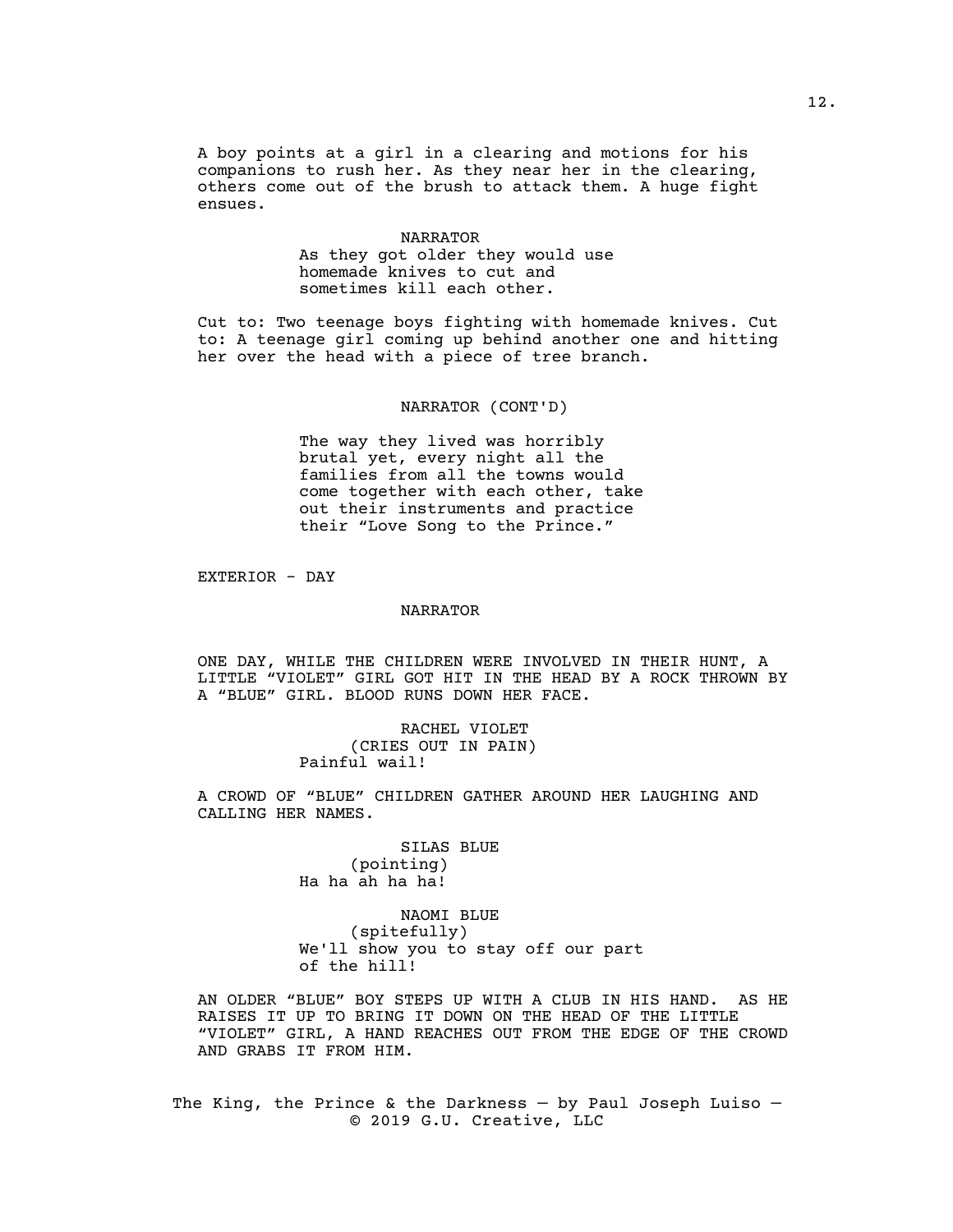EVERYONE LOOKS TO SEE WHO HAD GRABBED IT AWAY. A STRANGER STANDS THERE DRESSED IN A BRIGHT ROBE WITH PATCHES OF PURPLE, VIOLET, BLUE, GREEN, YELLOW, ORANGE AND RED ALL SEWN TOGETHER IN A PATCHWORK.

> STRANGER Why do you want to hurt your sister, son?

SILAS BLUE (yelling) She's *not* my sister - she's a "Violet" and we're "Blues!

STRANGER

(PUZZLED)

Looking around "It's so dark here, how can you tell? You all look the same color to me."

The crowd looks at the color of their clothes. The difference *is* hard to tell.

> SILAS BLUE (angered and yelling) "We can just *tell*, that's all!"

The blue children run off as the Stranger bends over and picks up the weeping child.

> STRANGER Don't worry, it's going to be alright.

He kisses her wound, the bleeding stops and the cut is no longer visible. He hugs the girl warmly and puts her down. The other children encircle her staring. Her eyes are now green and bright with no more darkness in them. She runs off laughing happily.

### JULIA VIOLET

Who are you?

TIMOTHY VIOLET Where did you come from?

STRANGER I own this mountain. I've come from a far away place because I heard that there was fighting going on here. I don't allow that.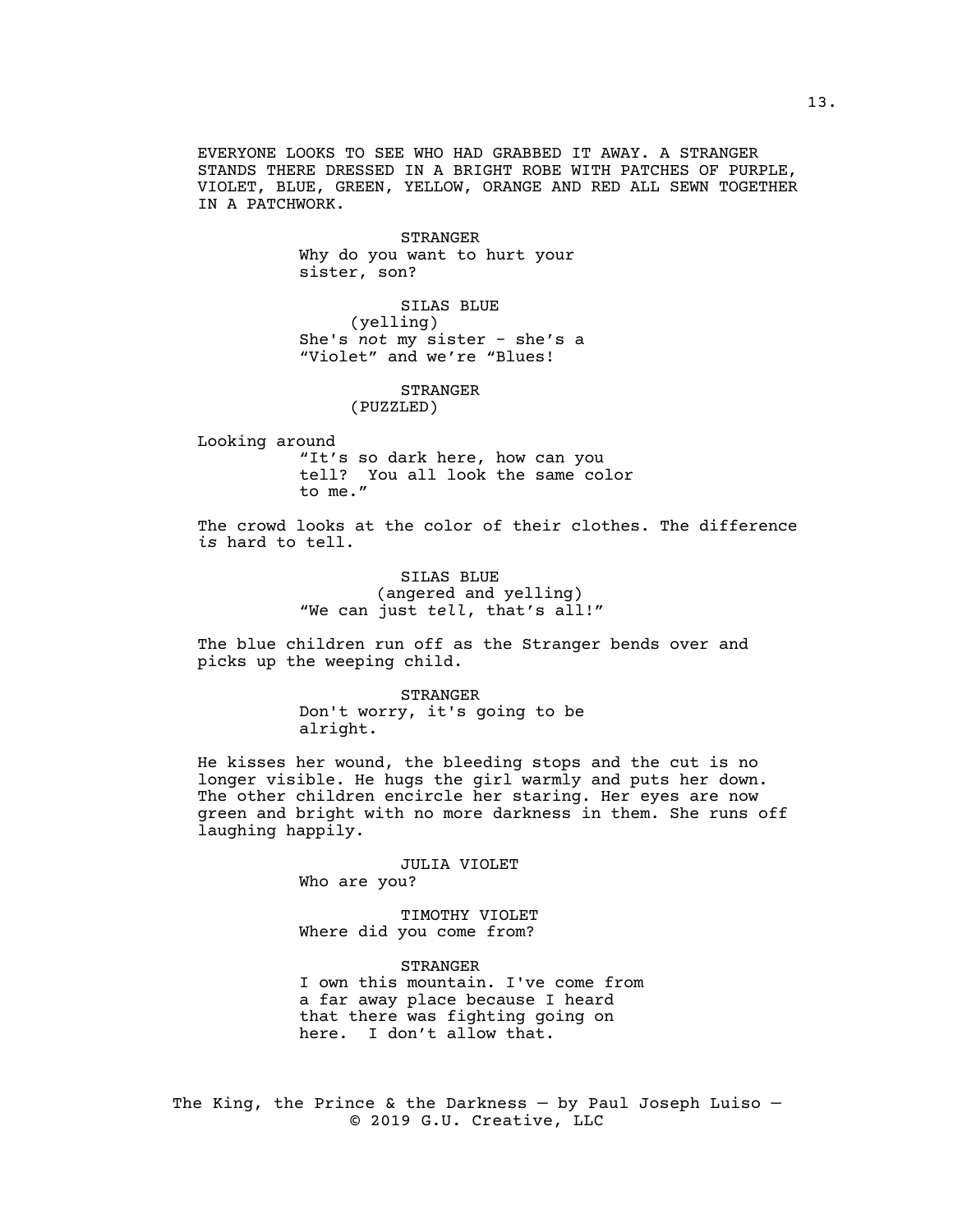LYDIA VIOLET But we've been fighting forever.

STRANGER Well, you shouldn't be. Sit down and I'll tell you why.

All the children sit and the stranger sits with them

STRANGER (CONT'D) Don't you know that you should always treat others as you would want be treated?

#### LYDIA VIOLET

But, they hate us!

STRANGER (puzzled) Who hates you?

LYDIA VIOLET The "Purples" and the "Greens" and the "Yellows" and the "Oranges" and the Blues and the "Reds".

STRANGER Then you should show them love. You can't win against hate with hate. You have to use love.

TIMOTHY VIOLET (annoyed) That's stupid! The others would just think we're weak.

STRANGER You may think so, but if someone approaches you in hate and you are kind to them, they won't be so angry anymore.

The boy says nothing. He looks thoughtful but skeptical.

STRANGER (CONT'D) Besides, no one really hates each other just because. People are hateful because they've learned to be. Their own pain makes it easy to be that way, but when you show those people love, their pain goes away and they won't want to hurt you anymore.

(MORE)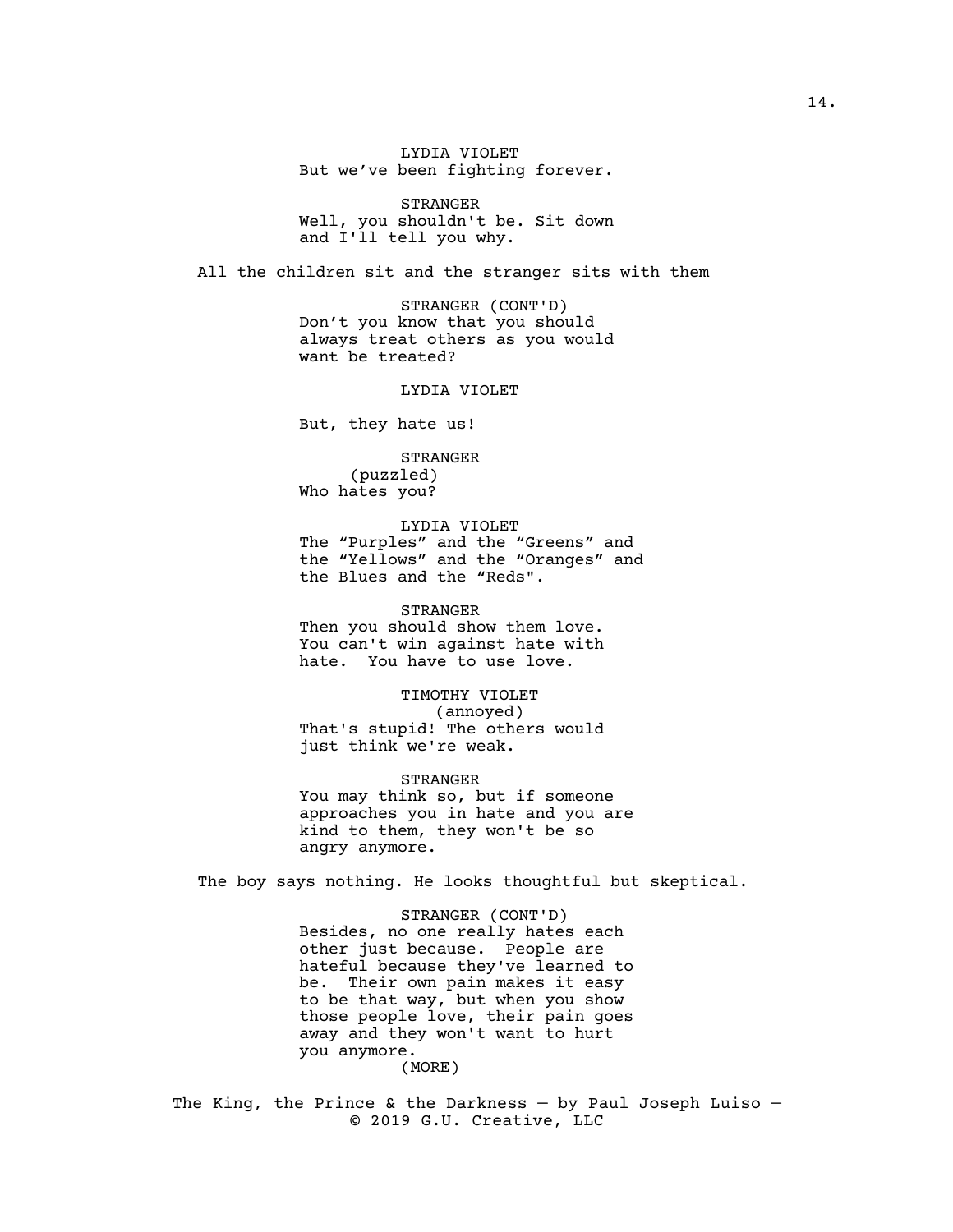STRANGER (CONT'D)

It may take awhile, but it usually works as long as you keep it up. (sadly) Although, some may never respond.

NARRATOR As time the passed, they listened at his feet and what he taught started to make sense.

As they leave, their eyes hold much less darkness.

EXTERIOR - DAY

### NARRATOR

As the weeks went by, the Stranger had the opportunity to teach many things to some of the children from all the towns while on the hill. Some of them learned gladly, making friends with some of the children from the other towns as the darkness started leaving their eyes.

MONTAGE: MANY CHILDREN AT DIFFERENT TIMES AND OF DIFFERENT COLORS SITTING WITH THE STRANGER AND LEARNING FROM HIM.

#### NARRATOR

Even so, some of them seemed to hate even more; scoffing at the Stranger and becoming even more brutal.

MONTAGE: BRUTAL, WARLIKE FIGHTING BETWEEN CHILDREN AND TEENS OF ALL COLORS, BUT ALSO CHILDREN AND TEENS LAUGHING AND PLAYING TOGETHER.

#### NARRATOR

Soon, some of the parents from the other towns started to notice something different in their children. They would watch them and see changes, but they couldn't put their finger on just what was different. As they looked into the their faces, they would see their eyes — bright and shining — full of color and life. (MORE)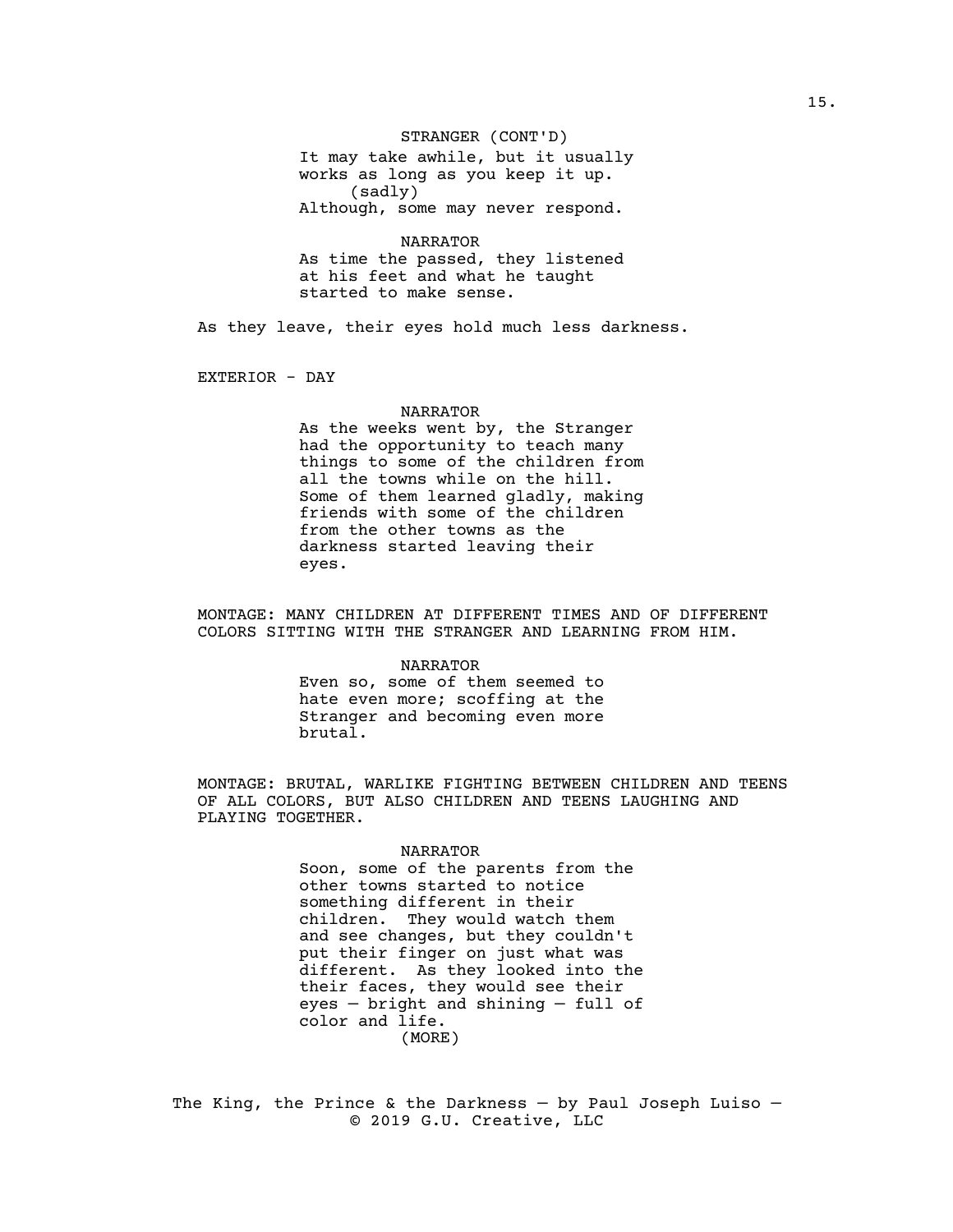### NARRATOR (CONT'D)

Soon, their children didn't seem to talk so much about protecting their turf and started to talk about their new friends. It took a while but some of the parents started to ask questions.

INTERIOR - EVENING - A GREEN FAMILY HOME

SIMON GREEN Who is this new friend you've been talKing about, son?

THAD GREEN I met him on the hill. His dad made him a ball and we play catch.

SIMON GREEN (confused) I don't know anyone who makes balls in *this* town.

THAD GREEN He's from Redtown. He's fun.

SIMON GREEN (visibly disturbed) What are you doing playing with a Red?

CHLOE GREEN (aghast) Reds are horrible people! Who taught you to think that?

THAD GREEN The Stranger who owns the hill. He said we can't fight anymore because he doesn't allow it there.

CHLOE GREEN (agitated) Who is this stranger?

SIMON GREEN (angry) Where does he come from?

THAD GREEN (startled) I... I don't know. He said from far away, but he's nice. I like him.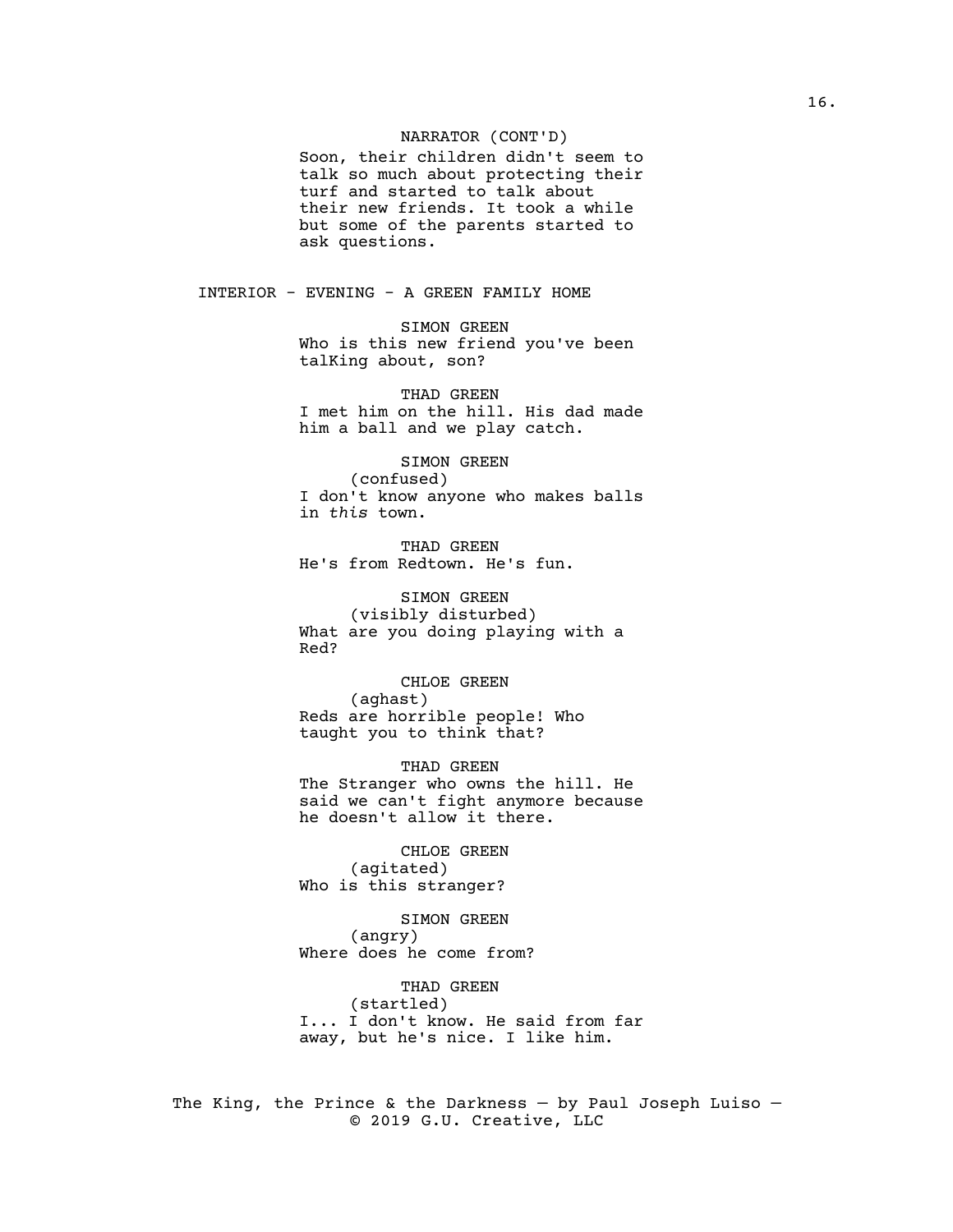SIMON GREEN (irritated) Go to your room now, son. I have to talk with your mother. When we're done, we'll get our instruments out and practice our song.

THAD GREEN (confused) Okay, dad.

He gets up and leaves disturbed. His eyes shine brightly as he looks over his shoulder at his folks.

> CHLOE GREEN I blame this on you!

> SIMON GREEN Me? What did I do?

CHLOE GREEN You're always working. You almost never spend any time with him!

SIMON GREEN I have to work the fields with the other men. If I didn't work, how would we eat? Besides, am I the ONLY parent he has?

His wife glares at him angrily but decides to let it lay.

CHLOE GREEN (frustrated) We'd better start our practice before it gets too late.

SIMON GREEN I'll get the instruments and music together.

CHLOE GREEN (agitated) I wonder if this is going on elsewhere.

SIMON GREEN You mean this could be spreading to other households?

CHLOE GREEN Probably to other towns! His new friend is from Redtown, isn't he?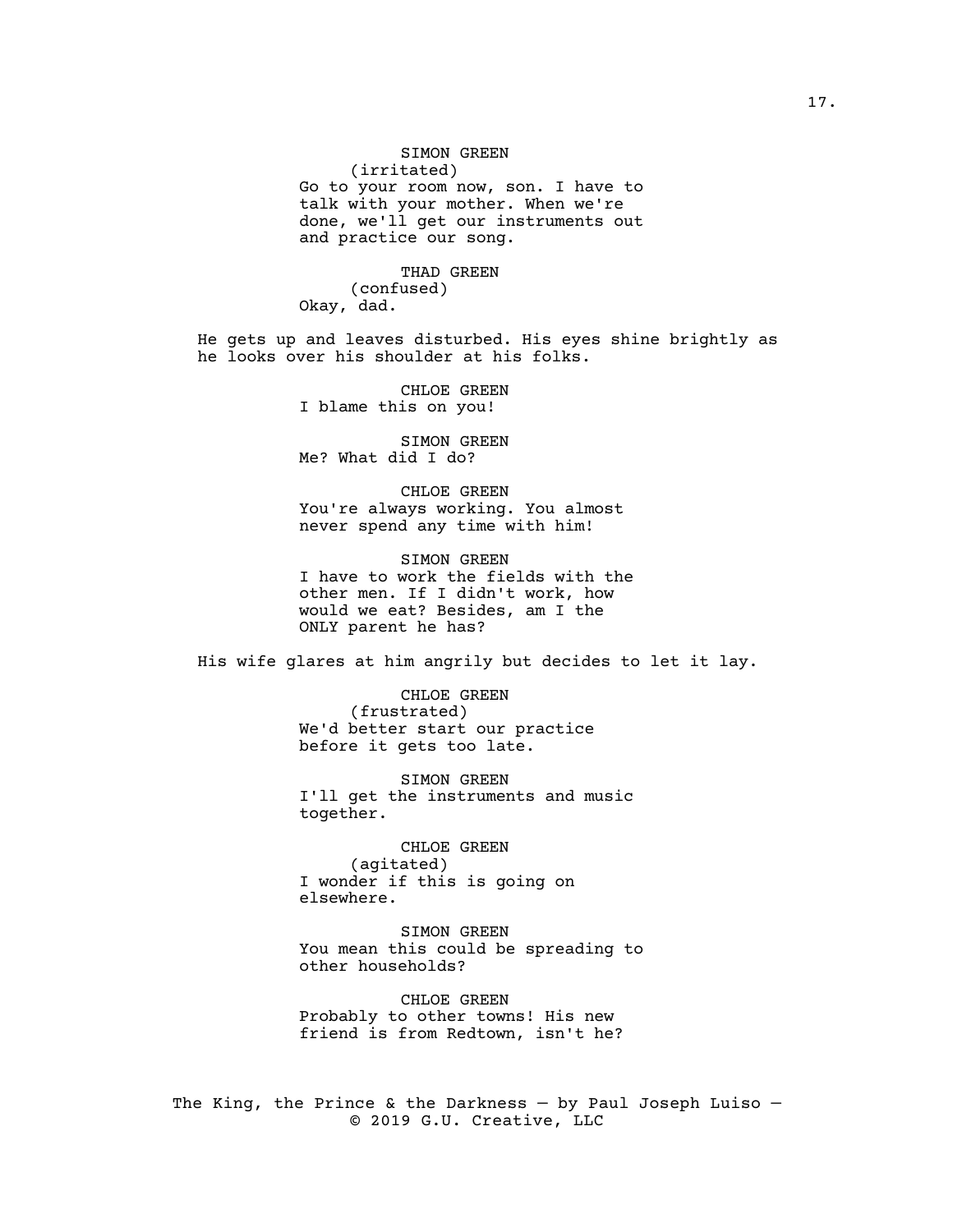SIMON GREEN (anxious) We'd better take this to the authorities.

EXTERIOR - DAY

Simon Green walks across a rural farmscape toward a fussy Looking house. He knocks and waits. A woman slightly older than himself opens the door.

> SIMON GREEN Good day Mrs. Chancellor. Is he in?

> ABIGAIL GREEN Yes, but I don't think he wishes to be disturbed.

> SIMON GREEN There's been some trouble. I really have to see him.

ABIGAIL GREEN Oh. well, come in then.

Simon Green walks in.

INTERIOR - DAY - THE MAYOR IS SEATED IN A SOFT CHAIR WITH A HOT BEVERAGE SITTING NEXT TO HIM ON A SMALL TABLE. HE'S READING A BOOK AND SEEMS AMUSED. HE LOOKS OVER THE TOP OF HIS BOOK AT HIS VISITOR. NOW HE LOOKS ANNOYED.

> CHANCELLOR GREEN (gruffly) Well what do we have here?

SIMON GREEN Trouble mister chancellor. Have you heard about the stranger, the one on the hill?

CHANCELLOR GREEN Only some rumors. I haven't had time to investigate.

SIMON GREEN (sarcastically) Yes, I can see you're very busy.

CHANCELLOR GREEN Now see here...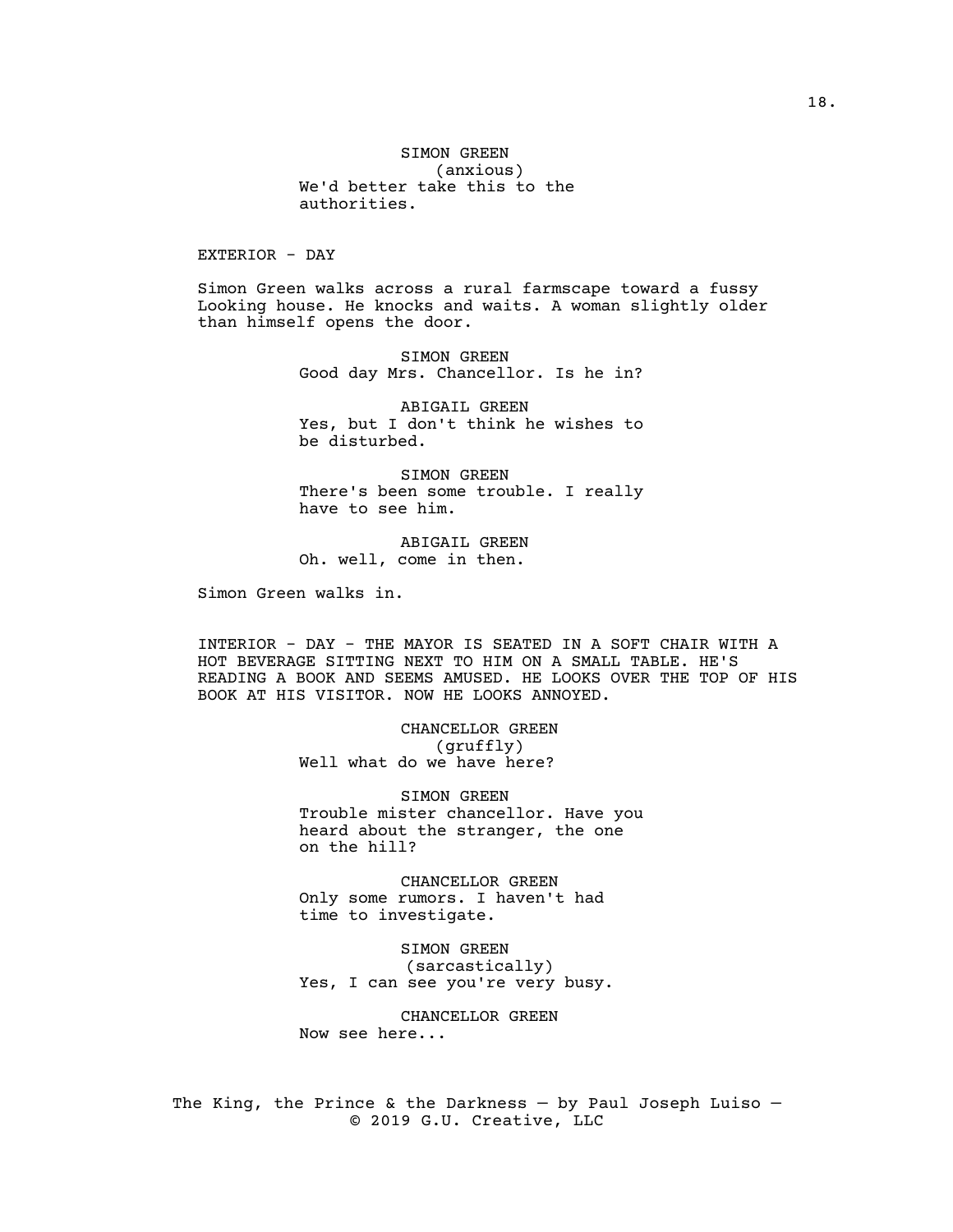### SIMON GREEN (angrily)

No, *you* see here! This stranger is filling my son's head with all kinds of ideas that threaten our ways of life. What are you going to do about it?

CHANCELLOR GREEN You're the boy's father, what are *you* doing about it?

SIMON GREEN That's the same question my wife asked me.

# CHANCELLOR GREEN (smugly) You're married to a wise woman.

# SIMON GREEN

(anger boiling over) No, I'm married to a woman who takes no responsibility when it comes to raising our child. Everything is *my* fault and now this! Since we no longer barter with the other towns we must produce *and* build everything we need to live. This means long hours in the fields and in the shops building or repairing our tools. You sit in this fancy house and do nothing except collect a portion of everything we produce. You and that band of flunkies you call your council put your head in the sand every time something bad happens, but now it's gone too far!

CHANCELLOR GREEN Now that's not entirely true, I...

# SIMON GREEN

(nastily) Let me tell you something that *is* true! I don't like the way you do your job. I didn't vote for you and if something isn't done about this, and quickly, I'm going to personally make sure that you don't get reelected even if I have to run against you myself. (MORE)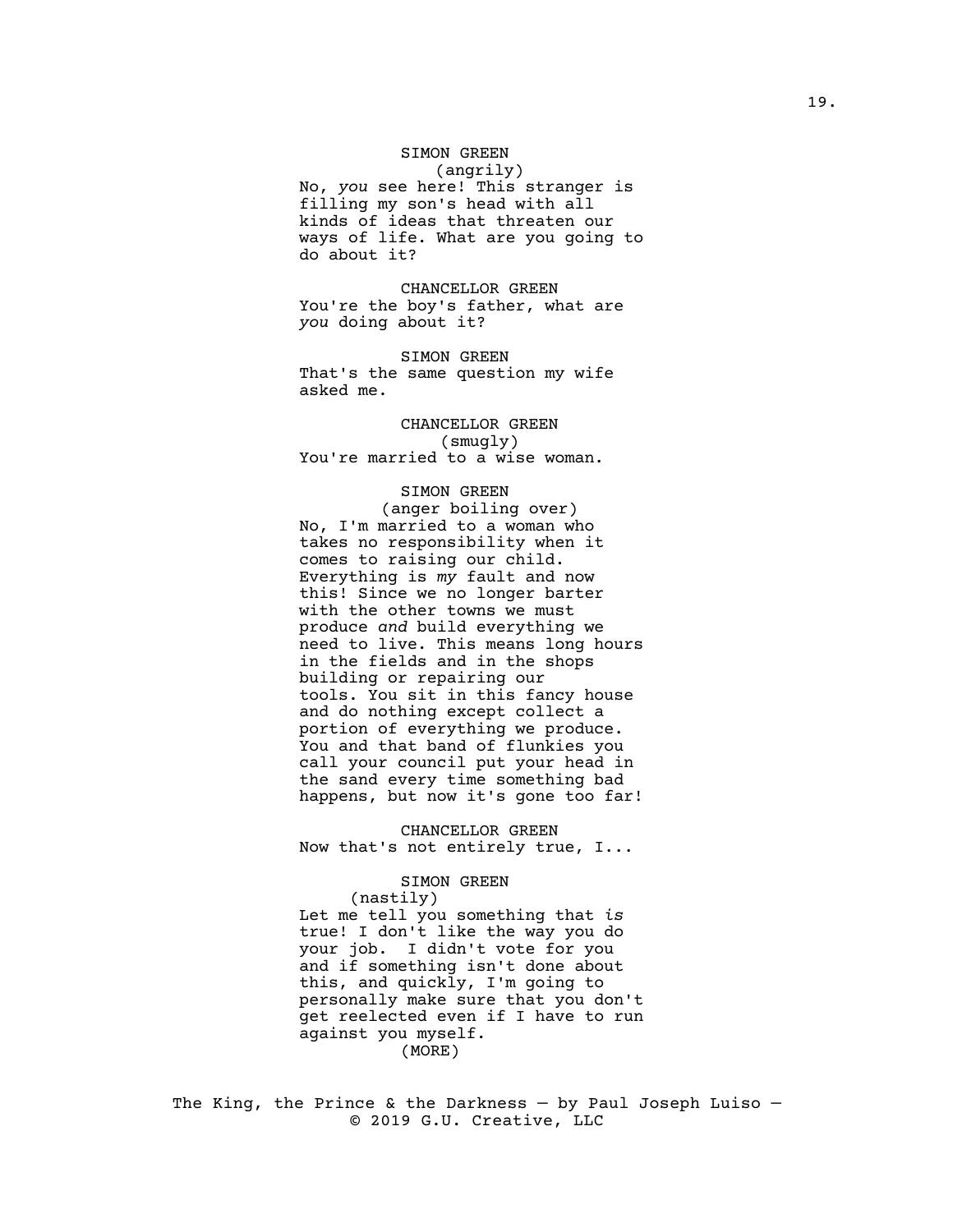SIMON GREEN (CONT'D) I've got a lot of friends that feel the same way, so you'd better take care of this or you'll find yourself looking for a real job!

He spins around, heads for the door and slams it on the way out.

> ABIGAIL GREEN (nervously) Well, what are you going to do about this?

CHANCELLOR GREEN (cynically) I guess I'd better assemble my "band of flunkies" and look into it.

INTERIOR - NIGHT GREENTOWN PUB

A group of men are seated at small tables. There are mugs of beer in front of them. There's mumbling and sounds of dissent. The chancellor speaks.

> CHANCELLOR GREEN All right men, let's get started. How many of you have heard about the stranger?

> > STEPHEN GREEN

I have!

MICHA GREEN

So have I.

The chancellor looks around.

CHANCELLOR GREEN So that's two out of six. Can either of you tell us anything about him?

MICHA GREEN I've heard that he encourages the children not to fight and to play with each other instead.

Angry muttering

STEPHEN GREEN Well I've heard that he actually encourages them to love each other!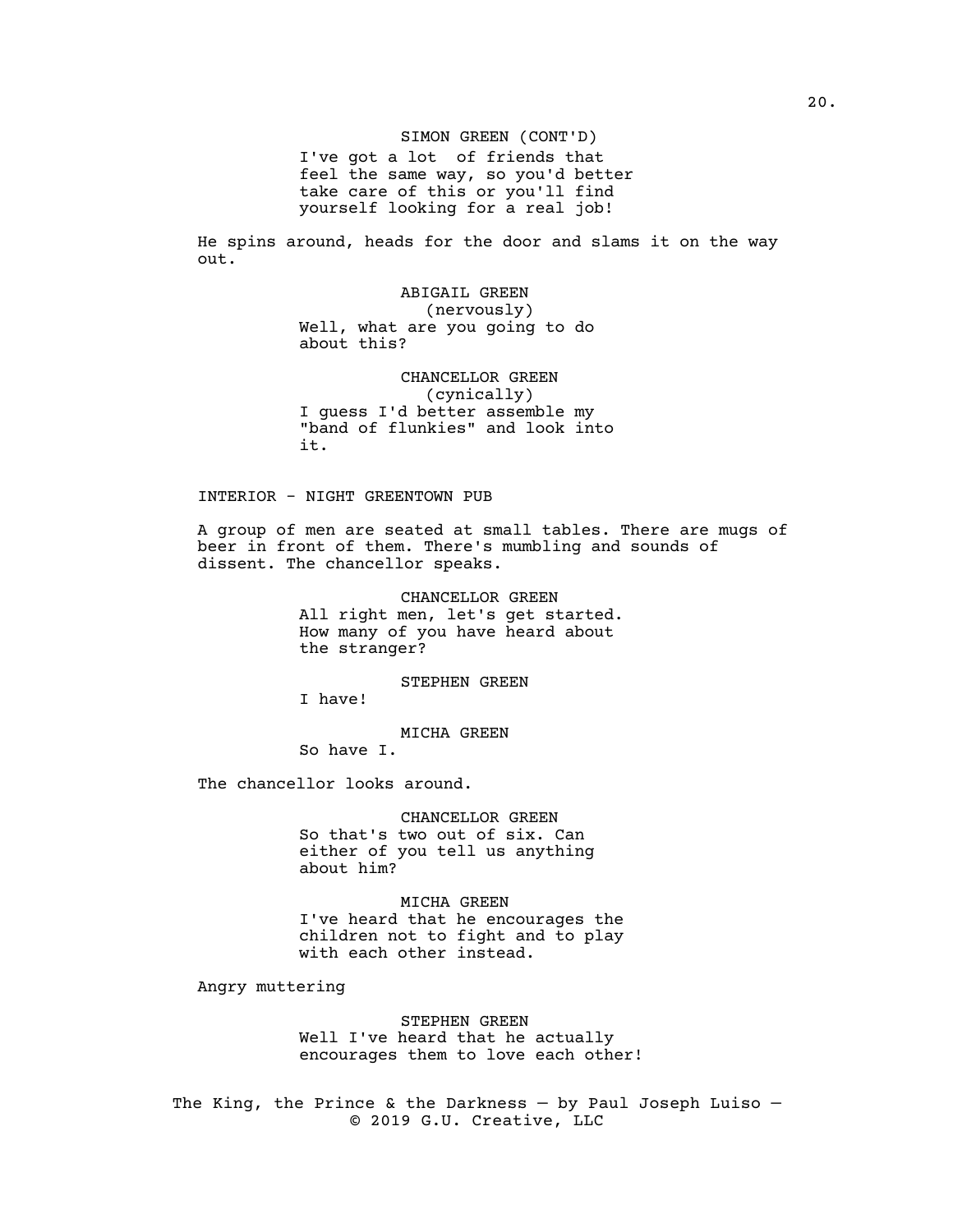Sounds of revulsion

CHANCELLOR GREEN (in disbelief) Are you two sure of this? After all, the information did come from children. (Looking at Stephan Green) How old is your child?

STEPHEN GREEN She's four.

GREENTOWN CHANCELLOR (Looking at Micah Green) And yours?

MICHA GREEN

He's five

CHANCELLOR GREEN (with uncertainty) Those are some pretty small kids. We need more information on this man before we can decide to do anything about him. I suggest that some of the parents, elders and perhaps some of the religious leaders do some discreet investigation. That way we'll know what we are up against. Who's in agreement?

Affirmative nods and mumblings are heard around the small room.

> CHANCELLOR GREEN (CONT'D) Good. All right then, who's up for another round?

EXTERIOR - CONTINUOUS

Montage: Small groups of Greentown parents, then the elders, then the political and religious leaders start spying on the Stranger. As they do so, They see other people of various colored towns doing the same.

INTERIOR - CONTINUOUS - ORANGETOWN MEETING HALL.

Mayor Orange meets with his council members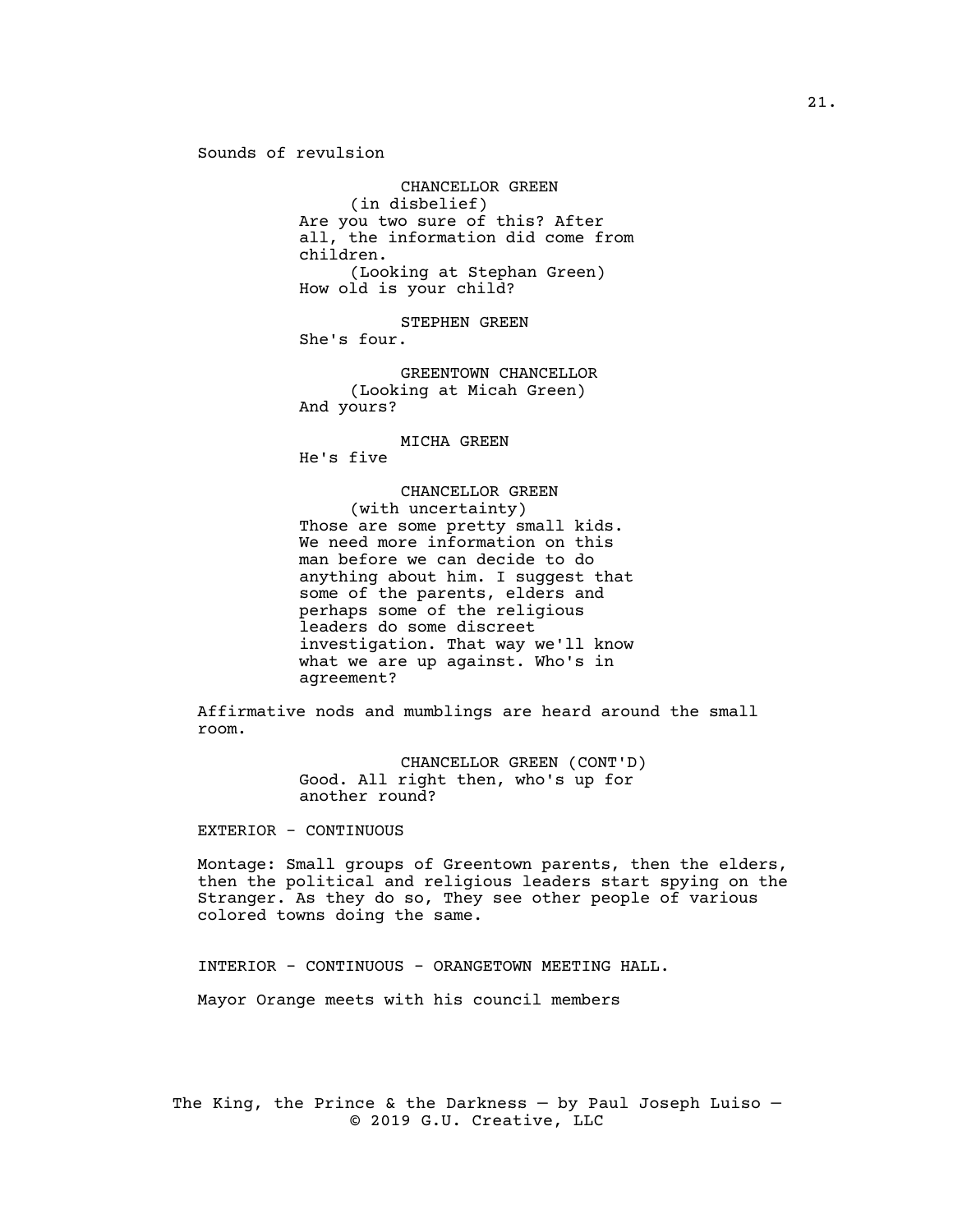# MAYOR ORANGE

I now entertain motions on how to rid ourselves of the scourge of this Stranger!

ASHER ORANGE How can we get rid of him when he owns the hill?

CLAUDIA ORANGE (skeptically) Only the King owns the hill or *any* property here. That sounds pretty ridiculous to me.

### THOMAS ORANGE

Then we should ask him to produce a deed. The King may have leased it to him. If he did, there's not much we can do.

MAYOR ORANGE Wouldn't the King have told us about it if that were so?

THOMAS ORANGE (puzzled) Has anyone here ever met the King?

Confused faces all around.

INTERIOR - CONTINUOUS - YELLOWTOWN PALACE.

YELLOW PREFECT Perhaps we should have a public forum. Maybe the citizenry should decide how to get rid of this stranger.

PREFECT'S ADVISOR Won't that make us seem inept or at least indecisive?

YELLOW PREFECT Only to the more cynical. To most, it will seem like we care about their opinions. *And* if it turns out to be a bad decision, we can blame it on them.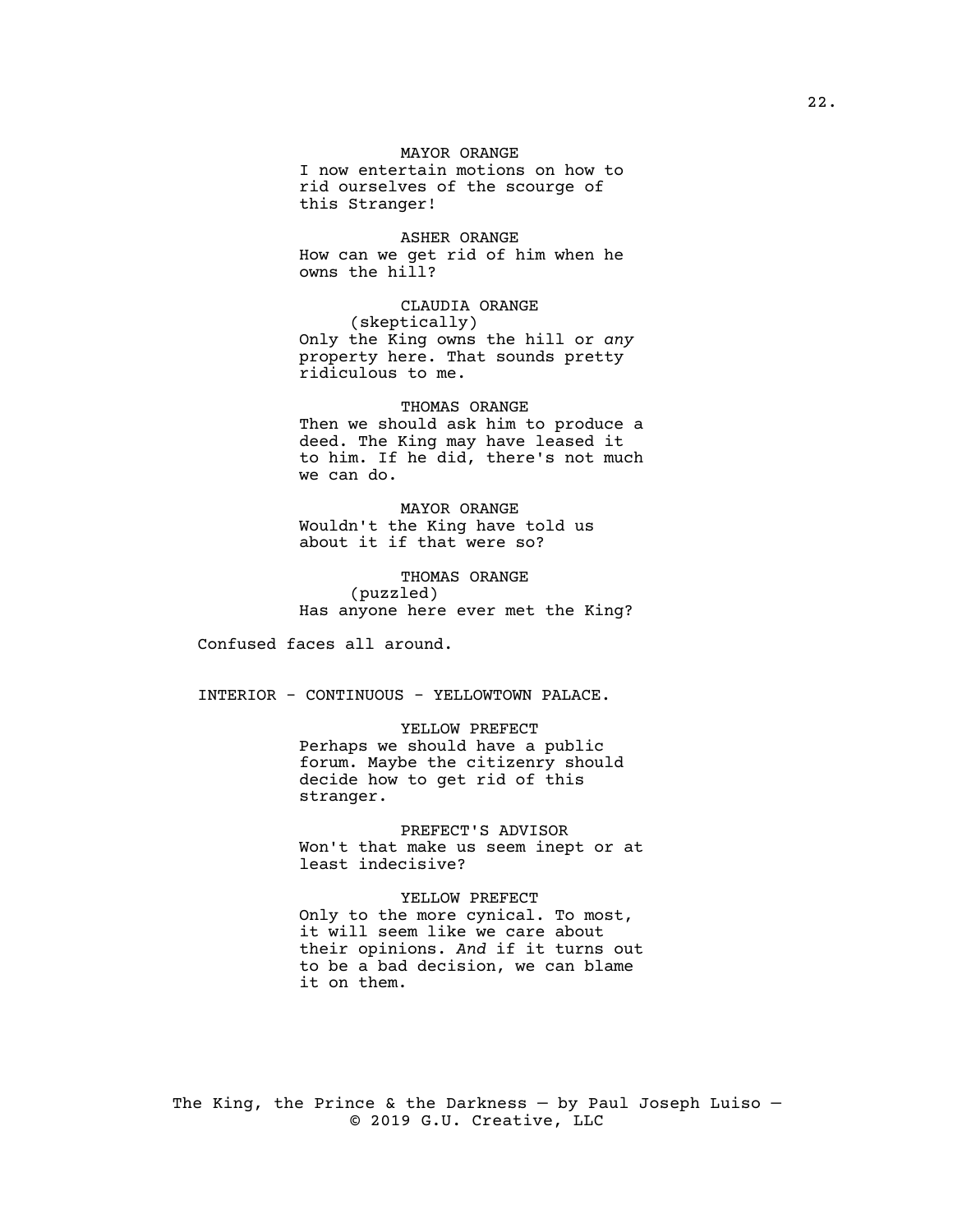PREFECT'S ADVISOR (smirking) I don't see how that plan could lose.

YELLOW PREFECT (shifty smile) Good. We'll arrange it today.

INTERIOR - CONTINUOUS - BLUETOWN CHAPPLE

A group of holy men are gathered.

PASTOR BLUE This is a dangerous situation brothers. We must consult the oracles in order to acquire the wisdom needed to seek a remedy to this affront against the Prince! Let us pray.

Prayers of all sorts echo within the walls. After a long while, the prayers die off.

> PASTOR BLUE (CONT'D) I believe the oracles are telling us that this decision must be made by all the towns in concert with each other.

CANTOR BLUE But isn't it blasphemy to even speak *of* the other towns, let alone talk *to* them?

PASTOR BLUE Normally, I'd agree, but this is too important to keep to ourselves. The other towns may be able to confirm or deny what I believe the oracles are telling us.

CANTOR BLUE Then we bring it to the other towns and pray for a successful mission!

Prayers erupt again.

EXTERIOR - DAY - REDTOWN SQUARE

The Redtown Governor is doing his best to fend off the accusations of a surly mob of townspeople.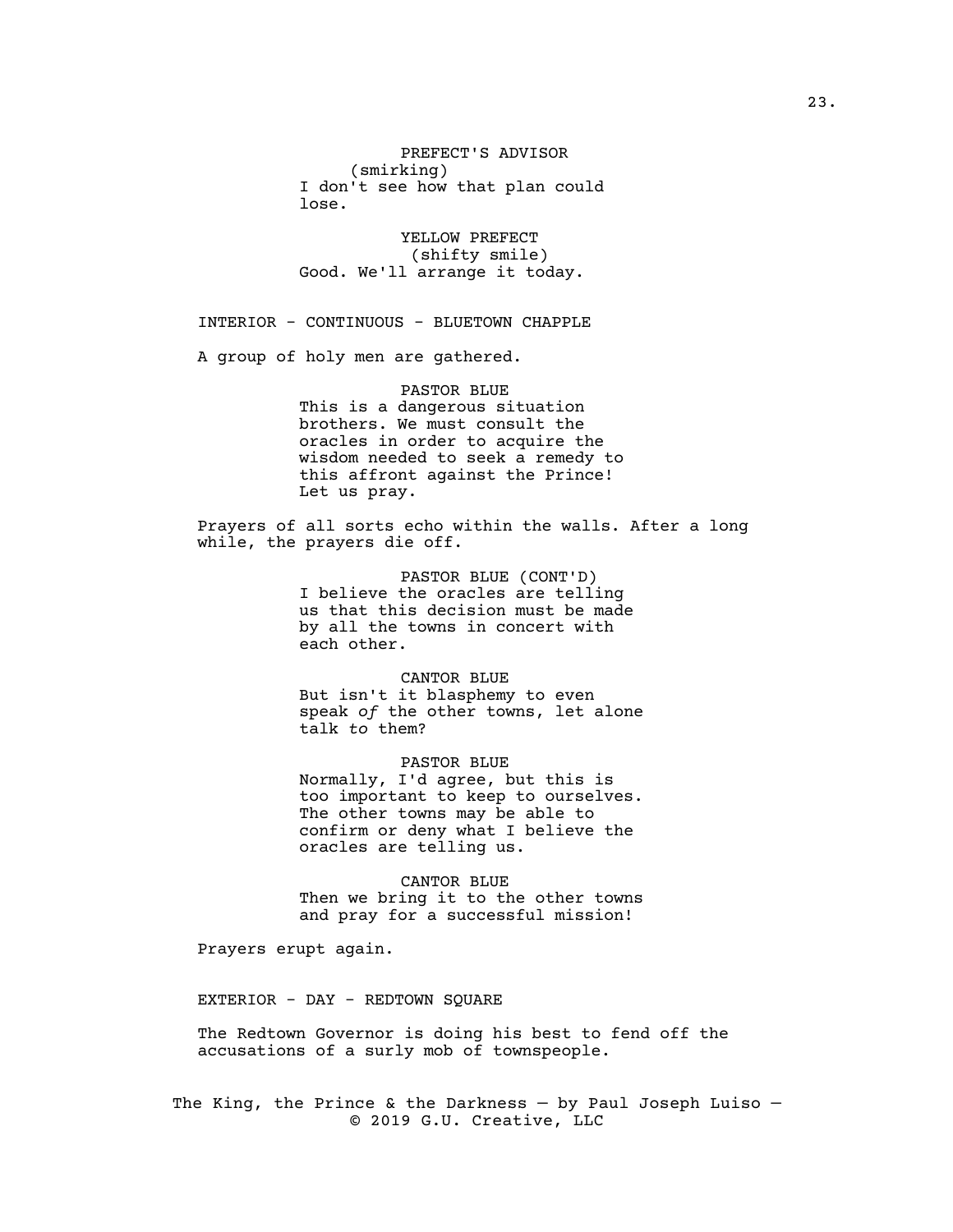DEBORAH RED He's dangerous!

AARON RED He's a subversive!

ARCHBISHOP RED He's teaching our children to love one another without regard to what village they come from!

BARTHOLOMEW RED This will lead to anarchy!

ARCHBISHOP RED *Something* must be done, so why are you doing nothing?

Men on horseback from various towns arrive and shout above the crowd.

> MAYOR ORANGE Yes, something must be done about this Stranger. Now we decide what!

Those from Redtown turn around, seeing the delegates from the other towns. There are looks of anger, distrust, and confusion and hate.

> GOVERNOR RED (angrily) What are *you* all doing here?

INTERIOR - MINUTES LATER - INSIDE REDTOWN TOWN HALL

YELLOWTOWN ASSISTANT

To Redtown Governor What do you know about this stranger?

> GOVERNOR RED (suspiciously)

To Yellowtown Vice Prefect What do *you* know about him?

### PASTOR BLUE

Addressing the room: We will get nowhere in eliminating this threat unless we trust each other!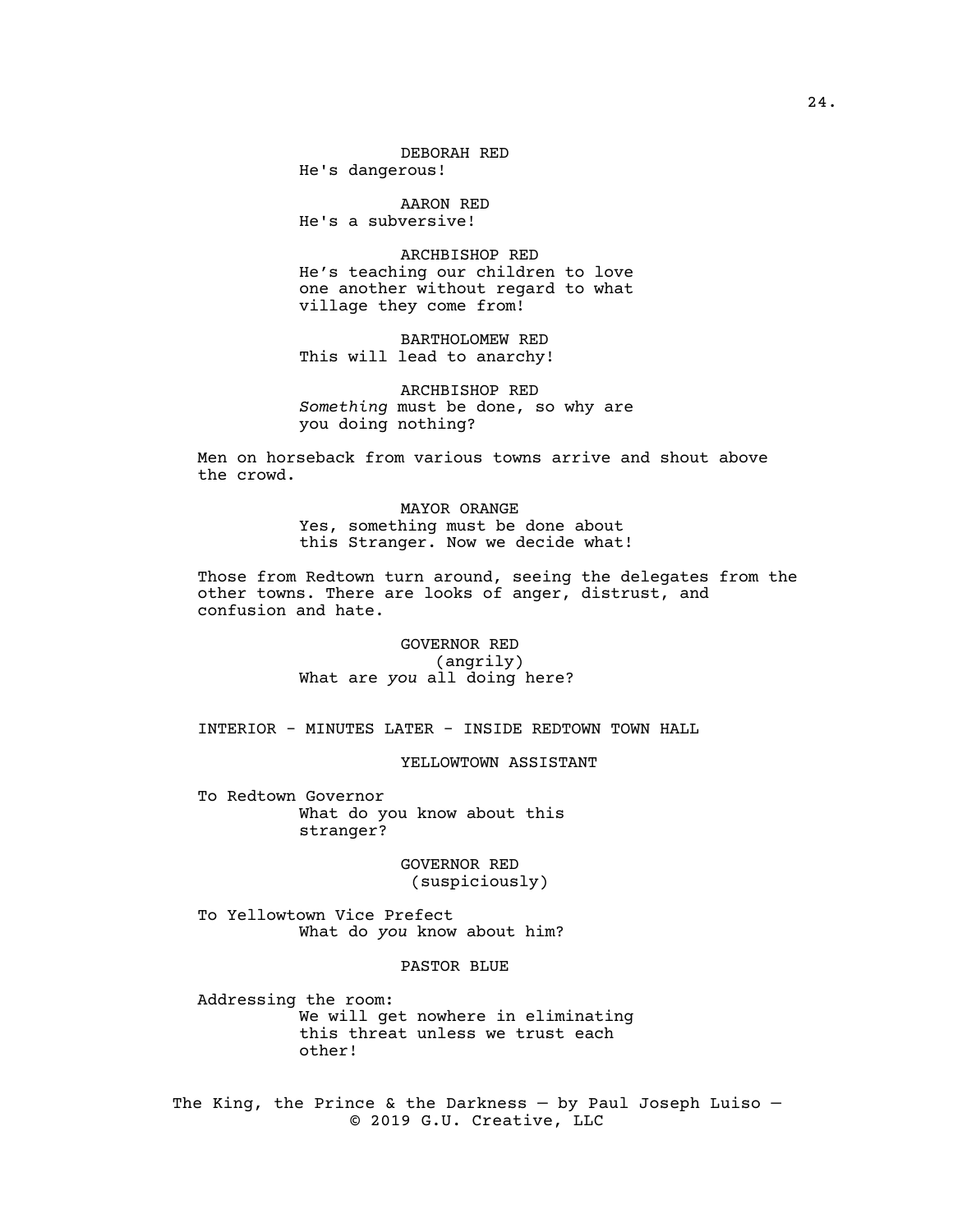MAYOR ORANGE You all could be working together with this stranger!

CHANCELLOR GREEN That's nonsense! Toward what end?

COMMISSIONER VIOLET This man is a common threat to our ways of life. It's highly unlikely that we would be working to undermine ourselves.

VICE PRESIDENT PURPLE The representative from Bluetown is right. We must put trust in each other in order to address this danger. I suggest a treaty of cooperation between the towns until this stranger is dealt with.

MAYOR ORANGE Does anyone here have authority to sign a treaty?

CANTOR BLUE I don't know but I for one, will have to send a messenger back to Bluetown to make sure.

#### GOVERNOR RED

In order to save time, we should attempt to put a rough treaty together before you find out if you have authority to sign it. We must move fast if we're to banish this stranger before it's too late!

YELLOWTOWN ASSISTANT This is a dangerous man. Banishment may not be enough.

Some nods of agreement are seen around the room.

CANTOR BLUE Wait, what do you mean by banishment may not be enough?

EXTERIOR - AFTERNOON 3 DAYS LATER

The Bluetown delegation is riding home.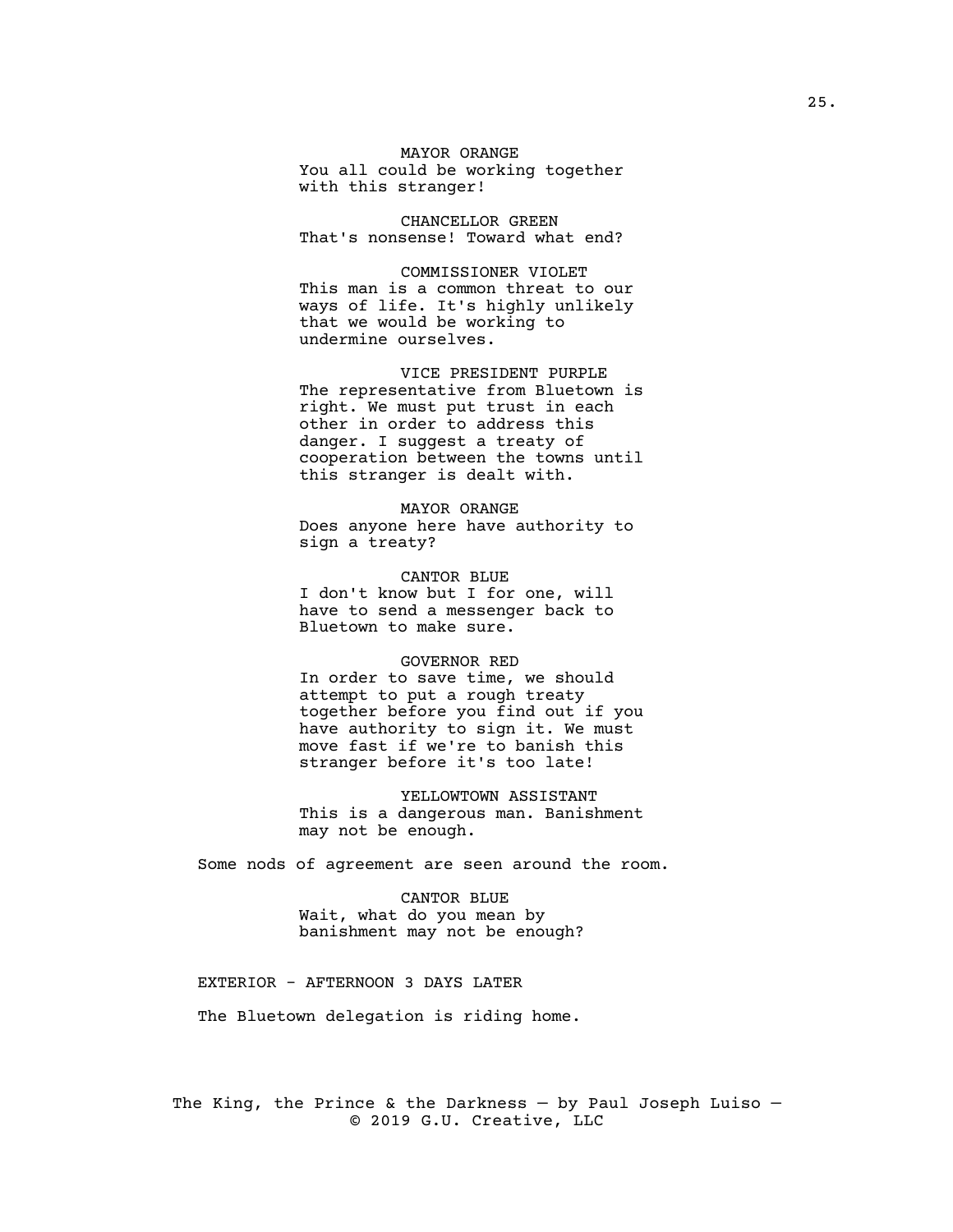BLUE PROPHET (bothered) I don't like this. They intend to kill the stranger no matter what, I'm sure of it. We are Holy men; how can we agree to that?

CANTOR BLUE The Stranger *is* dangerous though. If we don't deal with him appropriately and the King were to find out, what would happen to us?

BLUE PROPHET What would be "appropriate"? Does this man deserve death because he wants the children to love one another?

From another trail ride delegates from the Red and Purple towns.

> VICE PRESIDENT PURPLE Not in our opinion.

LT. GOVERNOR RED We don't know enough about this man to suggest that his death is warranted.

Delegates from the three parties amble their horses toward each other.

> CANTOR BLUE (warily) So, we aren't the only ones uneasy about this But what do you suggest we do?

EXTERIOR - DAY - OUTSIDE THE CHANCELLOR'S OFFICE.

GREENTOWN CHANCELLOR (To vice Chancellor) What did you find out?

VICE CHANCELLOR GREEN It's worse than we thought but it's also better than we thought.

CHANCELLOR GREEN (Frustrated) Don't talk in riddles, man. What did you find out?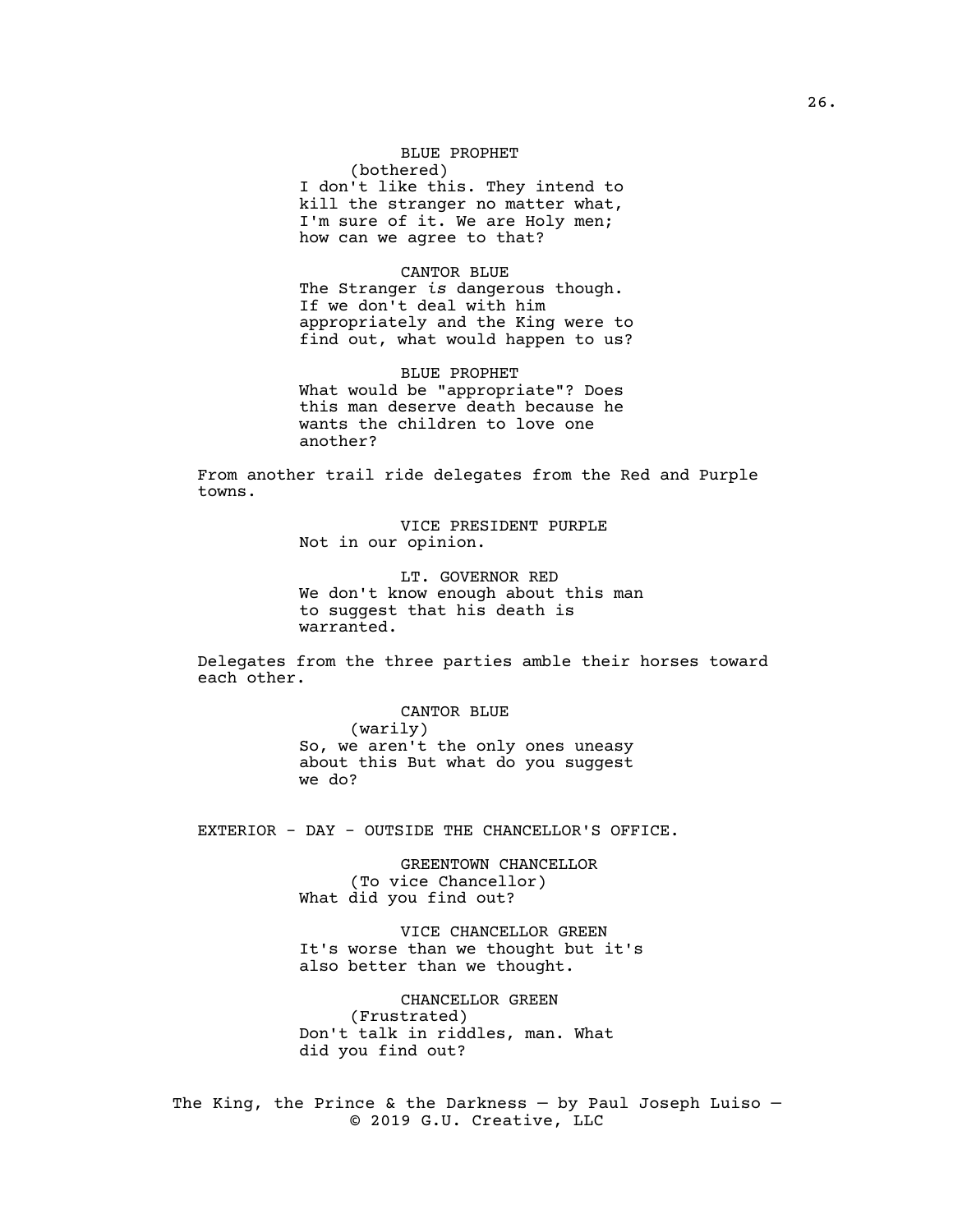VICE CHANCELLOR GREEN It's worse because the stranger's teachings have infiltrated all the towns.

CHANCELLOR GREEN (Angrily) Then what's the better part?

VICE CHANCELLOR GREEN (Slyly) The other towns have agreed that the stranger must be dealt with in the harshest possible way. All we have to do is sign this treaty of cooperation and the stranger is as good as gone.

Evil grins paint both men's faces.

INTERIOR - EVENING - ORANGETOWN MAYOR'S OFFICE

MAYOR ORANGE So you're telling me that all we have to do is sign a treaty of cooperation, then we can team up to get rid of this stranger?

ASHER ORANGE That's it and then everything can go back to normal.

Both men laugh.

INTERIOR - DAY - REDTOWN GOVERNOR'S OFFICE

GOVERNOR RED But if we don't do something about this stranger the people will Rebel!

ARCHBISHOP RED We *should* banish him but killing him should be out of the question unless they're no other alternatives.

LT. GOVERNOR RED Killing a man for spreading love is something I can't possibly believe the King would sanction.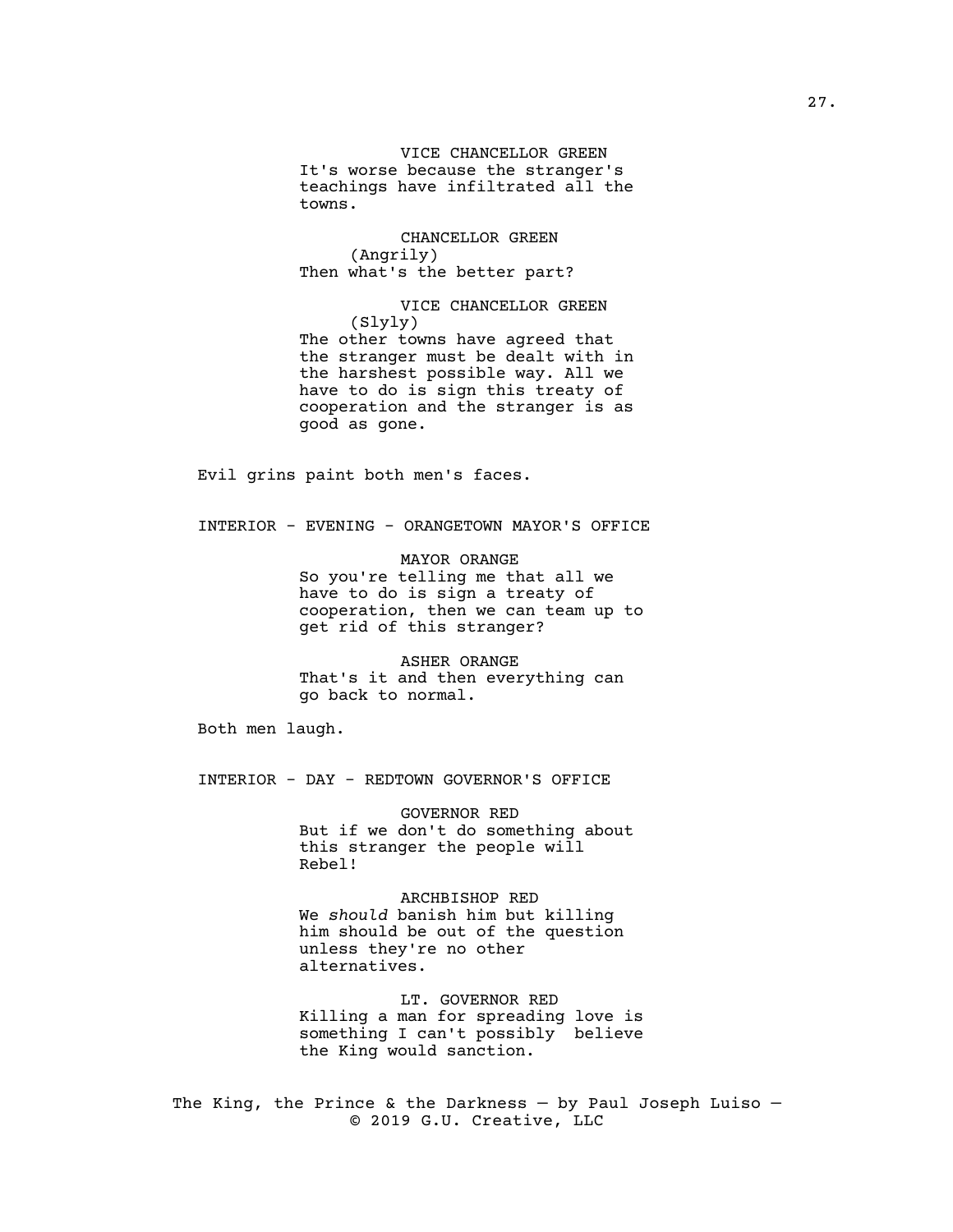# GOVERNOR RED

But if the other towns want to kill him, how are we going to stop them?

LT. GOVERNOR RED Not all of the towns want that. Just the Violet, yellow, orange and green towns are in favor of the death penalty for this man.

GOVERNOR RED But that's still three towns against four. Are we going to go to war with four towns over a stranger we don't even know — who means nothing to us? What happens if we lose?

INTERIOR - EVENING - THEN YELLOWTOWN PUB.

YELLOW PREFECT I tell you, if we don't kill this man nothing good can come of this situation!

PREFECT'S ADVISOR (Wary) Are you sure all the other towns are in favor of this?

YELLOW PREFECT It certainly seemed so when we were in Redtown.

PREFECT'S ADVISOR Well, if you think so.

YELLOW PREFECT I do. Let's sign this treaty.

INTERIOR - EVENING - THE VIOLENT COMMISSIONER'S HOUSE

### COMMISSIONER VIOLET

TO VICE COMMISSIONER

Now that the treaty is signed, go back to Redtown and get this to the various councils. When are you meeting?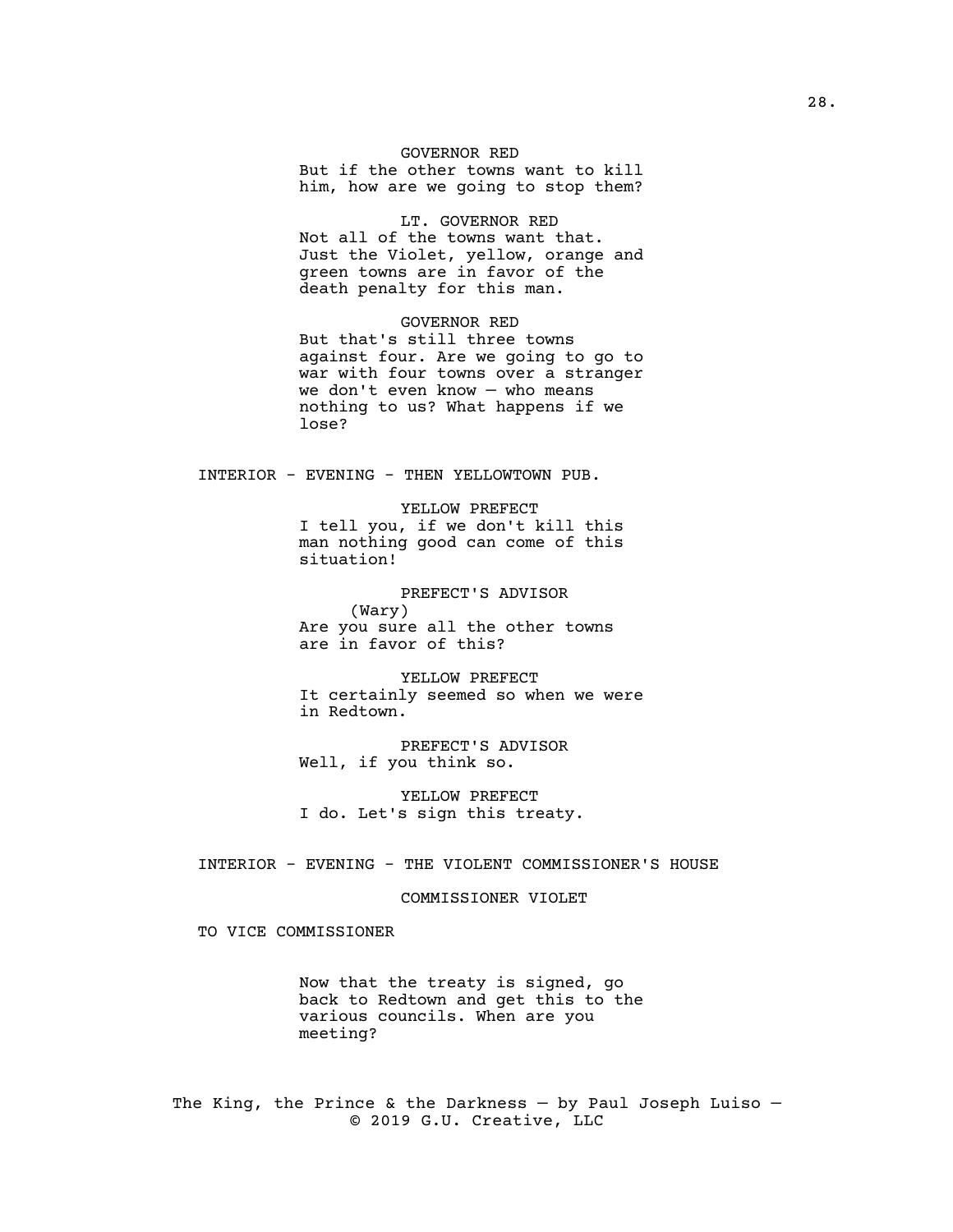VIOLETOWN VICE COMMISSIONER Tomorrow sir. I'll leave first thing in the morning.

INTERIOR - DAY - YELLOWTOWN PALACE.

YELLOW PREFECT (evil grin) Now that the treaty has been signed we should find out when we are free to execute the stranger.

PREFECT'S ADVISOR (smiling) The other towns are meeting in Redtown tomorrow. We can leave at your convenience, Prefect.

# INTERIOR - NEXT EVENING - REDTOWN MEETING HALL

GOVERNOR RED After careful deliberation, we have decided to add an addendum to the treaty. The Stranger will be banished and not killed unless he refuses to leave.

Uproar throughout most of the meeting Hall.

YELLOW PREFECT (displeased) Who are you to add an addendum to the treaty?

CANTOR BLUE It's not just them. Bluetown is also not in favor of executing the stranger for no reason.

VICE COMMISSIONER VIOLET No reason? You know what he's been spreading. If the stranger does not die he may permanently alter our ways of life. Who knows what the King will do when he finds out about this man?

VICE CHANCELLOR GREEN What if he already knows?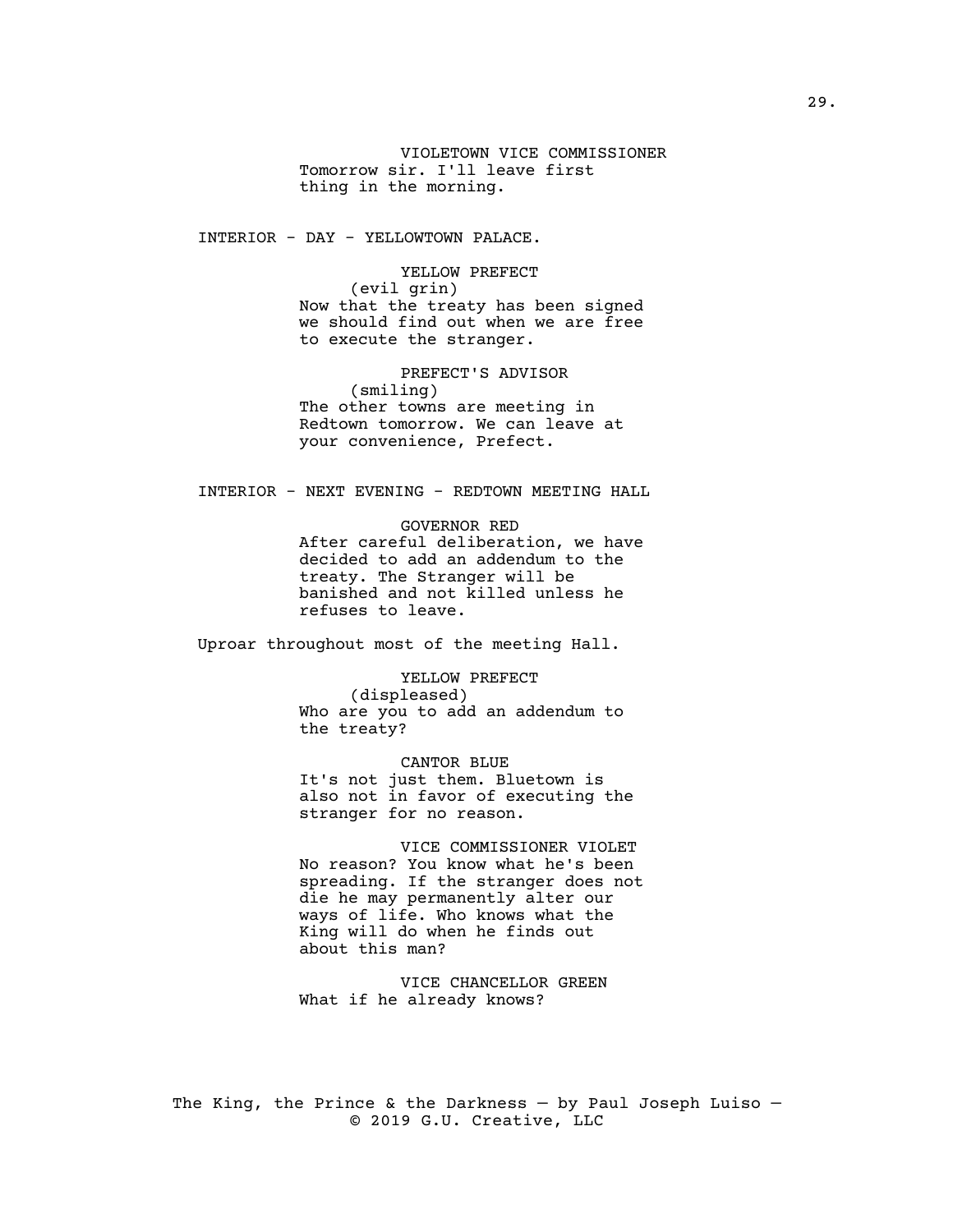YELLOW PREFECT (Haughtily) I'm sure that if the King knew about this already, he would have taken this matter into his own hands and executed this stranger to make an example of him.

VICE PRESIDENT PURPLE (SHOCKED) Thankfully, the King is not like you; a violent, puffed-up Manchild.

PREFECT'S ADVISOR (appalled) You can't talk to our Prefect that way!

VICE PRESIDENT PURPLE (With great amusement) In the words of your own Prefect, "how is it my fault that you're insulted by the truth?"

CANTOR BLUE We of Bluetown are also not convinced that this man is such a threat that banishment would not be enough. A death sentence should be a last resort.

An argument involving all the representatives ensues. It goes on for several minutes.

> GOVERNOR RED (Yelling) Stop this bickering at once! This is getting us all nowhere.

CANTOR BLUE My Brothers and I will consult the oracles tonight in order to determine the fate of The Stranger. We will resume our discussion tomorrow--in a much calmer manner!

YELLOW PREFECT (Snobbishly) Since you are against executing this man, how would we know that the oracles would tell you one thing and you would tell us another?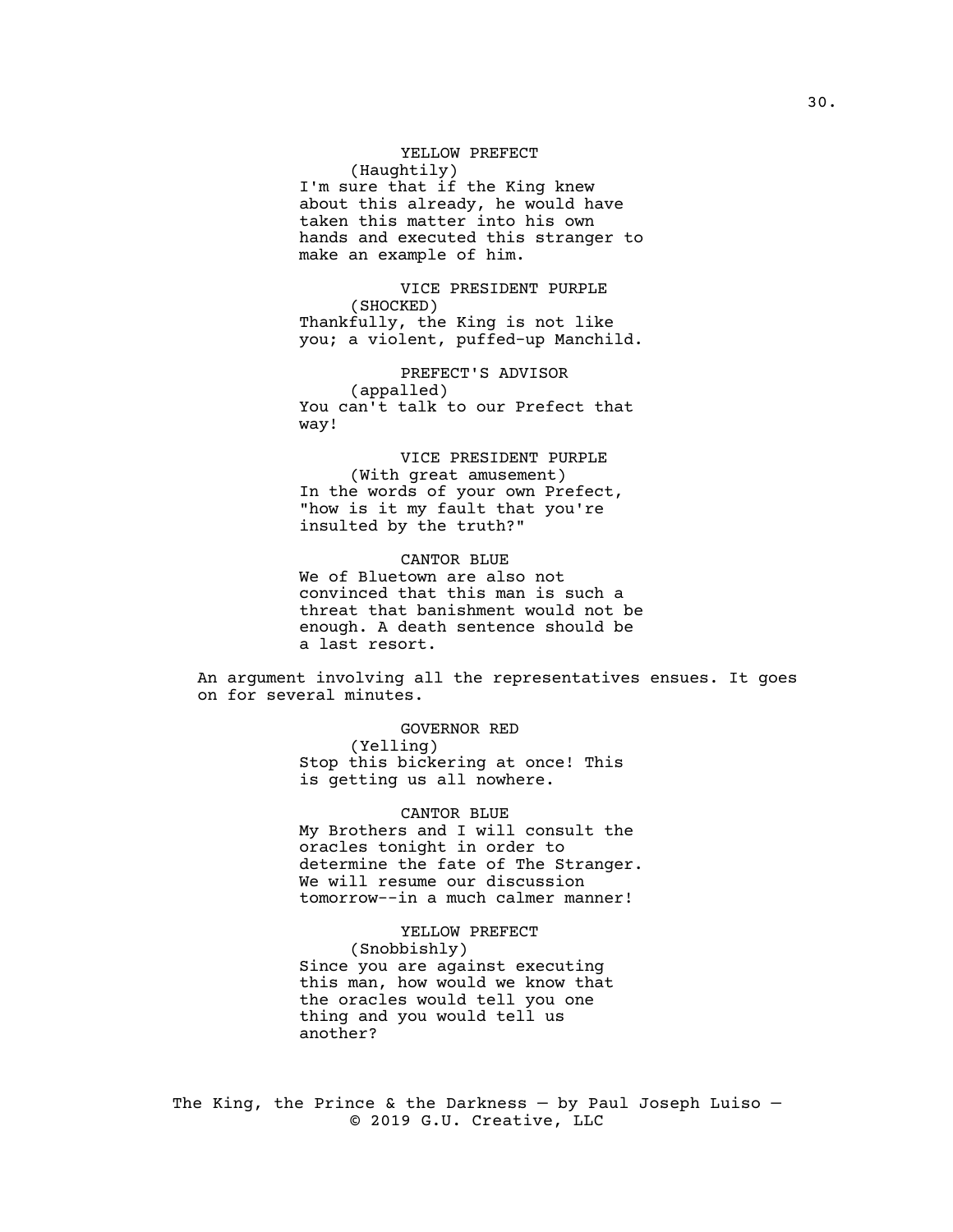VICE COMMISSIONER VIOLET Before the trouble, I knew these men very well and I believe that they are still Beyond reproach.

YELLOW PREFECT Fine. We will meet tomorrow after breakfast. I don't know about the rest of you, but I could use a drink. Is the pub still open?

LT. GOVERNOR RED I'm sure it is.

YELLOW PREFECT Let's go then. I'm tired and thirsty.

The meeting Hall empties out, but the red, purple and blue delegates hang behind.

> GOVERNOR RED (Warilly) This doesn't look too good for our side.

VICE PRESIDENT PURPLE I'm afraid I'll have to agree with you.

#### CANTOR BLUE

I believe consulting the oracles might be beneficial to us, but I think we should send someone to alert The Stranger. If it doesn't go our way, maybe he'll leave before any harm can come to him.

LT. GOVERNOR RED We should send someone off tonight. At least the stranger will be able to make an informed decision. He might go of his own accord.

There is agreement within the group.

EXTERIOR - DAY - THE HILL

RACHEL VIOLET

TALKING TO THE STRANGER (Frightened) I think everyone wants to kill you.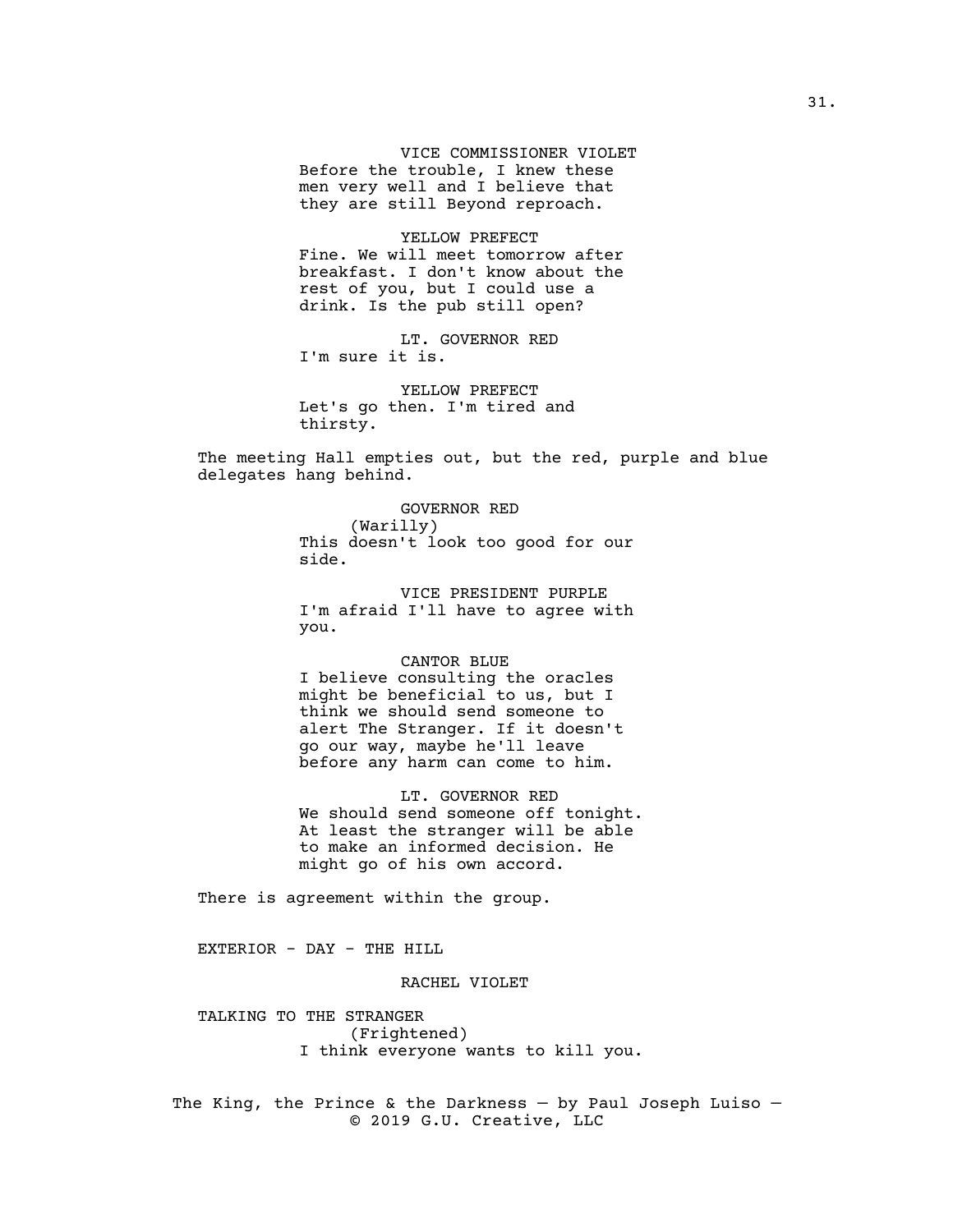### STRANGER

What makes you say that?

# RACHEL VIOLET

(worried) The town is really mad at you. They don't like it that we're making friends with kids from other towns.

#### DANNY RED

I've heard that in my town too, but I think they just want you to go away.

### STRANGER Well, I'm certainly not going to leave my own Hill. They can come here and talk to me if they want

to. ISAAC YELLOW

I heard that if you don't leave, they're going to kill you.

STRANGER I'm sure they'd want to talk to me first. I can't imagine they'd just come up here and kill me for no reason.

#### DINAH GREEN

Ever since the trouble, the people from all the towns hate each other and they hate anyone who tries to change it.

STRANGER I guess we'll see what happens then.

# EXTERIOR - DAY - THE HILL

Riders from the Redtown, Bluetown and Purpletown approach the stranger who is sitting with various children.

> PROPHET BLUE Good day to you, sir.

#### STRANGER

And to you.

The others say nothing. They just wait.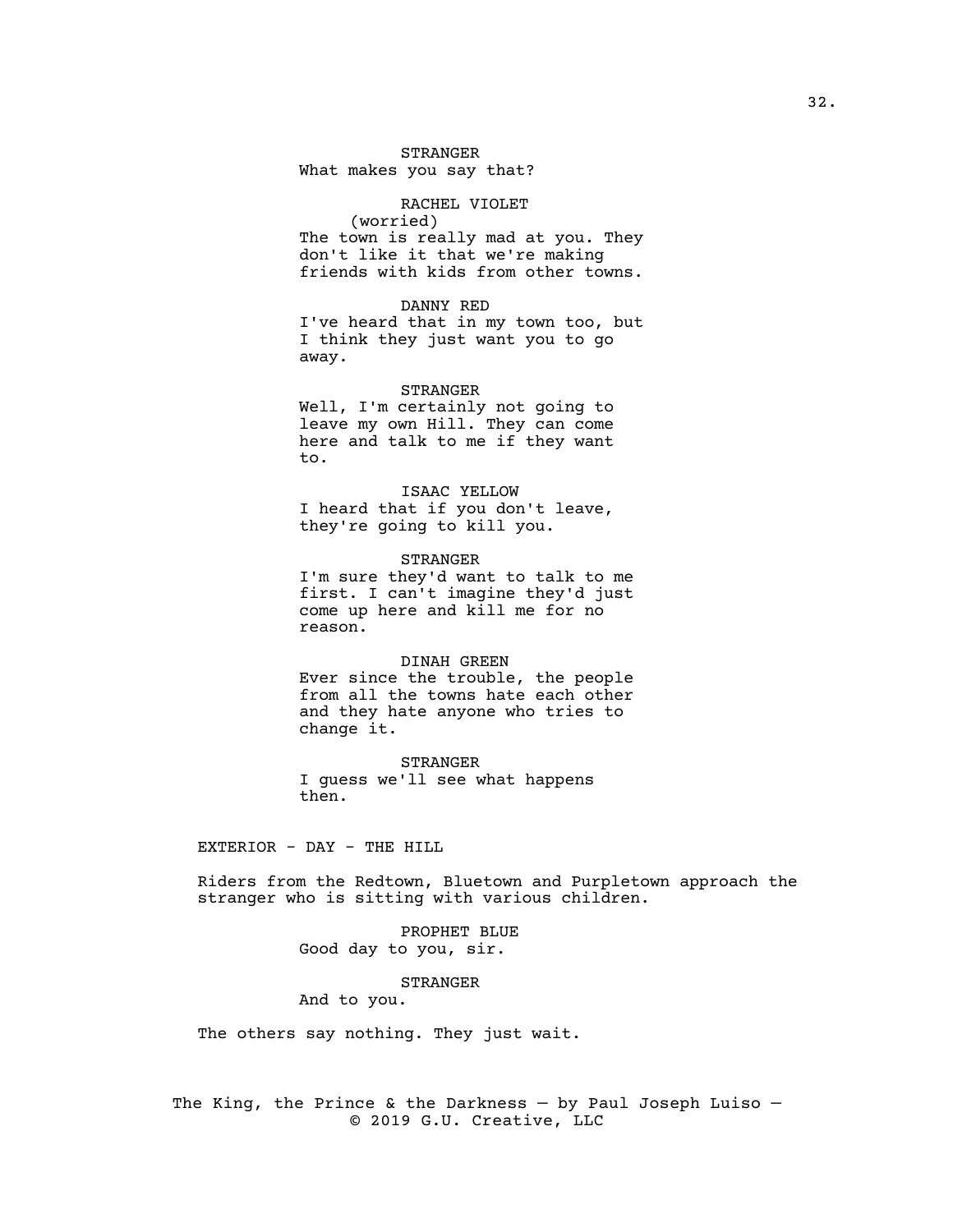PROPHET BLUE What is your business here?

STRANGER (amused) Why, making trouble, of course.

PROPHET BLUE (annoyed) There is very little to be amused about, sir. There's a plan afoot to remove you from here. If you don't go, you may be killed.

STRANGER Is that so?

PROPHET BLUE (serious) It is and it's no joke.

### STRANGER

I'm sure it isn't, but I'm certainly not going to leave my own property, no matter what the threat.

PROPHET BLUE You own this hill?

STRANGER In a manner of speaking.

LT. GOVERNOR RED And what "manner of speaking" would that be? Did you purchase it?

STRANGER

No.

VICE PRESIDENT PURPLE Lease it?

STRANGER

No.

PROPHET BLUE (annoyed) Then what are you talking about?

STRANGER I've always owned it.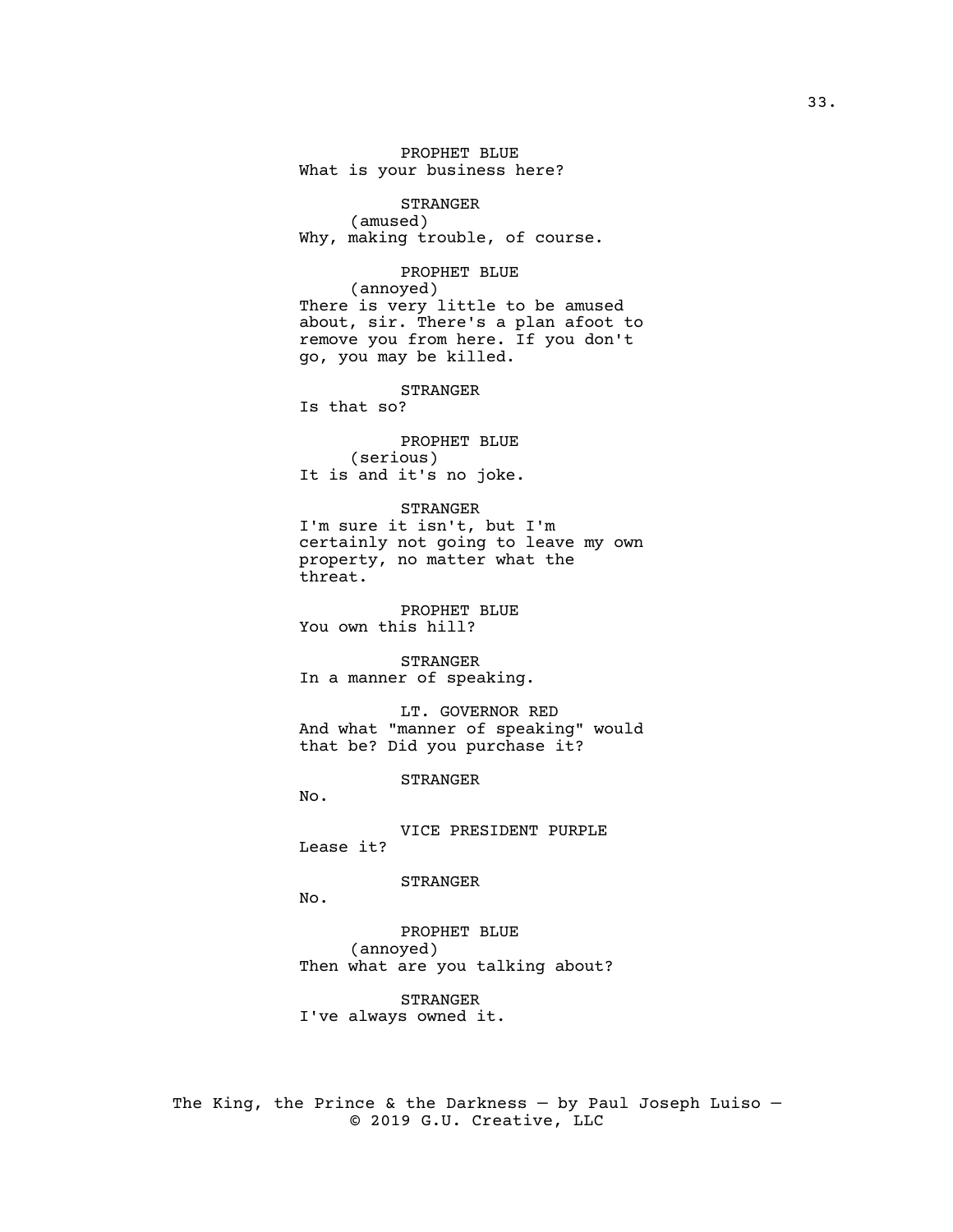VICE PRESIDENT PURPLE That can't be. The King owns this property.

STRANGER The King and I are very close.

LT. GOVERNOR RED *You* know the King?

STRANGER (even more amused) In a manner of speaking.

PROPHET BLUE (frustrated) This is futile!

LT. GOVERNOR RED Just hold on a second.

PURPLE PROPHET But this man is talking in riddles! How can we help him if he's not going to cooperate?

The Purpletown Vice President motions to the other men.

VICE PRESIDENT PURPLE

To the stranger Can you give us a minute?

> STRANGER (smiling) Take all the time you need.

The three riders move several yards away.

VICE PRESIDENT PURPLE (quietly) I'm not sure this man is in his right mind.

BLUE PROPHET He seems lucid enough.

VICE PRESIDENT PURPLE But he speaks in riddles. He's always owned this hill "in a manner of speaking"? He's very close to the King "in a manner of speaking"? We've been living here for generations. (MORE)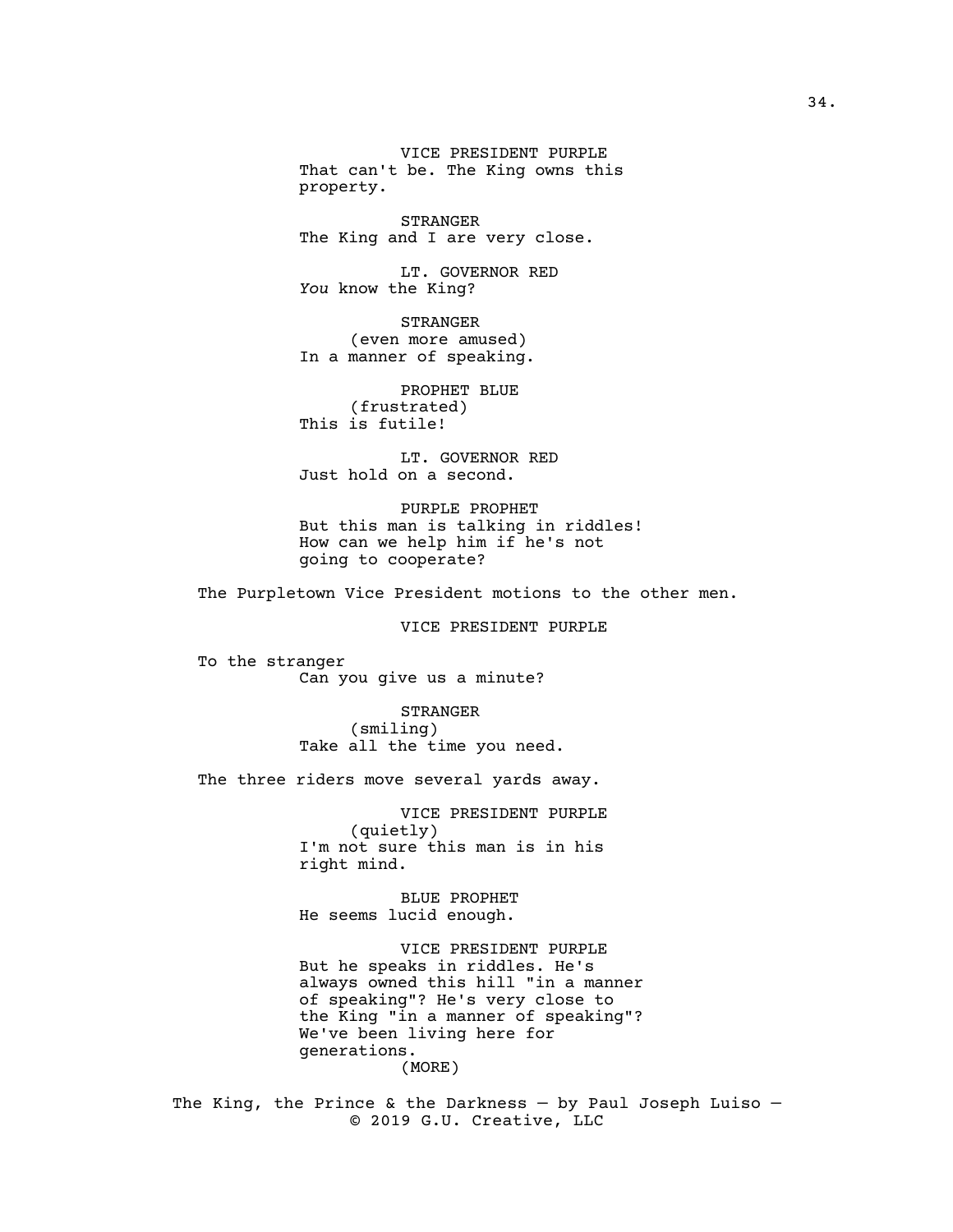### VICE PRESIDENT PURPLE (CONT'D)

Have any of us ever seen this man before? Have any of us ever met the King or even *seen* him? Sometimes I wonder if he even exists. If it wasn't for you prophets, I don't think I'd believe any of this at all.

LT. GOVERNOR RED (skeptically) This man can't be right in the head. He must be delusional.

PROPHET BLUE True, but I don't get the feeling he's dangerous to the children.

VICE PRESIDENT PURPLE I don't think so either; at least not on a physical level. But he's certainly filling their heads with unacceptable thoughts.

LT. GOVERNOR RED (frustrated) Now I'm even more convinced that it would be wrong to just kill him.

Both the other men agree.

PROPHET BLUE Should we ask him a few more questions?

VICE PRESIDENT PURPLE Like what?

LT. GOVERNOR RED Who he is and where he came from?

PROPHET BLUE He might just start talking in riddles again. Besides, the more I speak to him, the weirder I feel.

VICE PRESIDENT PURPLE You too? I thought that was just me!

LT. GOVERNOR RED Apparently, it's all of us.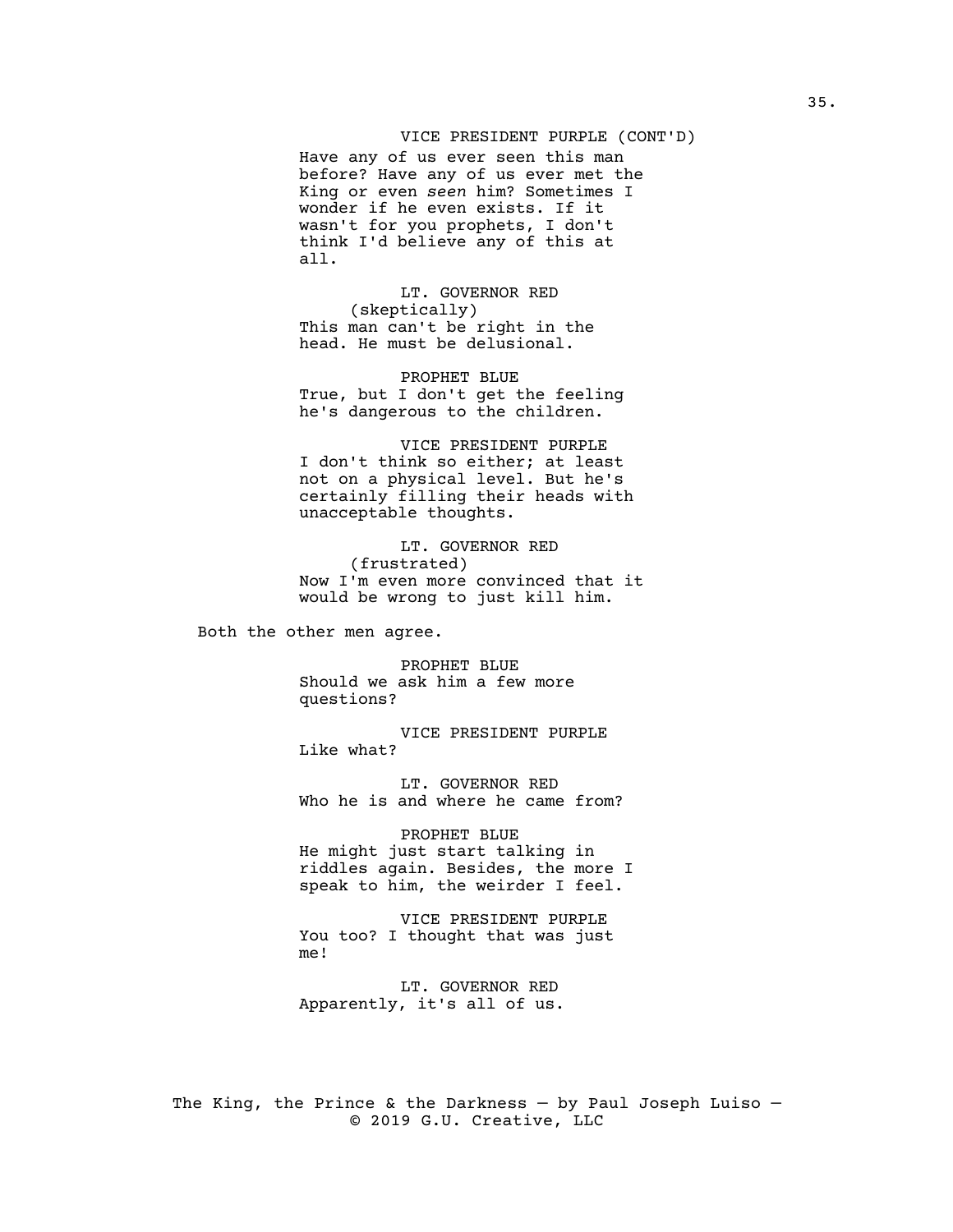PROPHET BLUE I feel peaceful and annoyed at the same time!

LT. GOVERNOR RED That's the feeling alright.

VICE PRESIDENT PURPLE I wonder what it is?

PROPHET BLUE I doubt we'd get get anywhere asking him about it.

VICE PRESIDENT PURPLE I don't think so either.

The party sees the stranger engrossed in conversation with the children.

> VICE PRESIDENT PURPLE (CONT'D) Do you think he'd notice if we just left?

LT. GOVERNOR RED Perhaps, but I think it's pointless to talk to him anymore.

PROPHET BLUE Let's go then.

The men ride off. The Stranger watches as they go and smiles.

INTERIOR - EVENING - REDTOWN GOVERNOR'S OFFICE

GOVERNOR RED (troubled) So, you say this stranger is unbalanced?

LT. GOVERNOR RED (resigned) He must be sir. He thinks he's always owned the hill "in a manner of speaking". He talks in riddles and isn't bothered by the possibility that he could be killed.

GOVERNOR RED Do you think the children are in danger?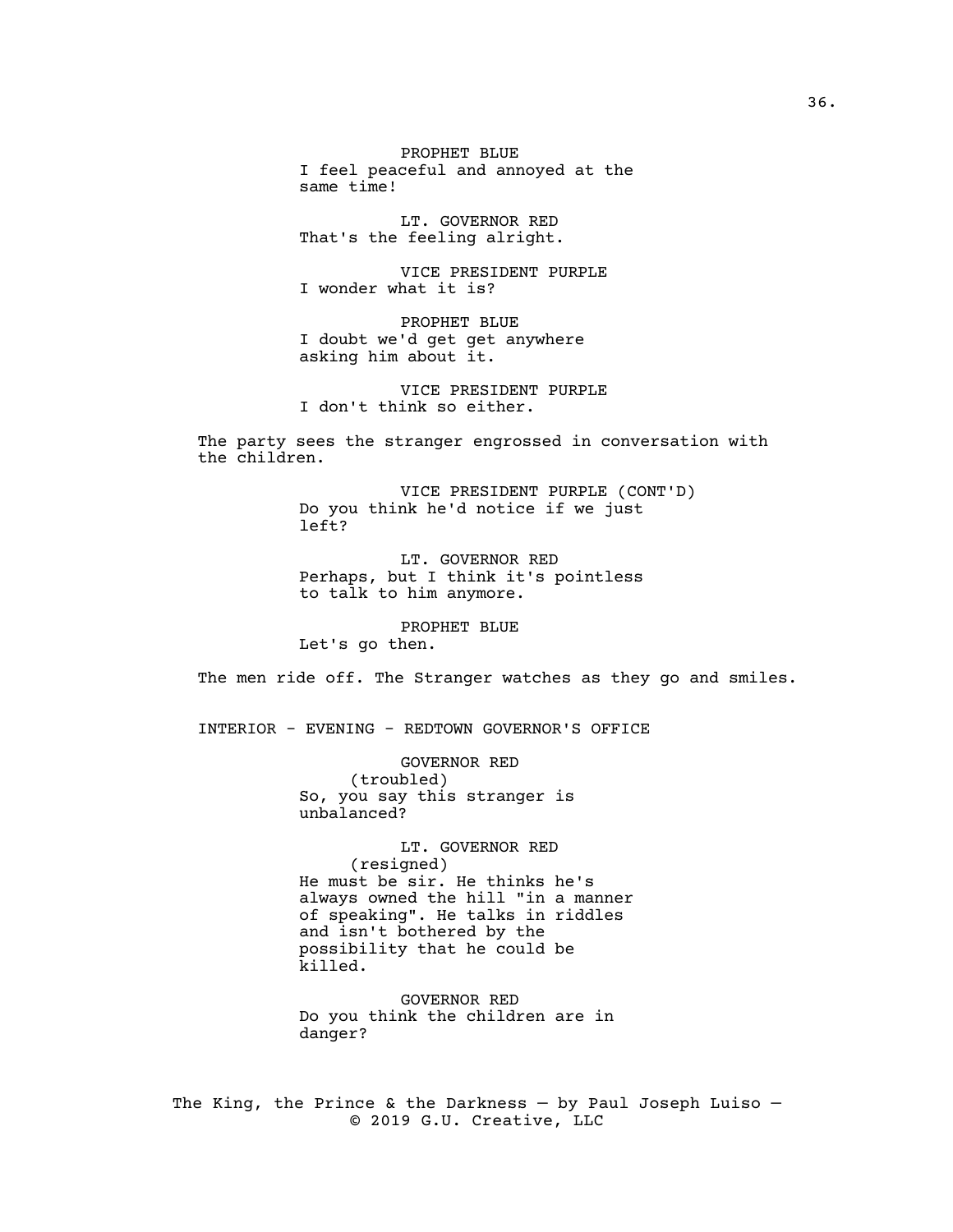LT. GOVERNOR RED

It's the consensus that they're not, sir. The stranger may delusional, but he means no one any harm.

GOVERNOR RED What do you mean "consensus"?

LT. GOVERNOR RED During the meeting, the officials from Redtown and Bluetown also felt that it was unjust to kill the stranger without at least talking to him.

GOVERNOR RED So what happened?

LT. GOVERNOR RED The rest of the towns weren't agreeable, so we went and talked to him ourselves.

GREENTOWN CHANCELLOR (Smiling) That was a pretty gutsy move. So are the officials from Purpletown and Bluetown in agreement with you?

LT. GOVERNOR RED Yes sir, they are.

GOVERNOR RED So what are we going to do?

INTERIOR - EVENING - BLUETOWN TEMPLE

PROPHET BLUE So you understand that we just can't allow this man to be killed like this.

### PASTOR BLUE

If he held a real danger there would be no question, but in this case I don't see how we could. Our consciences would never allow it.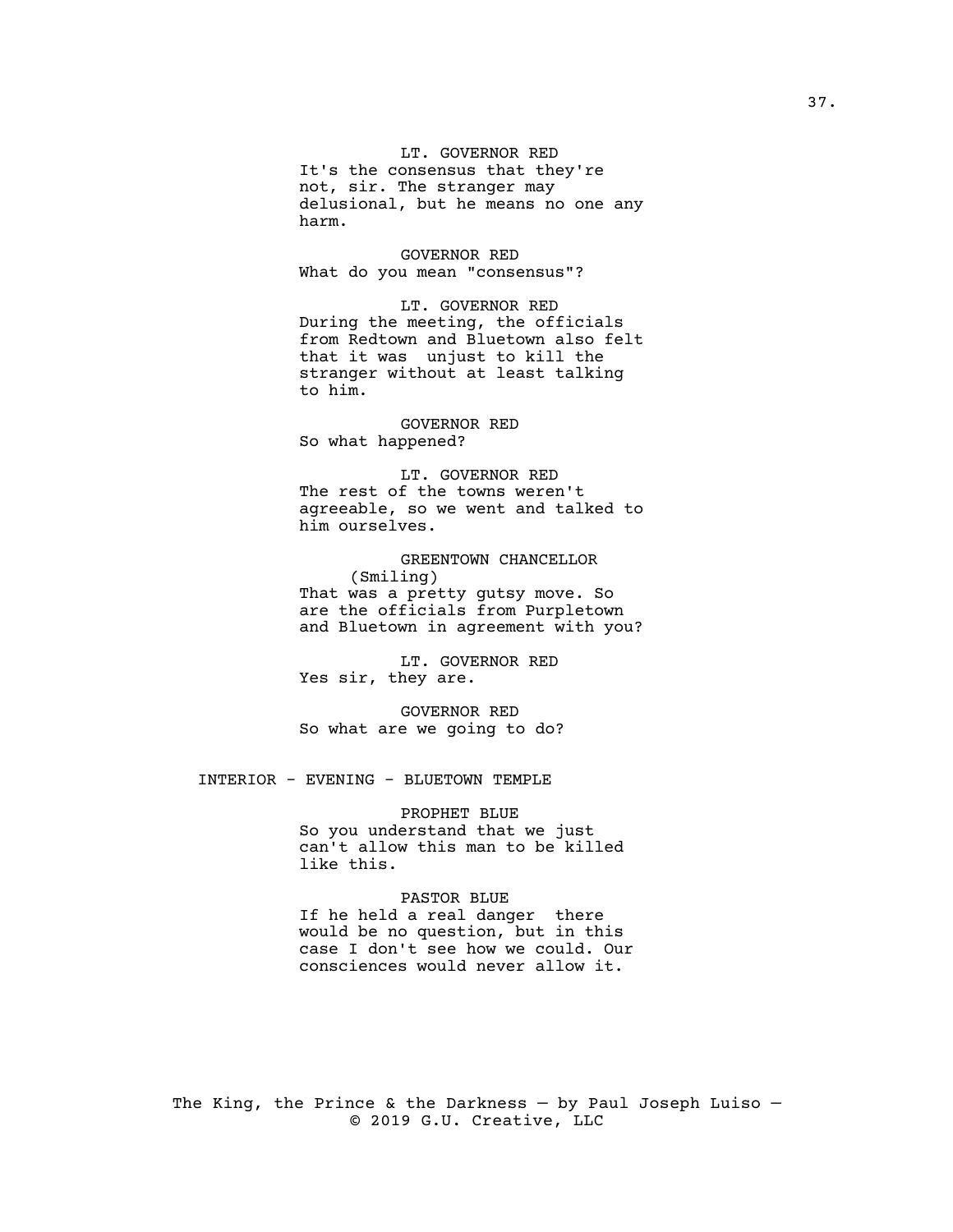# PROPHET BLUE

We are working on a plan to remove him before he can be killed, but Redtown and Purpletown will both have to be involved. It's more than we can handle on our own.

PASTOR BLUE Will their people accept it?

PROPHET BLUE It's doubtful. That's why we're keeping it among the top officials.

PASTOR BLUE I think that's wise. Let's all put our heads together and see how we can help this stranger and ourselves.

# INTERIOR - EVENING - A PUB IN PURPLETOWN

PRESIDENT PURPLE I hope you know what you're doing.

VICE PRESIDENT PURPLE We have to try to do something. It just wouldn't be right to condemn a mentally deficient man to death. How could we live with ourselves if we allowed this to happen?

PRESIDENT PURPLE (nervously) Of course you're right, but if anyone was to find out, the other towns might decide to attack us.

VICE PRESIDENT PURPLE I don't think that would happen. None of the other towns trust each other as it is. Besides, this treaty is temporary at best. I doubt would last more than a few minutes after the stranger was dealt with.

PRESIDENT PURPLE You're right I suppose, but the whole thing makes me nervous. Have you got a plan together yet?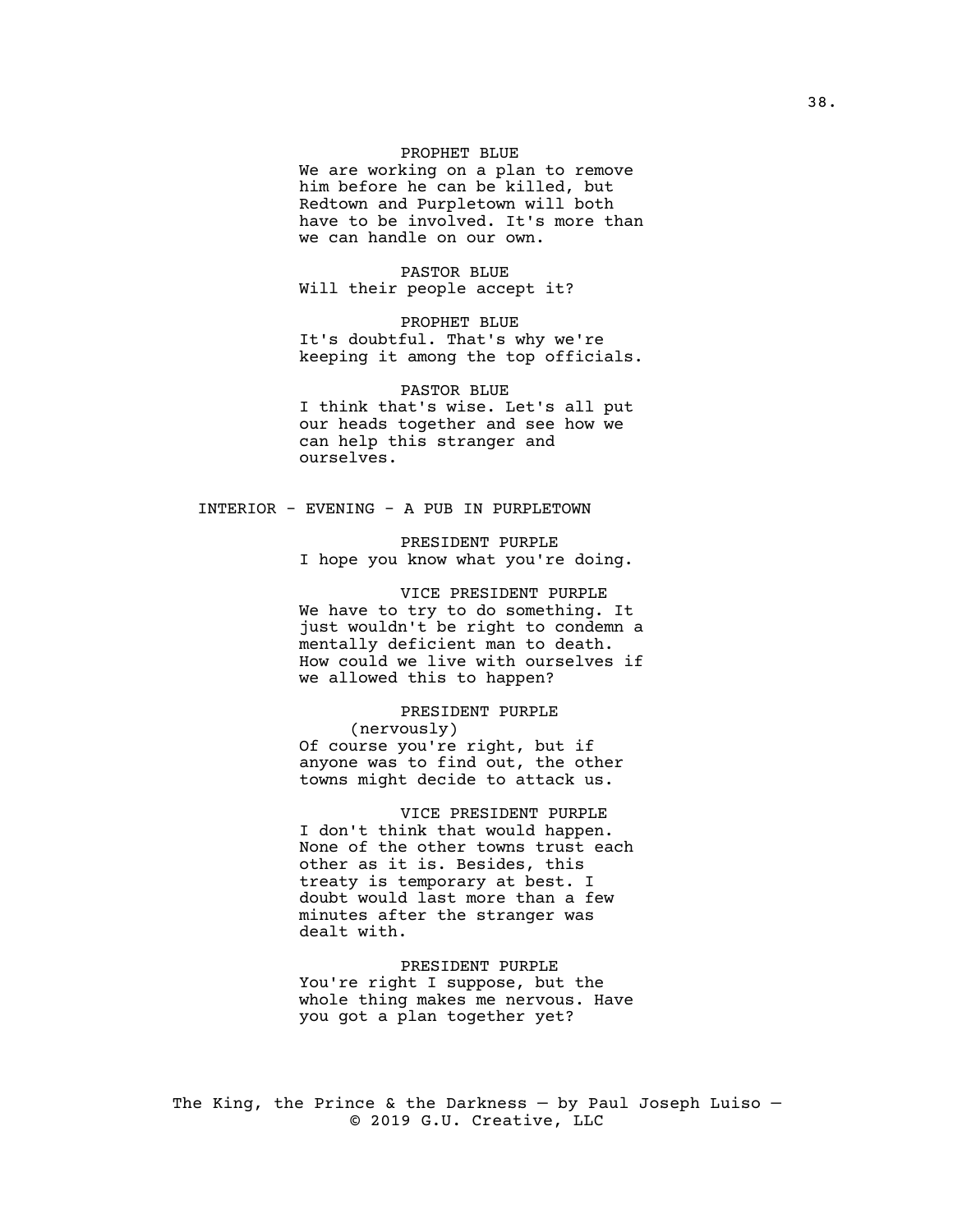VICE PRESIDENT PURPLE Of sorts. It's rough and needs fine-tuning but we think it could work.

PRESIDENT PURPLE Well get it down and when you're ready to get the bugs out, let me know. There's quite a few very smart people in this place.

VICE PRESIDENT PURPLE Yes sir! I'll probably need some help with the finer aspects. Your diplomatic skills would be handy when it comes to dealing with the officials from other towns.

PRESIDENT PURPLE I'd be happy to help. After all, we just want to get rid of this stranger. We're not murderers!

VICE PRESIDENT PURPLE There's a spot on the hill where our officials can meet with those of the Red and Blue towns.

PRESIDENT PURPLE (cautiously) Violet Town is right between us and them. Be careful you're not seen.

EXTERIOR - NIGHT

Messengers from the red, blue and purple towns meet to make plans for a meeting place for their officials.

JARED RED - MESSENGER

Leading his horse along (whispering) The meetings should be held in the brush so no one will be seen.

> JOSIAH PURPLE - MESSENGER That could get pretty uncomfortable.

JABIN BLUE - MESSENGER Maybe we could dig small cave into the hill and make a shelter with some brush and branches. (MORE)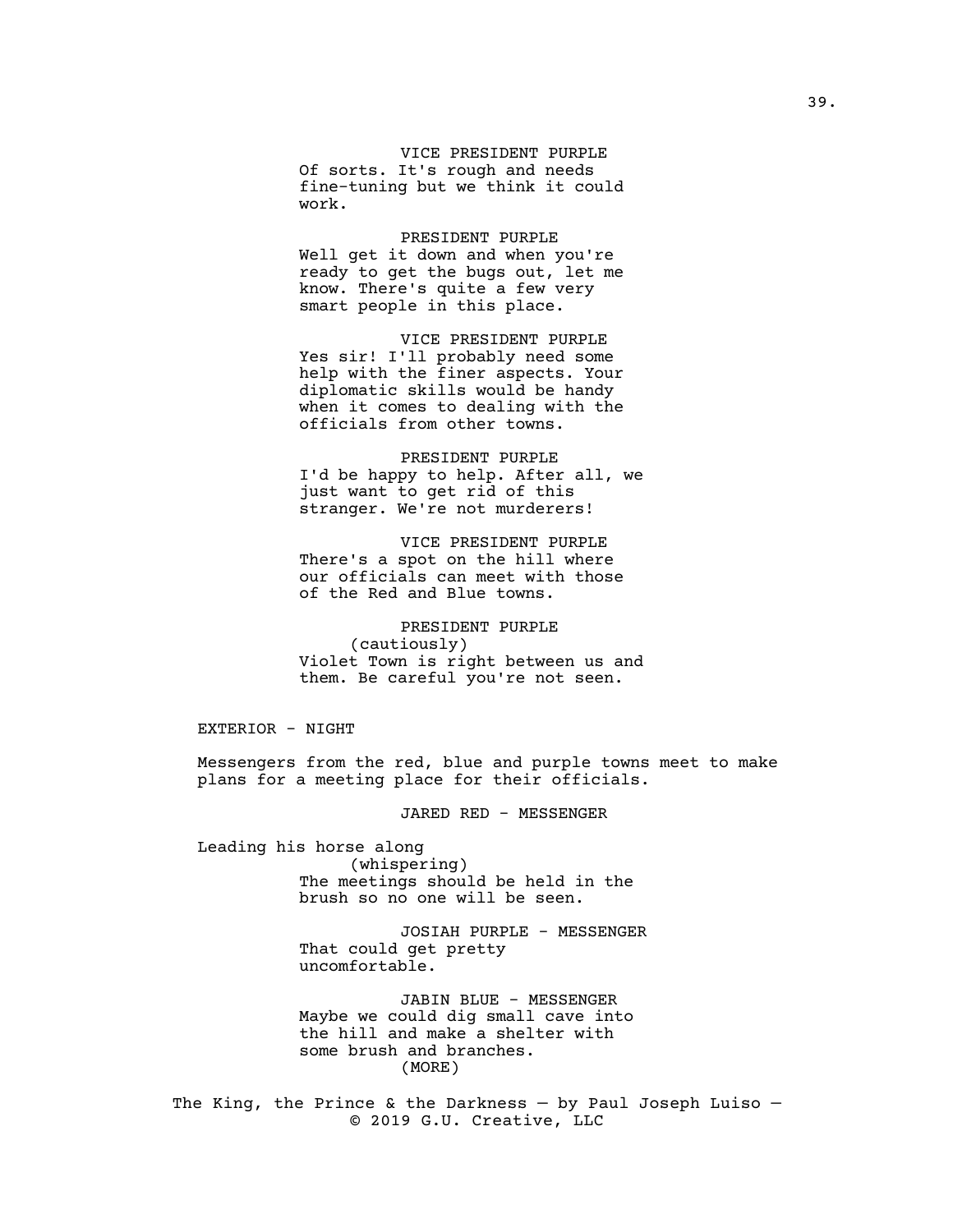JABIN BLUE - MESSENGER (CONT'D) We could put some pillows and blankets inside.

JOSIAH PURPLE - MESSENGER This would be a good spot for it, but to do it could take some time.

JARED RED - MESSENGER Maybe our officials could drag their feet to buy us some.

JOSIAH PURPLE - MESSENGER We'll come back tomorrow night with some picks and shovels and get started. If we each bring an extra man, we can get it done quick!

### INTERIOR - DAY - THE BLUE TEMPLE

The Bluetown messenger is meeting with the Prophet and the two blue holymen.

> PASTOR BLUE How soon can you have the cave done?

### JABIN BLUE

If there are six men working on it, one and a half, maybe two nights. Do you have a plan for how to get the stranger to leave yet?

PASTOR BLUE

Not yet.

CANTOR BLUE (thoughtfully) If you were to make the cave big enough, we could abduct him and hide the stranger there until we got rid of him.

PASTOR BLUE That might work.

JABIN BLUE With anymore than six men, we'd be seen. We'll have to work fast.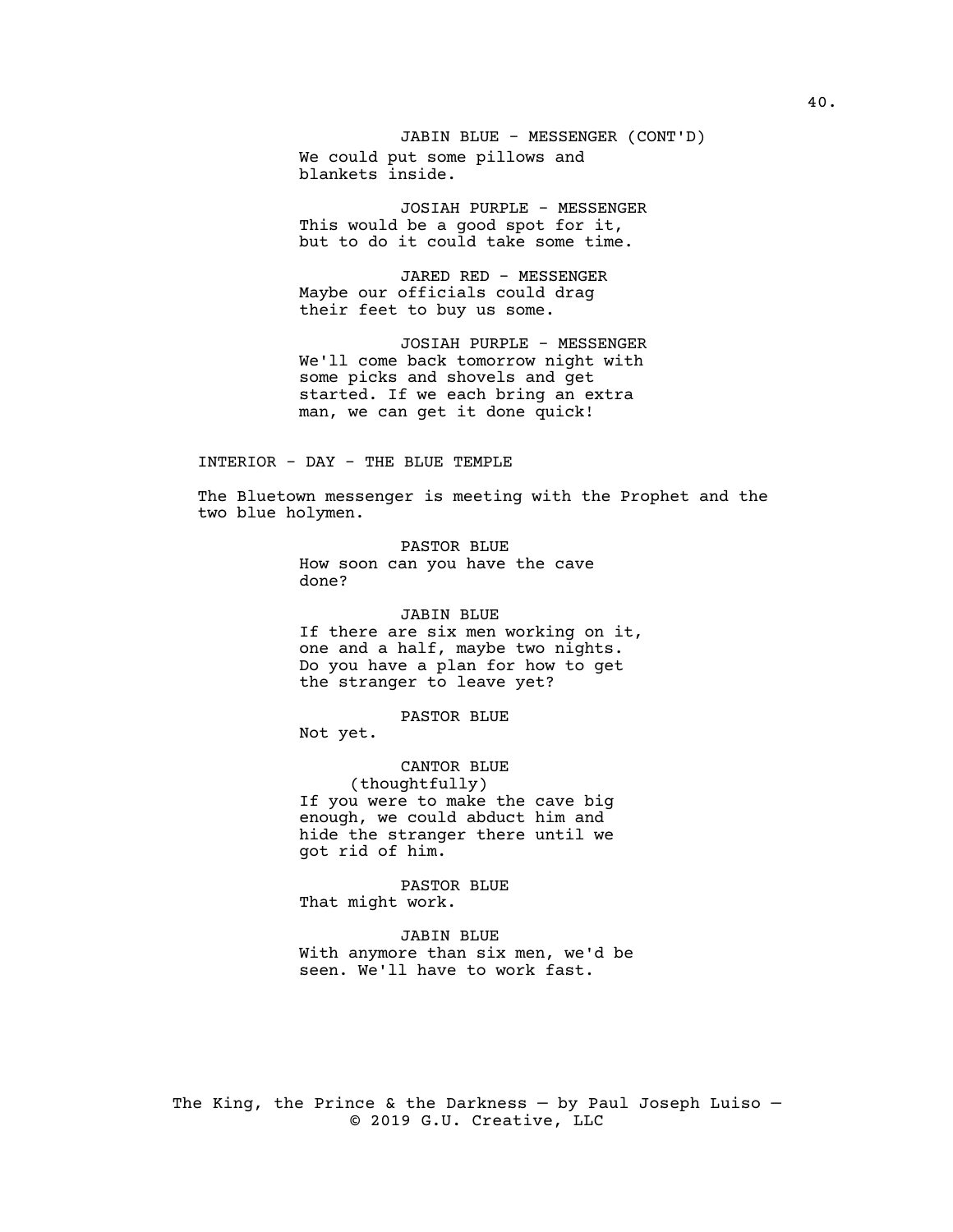EXTERIOR - NIGHT - REDTOWN GOVERNOR'S OFFICE

GOVERNOR RED All that just to make a meeting place?

JARED RED We're trying to make sure the violet townspeople don't see us.

GOVERNOR RED (thoughtfully) I can see that. How much time do you think it would take to make it big enough to hide a couple of men and the stranger in?

#### JARED RED

That's a good idea! With three teams of two men each, a night or two. It would be big enough for him *and* two other men.

GOVERNOR RED

Good. Get it done as soon as possible. There'll be a final vote at the end of the week.

#### JARED RED

Can you slow things down any?

### GOVERNOR RED

I'll contact the Bluetown Holyman and see what kind of story we can give the rest of them, but I can't promise anything. In the meantime, et an extra set of hands and get the cave done as fast as you can.

INTERIOR - DAY - THE PURPLETOWN PRESIDENT'S OFFICE

PRESIDENT PURPLE A cave might be just the thing.

JOSIAH PURPLE What do you mean, sir?

PRESIDENT PURPLE If it was big enough, we could grab the stranger and hide him there until we decide what to do with him.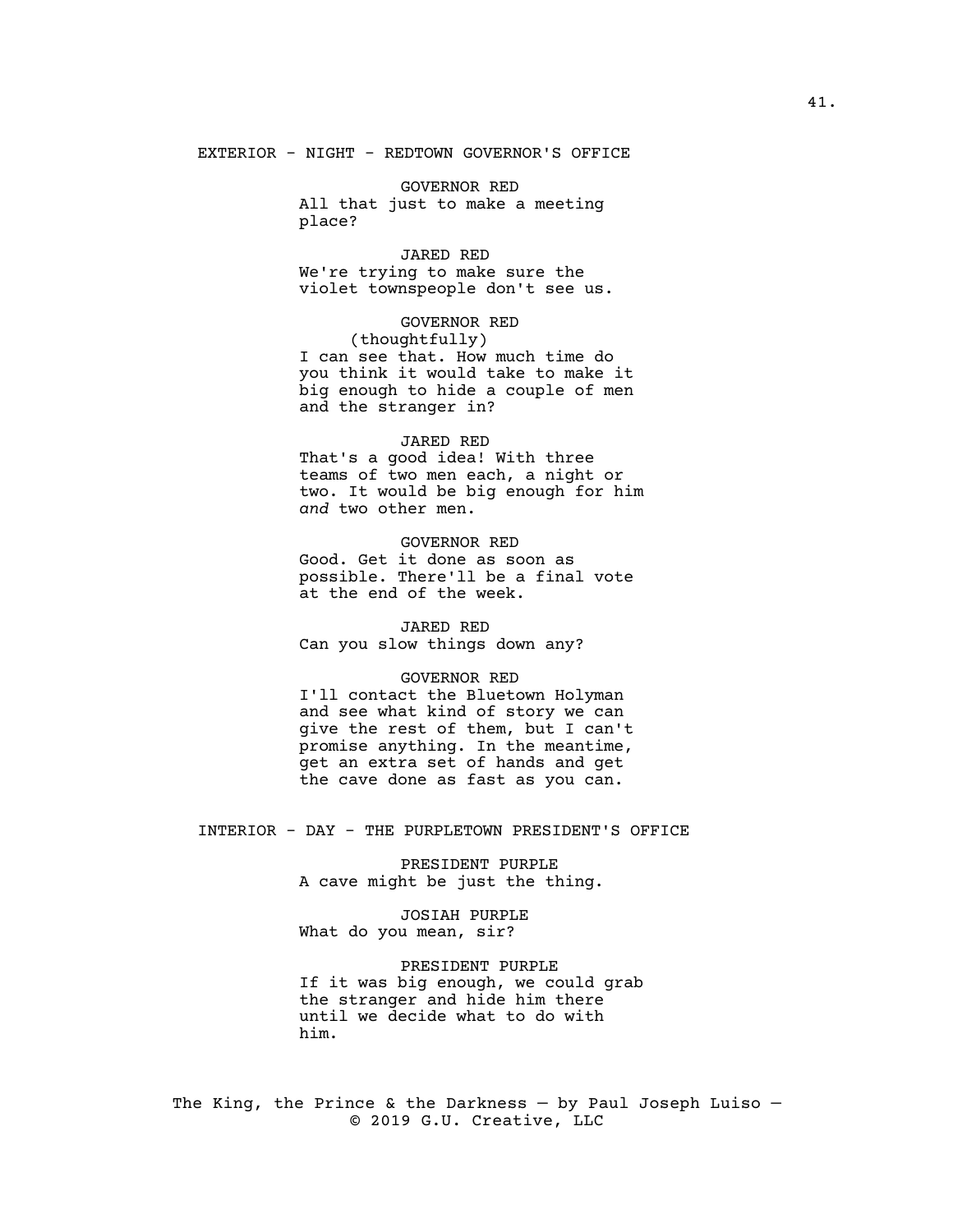JOSIAH PURPLE (skeptical) That would have to be a pretty big cave.

PRESIDENT PURPLE If we tied him up, we'd only need two men to watch him.

JOSIAH PURPLE (still skeptical) Well, you're the boss.

EXTERIOR - NEXT NIGHT - BACK AT THE MEETING PLACE

Men with picks and shovels are digging into a steep place in the side of the hill.

### JABIN BLUE

Isn't it odd that all three of our leaders thought of kidnapping the stranger and hiding him in this cave?

AARON RED I suppose, but our leaders are pretty smart men.

ABRAHAM PURPLE I'm not sure if *any* of them are that smart!

JARED RED

(irked) What do you mean?

ABRAHAM PURPLE If they were all that smart, why didn't they check with each other about the song and the instruments before all this trouble got started?

PETER BLUE How would that have helped?

ABRAHAM PURPLE If they all could've gotten together before, maybe we could have avoided all this. Look, we no longer even talk with each other, let alone barter. Now we all have to work longer hours. (MORE)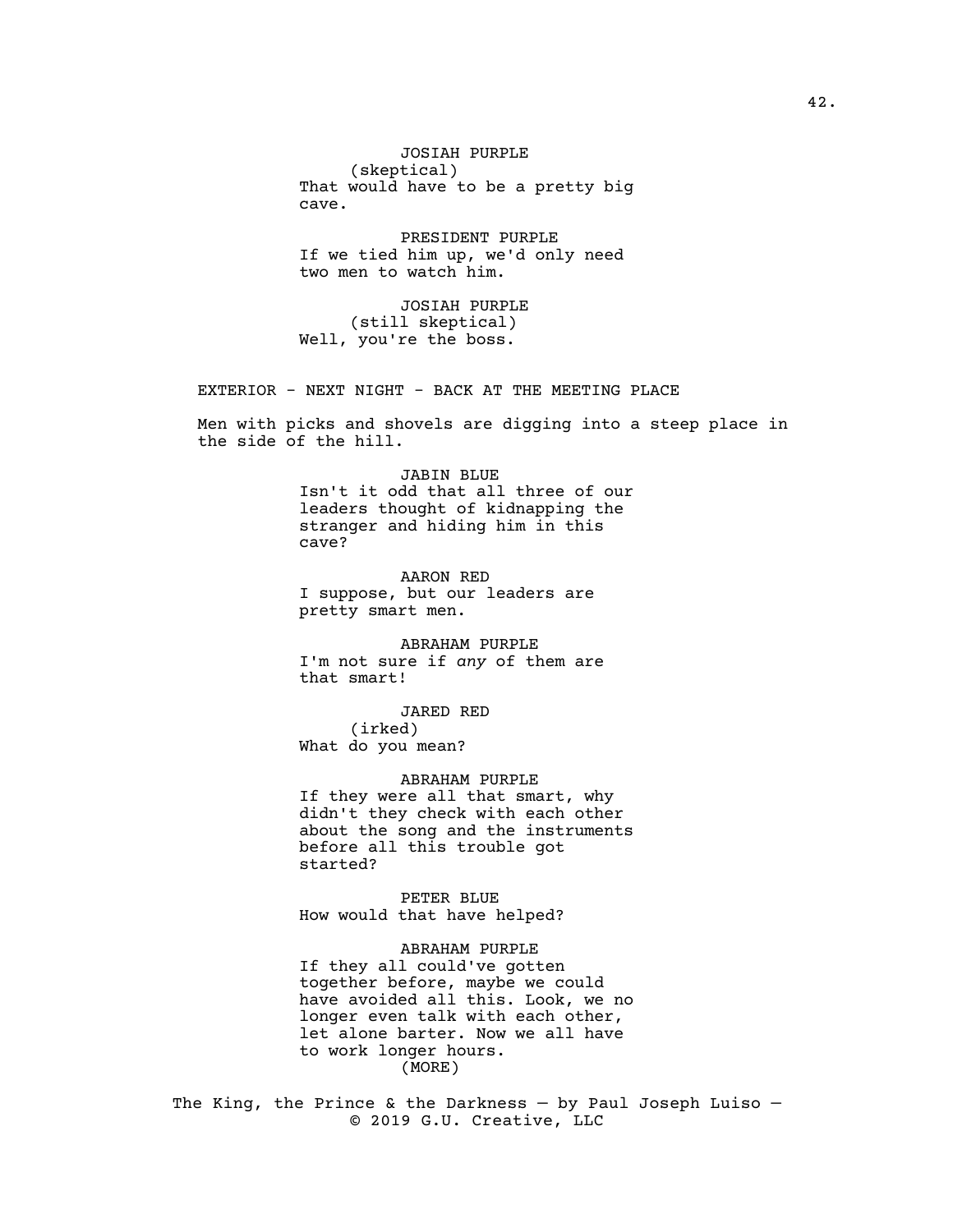# ABRAHAM PURPLE (CONT'D)

Our wives and children fight with each other and everyone is unhappy. I've lost a lot of friends I've had since childhood because of this and life is more bleak all the way around.

# PETER BLUE

(thoughtfully) Yes, life is a lot more difficult now, but what can we do? Isn't this what the King wants?

#### AARON RED

No one I've met has ever *seen* the King. How could *anyone* know what he wants? Life had always been good until a few years ago. It's hard to believe the King would foul things up like this on purpose.

JOSIAH PURPLE (skeptically) Maybe it's not the King's fault.

JABIN BLUE

How do you mean?

#### JOSIAH PURPLE

Did you see how our leaders all acted on the first day we all got together to play the song?

PETER BLUE (thoughtfully) They got surley right away.

JOSIAH PURPLE Yeah, they all jumped on each other without any thought that *they* might be the ones in the wrong.

PETER BLUE Our Holy men didn't do that. They tried to calm everyone!

#### JARED RED

I know, but the rest of them are just politicians. They always try to avoid responsibility if they possibly can.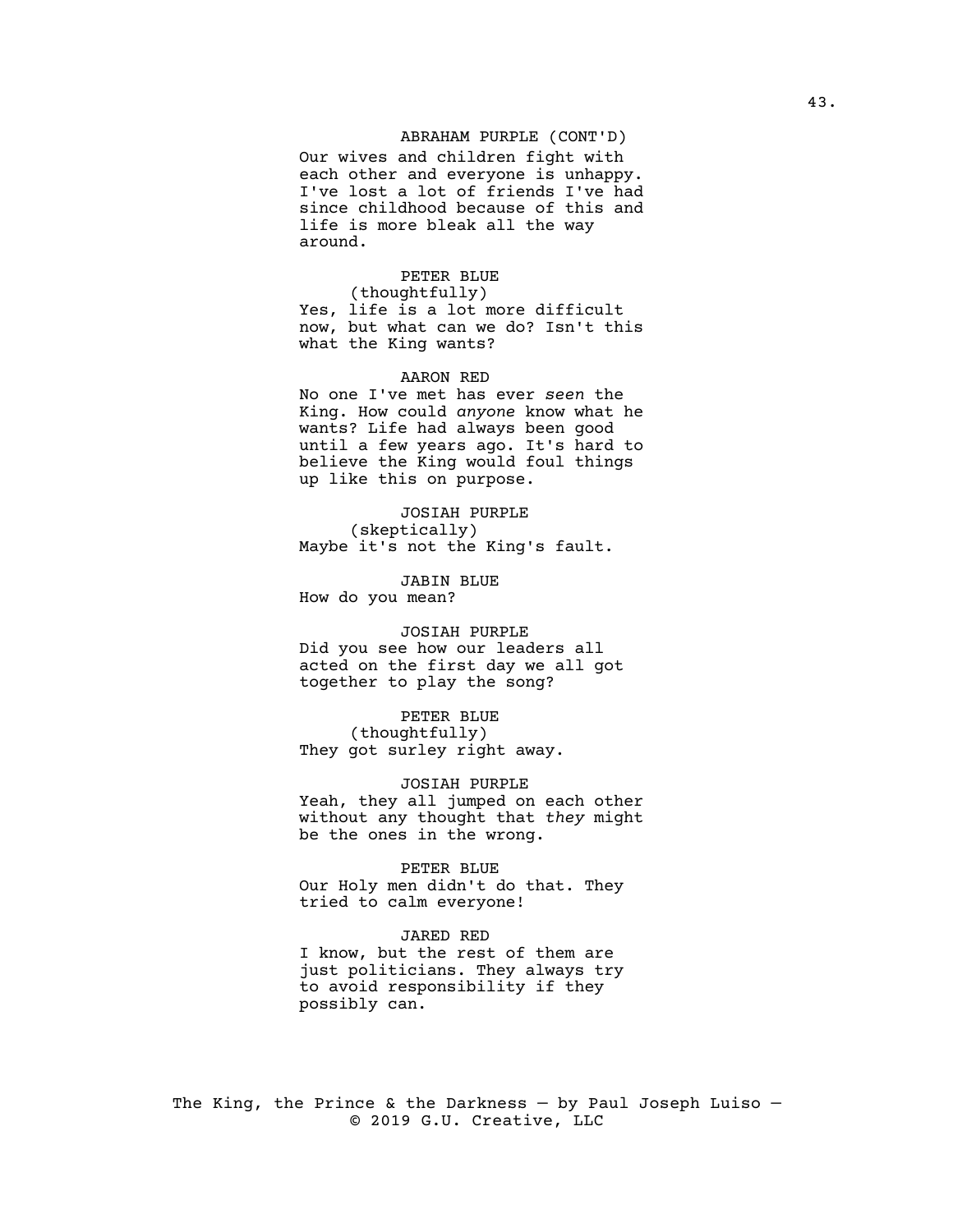# ABRAHAM PURPLE (sarcastically) And now most of them want to kill this stranger because he's trying to bring peace.

JABIN BLUE True. It's not right, is it?

AARON RED That's why I volunteered for this when I could be tending my farm. If we can save this stranger, perhaps he can bring us all together and things can go back to the way they were.

There are affirmative mumblings throughout the workers. A few yards away watchful eyes stare from behind some shrubs at the goings on, but the watcher is unaware that someone else is watching him.

INTERIOR - MORNING - THE VIOLET COMMISSIONER'S HOME

COMMISSIONER VIOLET'S SMALL DAUGHTER AND HE IN CONVERSATION.

PRISCILLA VIOLET (inquisitively) Daddy?

COMMISSIONER VIOLET Yes, precious?

PRISCILLA VIOLET Are you going to kill that nice stranger?

COMMISSIONER VIOLET Oh, no... not you too!

PRISCILLA VIOLET

(hurt) But why daddy? He's such a nice man. All he wants is for us to love each other.

COMMISSIONER VIOLET I don't know how to explain this to you. He's disrupting our lives.

PRISCILLA VIOLET (upset) No he's not daddy. He's helping us!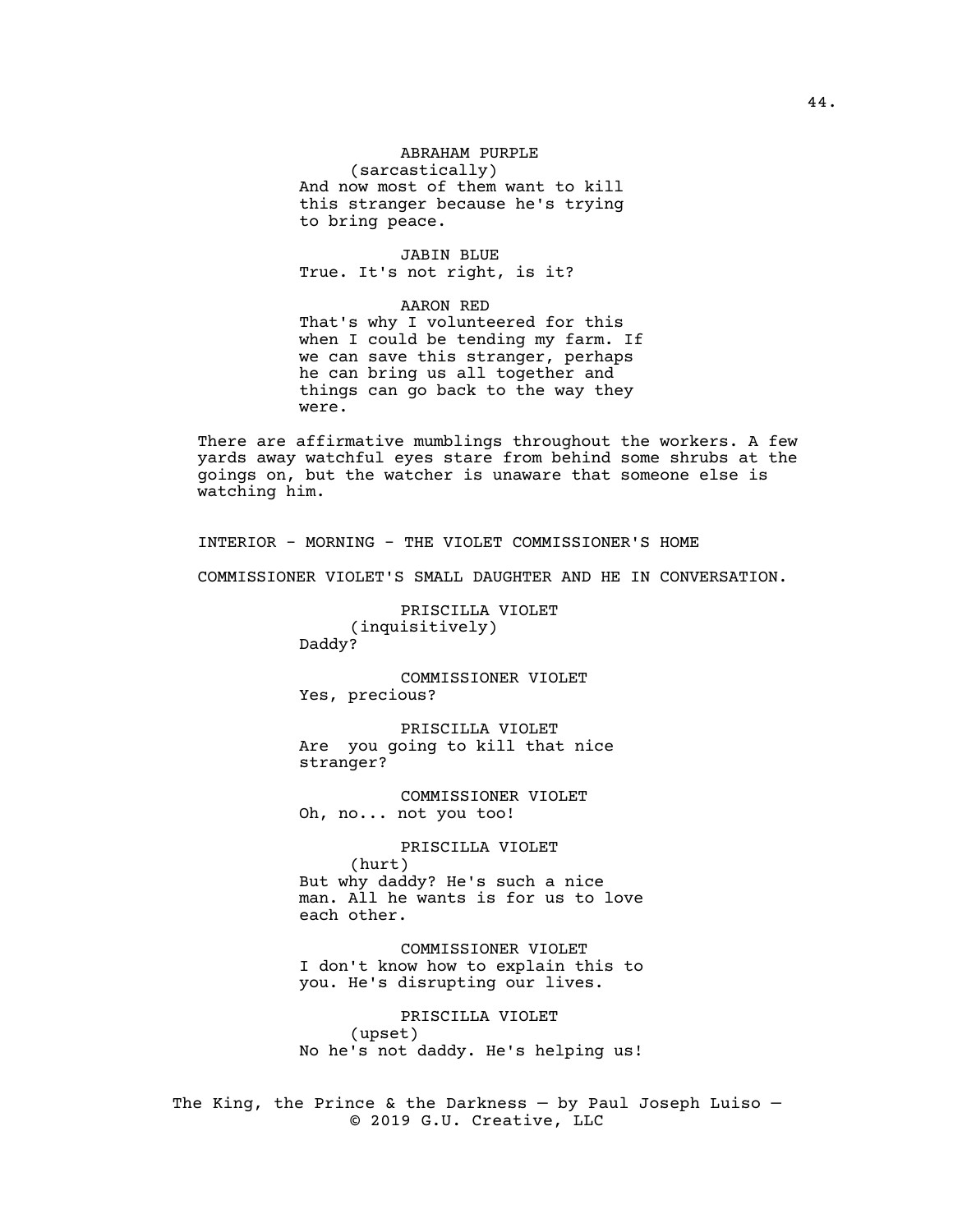COMMISSIONER VIOLET (frustrated) You just don't understand, sweetie. If we let him, he will undermine what the King wants!

PRISCILLA VIOLET (confused) But, how do you know what the King wants?

COMMISSIONER VIOLET The King gave us instruments and music so we could honor his son, but all other the towns have instruments and music that will dishonor him.

PRISCILLA VIOLET (afraid) But, daddy... how do you know that *our* song is the right one?

The Commissioner Violette stares blankly at his daughter. His mouth hangs open.

INTERIOR - DAY - THE GREENTOWN CHANCELLOR'S HOME.

CHANCELLOR GREEN I don't know what's taking so long. We should have all the treaties back by now so we can move on this problem.

ABIGAIL GREEN Do you really think killing this man is the right thing to do?

CHANCELLOR GREEN Of course. Why wouldn't it be?

ABIGAIL GREEN Do you have to *kill* him? Why not just banish him?

CHANCELLOR GREEN Supposed he comes back... then what?

ABIGAIL GREEN Then you could talk about killing him.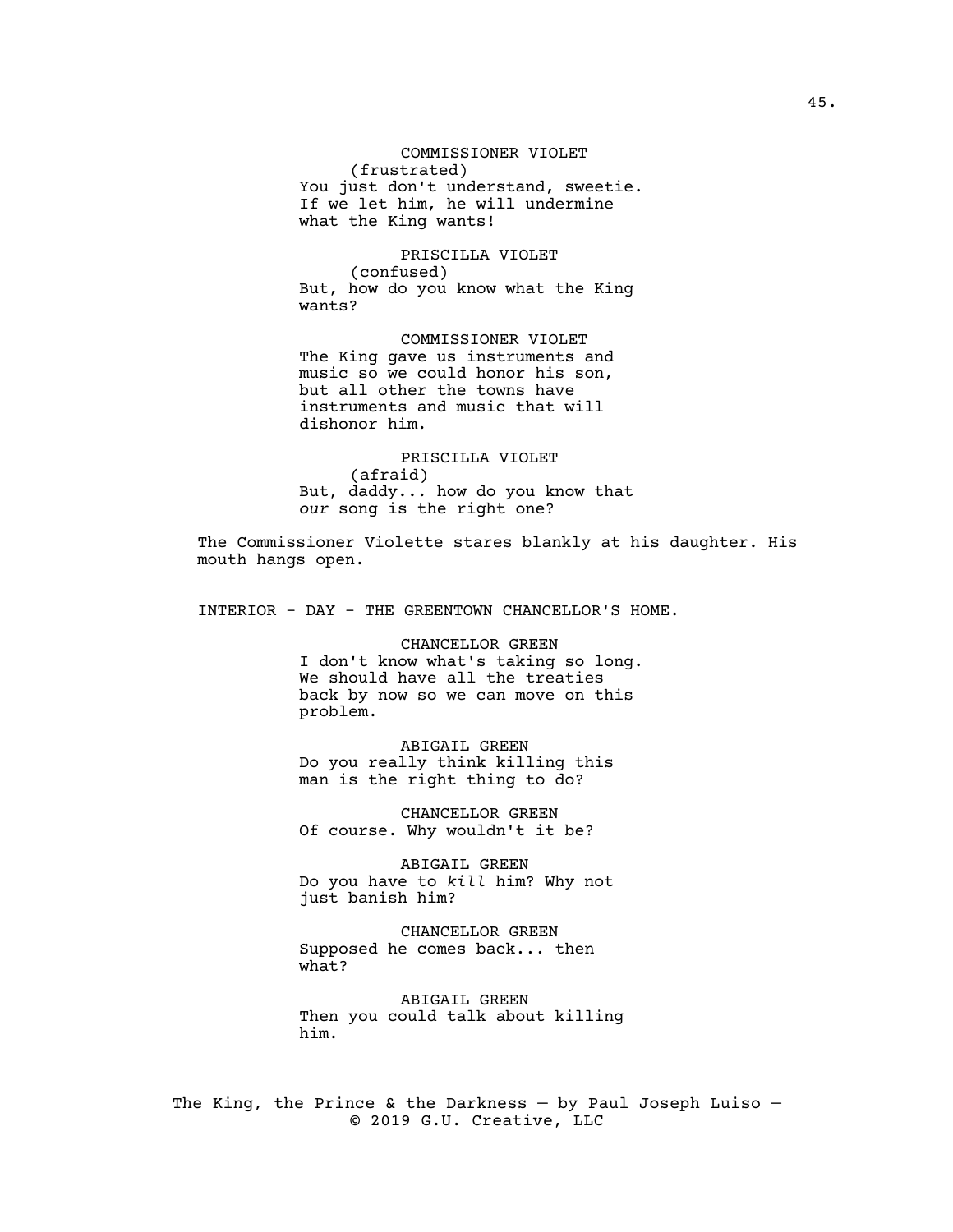CHANCELLOR GREEN (surprised) *Talk* about killing him... talk about it? That's just foolish!

ABIGAIL GREEN What's foolish is spilling innocent blood! What has this man done beside try to spread peace?

CHANCELLOR GREEN (nervous whisper) Shhh!

Greentown Chancellor walks over and closes the window.

CHANCELLOR GREEN (CONT'D) (speaking softly) You don't understand. The people of this town want him dead. If I don't deliver the stranger up to them, I could lose the next election, Then where would we be?

ABIGAIL GREEN Is it them you're worried about or your reputation among the other town leaders?

CHANCELLOR GREEN (confused) What's that supposed to mean?

ABIGAIL GREEN I see the way you act around that boys club. Everyone always trying to one-up the other; especially that Prefect from Yellowtown. What an arrogant, puffed-up baby he is and yet he intimidates you, doesn't he?

CHANCELLOR GREEN (sheepishly) No...

### ABIGAIL GREEN

Looks at her husband frostily

ABIGAIL GREEN (CONT'D) Do you really expect me to believe that?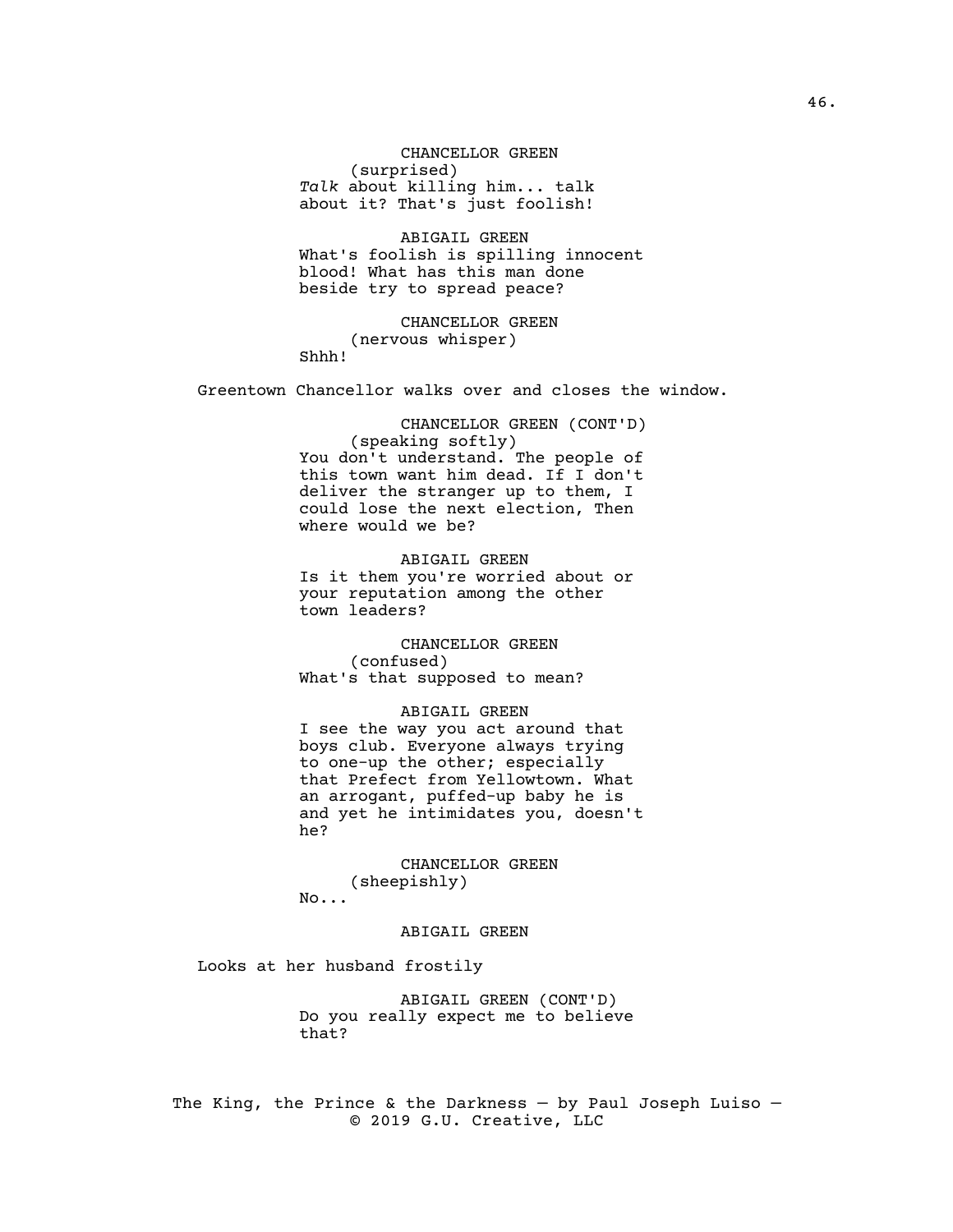CHANCELLOR GREEN (changing the subject) Look, it's politics. I have to appear to give our town what it wants or at least what it needs or I'll lose my job! Then where'll we be?

ABIGAIL GREEN (sarcastically) For one thing, you'd have to go back to work.

The Greentown Chancellor shivers down to his boots.

CHANCELLOR GREEN So, I have to do *something*!

ABIGAIL GREEN But why kill him? Wouldn't you look just as commanding if you publically ran him out of town?

CHANCELLOR GREEN But it's not entirely up to me. All but the Red, Blue and Purple towns want him dead!

ABIGAIL GREEN What do those towns want to do?

CHANCELLOR GREEN They want him banished.

ABIGAIL GREEN Why not join with them? Then there will be no blood on your hands!

CHANCELLOR GREEN But I believe our townsfolk want him dead too!

### ABIGAIL GREEN

The Stranger is not guilty of anything but spreading peace. Isn't it your job to show our townspeople the truth?

CHANCELLOR GREEN It's in *our* best interest for me to stay in office and I'm not going to do that by looking weak in their eyes.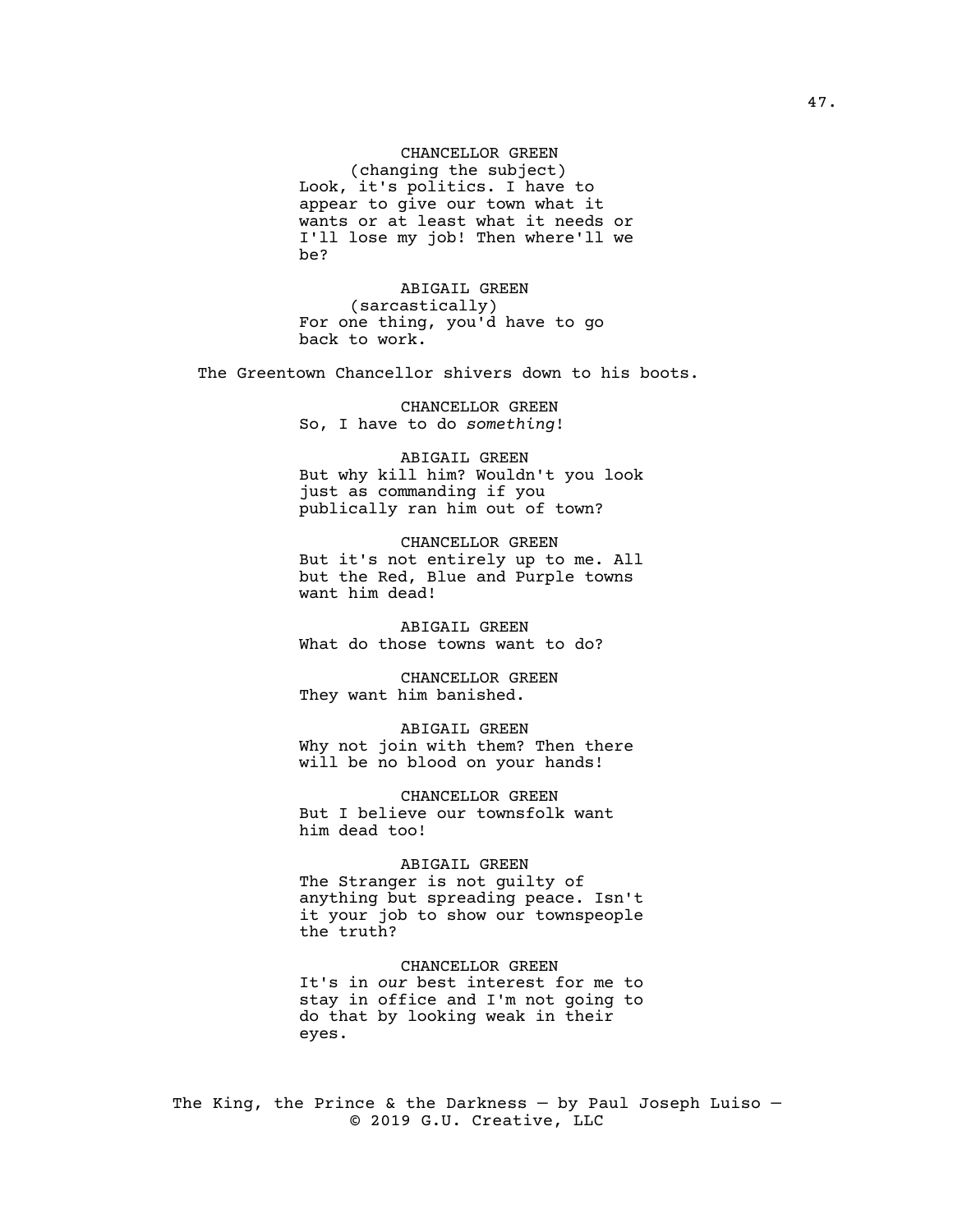Abigail Green Chancellor glares at her husband and shakes her head.

> ABIGAIL GREEN You are not the man I married.

#### EXTERIOR - DAY - ORANGETOWN SQUARE

An angry crowd has assembled. The Mayor is trying to calm them.

> MAYOR ORANGE (pleading) Please, we need more time. I'm still waiting for word on the treaty.

RUFUS ORANGE (angrily) Why do we need a treaty? Let's go up that hill, find the stranger and kill him ourselves!

ORANGETOWN MAYOR No. This must be a cooperative effort. It's what the oracles have stated to the prophets!

To the Orangetown Prophet

SIMEON ORANGE Is he telling the truth?

PROPHET ORANGE We have met with the Holy men from the other towns and this is what the oracles have told us!

HANNAH ORANGE Then how much longer are we to wait... why isn't this treaty signed yet?

MAYOR ORANGE We are in negotiations even as we speak.

ASHER ORANGE The delegations will meet again in two days!

Groans from the crowd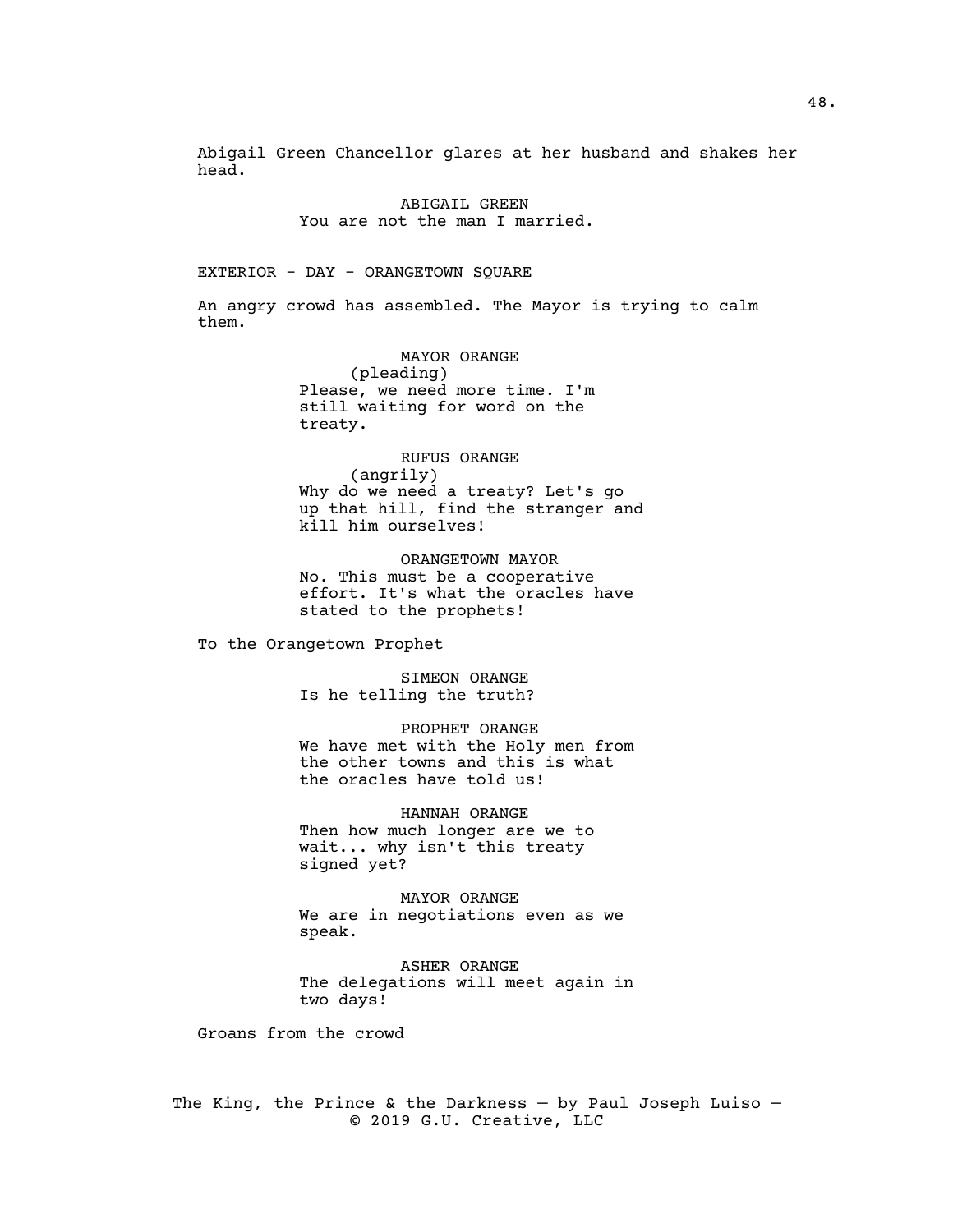ELIZABETH ORANGE (shocked) Two days? How are we to wait two more days? Our children are more affected all the time!

ASHER ORANGE Please... be patient.

HANNAH ORANGE A course of action will be decided then, right?

THOMAS ORANGE

We hope so.

The crowd erupts in boos and catcalls. The Mayor glares angrily at the Council member.

> HANNAH ORANGE (angrily) We *hope* so? What kind of answer is that?

RUFUS ORANGE (snarling) You're nothing but a bunch of incompetents!

MAYOR ORANGE (Calls out firmly) Alright, everyone calm down. You're just going to have to trust that we know what we're doing.

The angry crowd starts to pelt the Mayor and council members with rotten fruit and vegetables. The men run into the meeting hall and lock the doors.

> THOMAS ORANGE That didn't go as well as I expected.

ORANGETOWN MAYOR (angrily) Y'think?

Looks at his council members:

MAYOR ORANGE Do any of you nincompoops have any idea of the progress on the treaty?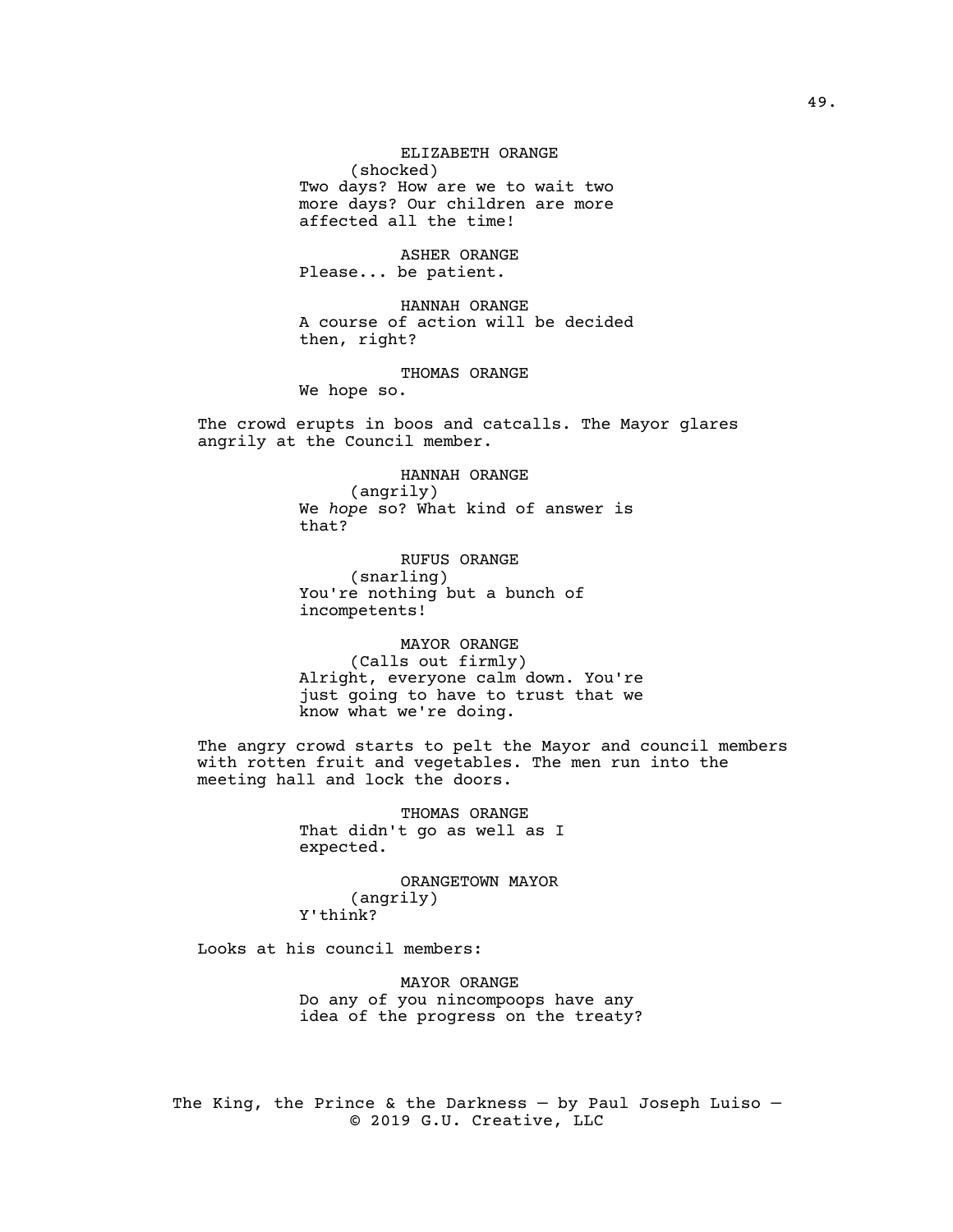The council men look sheepishly at each other and then at the mayor. They slowly shake their heads.

> ORANGETOWN MAYOR (shouting) Well, find out!

The men scatter like rats.

INTERIOR - DAY - YELLOWTOWN OFFICE OF THE PREFECT: THE YELLOW PREFECT IN CONFERENCE WITH SETH YELLOW, A LOCAL TEEN.

> YELLOW PREFECT So, members of the opposition are digging a cave in the side of the hill, are they?

SETH YELLOW Yes Prefect. I saw them there last night.

YELLOW PREFECT Do you know why?

SETH YELLOW No Prefect, but I'm sure I could find out... for a price.

YELLOWTOWN PREFECT (grinning slyly) Aren't you the little mercenary? And what price would that be?

SETH YELLOW Thirty barter credits, Prefect.

YELLOW PREFECT Thirty it is. (chuckling) I would have paid forty.

SETH YELLOW (smirking) I would have taken twenty.

The Prefect shrugs.

YELLOW PREFECT Inconsequential. I'll have the treasurer give you half now... for incentive.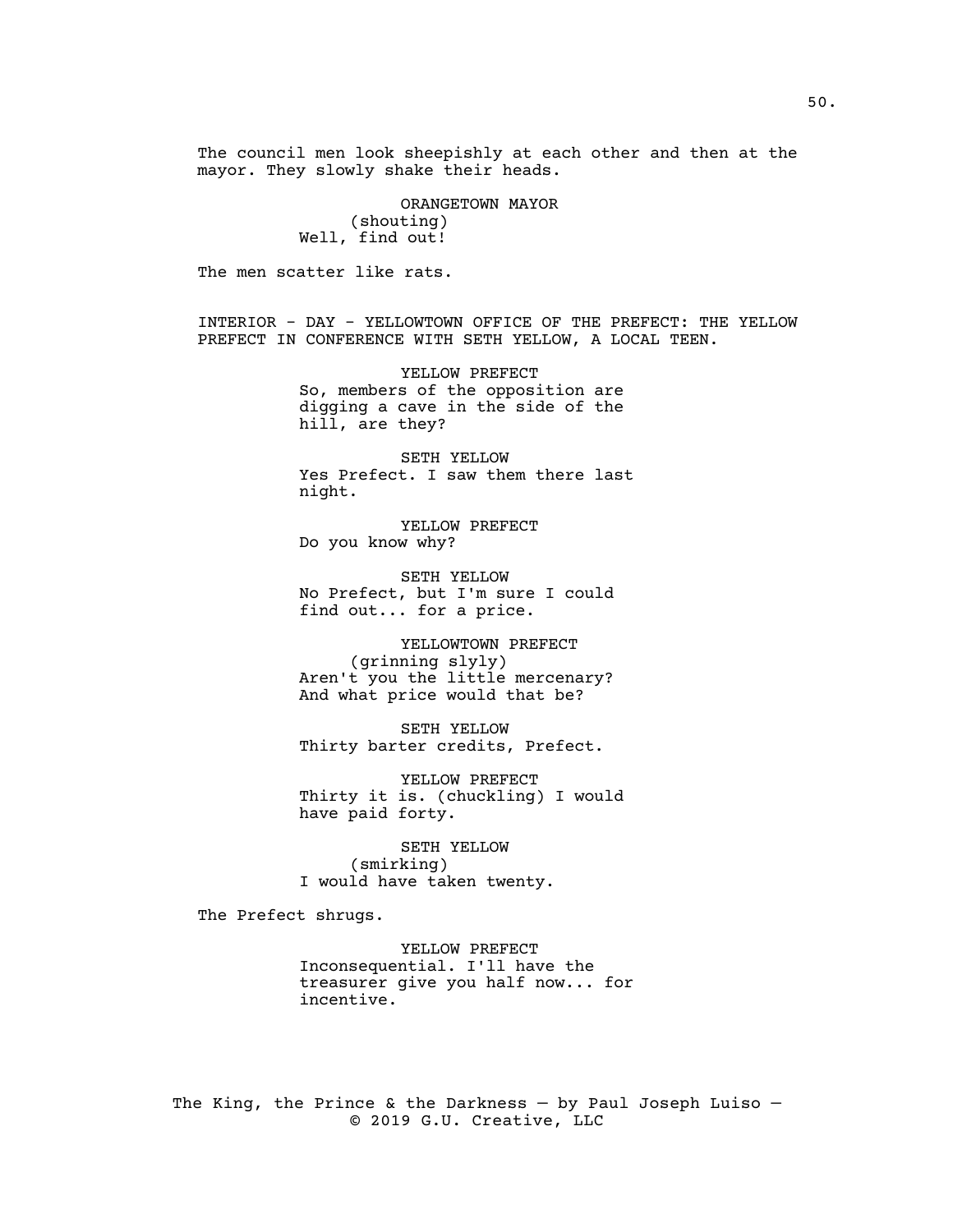SETH YELLOW Thank you prefect. I won't let you down.

YELLOW PREFECT (with evil in his voice) I know you won't. If you did, you'd end up as dead as that stranger will be.

The teen shivers to his boots and backs bowing out of the Prefect's office never taking his eyes off him and closes the door.

YELLOW PREFECT (CONT'D)

Leans back in his chair.

YELLOWTOWN PREFECT (with an evil smile) It's nice to have power.

A knock at the door.

YELLOW PREFECT (CONT'D) (annoyed) Who is it?

PREFECT'S ADVISOR Sir, the Violettetown commissioner is here.

YELLOW PREFECT (Even more annoyed) What does *he* want?

# PREFECT'S ADVISOR

The Violettetown commissioner pushes past the Yellowtown councilman.

> COMMISSIONER VIOLET (angrily) I'll tell you what he wants. He wants to know why you've refused to see the messengers he's sent and why you've ignored his messages.

> YELLOW PREFECT (lazily) Is it absolutely necessary that you refer to yourself in the third person?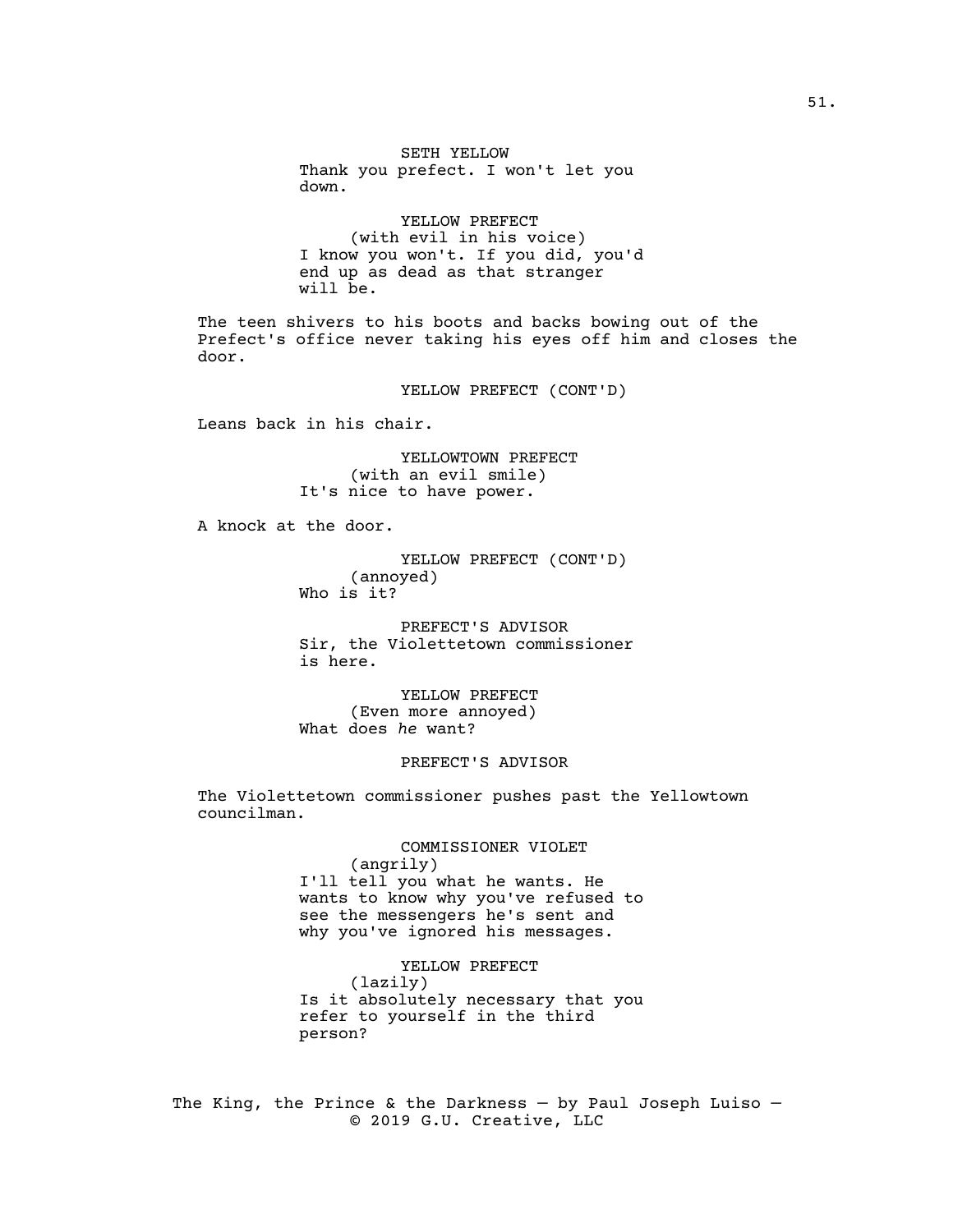# COMMISSIONER VIOLET

Is it absolutely necessary that you act like an indolent windbag?

# YELLOW PREFECT (annoyed) This conversation is starting off on bad foot commissioner. If you've come here to insult me you can leave now. Or, you can tell me what your business here is.

COMMISSIONER VIOLET I sent Messengers to you two days ago to find out where we were in treaty negotiations. Why did you refuse to see them? Are we no further along?

# YELLOW PREFECT

(indifferent) I assumed that's the reason they were here but I have nothing new to report so I sent them back to you. Is there something wrong with that?

# COMMISSIONER VIOLET (Agitated) Of *course* there's something wrong with that! How are we going to coordinate our efforts if you refuse to cooperate?

YELLOW PREFECT Frankly, I find your sort... distasteful. The less I have to deal with you and yours the happier I am.

COMMISSIONER VIOLET If we are being frank, I find you and your attitude even more distasteful then you find me and mine.

### YELLOW PREFECT

Sniffs, looks uncaring.

# COMMISSIONER VIOLET I don't like dealing with you or yours any more than you like dealing with me and mine. (MORE)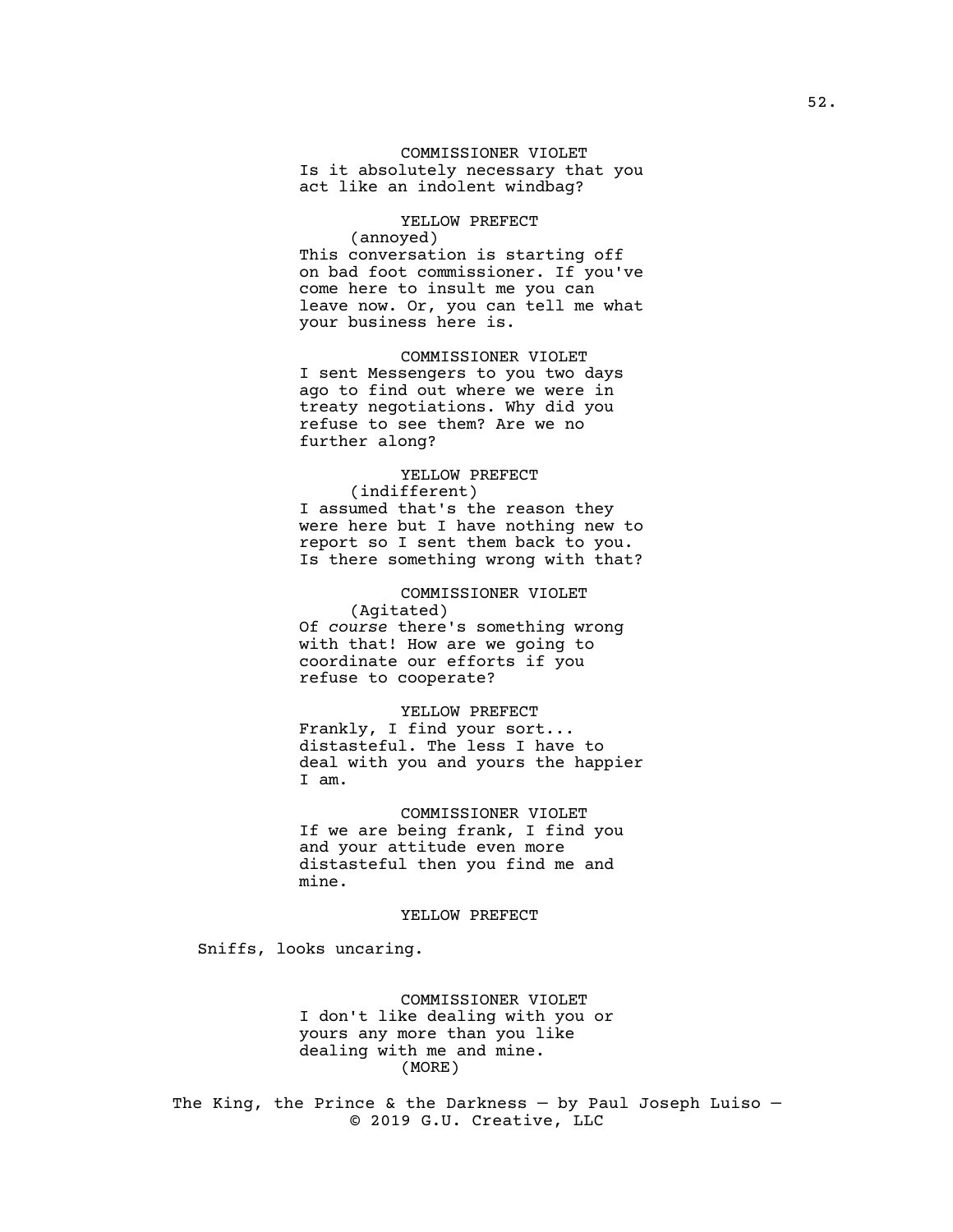# COMMISSIONER VIOLET (CONT'D)

However the oracles put us together. It's not been by choice.

YELLOW PREFECT (Lazily) True, but I've never been a particularly religious man.

COMMISSIONER VIOLET I can see that. You act like you're your own god.

YELLOW PREFECT (smugly) Well, if the shoe fits...

COMMISSIONER VIOLET (Irked) So I take it we'll get little to no cooperation from you?

YELLOW PREFECT (Ired) You'll get as much cooperation as I care to give at any particular time and no more. I also wouldn't waste any more of your time and effort sending messengers to me.

COMMISSIONER VIOLET (resigned) Yes, I can see that would be futile.

YELLOW PREFECT If we are through here, it's time for my lunch.

The Violettetown Commissioner looks at the Prefect with disdain.

> COMMISSIONER VIOLET (sarcastically) We wouldn't want you to miss that. You could starve to death. Good day sir.

The Violet Town Commissioner turns and walks out of the room.

YELLOW PREFECT (disgustedly) Peasant.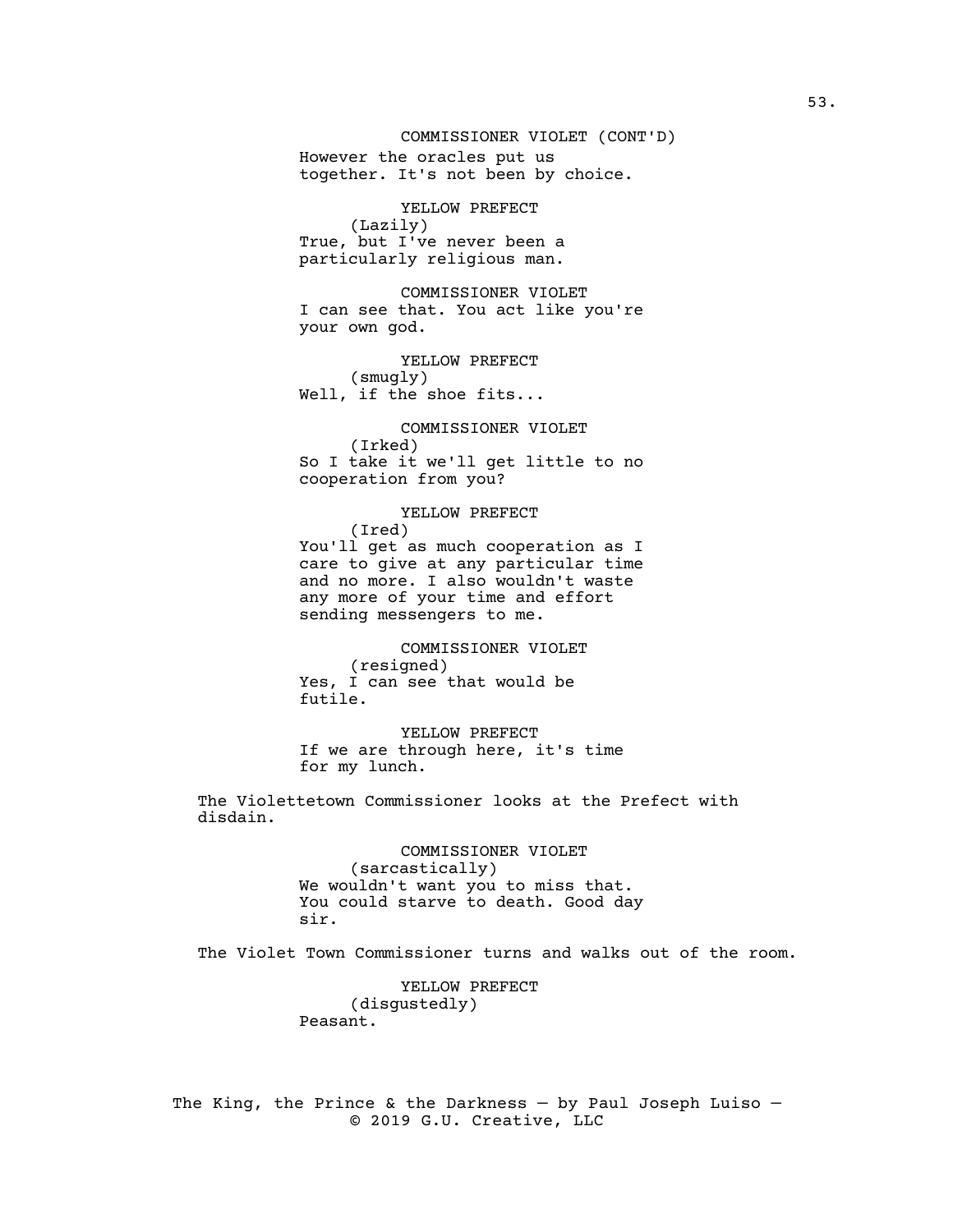YELLOW PREFECT (CONT'D) (yelling) Where is my lunch?

PREFECT'S SERVANT (bowing and scraping) Right away, Prefect... Right away!

EXTERIOR - MOMENTS LATER - OUTSIDE THE PREFECT'S PALACE

VICE COMMISSIONER VIOLET You don't look happy.

COMMISSIONER VIOLET Why should I be? We can expect no help whatsoever from that arrogant tub of lard.

VICE COMMISSIONER VIOLET Isn't that what I told you?

COMMISSIONER VIOLET If I wanted to hear an "I told you so", I'd go home to my wife. What I need from you is a solution.

VICE COMMISSIONER VIOLET Let's ride to Greentown. Maybe we can get some information there.

COMMISSIONER VIOLET If we get nothing there, we'll ride to Orangetown. Somebody must know something!

INTERIOR - DAY - BLUETOWN TEMPLE

A multitudes of prayers ring out

PASTOR BLUE Brothers and sisters, what say the oracles?

PROPHETESS BLUE We must approach the other towns to try and prevent the death of the stranger!

BLUE PROPHET That's what the oracles told me too.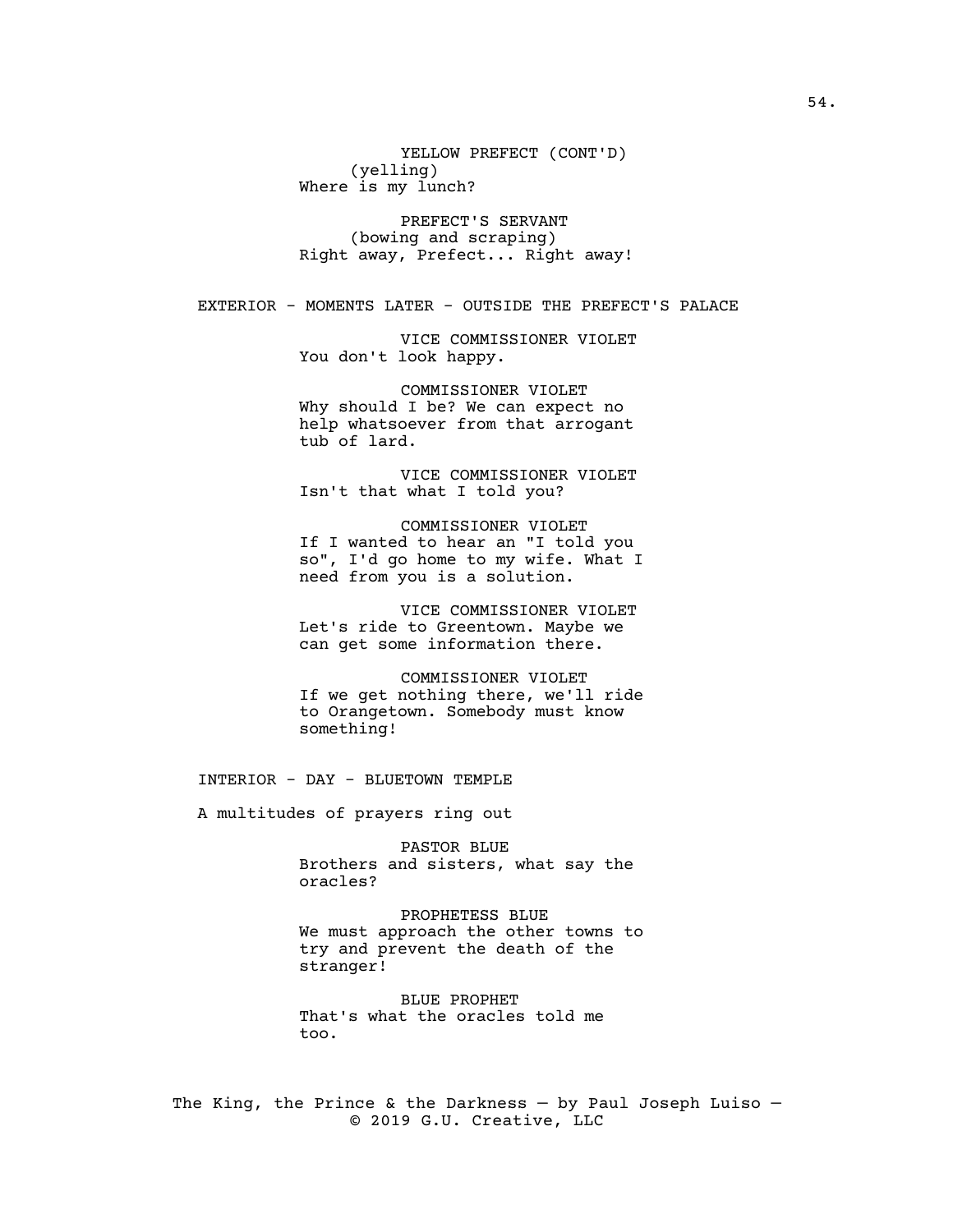PASTOR BLUE Then that's what we must do.

PROPHETESS BLUE What makes you think they'll listen?

BLUE PROPHET Our job is to do what the oracles tell us. If they choose not to listen us and to them, it's on their heads.

INTERIOR - MOMENTS LATER - IN THE OFFICE OF THE TEMPLE.

PASTOR BLUE Call in the the messenger.

Cantor Blue walks to the door and calls out softly. The man enters.

> PASTOR BLUE (CONT'D) What the progress on our "project"?

JABIN BLUE We should have it done by tomorrow morning, but there's been a development.

PASTOR BLUE What kind of development?

JABIN BLUE For one thing, the leaders of the red and purple towns have all decided that the stranger should be abducted and kept in the cave until this all blows over.

PASTOR BLUE Each one decided that with no input from the others?

JABIN BLUE That's right sir.

PASTOR BLUE Interesting. Do you think the oracles might have something to do with this, Cantor?

CANTOR BLUE I suppose it's possible.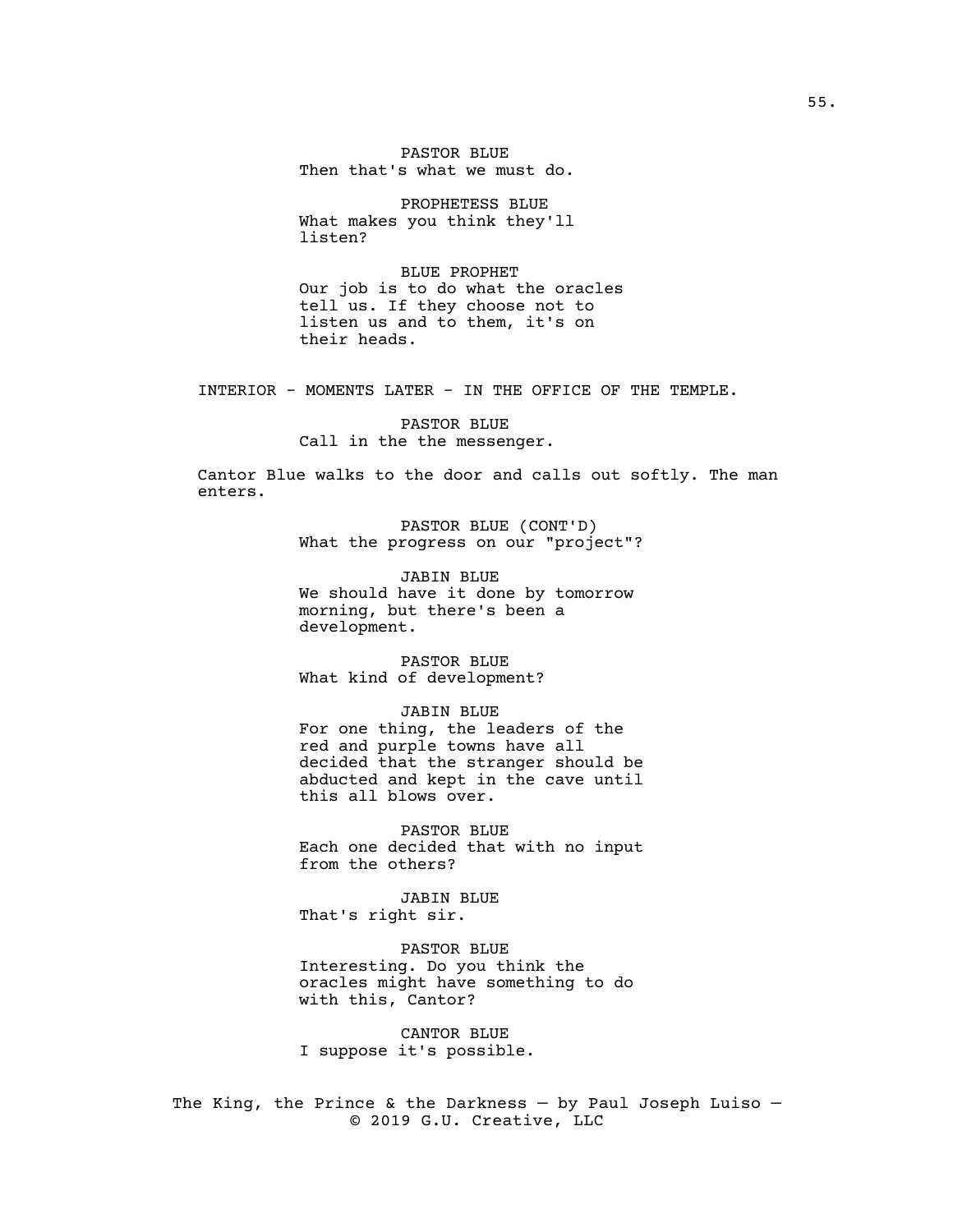# JABIN BLUE

That's not all sir. All the workers from all the other towns are not only against killing the stranger, but are also questioning the wisdom of even banishing him.

# PASTOR BLUE

(in disbelief) But why?

### JABIN BLUE

Some of the men complained that because we no longer barter with the other towns, that they have to work longer hours and *still* don't have the foods or products they used to get from other towns. Others talked about losing lifelong friendships they had before all the trouble.

PASTOR BLUE Yes, I can see those points.

# JABIN BLUE

(sadly) I had a very good friend from

Orangetown that I've known since childhood. We used to do everything together and now we can't even talk to each other.

# PASTOR BLUE

But what about the King's edict? How can we associate with people who don't follow him?

JABIN BLUE Begging your pardon sir, but how do you know *we* aren't the ones not following the king?

# EXTERIOR - LATE AFTERNOON - THE ROAD TO GREEN TOWN

COMMISSIONER VIOLET This is turning out to be a longer ride than I expected.

Violet town vice commissioner nods

VICE COMMISSIONER VIOLET It's only about another hour or so.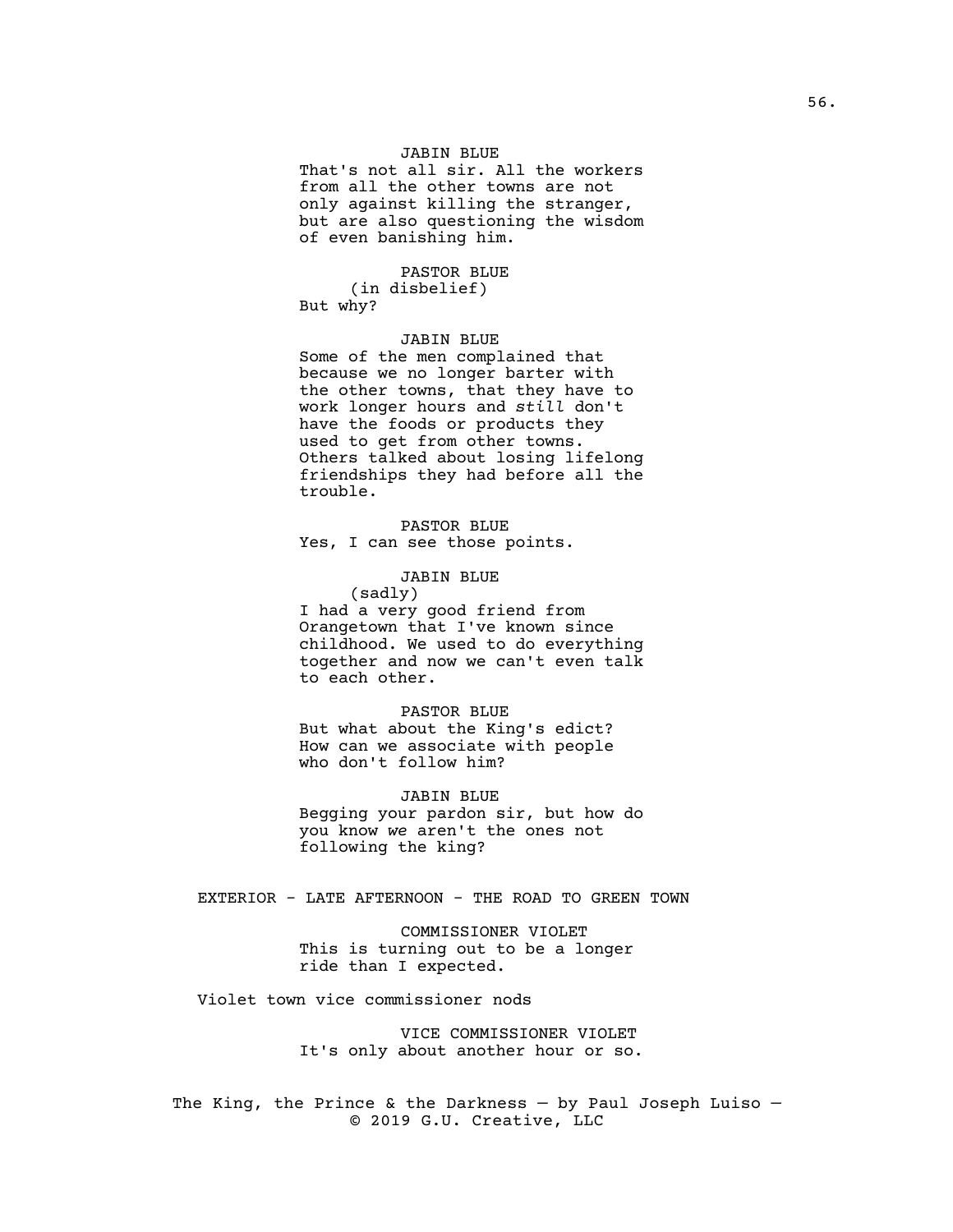# COMMISSIONER VIOLET

Hopefully, we can find out what's going on with the treaty. I'd hate to have to ride to Orangetown from here.

Violettetown vice commissioner nods again.

VICE COMMISSIONER VIOLET We're almost out of food. Do you think we can get some in Greentown?

COMMISSIONER VIOLET Well, we *are* trying to cooperate in this matter, so I hope so.

### EXTERIOR - DAY - GREENTOWN

The Violet Town delegation arrives in Greentown. Townsfolk look at them with anger and disdain. A couple of toughs with clubs blocks their way.

> GREENTOUGH 1 (snarling) What are you two doing here?

GREENTOUGH 2 (growling) Yeah, what's your business?

COMMISSIONER VIOLET (irritated) Our business isn't any of *your* business.

The VIOLETOWN VICE COMMISSIONER attempts to calm the situation.

> VICE COMMISSIONER VIOLET (calmly) We're here to see your Chancellor.

GREENTOUGH 2 What makes you think he wants to see you?

VIOLETTOWN COMMISSIONER (lying) Because he summoned us, that's why.

GREENTOUGH 1 Then why doesn't anyone else know about it?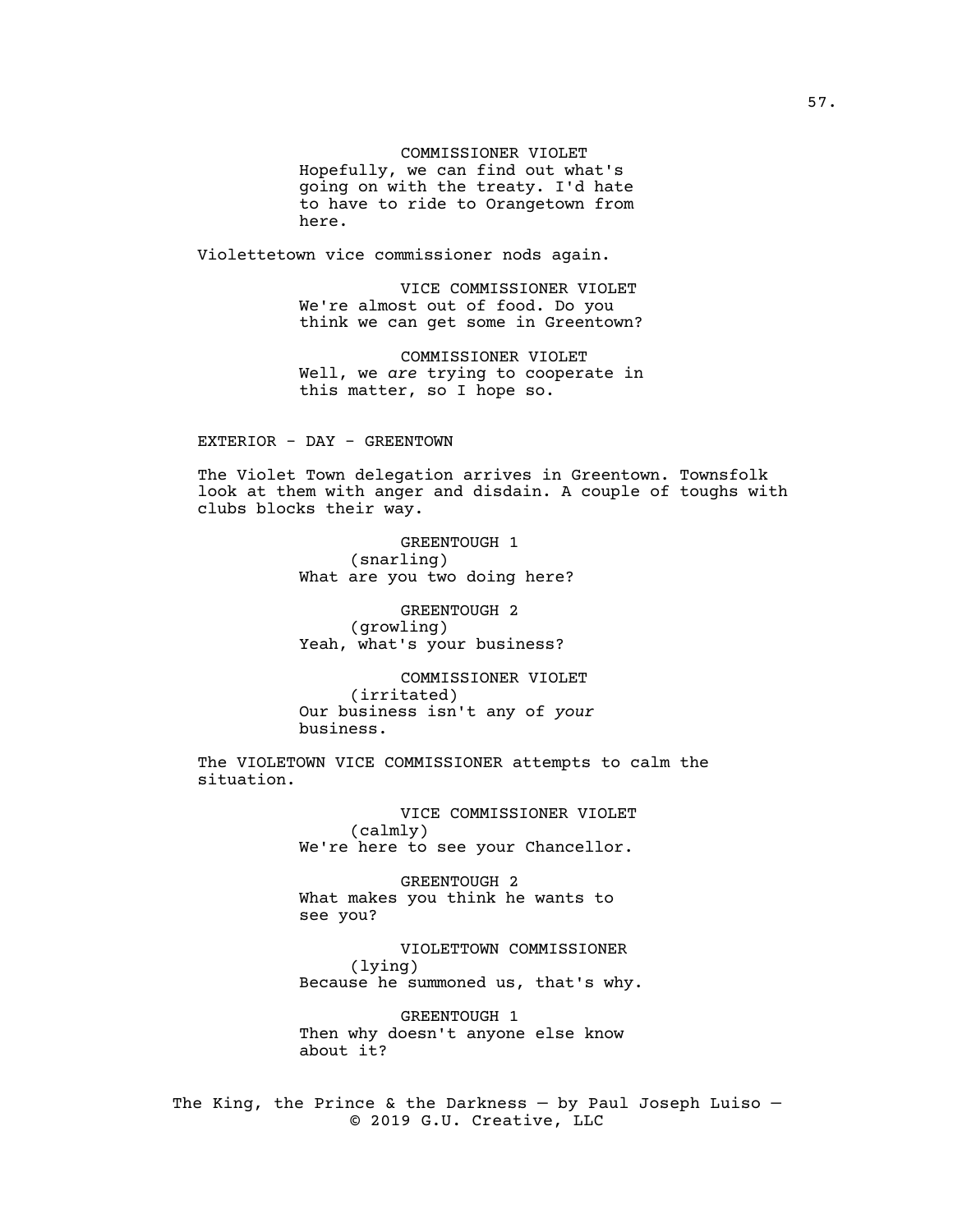COMMISSIONER VIOLET Are you one of his officials?

> GREENTOUGH 1 (sheepishly)

No.

### VIOLETTOWN COMMISSIONER

Looks at other tough.

COMMISSIONER VIOLET

Are you?

GREENTOUGH 2 (irritated) You know we're not!

COMMISSIONER VIOLET Then get out of way before there's trouble.

The first tough draws breath to speak, but is cut off by the Chancellor who saw the Violettetown men arrive.

> CHANCELLOR GREEN What's going on here?

GREENTOUGH 1 These Violette's are trespassing. We were just about to show them out of town.

COMMISSIONER VIOLET (lying) We tried to tell them about our meeting Chancellor, but they refused to listen.

CHANCELLOR GREEN (annoyed) Who appointed *you two* my security force?

GREENTOUGH 2 We don't want their kind here!

CHANCELLOR GREEN How about the Stranger... do you want his kind here?

The toughs shake their heads.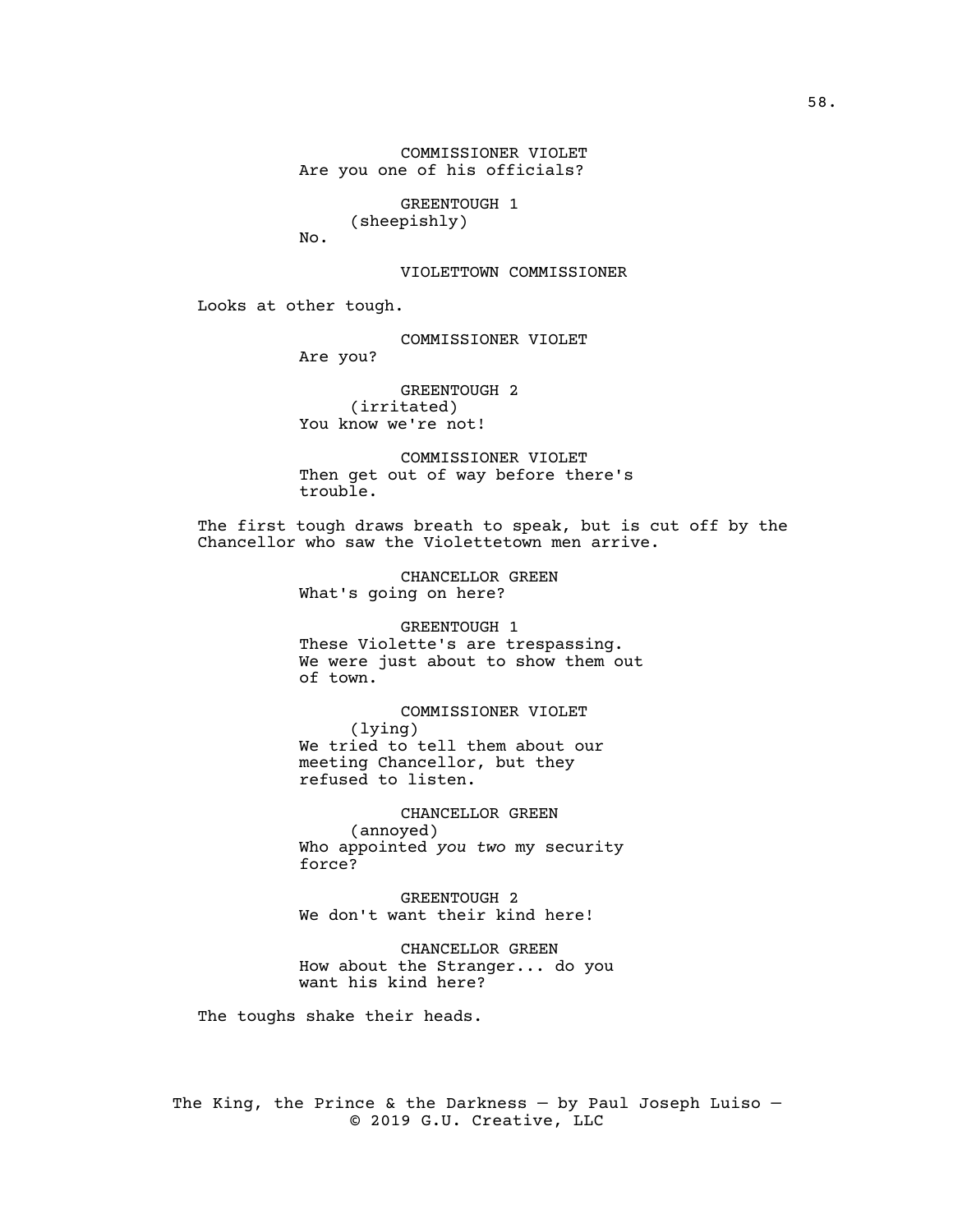CHANCELLOR GREEN (CONT'D) The oracles have ordained that all the towns work together to get rid of the stranger. How are we to do that if you fools interfere? Now get out of the way and go find something useful to do.

The toughs wander off grumbling. As the two Violet Town officials dismount.

> COMMISSIONER VIOLET Well, that...

CHANCELLOR GREEN (softly out the side of his mouth) Quiet. Let's go inside.

The men walk toward the Greentown Chancellor's house.

INTERIOR - MOMENTS LATER IN CHANCELLOR'S HOUSE.

CHANCELLOR GREEN It's risky you coming here. Things have been in an uproar ever since that stranger showed up.

COMMISSIONER VIOLET That's what we're here about. What do you know about the treaty?

CHANCELLOR GREEN Not much. Everyone has been pretty tight-lipped about it, especially the Prefect.

COMMISSIONER VIOLET We just came from there. He'll be of no use to us.

CHANCELLOR GREEN In all honesty, I never liked him even before all this trouble. In my opinion, he's worthless and stupid.

VICE COMMISSIONER VIOLET I believe he appears to be those things, but I think he's more shrewd than that. I don't trust him.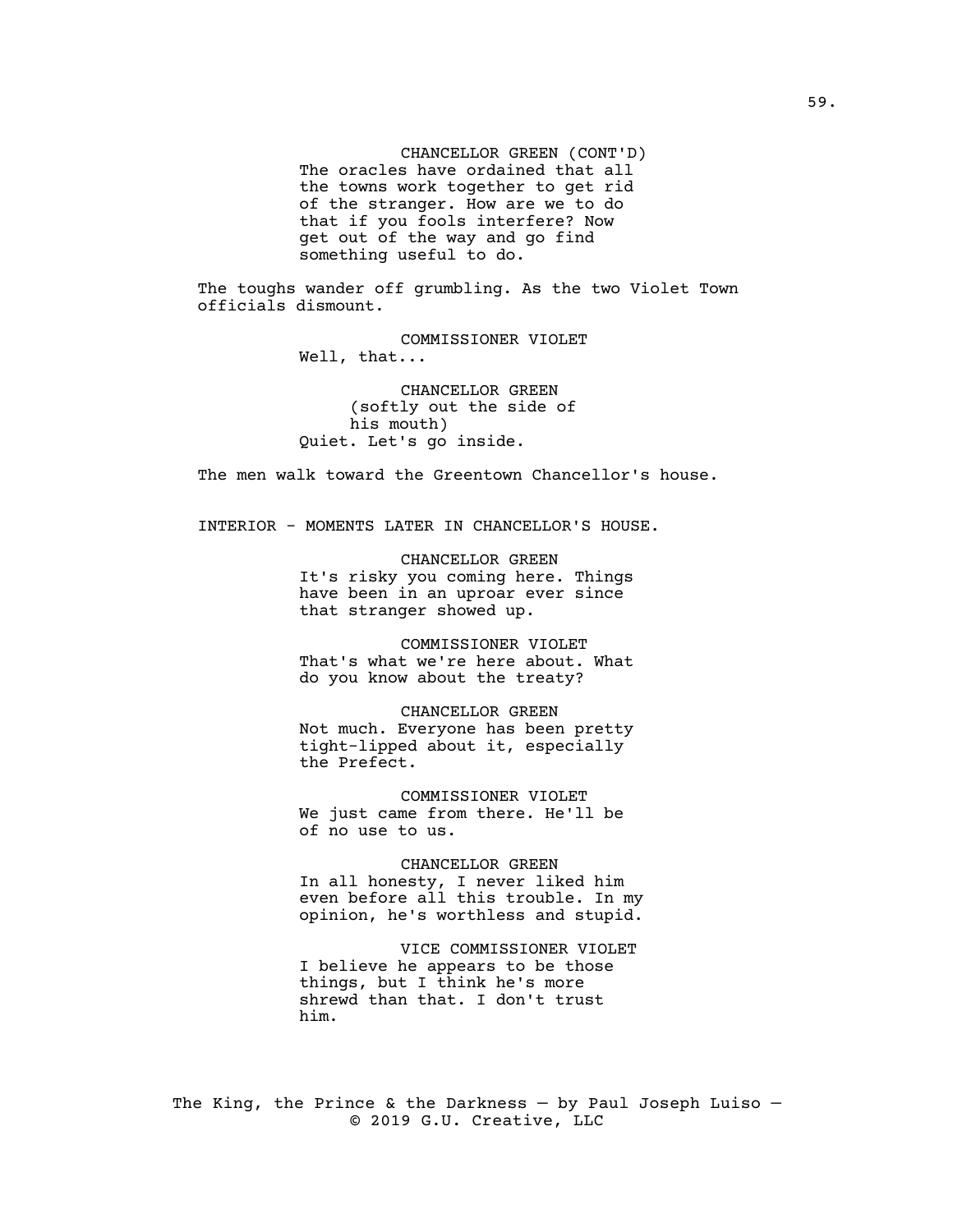CHANCELLOR GREEN (to the two men) Do you think he's up to something?

COMMISSIONER VIOLET I don't know, but I think my vice commissioner is right. He's a shrewd man who pretends to be stupid. We should keep an eye on him.

CHANCELLOR GREEN Agreed. Now, how can we find out about the treaty?

COMMISSIONER VIOLET If you don't know anything, we'll have to ride to Orangetown.

CHANCELLOR GREEN It's too late for that today. You can stay here until morning.

COMMISSIONER VIOLET Are you sure that'll be alright? The townsfolk and those young toughs we ran into didn't seem very happy to see us.

### CHANCELLOR GREEN

The townsfolk may not like you here, but they won't bother you. Those toughs are just troublemakers with not enough to do to keep them out of mischief.

COMMISSIONER VIOLET Well, you know your town better than we do.

### CHANCELLOR GREEN

Relax. We'll have some food and then we'll put together a party to go with you tomorrow. The Oranges can be pretty surly at times.

COMMISSIONER VIOLET That's very kind of you.

CHANCELLOR GREEN The oracles want us to work together. We can't do that and still be at each other's throats.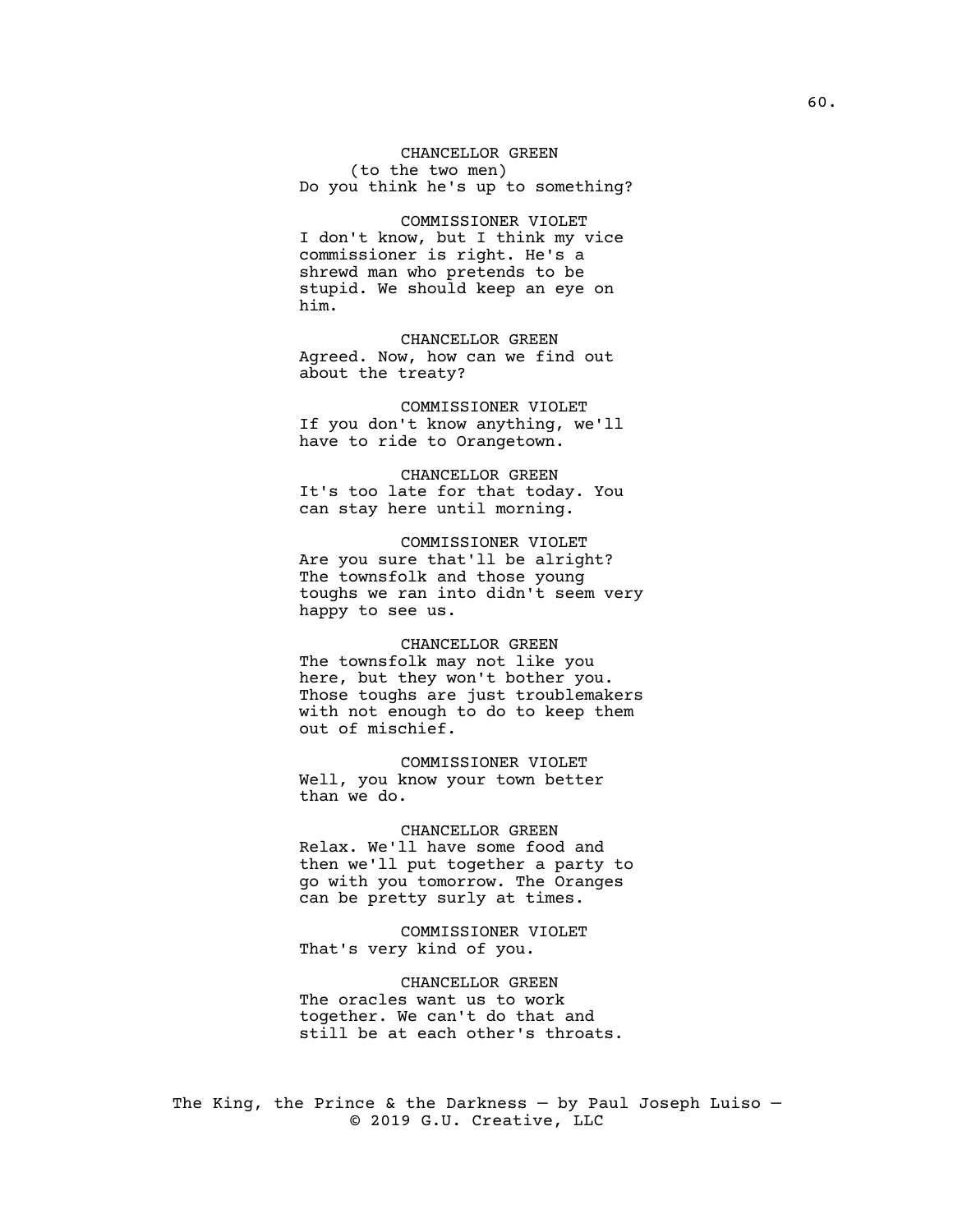EXTERIOR - NIGHT - AT THE CAVE

The Seth Yellow moves quietly through the brush trying to get within earshot of the men digging into the side of the hill.

> JARED RED Hand me a pickaxe. I've hit some big rocks.

> PETER BLUE How big? Will they slow us down?

JARED RED Yes, but I'm not sure by how much. It depend on the size of the rocks.

ABRAHAM PURPLE I've brought a long pry bar. That should help.

AARON RED How did you know to bring that?

ABRAHAM PURPLE The hill is pretty rocky on this side. It's like this near our town too.

JARED RED I've cleared around the rock. Let me have the pry bar.

The men push on the bar together and the big rock comes free.

ABRAHAM PURPLE That did it!

The men clap each other on the back and go back to digging. The Yellow teen stares into the darkness in wonderment.

> SETH YELLOW (muttering to himself) I wonder what that cave is *for*?

The Stranger sneaks up on the Teen.

STRANGER Whatcha looking at?

The teen startles.

SETH YELLOW Whu... I uh...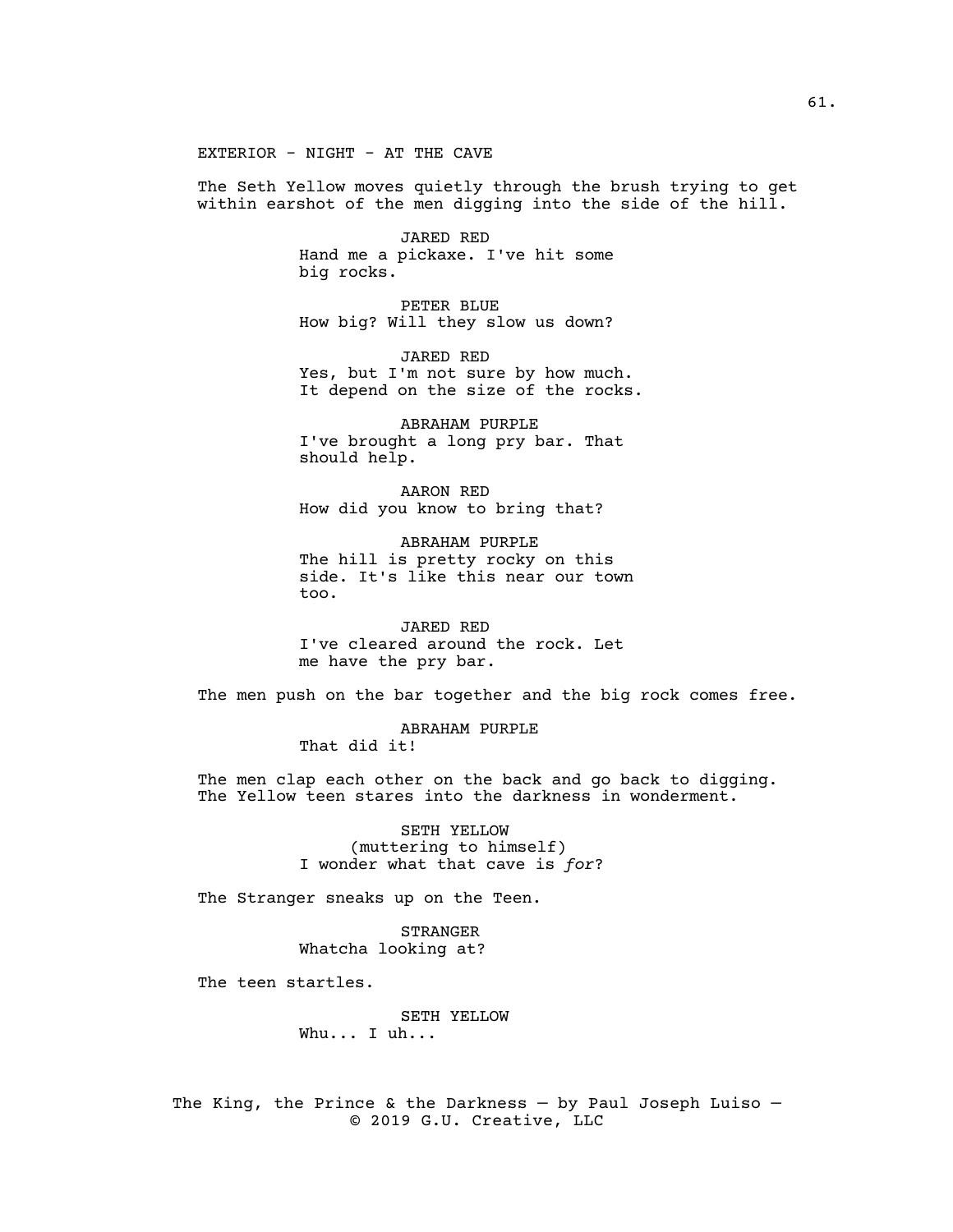The teen bolts away at a high speed.

STRANGER (to himself) Well, *that* was rude!

The men look around.

JOSIAH PURPLE (startled) What was that noise?

AARON RED Probably just an animal of some kind.

JOSIAH PURPLE (shakely) Sounded like a pretty big animal.

JABIN BLUE I'm sure it was nothing dangerous. If it was, we'd know about by now.

JOSIAH PURPLE (warily) I guess you're right.

> STRANGER (Grins and walks away)

EXTERIOR - MORNING - GREENTOWN

The Violette party along with the Greentown chancellor mount up and head for Orangetown.

> COMMISSIONER VIOLET Thank you for the extra food Chancellor. We were just about out.

> CHANCELLOR GREEN I'm glad you let me know. I'm not unfamiliar with hunger. When the trouble started, we were unprepared. Food became very scarce and had to be rationed.

> COMMISSIONER VIOLET (sadly) I'm so very sorry. I wish I would have known. Perhaps *something* could have been done.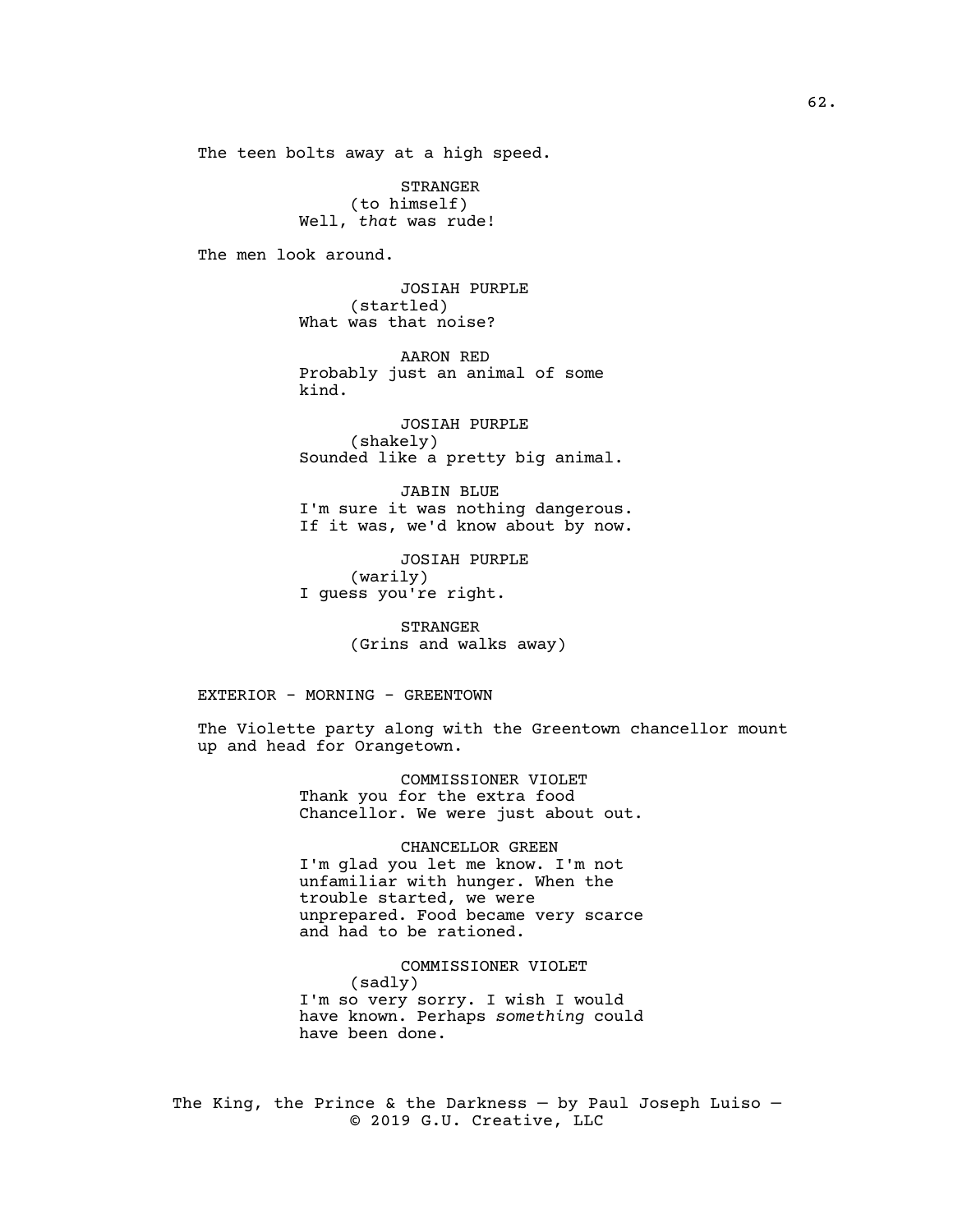# GREENTOWN CHANCELLOR (frankly)

Don't let it bother you. None of us were of a mind to help each other back then. It's all water under the bridge now.

VICE COMMISSIONER VIOLET If it wasn't for the oracles, we wouldn't be working together right now. Sometimes I wonder if all this separation is the right thing.

CHANCELLOR GREEN What do you mean?

VICE COMMISSIONER VIOLET All this fighting seems so futile. Could this really be what the King wants?

In the distance, the men see two men on horseback riding along the crest of the hill going in the opposite direction.

> COMMISSIONER VIOLET It looks like those two are heading toward Yellowtown. Who do you suppose they are?

GREENTOWN CHANCELLOR I can't tell from here. Curious, isn't it?

EXTERIOR - MORNING - THE CAVE

The workers are gone. Seth Yellow looks around to make sure he's alone. He pulls some cut branches away from the mouth of the small cave. He pokes his head in and looks around. There are pillows, blankets and a small supply of food and water. He puts the branches back and leaves unaware he's being watched.

EXTERIOR - MID-MORNING - ORANGETOWN.

The Violette and Green Town emissaries ride into town. Townspeople look at them askance.

> CHANCELLOR GREEN (to a townswoman) Excuse me ma'am, but do you know where I can find the Mayor?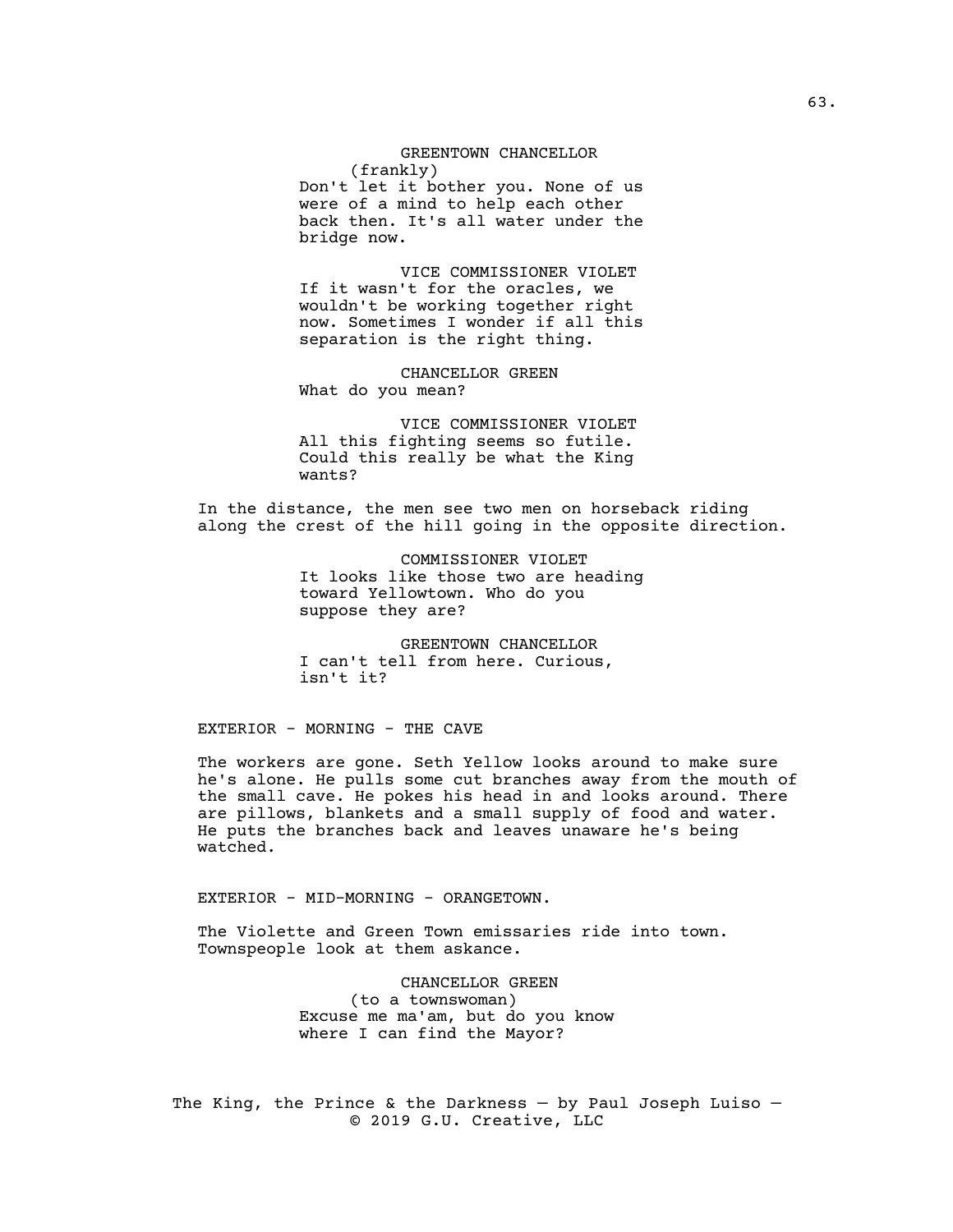She spits on the ground and keeps walking.

COMMISSIONER VIOLET

I guess not.

CHANCELLOR GREEN You can hardly blame these people. It's been years since the trouble, but everyone is still angry. They'd probably get the same reaction if they were in Greentown.

They keep riding until they see a large building.

CHANCELLOR GREEN (CONT'D) That could be their meeting hall.

The party looks to see if anyone is around. The Commissioner Violette get off his horse, walks over and knocks on big double doors. A man answers.

> ASHER ORANGE (shocked) What are you all doing here? Quick, quick... come in!

He ushers them in as he closes the door looking around to make sure no one has seen.

> ASHER ORANGE (CONT'D) Don't you know how dangerous it is for you to be here?

COMMISSIONER VIOLET (snidely) For us or for you?

CHANCELLOR GREEN (annoyed to Commissioner Violette) That's enough of that.

ASHER ORANGE (irritated) For *all* of us!

CHANCELLOR GREEN We need to see your Mayor. Is he about?

ASHER ORANGE He's out of town. What this is about?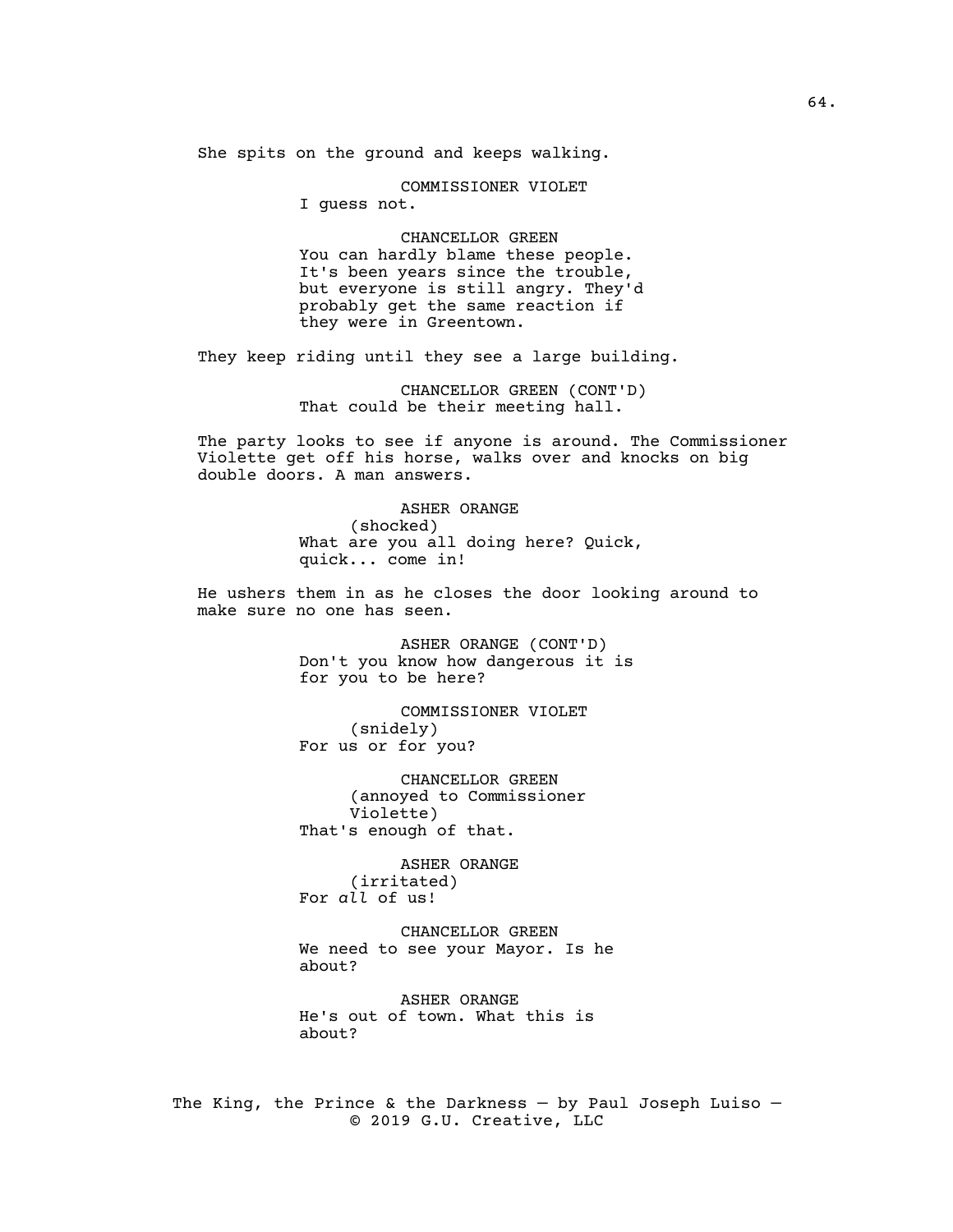# COMMISSIONER VIOLET We were hoping he might know something about progress on the treaty.

#### ASHER ORANGE

(firmly) As far as I know, there hasn't been any progress... at least nothing I've heard about. The blues, purples and reds don't want to deal with the stranger the way the rest of want to.

COMMISSIONER VIOLET (sarcastically) You mean they want to banish him instead of killing him!

# ASHER ORANGE

(angrily) What's wrong with *that*? He's a dangerous subversive... he *should* die!

COMMISSIONER VIOLET (annoyed) If we banish him, that doesn't mean we are going carry him out of town on a sedan-chair made of puffy pillows. He will be beaten and warned not to come back! Why isn't that enough for you?

# ASHER ORANGE

(angrly) His ideas are dangerous and are affecting our children... *all* of our children! Why shouldn't he die?

### CHANCELLOR GREEN

Alright, alright. Enough of this. We aren't going to solve anything today. Sir, would know where your mayor went?

## ASHER ORANGE

No, I wouldn't. Show yourselves out. I've got work to do.

The council member turns and walks away glaring at the Violettetown Vice Commissioner over his shoulder leaving through a door on the opposite wall.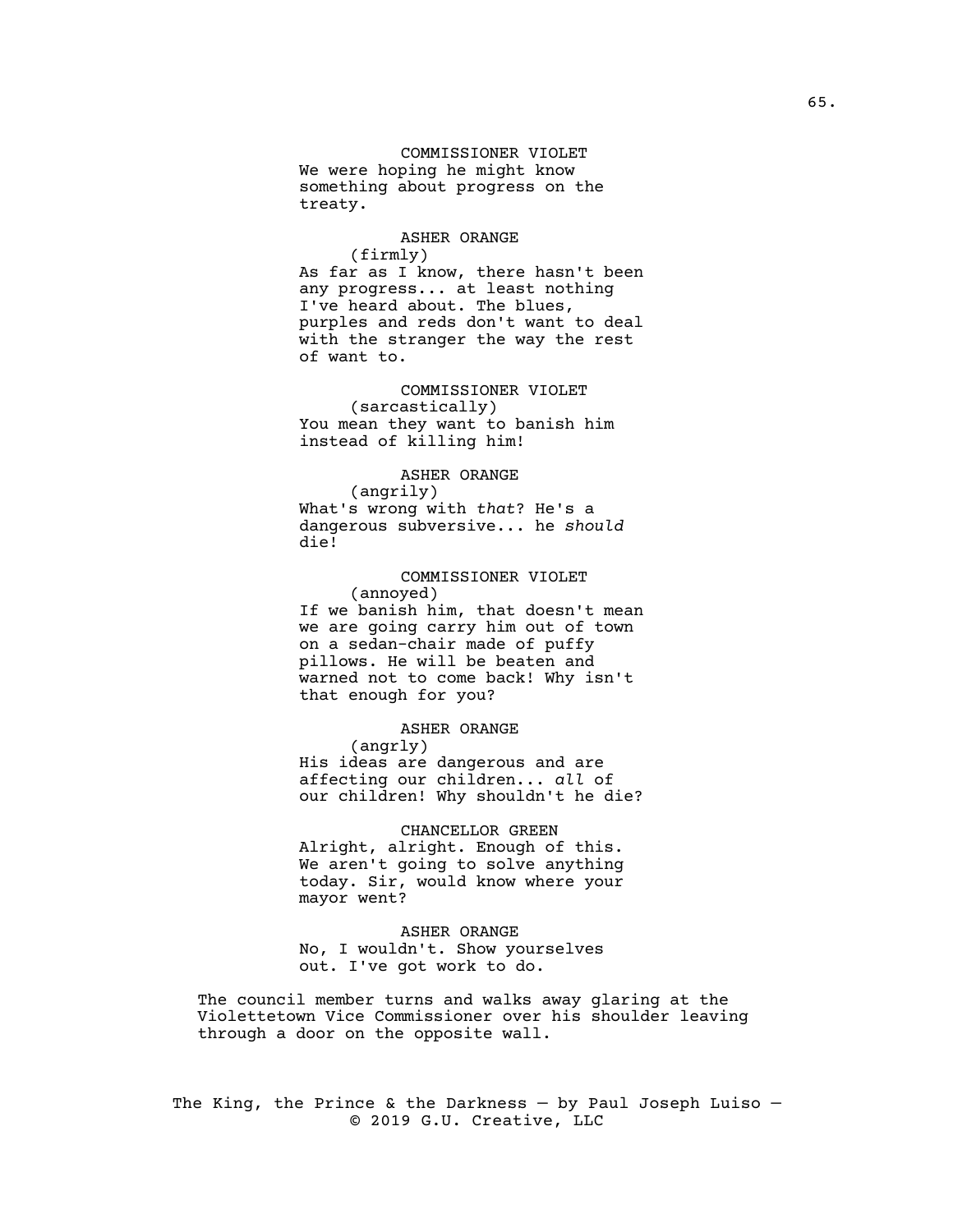# CHANCELLOR GREEN

What was *that* about? Are *you* now unsure about a death sentence for this man.

VICE COMMISSIONER VIOLET (frustrated) I don't know. I'm just tired of all this fighting and the stranger wants to end it. I can't see what's wrong with that.

## INTERIOR - AFTERNOON - THE PREFECT'S PALACE

Seth Yellow stands in the foyer waiting.

# YELLOW PREFECT

(annoyed) This better be good. You're interrupting my lunch.

#### SETH YELLOW

I'm sorry Prefect, but I thought you'd want to know what the men who digging were doing. It looks like men from the blue, red and purple towns have built a cave. It might be some sort of hiding place.

YELLOW PREFECT What do you mean "hiding place"?

SETH YELLOW They dug a cave about six feet deep. It's reinforced with timbers and there is food and water in it enough for a couple of days. There are also pillows and blankets.

YELLOW PREFECT Where is this place?

SETH YELLOW It's dug into the side of the hill near...

The Prefect interrupts.

YELLOW PREFECT Just draw me a map.

PREFECT'S SERVANT Excuse me Prefect.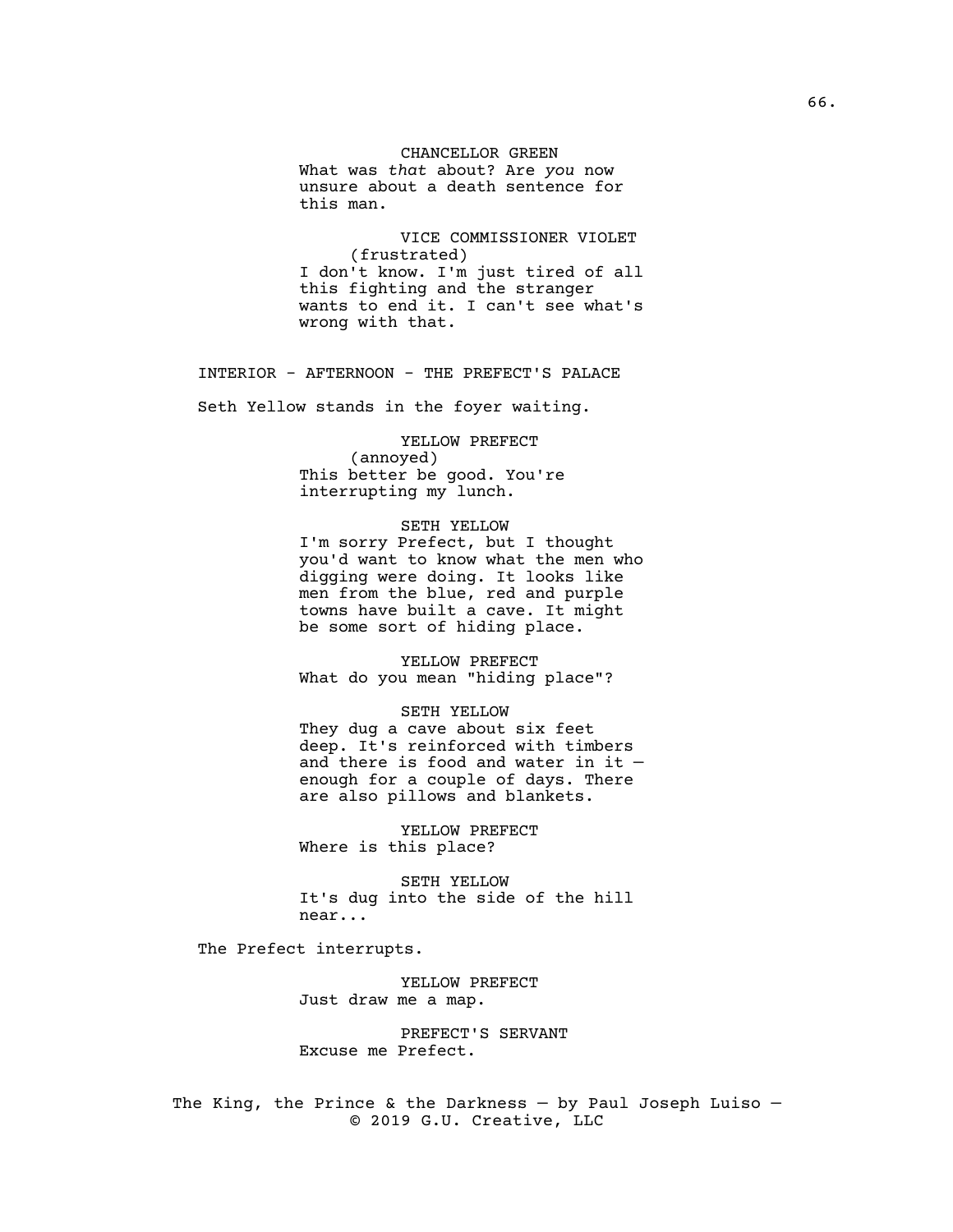YELLOW PREFECT (very annoyed) *Now* what is it? Can I get no peace?

PREFECT'S SERVANT I'm sorry Prefect, but a delegation from Orangetown is here to see you.

YELLOW PREFECT (rolls eyes) Yesterday the Violettes and now this! What do *they* want?

PREFECT'S SERVANT They didn't say, Prefect.

YELLOW PREFECT (disgusted) Well find out!

His servant turns fast and almost trips going out.

YELLOW PREFECT (CONT'D)

Wait!

The servant stops dead.

YELLOW PREFECT (CONT'D) (Firmly) I'm going to finish my lunch before I see them. Seat them is my anteroom. I'll get to them at my convenience.

PREFECT'S SERVANT Yes, Prefect.

YELLOW PREFECT And get this boy some paper and a marker.

PREFECT'S SERVANT Yes, Prefect.

INTERIOR - MOMENTS LATER -THE ANTEROOM

Impatient men sit around fidgeting and tapping their fingers. Seth Yellow sits at a large table drawing.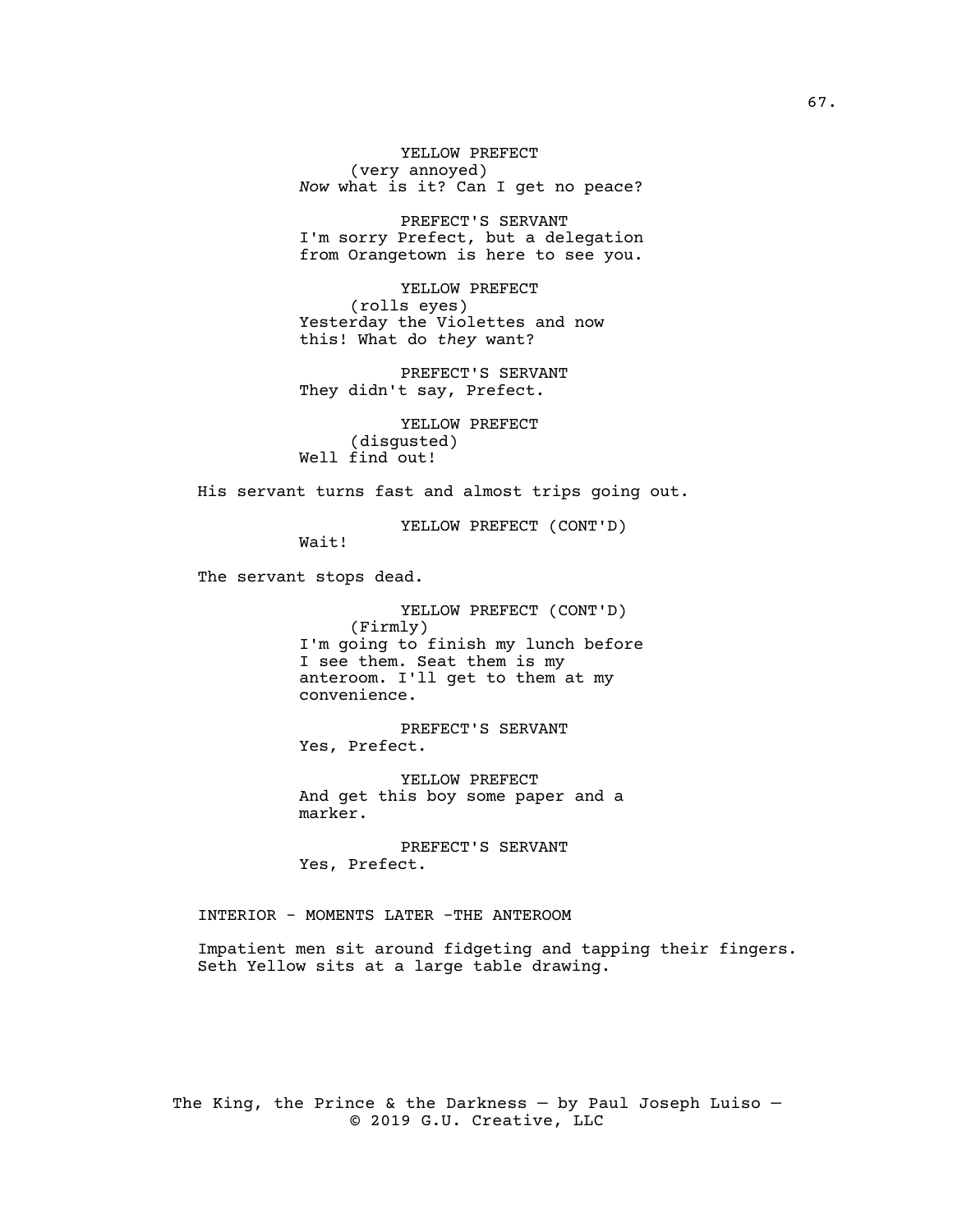# MAYOR ORANGE

If this self-satisfied despot was going to make us wait this long, the least he could have done was to offer us some refreshments.

CLAUDIA ORANGE (snickers) Have you ever seen him eat? He's probably afraid that if he did, there wouldn't be enough for him!

MAYOR ORANGE (whispers tensely) Shhhh. Someone may be listening!

The Claudia Orange snickers again.

MAYOR ORANGE (CONT'D) (whispers angrily) Will you be quiet! We are trying to get information out of he Prefect. If you annoy him, we won't get any cooperation.

> CLAUDIA ORANGE (clears her throat)

Tries to regain his composure.

CLAUDIA ORANGE (CONT'D) Sorry... sorry.

ORANGETOWN MAYOR (annoyed) And get that stupid grin off your face!

CLAUDIA ORANGE (breathes deeply) Sorry... I'm sorry.

In an effort to distract herself, the Council member asks the teen.

> CLAUDIA ORANGE (CONT'D) What are you doing there?

> > SETH YELLOW

Nothing.

CLAUDIA ORANGE It doesn't look like nothing.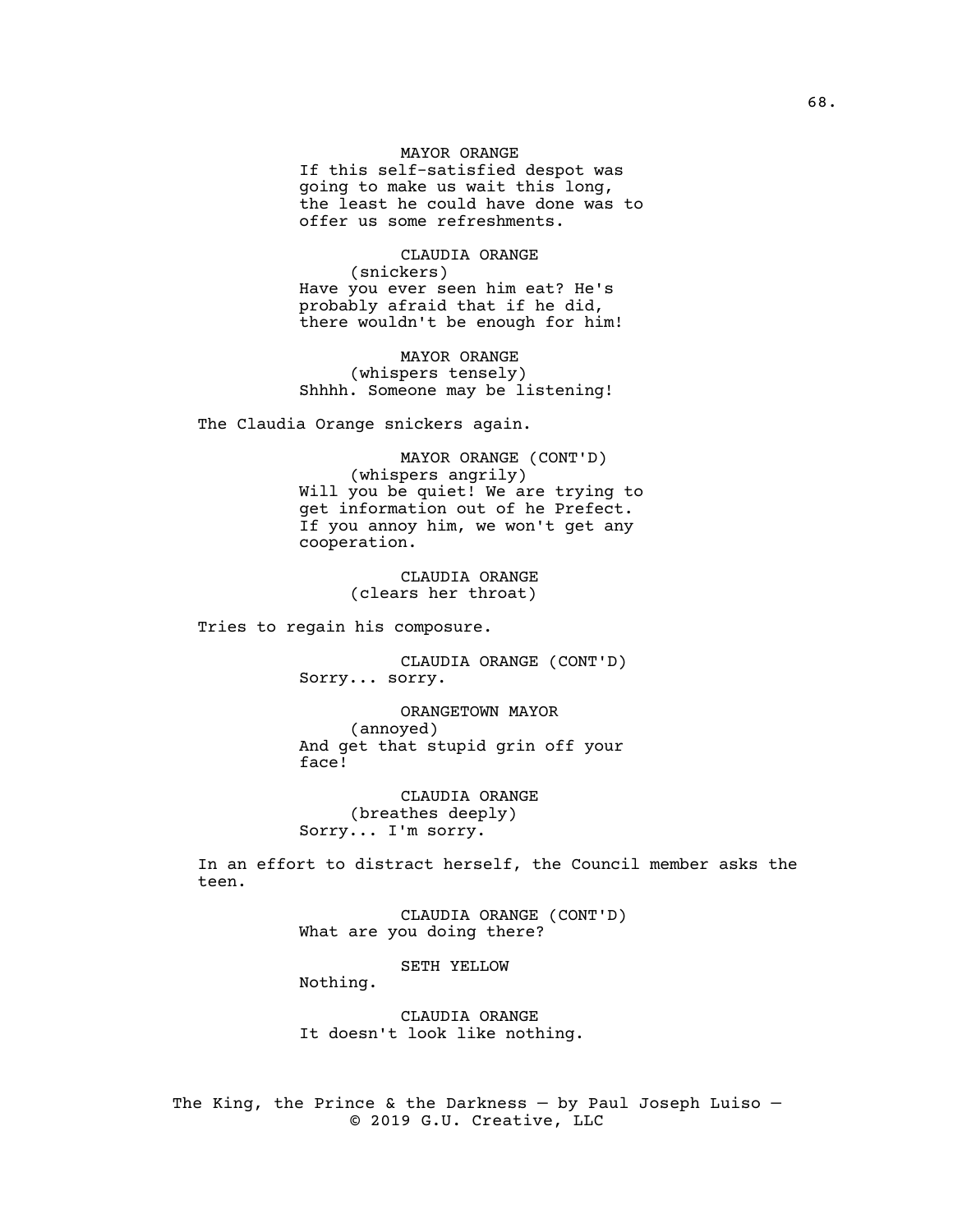SETH YELLOW What it is, is none of your business.

CLAUDIA ORANGE Look you, I asked you a question!

SETH YELLOW And I answered you. This is between me and the Prefect, so mind your own business!

The Council member stands up, walks over and is just about to slap the teen when the Prefect walks in.

> YELLOW PREFECT What's going on here?

SETH YELLOW They were making jokes about you being fat, then they tried to get the map!

MAYOR ORANGE That's not true!

CLAUDIA ORANGE We didn't even know what he was doing. He wouldn't tell us!

YELLOW PREFECT So there *were* no fat jokes?

They all wear sheepish grins.

YELLOW PREFECT (CONT'D) And you wonder why we don't get along.

Pauses, shakes his head

YELLOW PREFECT (CONT'D) (disgusted) What do you all want?

MAYOR ORANGE We're trying to find out about the treaty.

YELLOW PREFECT I have seen more of you other townspeople in the last few days than I have in years. That *doesn't* make me happy.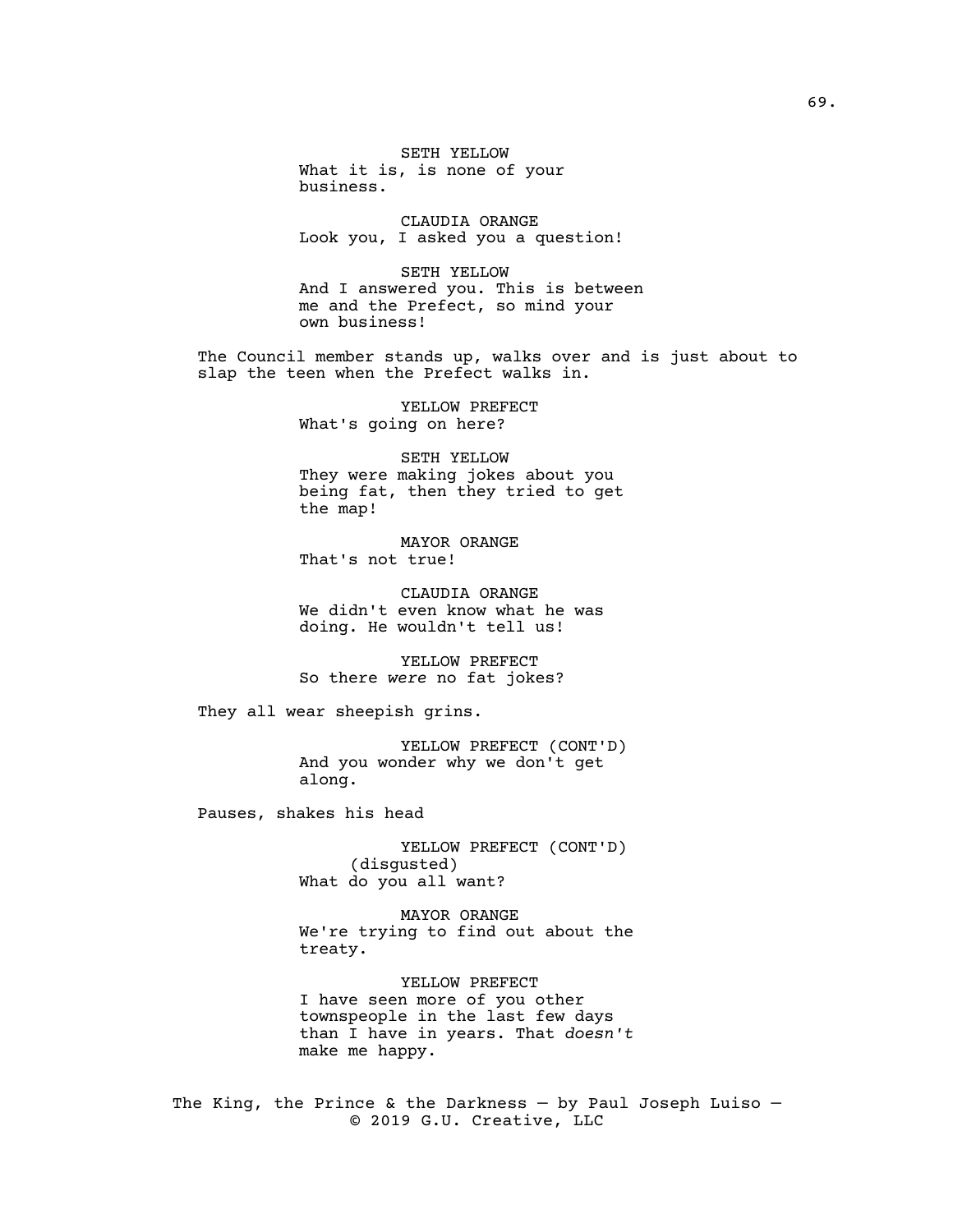# MAYOR ORANGE What do you mean?

YELLOW PREFECT Yesterday, men from Violet Town showed up asking why I wouldn't receive their messengers.

### MAYOR ORANGE

And?

The Prefect plops himself down hard in a chair.

YELLOW PREFECT I didn't because I know nothing more than the rest of you! Right now, I wish we had some way to better communicate, but we don't. Do you know why?

MAYOR ORANGE

Not really.

YELLOW PREFECT It's because I'd rather *not* communicate with *any* of you others.

MAYOR ORANGE Sadly, in the case of the Stranger we must cooperate.

YELLOW PREFECT (slyly) True, and I may have a way we can do that and satisfy all involved.

To Seth Yellow.

YELLOW PREFECT (CONT'D) Show them the map.

EXTERIOR - DAY - THE HILLTOP

The Stranger is sitting with a group of children. Most of them are from the blue, red and purple towns, but a smattering of others are also there.

> RACHEL VIOLET (frightened) But you have to leave. They want to kill you.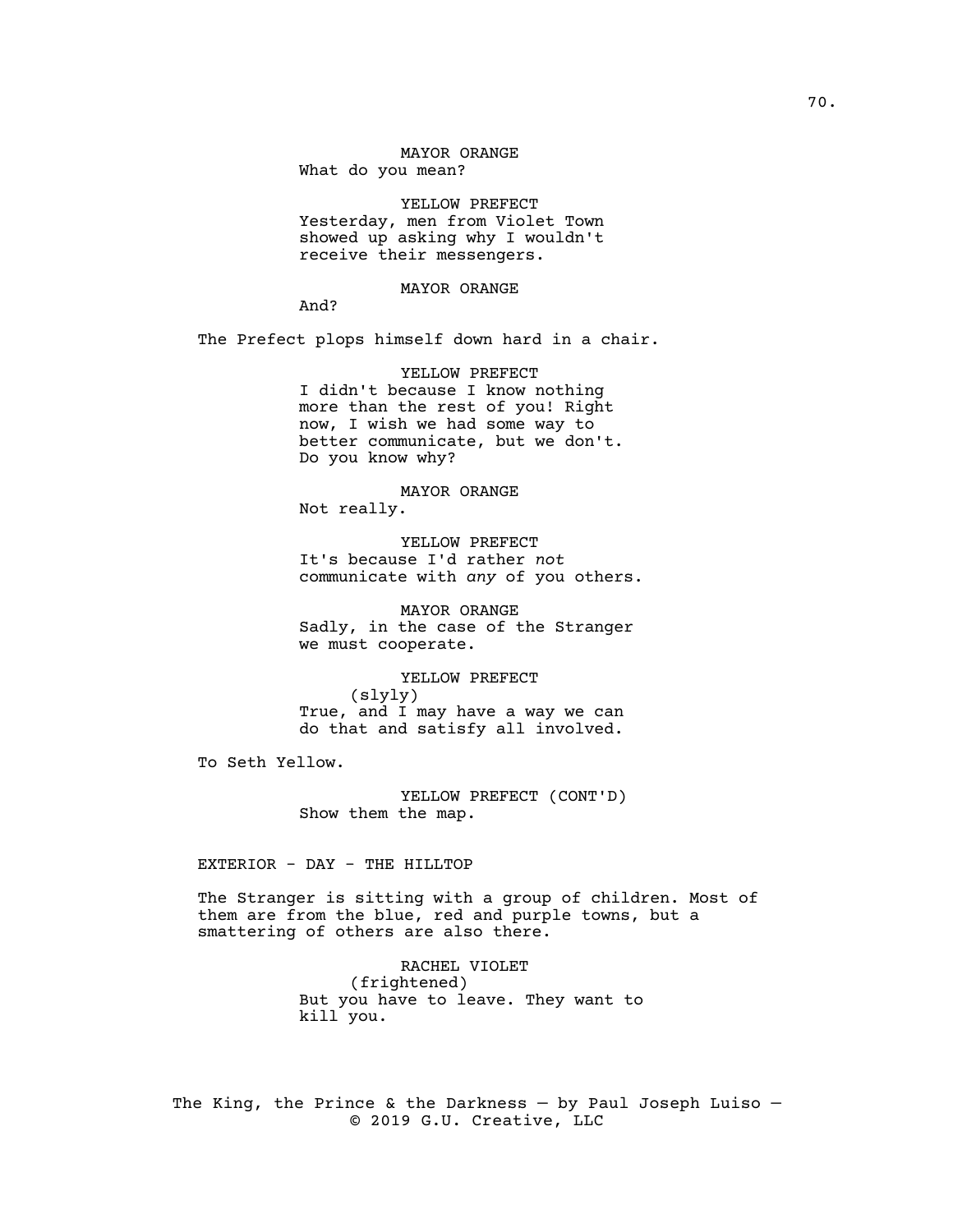NOAH PURPLE I've heard that too. They say you're dangerous.

STRANGER If they think that, why haven't they just asked me to leave?

NOAH PURPLE I don't know. Maybe they're afraid.

THAD GREEN They're afraid of what you're teaching us. They don't like it that you don't want us fighting.

## STRANGER

Of course I don't want you fighting; it accomplishes nothing.

#### DANNY RED

If you don't want to leave for good, maybe you could go for a little while and then come back.

STRANGER No, I don't think that would accomplish anything either. This is going to have to be decided once and for all.

DINAH GREEN (Sniffing back tears) But... you could die.

# INTERIOR - THE PREFECT'S ANTEROOM

MAYOR ORANGE So the blues, purples and reds built a little hideaway. What of it?

YELLOW PREFECT They may have built it to subvert the will of the majority.

MAYOR ORANGE (confused) How do you mean?

YELLOW PREFECT Suppose they built it to hide the Stranger so he couldn't be killed?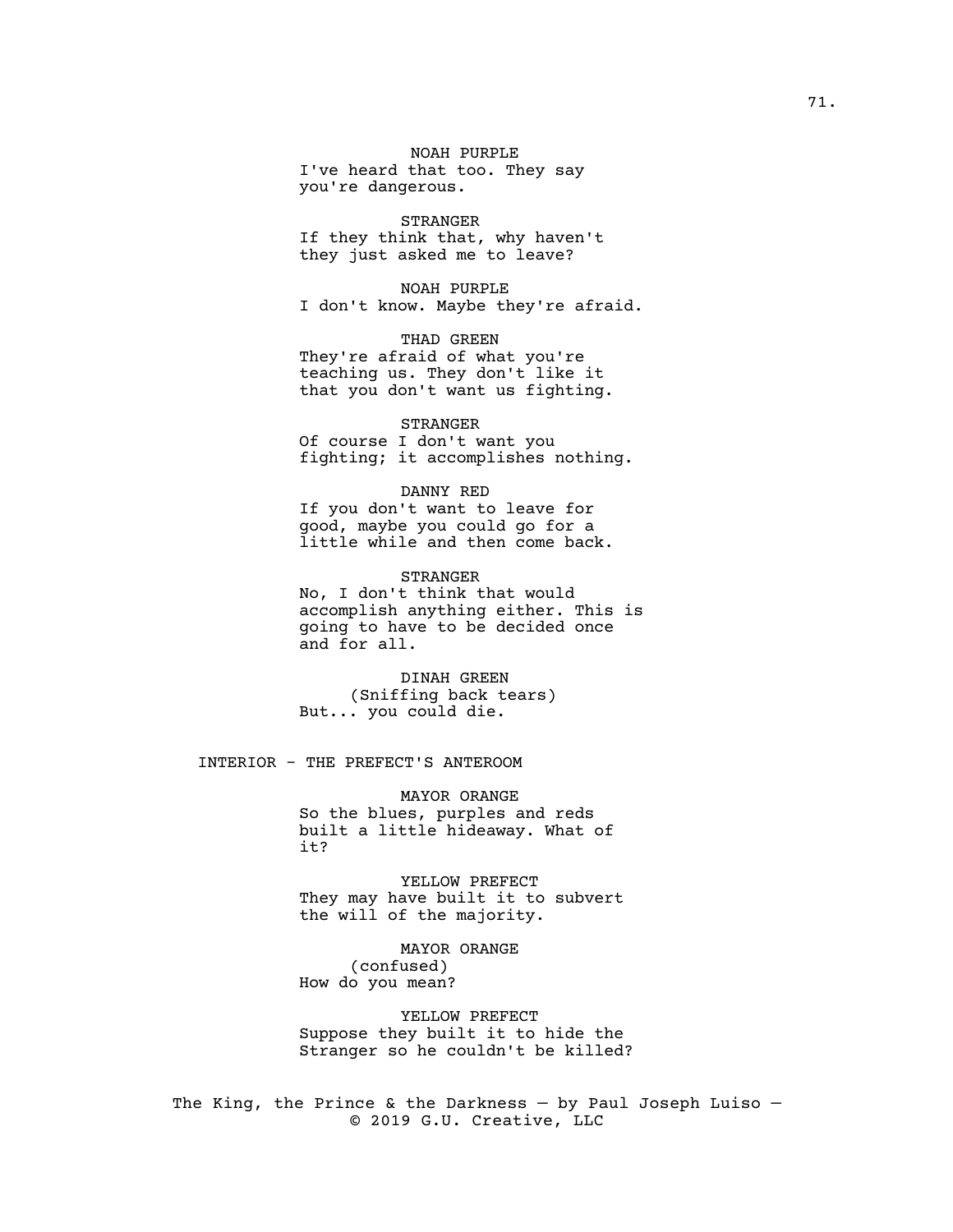MAYOR ORANGE I guess that's possible. What do you suggest we do?

YELLOW PREFECT We send a contingent of armed men to the cave. If anyone tries to use it to protect the Stranger, we kill them and the Stranger ourselves.

MAYOR ORANGE No... absolutely not! We will not kill those from the other towns.

YELLOW PREFECT (irked) Then what do *you* suggest we do?

MAYOR ORANGE We'll wait to see how the treaty goes. If we get a majority, fine. If not, we'll decide how to deal with the Stranger on our own.

YELLOW PREFECT (annoyed) Very well, we'll see where the treaty goes. In the meantime, I will send four armed men to destroy the cave.

MAYOR ORANGE If you would, please wait for the treaty vote.

YELLOW PREFECT (frustrated) As you wish.

The Prefect shouts for his servant.

PREFECT'S SERVANT Yes, Prefect?

YELLOW PREFECT Show these men out.

PREFECT'S SERVANT Yes, Prefect.

The Orangetown delegation leaves.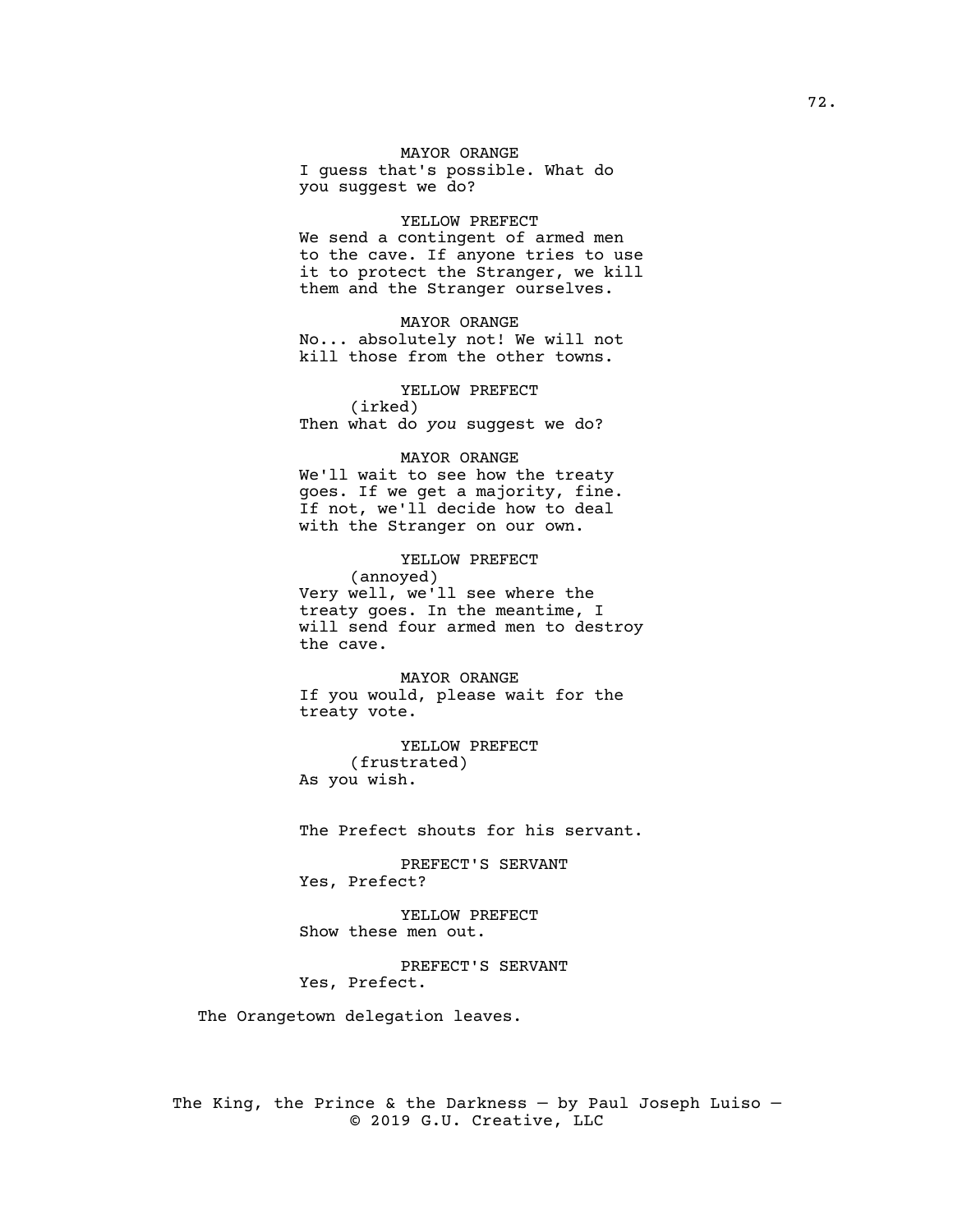PREFECT'S SERVANT (CONT'D) Is there anything else, Prefect?

YELLOW PREFECT Yes. Send four of my best guards to my office.

YELLOWTOWN PREFECT (to the teen) You may wait outside.

INTERIOR - MOMENTS LATER - THE PREFECTS OFFICE

YELLOW PREFECT So, we understand each other?

SARGENT YELLOW (questioning) You want us to kill anyone who tries to help the Stranger, Prefect? Why?

YELLOW PREFECT Are you questioning my orders?

SARGENT YELLOW No! Well, yes. Is this something the oracles would allow?

YELLOW PREFECT (with disdain) Oracles, pfft! Has anyone one ever *seen* the oracles? They're fairytales; nothing more.

SARGENT YELLOW But, sir... I

YELLOW PREFECT (slyly) You and your men would be adequately compensated. Say, one hundred barter credits each?

The guards stand blank-faced. They stare at each other.

YELLOW PREFECT (CONT'D) One hundred fifty, but that's my final offer. If you're not willing, I'm sure there are other guards that would be more than happy to take this assignment.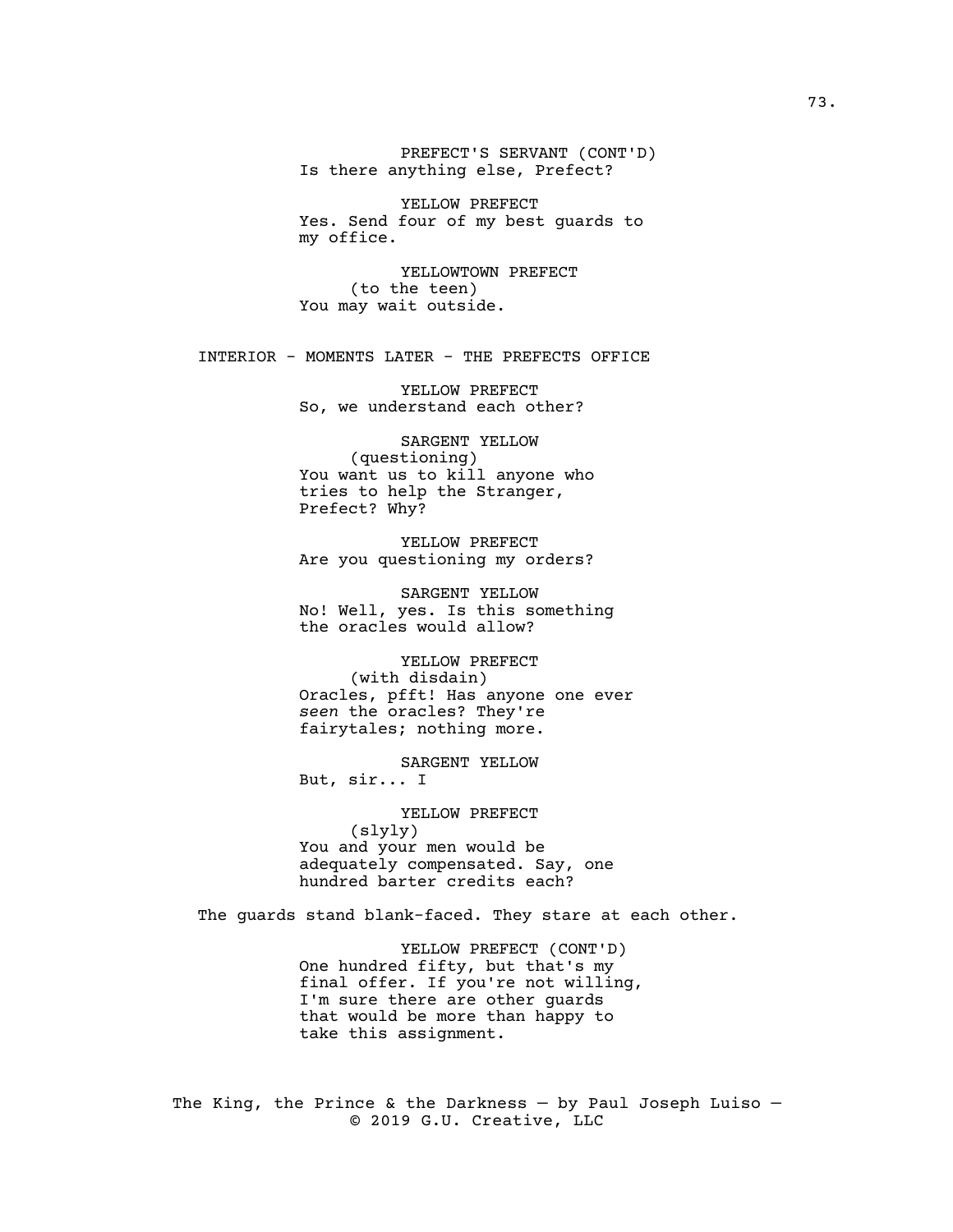SARGENT YELLOW (looks at his men) What do you say?

Affirmative grumbles from the men.

YELLOW PREFECT Good. Be prepared to leave at a moment's notice. The treaty vote should be any day now. Once there, if anyone gives you any trouble, deal with them appropriately.

SARGENT YELLOW Yes, Prefect.

YELLOW PREFECT You may go to the treasurer and have them give you your pay for this in advance.

The guards leave the room and go toward the treasurer's office.

EXTERIOR - MOMENTS LATER - OUTSIDE THE PALACE

CORPORAL YELLOW I don't like this.

SARGENT YELLOW Then why did you say yes?

CORPORAL YELLOW I need the barter credits. Life is hard now that we can't trade with the other towns. All the towns gave to each too. That's gone now.

SUB-CORPORAL YELLOW True. My family barely gets by on what we're able to trade for.

PRIVATE YELLOW Killing the Stranger is one thing, but the other townspeople? I'm sure that would displease the oracles.

SUB-CORPORAL YELLOW (whispering) We've got our credits, so I suggest we change the plans.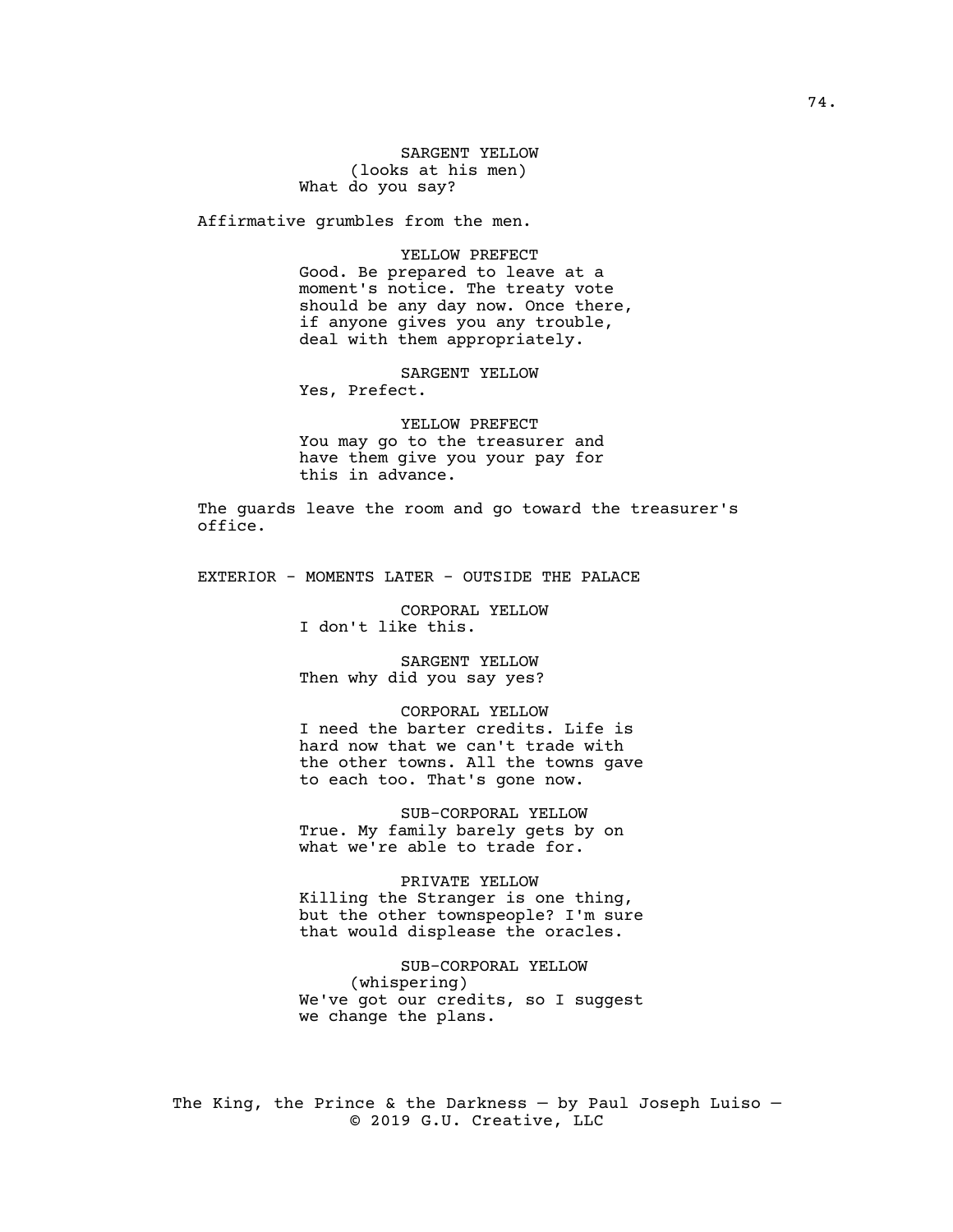## SARGENT YELLOW

How?

#### SUB-CORPORAL YELLOW

When we get to the cave, we'll make sure that whoever is in there, stays in there. If it's the Stranger, we'll kill him ourselves. If it's some of the other townspeople, two of us will keep them in there and the other two will find the Stranger kill him.

PRIVATE YELLOW I like *that* plan. The last thing we want to do is to anger the oracles.

SARGENT YELLOW Sounds good to me. As long as the Stranger ends up dead, the Prefect will be satisfied and we should be right with the oracles.

Affirmative grumblings

SARGENT YELLOW (CONT'D) Where are the Orangetown officials?

CORPORAL YELLOW I think they're in the main courtyard.

SUB-CORPORAL YELLOW I'm not sure they should leave right away. They won't be able to get to Orangetown before well after nightfall.

SARGENT YELLOW Let's go talk to them.

EXTERIOR - MOMENTS LATER - THE MAIN COURTYARD

MAYOR ORANGE Would it be wise to stay the night? Your Prefect is not the most hospitable man.

SARGENT YELLOW True, but you can stay in our quarters. The night-shift doesn't need their beds.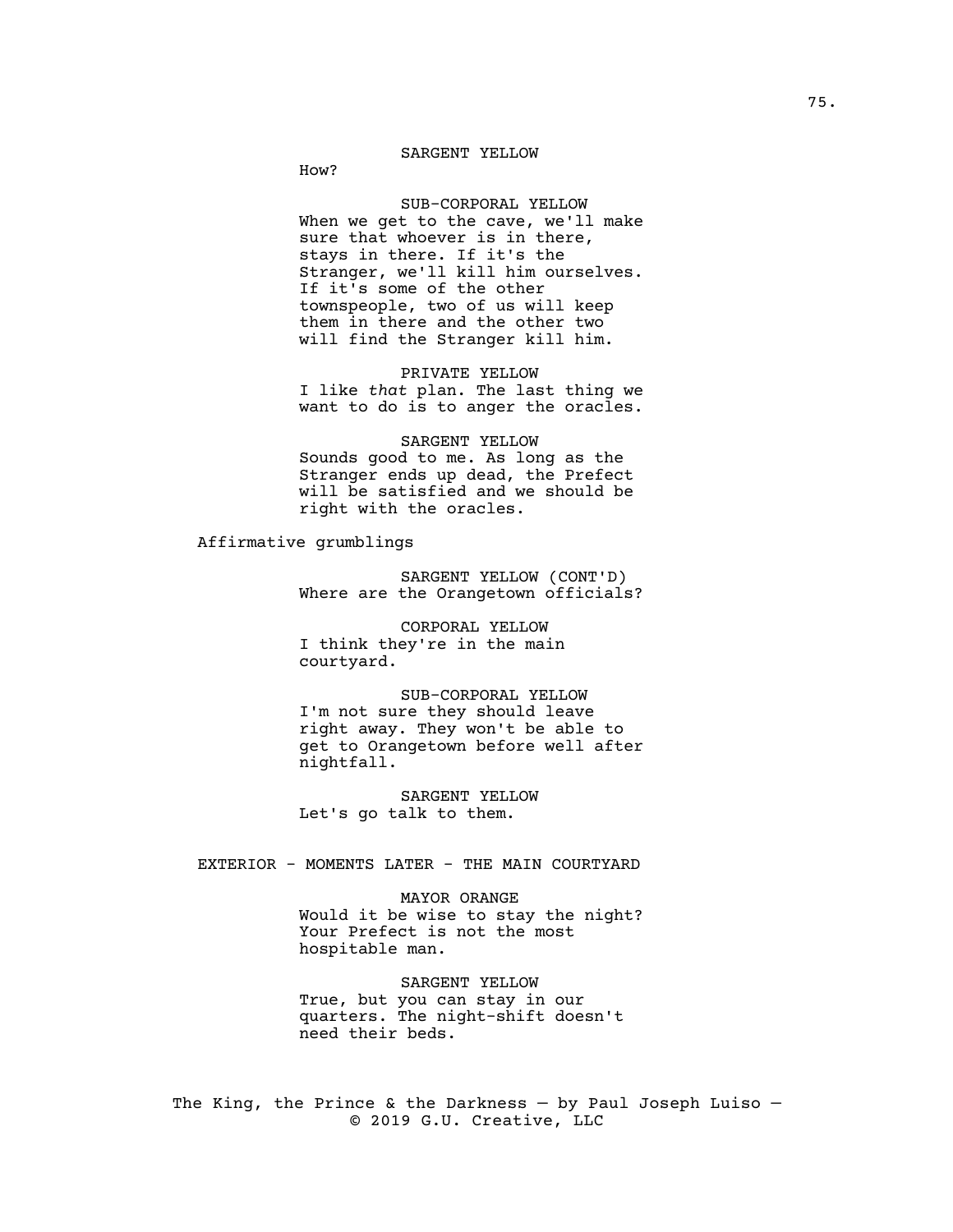MAYOR ORANGE If you think that would be alright with the Prefect...

SARGENT YELLOW We're not going to tell him. You'll leave early and he sleeps late.

MAYOR ORANGE Alright. Where do we bunk?

SARGENT YELLOW We'll show you, but first we'll have dinner in the mess hall.

THOMAS ORANGE Good. I'm hungry.

The men walk toward the guard facilities.

EXTERIOR - AFTERNOON - THE HILL - TWO DAYS LATER

Officials and People from all the towns are there. The Yellow town guards are in the background.

> GOVERNOR RED We are still not in favor of killing the stranger when we could just beat him and drive him out of town.

PRESIDENT PURPLE Us neither. Killing him might anger the oracles!

PASTOR BLUE Almost certainly!

YELLOW PREFECT The oracles are nonsense. If they actually existed, why has no one ever seen them? Let's just kill this Stranger and be done with it!

An affirmative roar from the crowd.

CHANCELLOR GREEN If the citizenry are for it, how can we refuse them?

COMMISSIONER VIOLET It's the will of the people that counts, isn't it?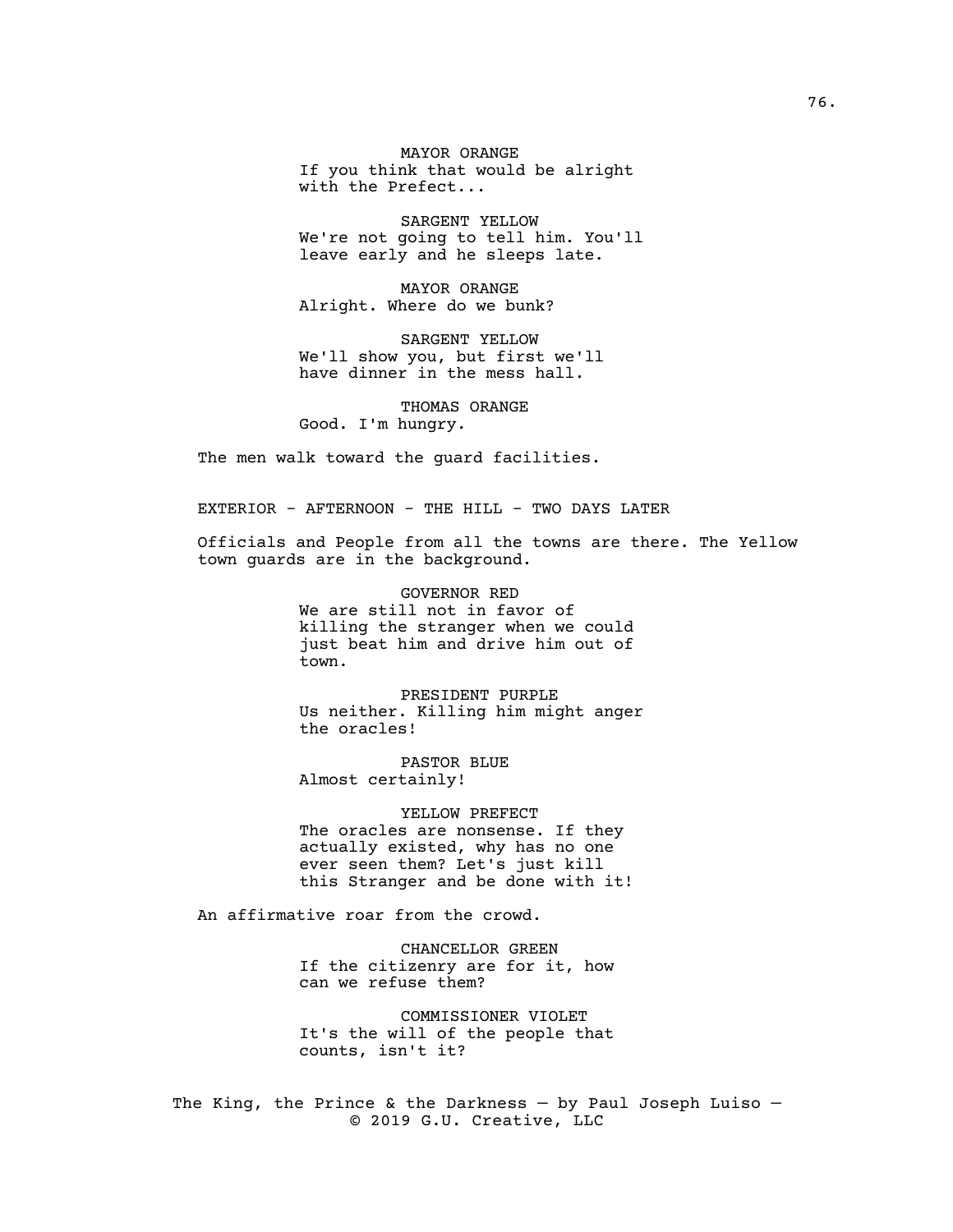## PASTOR BLUE

What has this man done to deserve death... spread peace? How can that be wrong?

MAYOR ORANGE Our ways of life and the safety of our children are at risk!

GOVERNOR RED Nonsense. This man has done no harm to our children.

COMMISSIONER VIOLET He's encouraging them not only to consort with each other, but to show love to each other! What's next?

PASTOR BLUE (agitated) Why would this man just randomly show up here? Perhaps he was sent by the oracles!

YELLOW PREFECT (frustrated) The oracles again? There *are* no oracles... they are a fairy tale!

As the argument continues, the Prefect secretly signals his guards who move down the hill.

EXTERIOR - DAY- THE CAVE

One man each from the red, blue and purple towns converge on the cave. They're armed with small knives and clubs.

> AARON RED Has anyone seen the Stranger?

PETER BLUE He was over by Greentown a bit ago.

ABRAHAM PURPLE I don't think the vote is going our way.

AARON RED Then let's go get him.

SARGENT YELLOW Not so fast.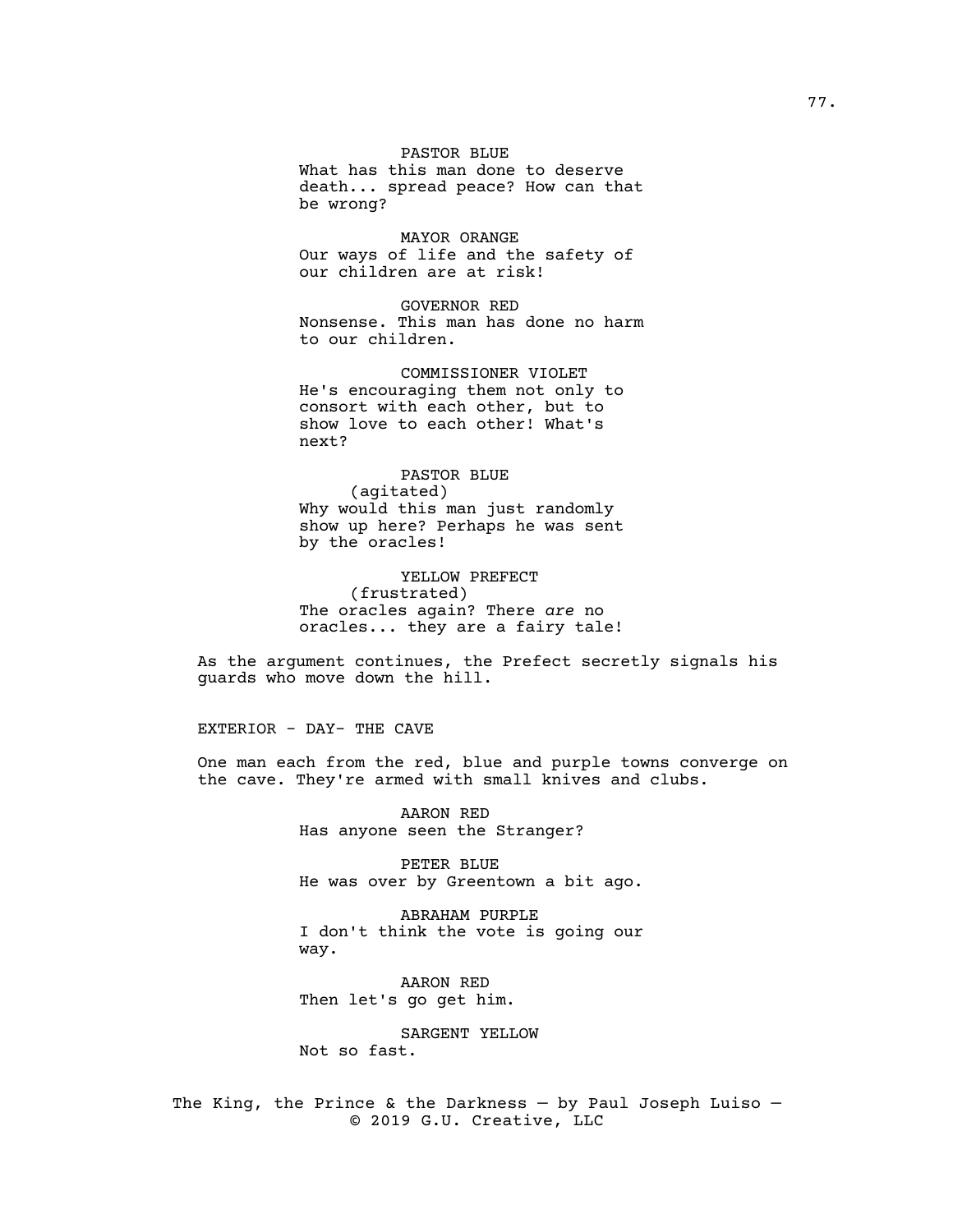CORPORAL YELLOW You're not going anywhere.

The three men turn to see four Yellow guards armed with long knives and spears.

> AARON RED This isn't your territory. What are you doing here?

SARGENT YELLOW We're just making sure the will of the majority is carried out.

ABRAHAM PURPLE What makes that your business?

SARGENT YELLOW Our Prefect made it our business.

PRIVATE YELLOW (jovial) He and one hundred fifty barter credits each!

CORPORAL YELLOW Shut up, Henry!

Private Yellow Grins awkwardly and glares at the other three men.

REDTOWN MAN 1 Pulls his knife and raises his club

AARON RED (snarling at the guards) Try and stop us!

ABRAHAM PURPLE What are you doing? We're outnumbered and they've got better weapons!

> AARON RED (growling)

I'm no coward!

SARGENT YELLOW We don't want to hurt anyone, so put the weapons down.

Looks at his friends. Peter Blue says to Aaron Red: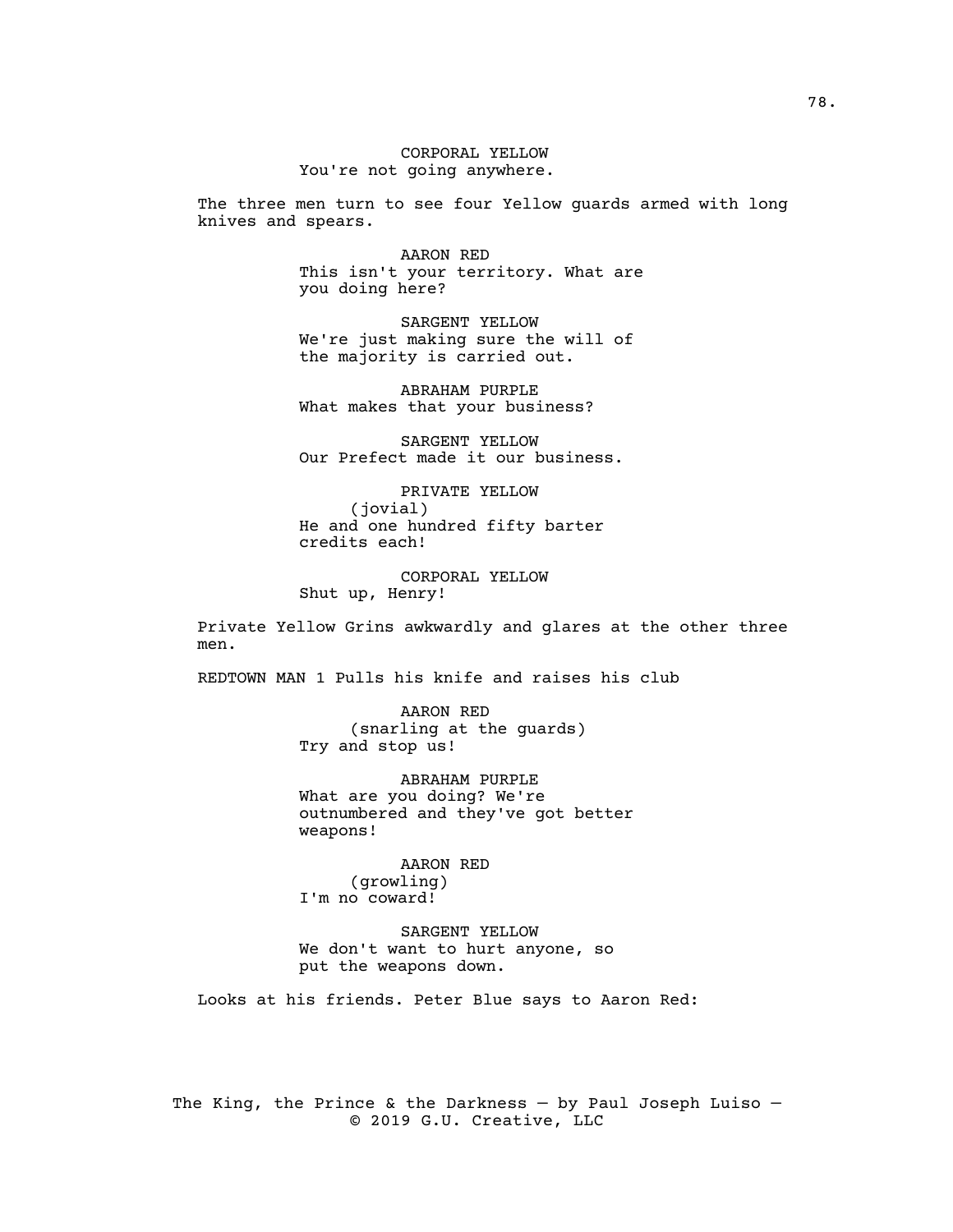PETER BLUE We are trying to prevent a death Aaron, not add to the body count.

AARON RED Are we just supposed to let them kill the stranger?

ABRAHAM PURPLE I've got a wife and children. I can't afford to leave behind a widow and orphans.

Peter Blue to Yellow Town guards:

PETER BLUE You men know this isn't right, don't you?

SARGENT YELLOW That's not for us to decide.

He looks at the three other guards:

SARGENT YELLOW (CONT'D) Zeke, you and Henry stay here and watch these three. We'll go and find the Stranger.

SUB-CORPORAL YELLOW

Yes sir.

To the three men:

SUB-CORPORAL YELLOW (CONT'D) Alight, let's make ourselves comfortable. We could be here a while.

EXTERIOR - THE HILL

PASTOR BLUE But we can't just kill him!

YELLOW PREFECT The vote has been taken. The Stranger will be executed... as soon as he is found.

STRANGER (grinning) Look no further.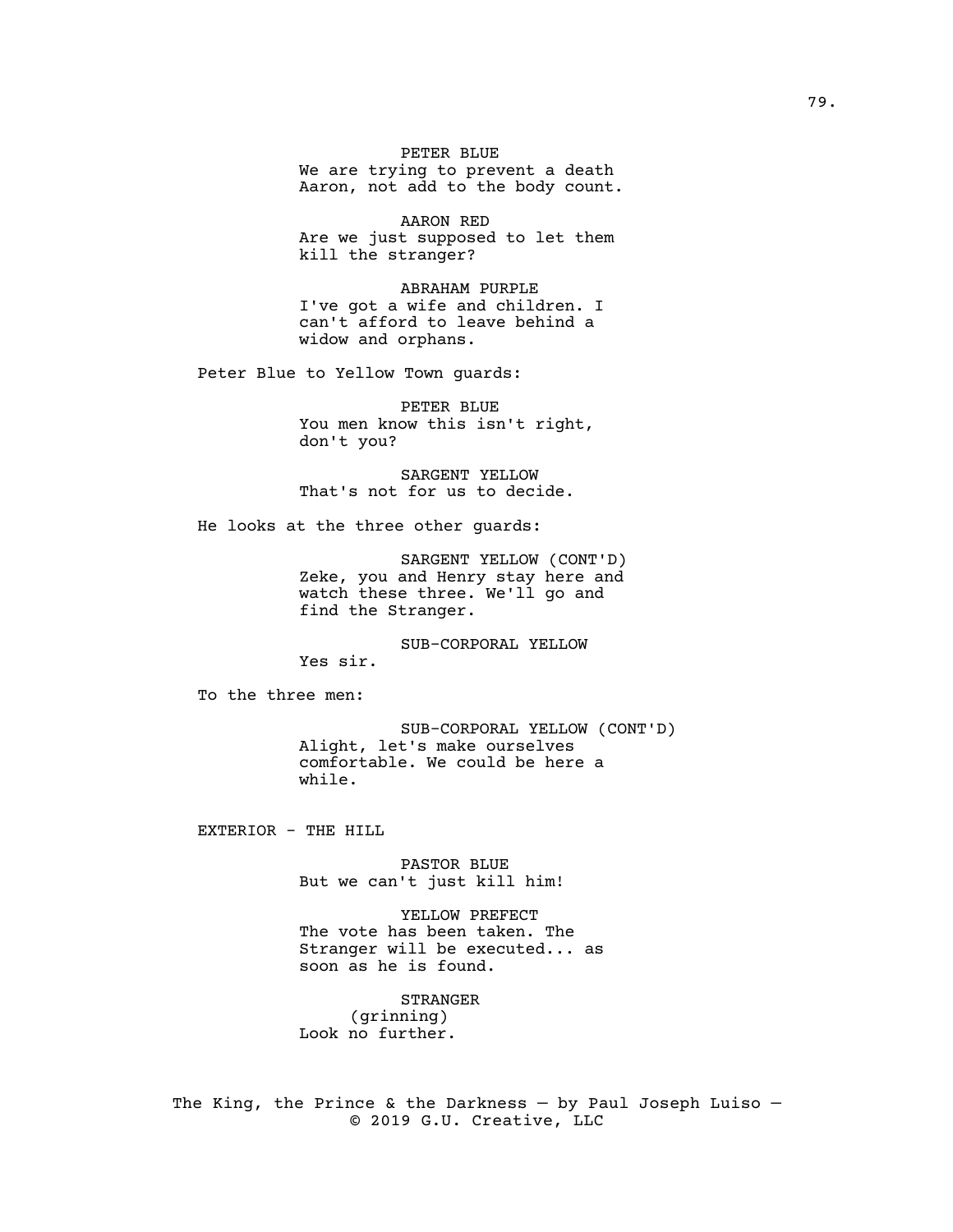The stranger walks into the clearing surrounded by brighteyed children.

> YELLOW PREFECT Do you think those children will protect you? Kill him!

The women and some men run to their kids and scoop them up or grab them away.

> SILAS BLUE (angry) Leave him alone!

ESTHER VIOLET (terrified) Please!

THAD GREEN (begging) Don't kill him!

ISAAC YELLOW (incredulous) You can't do this!

Men with knives and clubs rush the surprisingly calm stranger. They beat and stab him. One of the Yellow guards sticks his spear into the Stranger's side.

> STRANGER (Painful whisper) Forgive them, my King...

Blood runs down his face and hands to his feet. He falls on his back dead.

> YELLOW PREFECT Well, that takes care of that.

The Prefect sniffs and looks around disdainfully.

YELLOW PREFECT (CONT'D) Leave the rabble to clean up this mess. Let us go back to Yellowtown

GOVERNOR RED

(angry) Clean it up yourself, you useless tub of lard! Who put you in charge?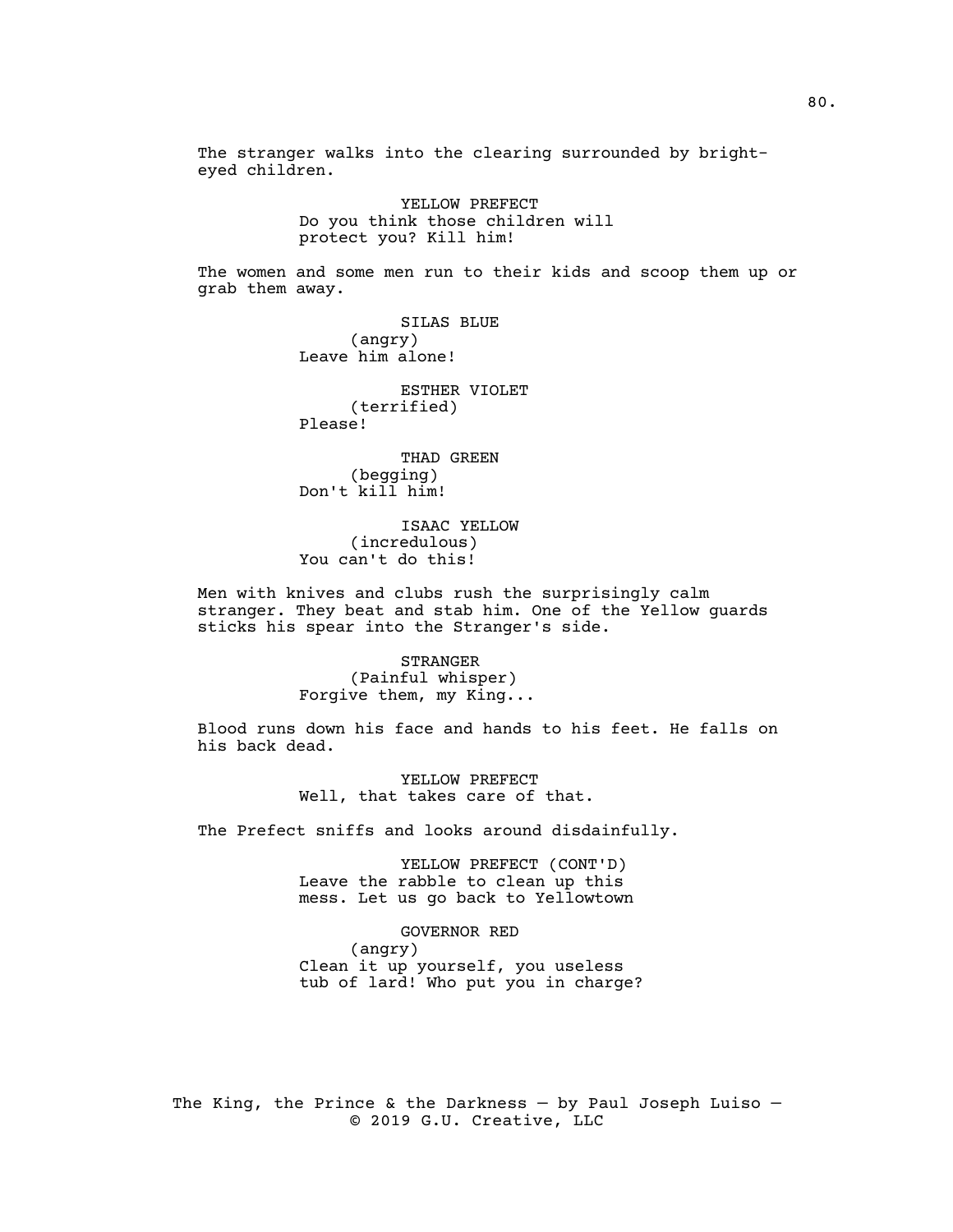COMMISSIONER VIOLET (disgusted) Couldn't that have waited until the children were taken away?

The Yellow Prefect is uncaring. He waves away the criticism. The crowd looks angry as townsfolk carry away sobbing children. Some of the adults look just as unhappy.

> PASTOR BLUE (flabbergasted) That was horrible!

PRESIDENT PURPLE (horrified) It was much worse than I imagined.

MAYOR ORANGE (dumbfounded) I'm sorry. If I knew that overstuffed buffoon was going to do that, I would have tried to stop it.

CHANCELLOR GREEN (stunned) It all happened so fast!

MAYOR ORANGE At least it's over now.

PASTOR BLUE Is it? What will the oracles say about this? It was nothing but cold blooded murder!

Those left on the hill just stare at the body.

CHANCELLOR GREEN What shall do with the body? We can't just leave it here. It will be eaten by beasts.

JOSIAH PURPLE Sirs?

Yes?

PRESIDENT PURPLE

JOSIAH PURPLE We could stack some rocks over him until it's decided what we should to do with him.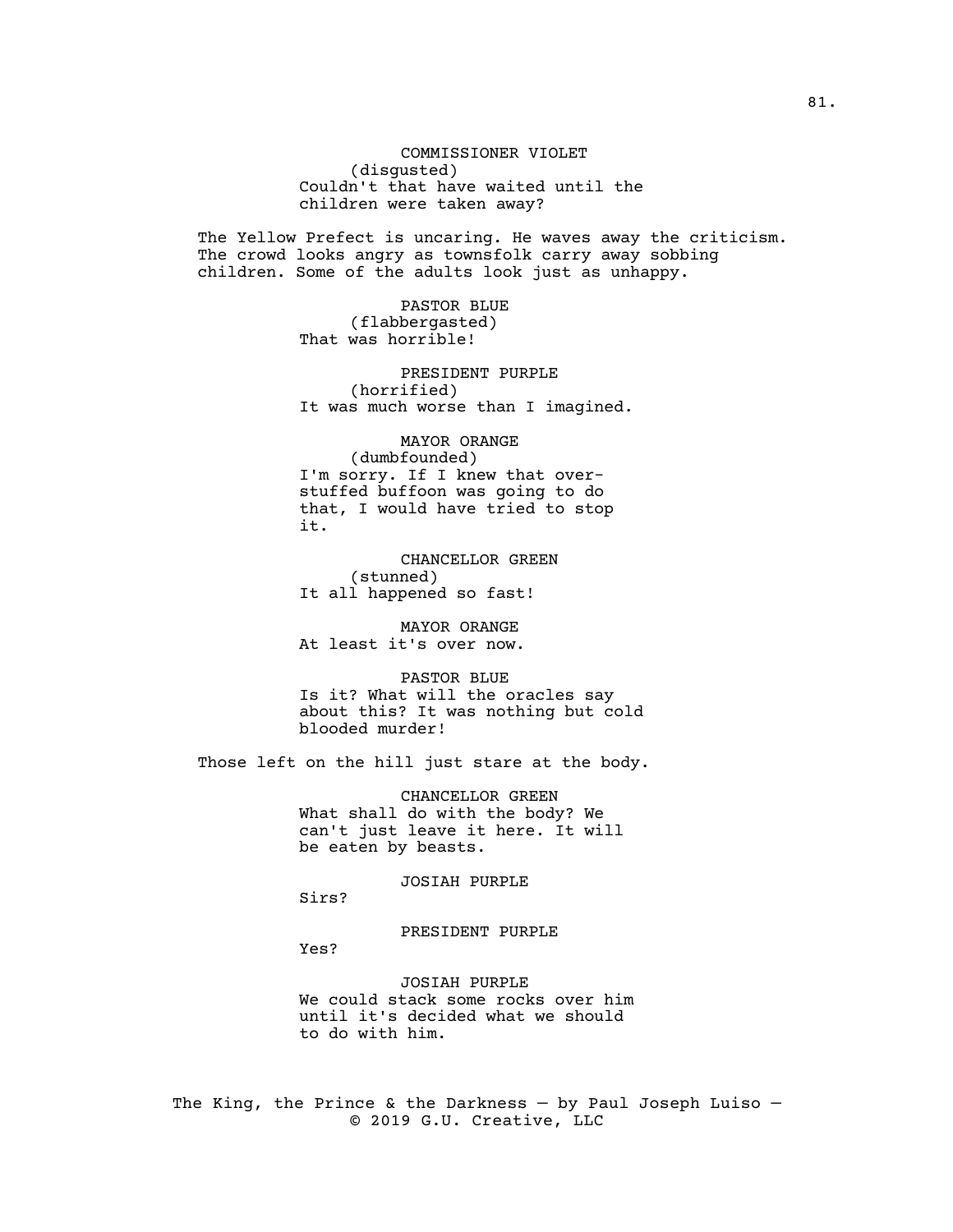Affirmative grumblings

PRESIDENT PURPLE If everyone left here grabs two rocks each, that should do it.

DEBORAH RED There's some just down the hill.

People of all colors follow the man.

INTERIOR - EVENING - YELLOWTOWN MEETING HALL.

A big party is going on. People are drinking dancing and making merry. Over against the wall, stand an unhappy group of small children and tweens.

> PREFECT'S ADVISOR Everyone certainly seems to be having a good time, Prefect.

YELLOW PREFECT (smirking) Now that we've eliminated our problem, things will go back to normal.

PREFECT'S ADVISOR How long do you think this party will last?

YELLOW PREFECT The people need to blow off some steam so I'm not going to stop it. But I won't let it go past three days.

PREFECT'S ADVISOR (Looking around) Does it seem darker in here to you?

INTERIOR - EVENING - GREENTOWN

Another big party is going on and another group of unhappy children stand looking sadly at their partying parents.

> ABIGAIL GREEN (bitterly) I hope you're happy. Look at those sad faces.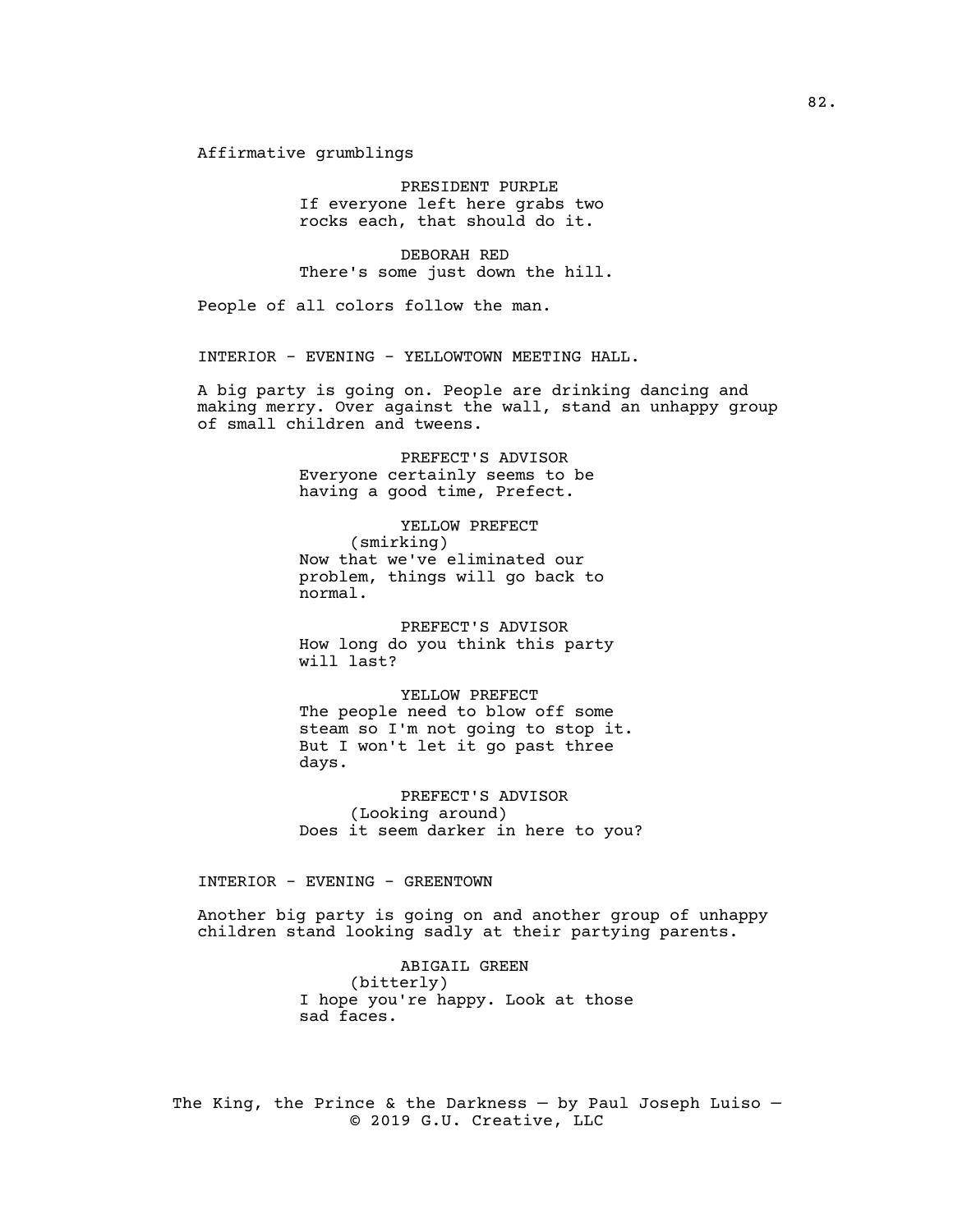## CHANCELLOR GREEN

(frustrated)

There was nothing I could do! You *saw* how fast everything happened.

ABIGAIL GREEN Why didn't you at least yell or something?

CHANCELLOR GREEN (annoyed) If I had, these people would have thrown me out of office. They might not have even waited until the next election! (looks around) Why is it so dark in here?

### ABIGAIL GREEN

Never mind that! It's obvious that holding office means more to you than doing the right thing. You used to be a brave man, but now you're a coward!

CHANCELLOR GREEN (defeated) I'm too old to work in the fields or build and repair tools. If I was out of office, what would we do?

ABIGAIL GREEN (sarcastically) I'm sure there would've been something, but there's no worry now, is there?

INTERIOR - EVENING - ORANGETOWN HALL

Another party and more sad children.

HANNAH ORANGE (wistfully) I'm sure they'll get over it.

ELIZABETH ORANGE (still shocked) I don't know. That was the most brutal thing I've ever seen!

The Orangetown Prophet overhears the women and wanders over to them.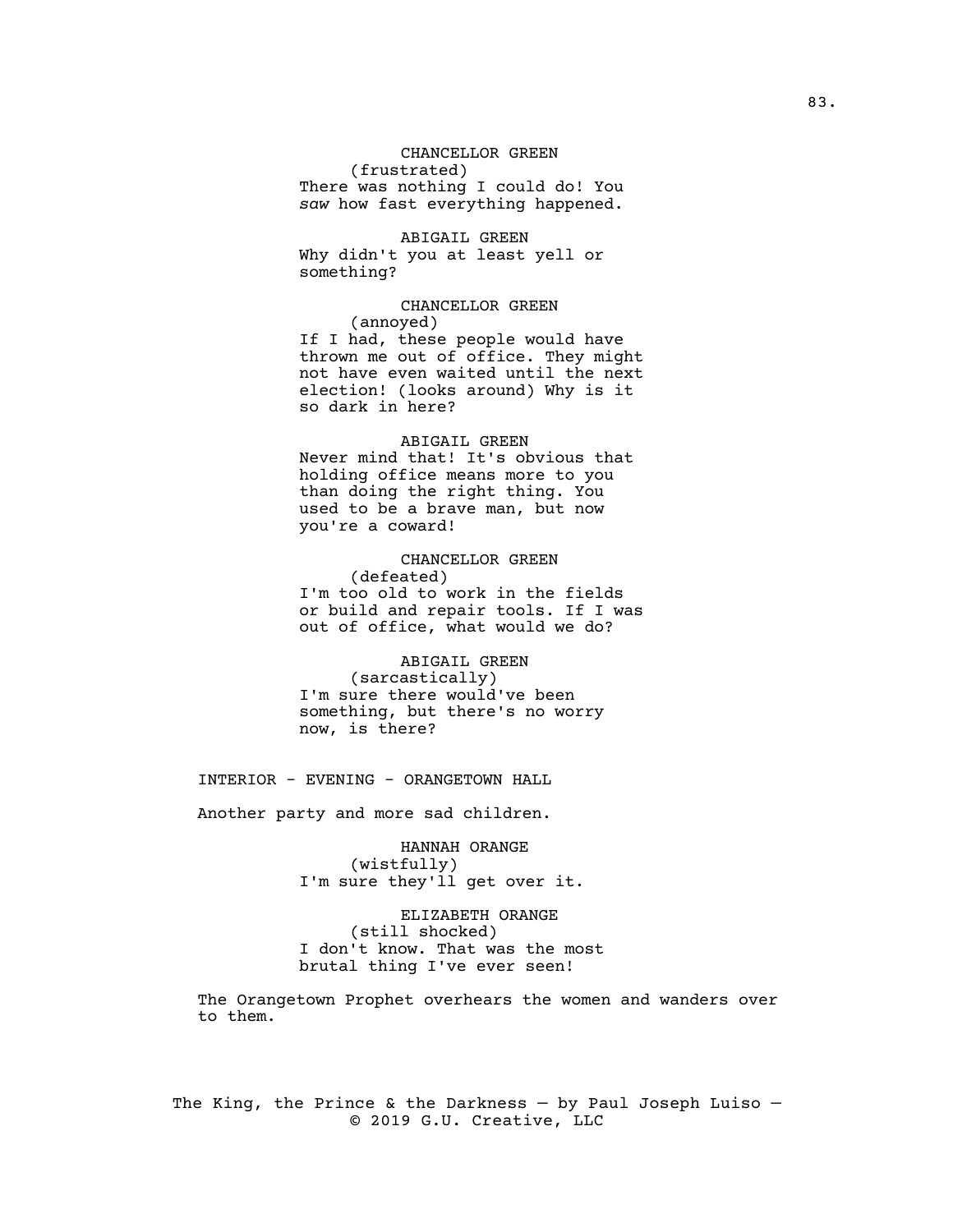# PROPHET ORANGE

I'm concerned as well. Not only are the children traumatized, but our relationship with the oracles may be at risk.

HANNAH ORANGE It seems dark in here, doesn't it?

The Prophet both women nod in agreement.

INTERIOR - EVENING - BLUETOWN TEMPLE

Sounds of revelry outside.

PASTOR BLUE (dumbstruck) How can these people celebrate? A horrible crime has been committed today!

#### CANTOR BLUE

Stares bleakly, shakes head.

PROPHET BLUE I don't know what the oracles might say to us. Surely they wouldn't agree with what was done.

PROPHETESS BLUE I'm sure they wouldn't, but what could have been done? All four other towns voted for the Stranger's execution.

A knock at the door. Pastor Blue walks over and opens it. Jabin Blue and Peter Blue are standing there with their wives and children.

> PASTOR BLUE (surprised) Good evening. Is there something we can do for you?

JABIN BLUE No, there isn't. We just came so you'd know.

PASTOR BLUE

Know what?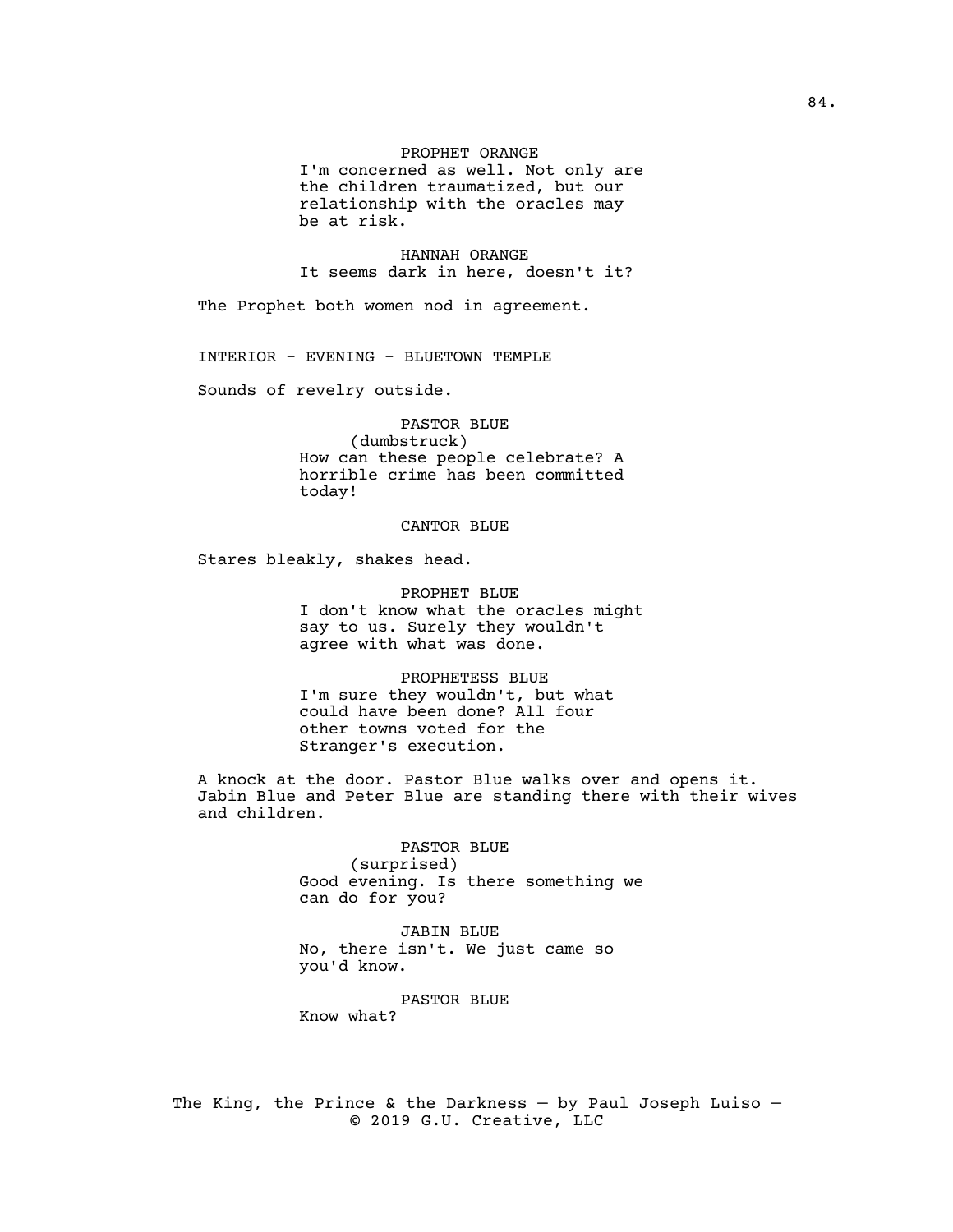JOANNA BLUE Our children are very upset.

PASTOR BLUE Yes, I can imagine.

PETER BLUE No, you can't imagine because you *have* no children. We've come to tell you that we're leaving.

PASTOR BLUE (shocked) *Leaving?*

#### JABIN BLUE

If something like what happened today can go on, this is not the place for our families anymore.

## PETER BLUE

(bitterly) Our people had no input on today's proceedings. You all kowtowed to that arrogant Yellow Prefect and he took just over.

#### JOANNA BLUE

(sourly) Our children are so distressed over the death of that Stranger and you did nothing to stop it.

PASTOR BLUE But all the towns took a vote!

DINAH BLUE (incredulous) Why would you take a vote with people who have declared themselves our enemies *over a song*?

PASTOR BLUE There's more to it than that. The king gave us the song to...

Bluetown messenger cuts off the Holyman

JABIN BLUE We've all heard that story; too much, I think! No one from any of the towns can be sure who has the right song.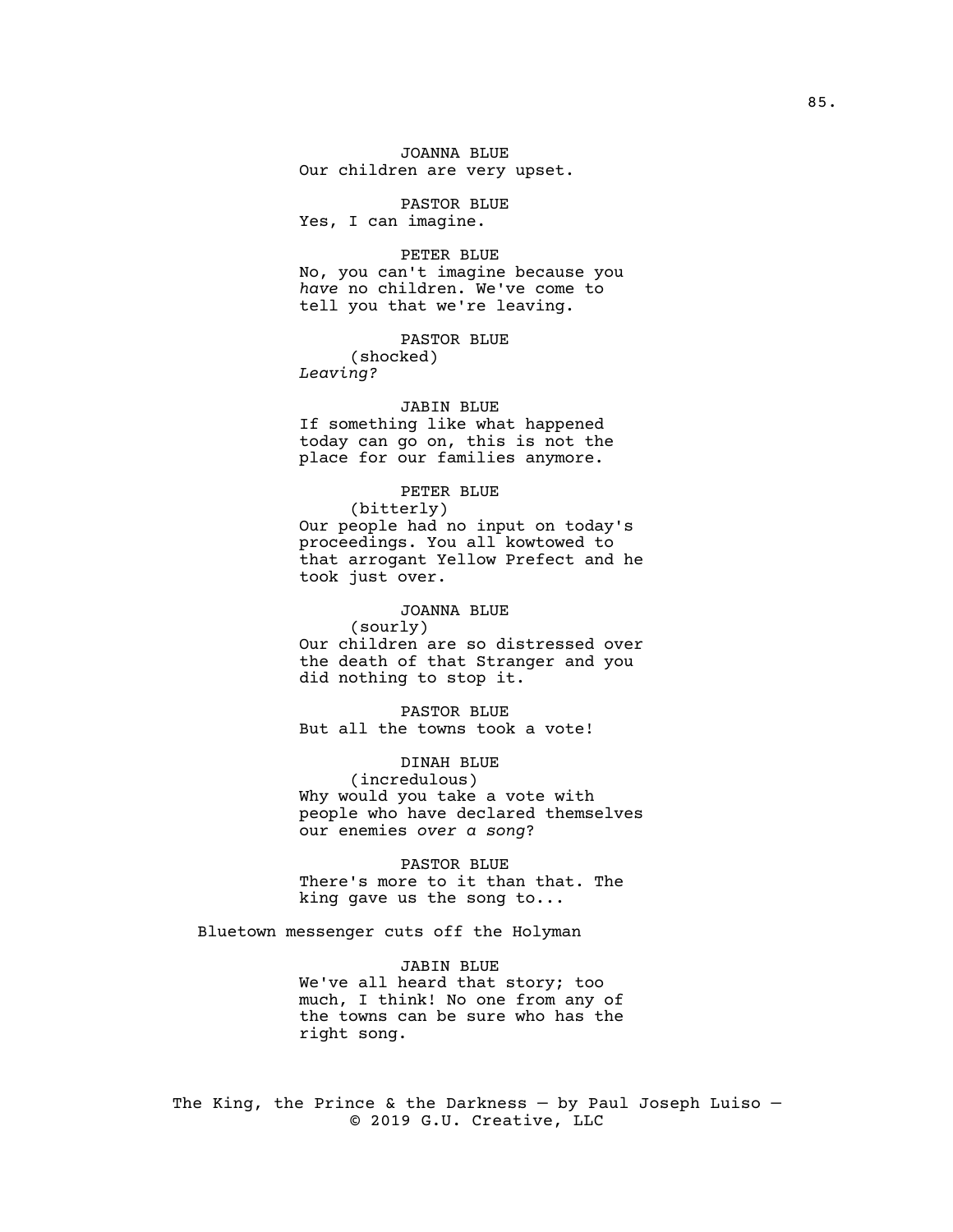JOANNA BLUE It doesn't matter anymore.

PETER BLUE We'll have to live with what was done today. Our children may never get over it.

PASTOR BLUE But if you leave, where will you go?

PETER BLUE We're going to see if we can find the King and move to wherever he lives.

PASTOR BLUE (shocked) But... no one *knows* where he lives!

PETER BLUE We'll find him. We'll keep looking until we *do!*

PASTOR BLUE

But...

JABIN BLUE (resigned) There's no use in trying to talk us out of it. Life here has been too hard for too long and now it's become too brutal as well.

PETER BLUE (firmly) We're packing up and leaving day after tomorrow. On our way out, we'll pay our final respects to the Stranger. Good evening.

They walk away. Pastor Blue watches them go. He shuts the door.

> PASTOR BLUE (surprised) I certainly didn't expect *that*!

PROPHETESS BLUE (troubled) I don't think anyone did. How can we stop them?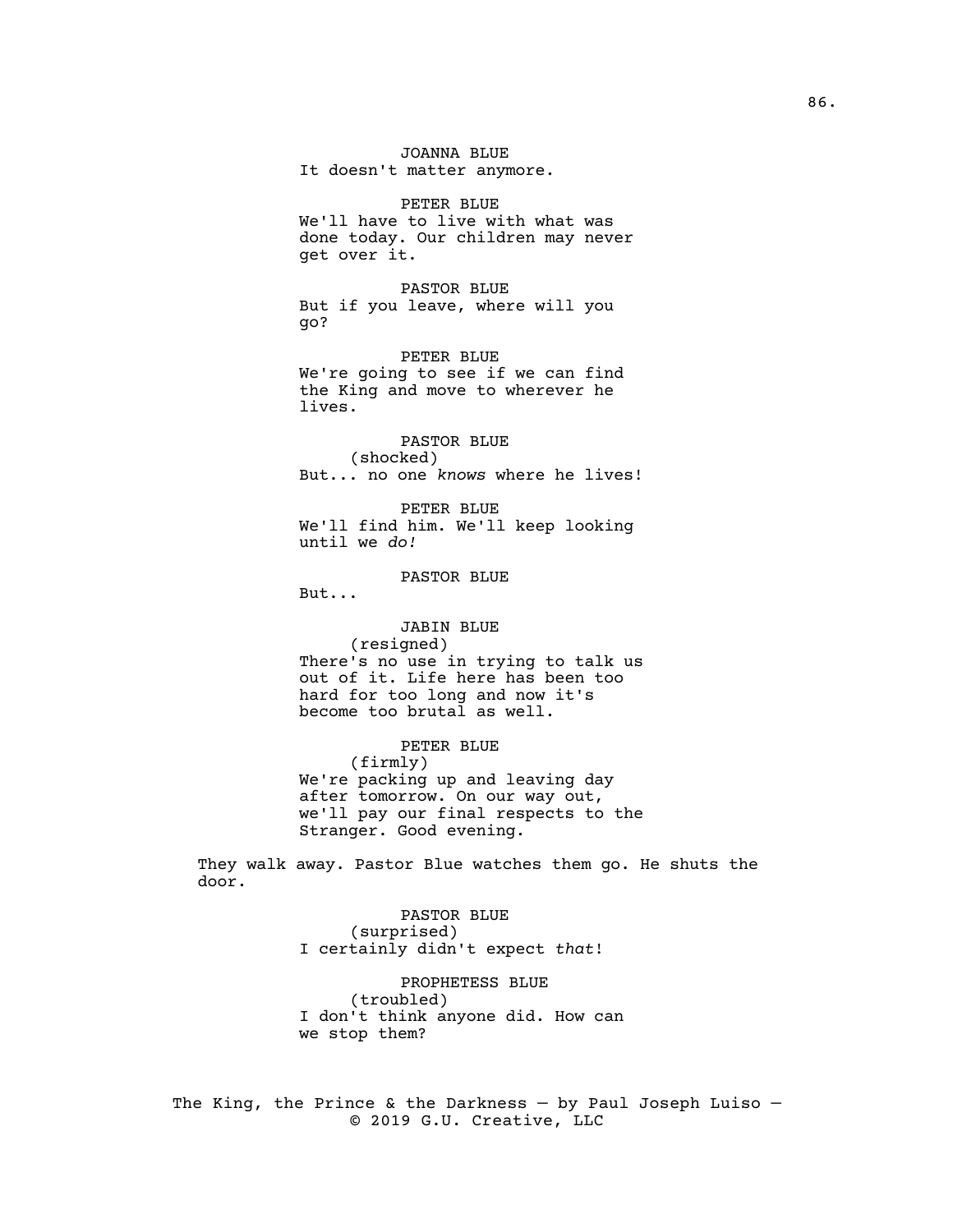### BLUE PROPHET

Stop them? I think I'll join them! What have we become? We sit here pray and consult the oracles. Then we witness a cold blooded murder and don't even *try* to stop it? We say we have faith, but if we do nothing with it, what good is it?

PROPHETESS BLUE Is it darker in here or is it just me?

EXTERIOR - NIGHT - PURPLE TOWN HALL

Dancing and drinking

Abraham Purple leans against the wall watching. He looks disturbed.

> JOSIAH PURPLE You look as dark as this room. What's going on?

ABRAHAM PURPLE I'm fed up with this place; all the hard work, the ineffectual government, the lost friendships and now the killing of that Stranger today. I can't do it anymore.

JOSIAH PURPLE Do what anymore?

ABRAHAM PURPLE I can't stay here anymore.

JOSIAH PURPLE C'mon, where would you go. You wouldn't be accepted in the other towns. You'd have to go far away and you just got married a few months ago. What about your new wife?

ABRAHAM PURPLE After today, she doesn't want to be here anymore either. She doesn't even want to have children in a place where love and peace have been outlawed.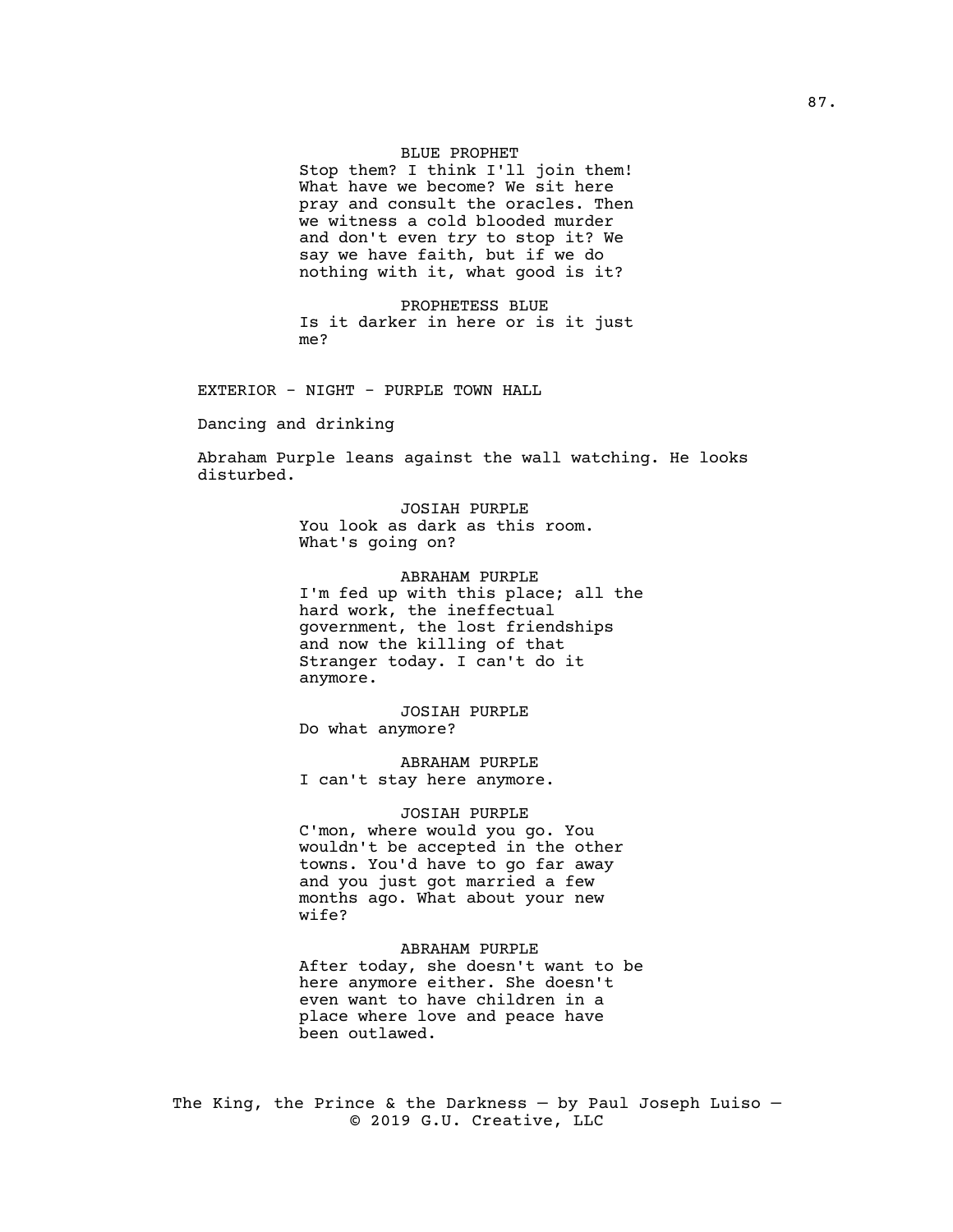# JOSIAH PURPLE

Outlawed?

ABRAHAM PURPLE That was the word she used and y'know, she's right. The Stranger was murdered for spreading love and peace.

JOSIAH PURPLE I guess I never thought of it that way. (pause) I'm going to talk to my wife. I think we may go with you.

INTERIOR - NIGHT - REDTOWN MEETING HALL

Loud music and partying.

GOVERNOR RED I think I'll go home. I'm not in the mood for a party.

LT. GOVERNOR RED If you do, you'd better tell people you weren't feeling well. If they think you're unhappy with the Stranger's execution, you could lose the next election.

GOVERNOR RED (callously) I'm not sure I care about holding office anymore.

LT. GOVERNOR RED Actually, I was going to talk to you about breaking away from the other towns completely. Let them handle their own problems.

GOVERNOR RED That's a good idea. We shouldn't even have participated in that vote.

REDTOWN LT. GOVERNOR If not for that, the Stranger would still be alive and the children would not be so upset.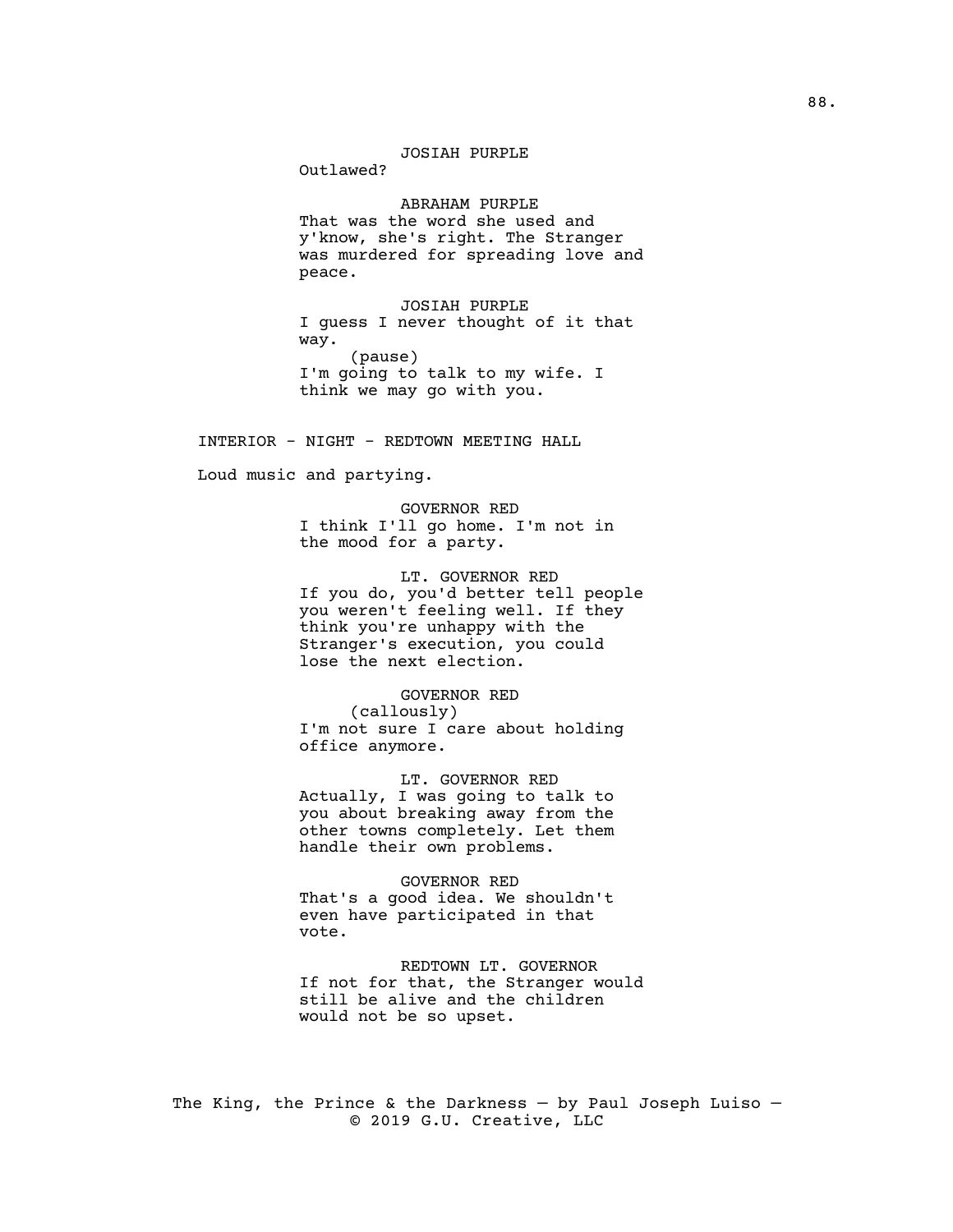AARON RED Excuse me, sirs.

GOVERNOR RED

Yes, Aaron?

AARON RED We've talked it over and our family has decided to leave.

LT. GOVERNOR RED Why would you leave? Things are just getting back to normal.

AARON RED That's just it. Our children don't want to live in a place where there's so much hate.

The Redtown Prophet overhears and wanders over.

GOVERNOR RED They're young. They'll forget all about after a while.

AARON RED I don't think so.

# RED PROPHET

Neither do I. I was looking at the faces of those horrified children as the Stranger was being murdered.

GOVERNOR RED (incredulous) It was more like self-defense.

RED PROPHET No, let's call it what it was cold blooded murder. Something like that may *never* leave them.

LT. GOVERNOR RED (scoffingly) You all are making much more of this than there is.

AARON RED My wife and I don't think so.

RED PROPHET (to Aaron Red) Do have room for some extra people? (MORE)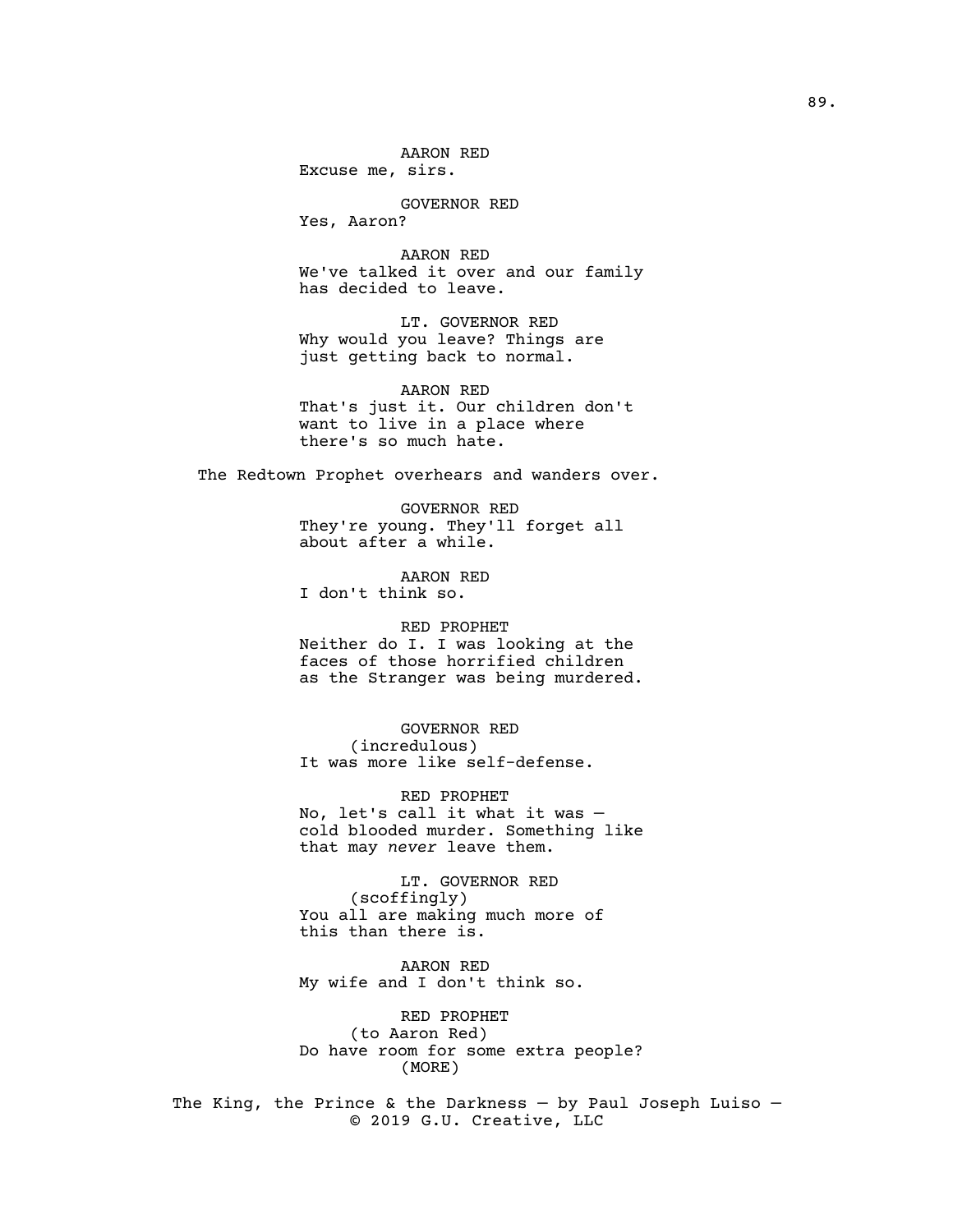RED PROPHET (CONT'D) My brothers and I have also discussed leaving.

The two men walk away talking.

GOVERNOR RED Well, how about that?

LT. GOVERNOR RED I'm sure they don't mean it. Where would they go?

REDTOWN GOVERNOR I don't know. Why is it so dark in here?

INTERIOR - NIGHT - THE VIOLET TOWN HALL.

VICE COMMISSIONER VIOLET (to Violet Town commissioner) Is seems a lot darker in here than usual.

COMMISSIONER VIOLET I guess.

VICE COMMISSIONER VIOLET I wanted to talk to you, but you look pretty unhappy.

COMMISSIONER VIOLET My little girl hasn't stopped crying since this afternoon.

VICE COMMISSIONER VIOLET That must be hard.

Commissioner nods

VICE COMMISSIONER VIOLET (CONT'D) Do you think we did the right thing killing that Stranger?

COMMISSIONER VIOLET (looks around and whispers) As far as know, we've never executed anyone around here. I don't know how it *could* be right. What did that Stranger do that deserved death?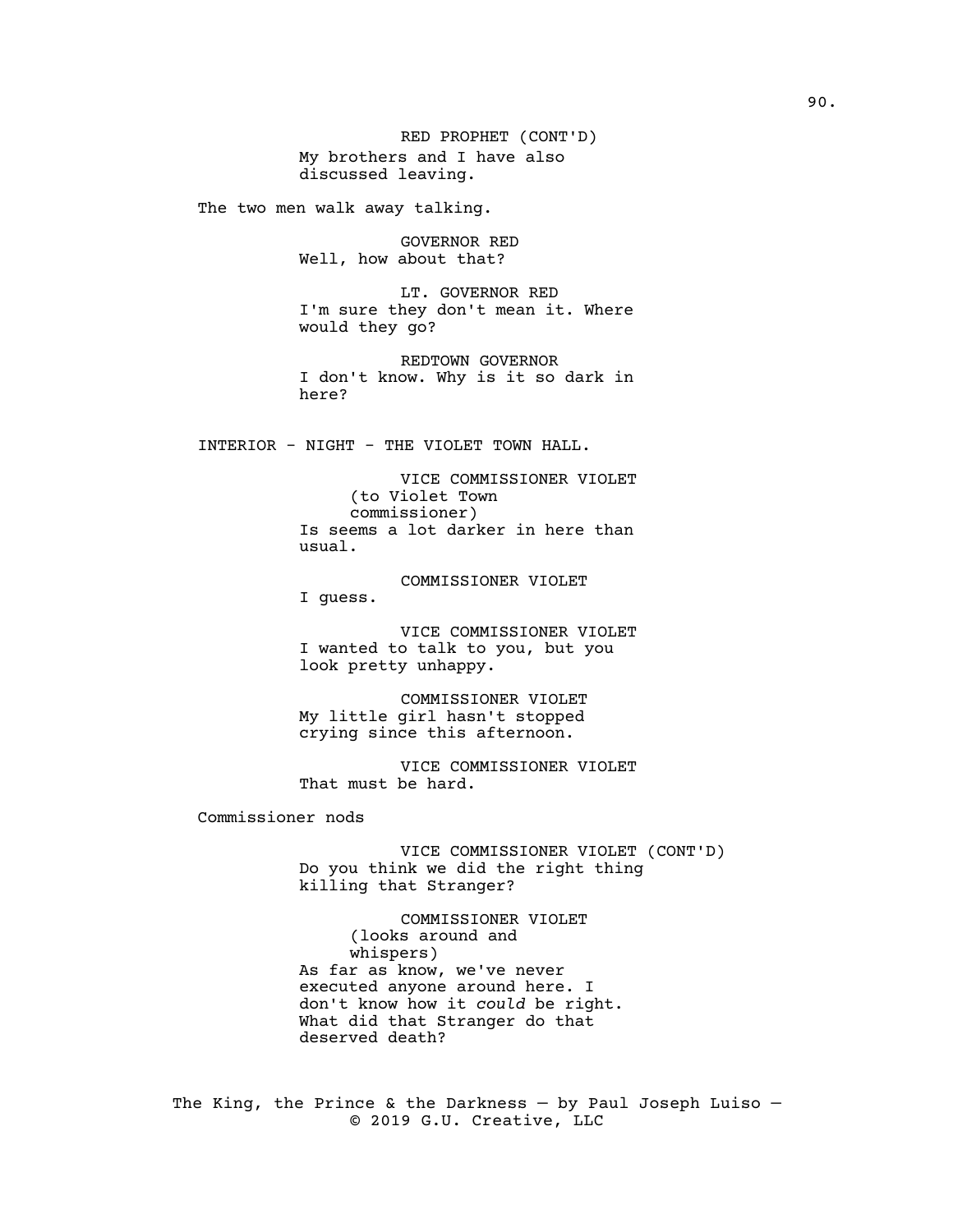COMMISSIONER VIOLET (CONT'D) Why didn't you say something?

VICE COMMISSIONER VIOLET Everyone was so caught up in bloodlust, I didn't think anything I could've said would've mattered.

COMMISSIONER VIOLET Bloodlust is a good word for it, but promise me this — next time you think that something needs to be said, just say it.

VICE COMMISSIONER VIOLET There won't be a next time. My family and I are leaving.

COMMISSIONER VIOLET (shocked) What?

VICE COMMISSIONER VIOLET It was news to me, but my wife has been unhappy here for a long time. She misses her friends from the other towns and we don't get to spend enough time together because of all the long hours in the fields and workshops. The events of today just put her over the top.

COMMISSIONER VIOLET (incredulous) But we've lived here all our lives. Where would you go?

VICE COMMISSIONER VIOLET We were thinking of trying to find the King. Where he lives would have to be better.

COMMISSIONER VIOLET Maybe I could assign some men to help you. It would lighten your load. Would that change your mind?

VICE COMMISSIONER VIOLET That's a very generous offer, but no. My wife is done with this place and marriage sometimes requires sacrifice.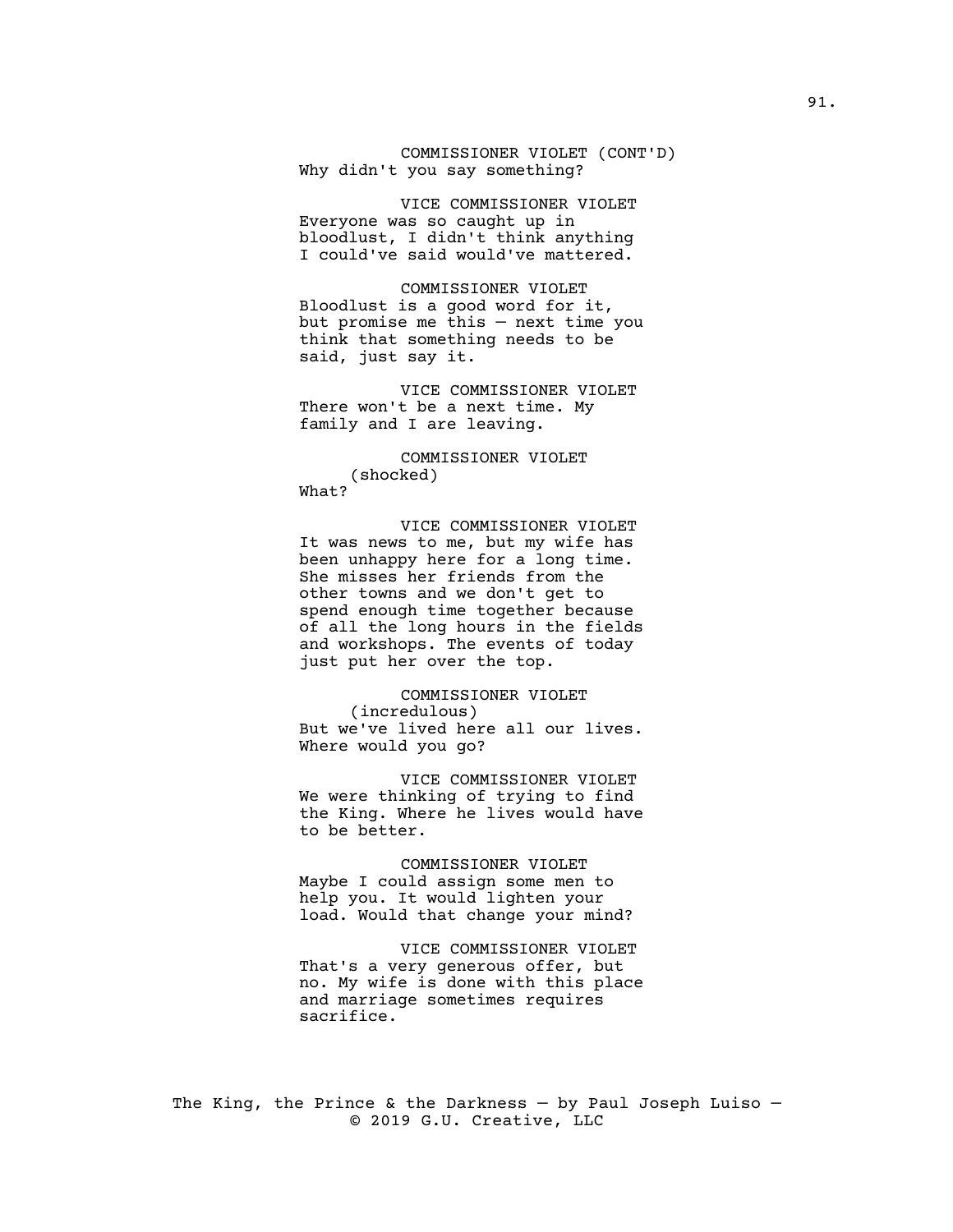COMMISSIONER VIOLET I'll be sorry to see you go. When are you leaving?

VIOLETOWN VICE COMMISSIONER In a couple of days.

The men shake hands and the vice commissioner walks away.

COMMISSIONER VIOLET What's going on with the lighting in here?

EXTERIOR - DAY - YELLOWTOWN PALACE - DAY AFTER NEXT

SUB-CORPORAL YELLOW (Looking at the sky) Dark day, isn't it?

SARGENT YELLOW In more ways than one.

SUB-CORPORAL YELLOW What do you mean?

SARGENT YELLOW The Corporal hasn't been the same since he speared that Stranger.

Private Yellow walks up.

PRIVATE YELLOW Have any of you seen the Corporal? He never showed up this morning.

SARGENT YELLOW I've got a bad feeling about this. Let's go over toward the stables.

SUB-CORPORAL YELLOW Why the stables?

SARGENT YELLOW I'm playing a hunch.

SUB-CORPORAL YELLOW What kind of a hunch?

SARGENT YELLOW You'll see. (to livery man) You there... have you seen the Corporal?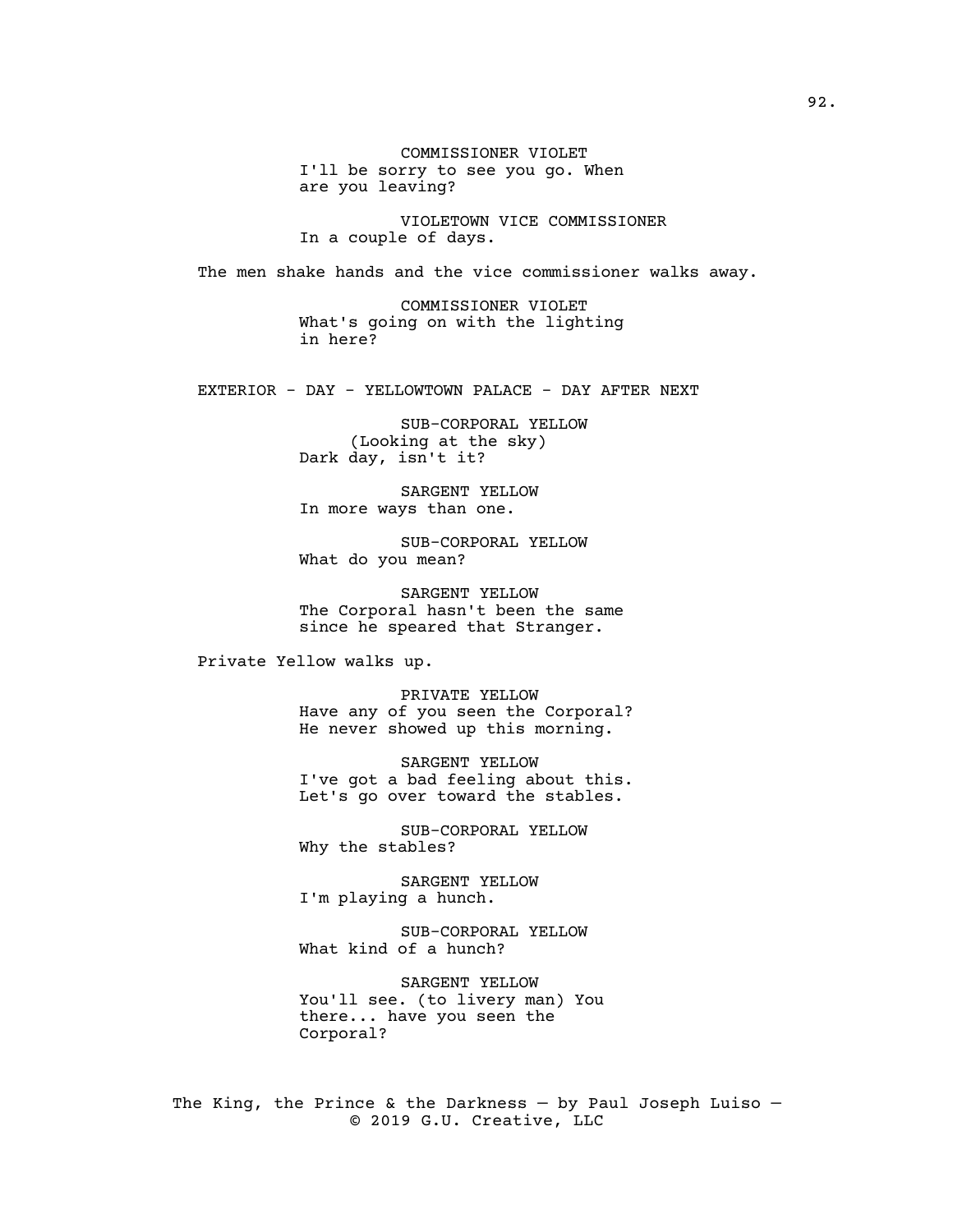LIVERYMAN

Not since this morning when he traded me for a horse. I think he might've left town.

SARGENT YELLOW What makes you say that?

LIVERYMAN He had a travel bag with him, along with food and water.

SARGENT YELLOW Did he ride out of town?

LIVERYMAN I'm not sure, but I thought he went in that direction.

SUB-CORPORAL YELLOW Do you think he'd really leave town?

### EXTERIOR - MORNING - THE HILL DAY AFTER NEXT

Bands of people from all the towns wander up the Hill and converge where the stranger lay covered with rocks. All the townsfolk are packed to leave the area. There are horses, wagons and hand carts filled with supplies, their possessions and their instruments. As they converge upon the makeshift grave some of the children start to cry again. Parents hold them close and some weep with them.

## VICE COMMISSIONER VIOLET

Speaking to the crowd

I'm sorry I allowed this to happen. I should have tried to stop it and I didn't.

CORPORAL YELLOW (anguished) I was the one who speared him in the side! If that didn't kill him I don't know what did. I'm nothing but a murderer!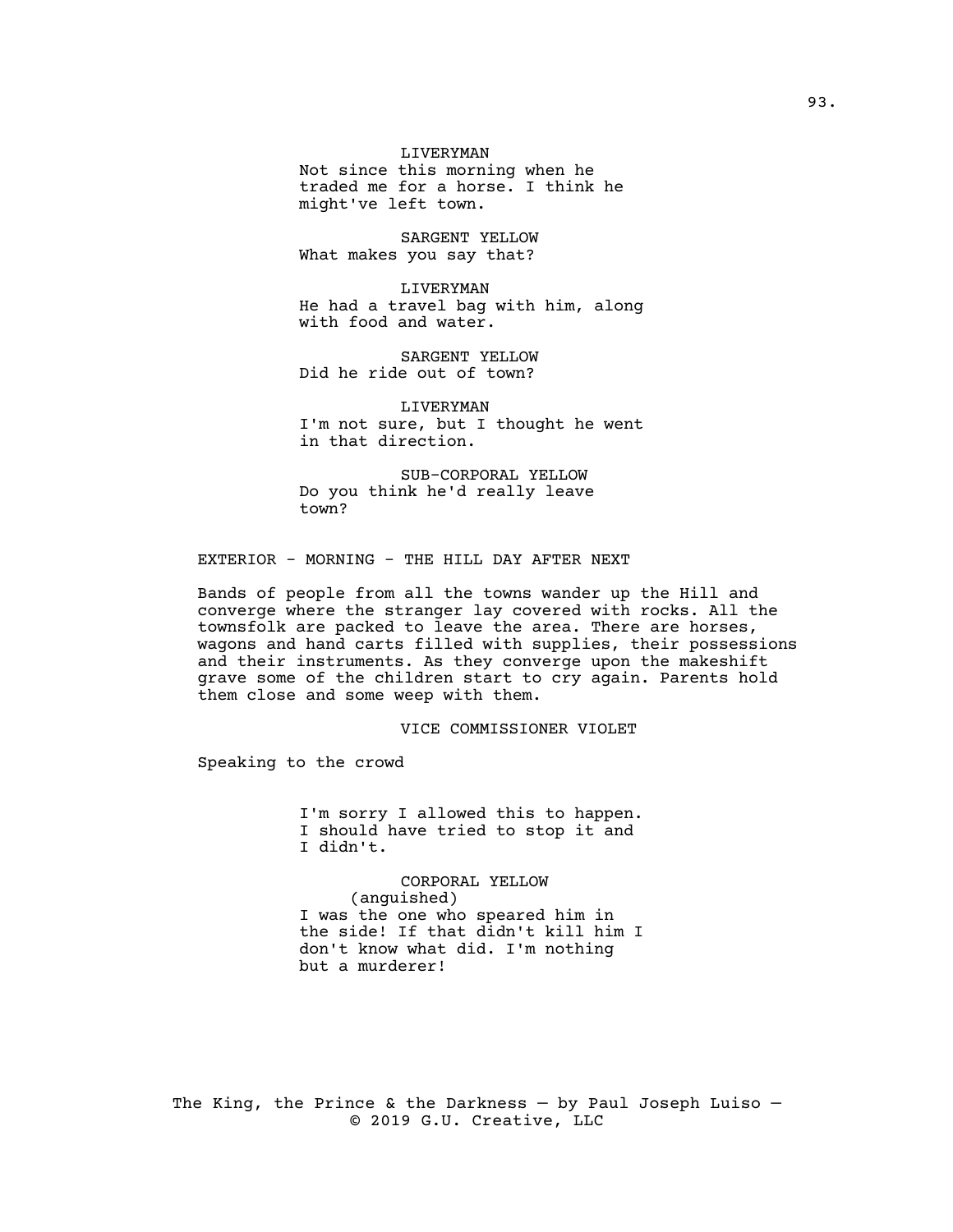AARON RED

We're all responsible for this. Bad leadership and everyone's anger got us so riled up that instead of doing the right thing, we allowed this man to be killed.

A light wind picks up. The sky at the horizon starts to grow brighter.

> CORPORAL YELLOW Is the sky getting brighter?

BLUE PROPHET Do you feel that?

MAYOR ORANGE It's so peaceful. What is it?

JOSIAH PURPLE What's going on?

The ground starts to rumble and shake. The rocks start rolling off of the Strangers body.

Rachel Violet points at the sky in the distance.

RACHEL VIOLET (excited) Look at that cloud!

The cloud drifts closer.

BLUE PROPHET That's not a cloud!

A figure floats toward them through the air. The train of his gigantic robe swirls beneath him creating a cloud like platform.

> JOSIAH PURPLE (Thunderstruck) Could that be... the King?

The figure is now directly over them and the body of the slain stranger.

> KING (voice booming) This is my beloved Son. As you loved him play for him!

> > BLUE PROPHET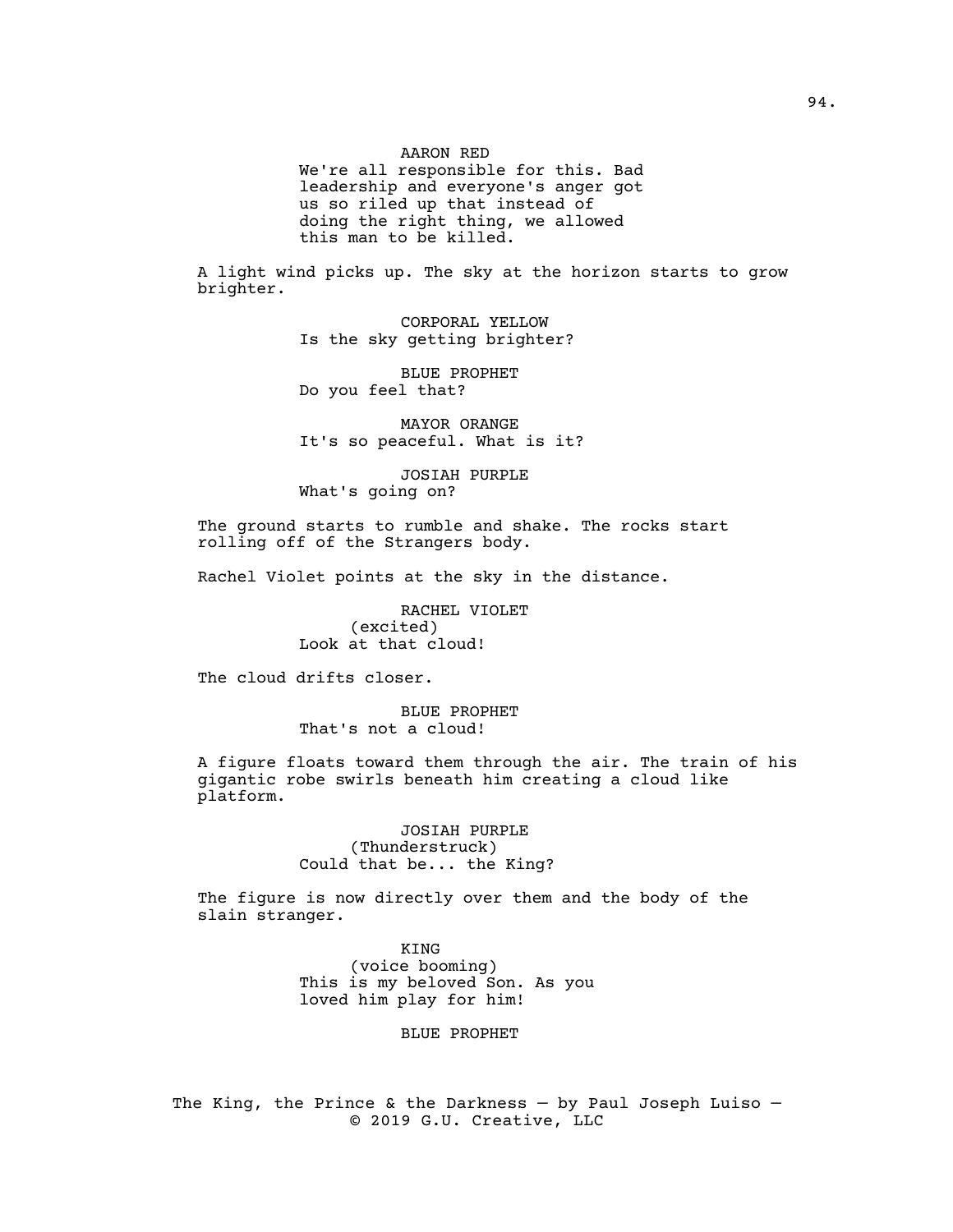To the other townsfolk: (Reluctant) But the only song we know is the love song to The Prince. How can we play that?

> HANNAH ORANGE All the songs are different. So are our instruments.

KING As you loved him, play for Him.

The townsfolk move toward their belongings and grab up their instruments. They move back to the fallen Prince.

> VICE COMMISSIONER VIOLET (confused) Okay, folks... I guess start playing.

People put instruments to their lips, bows and fingers to strings and start playing.

> AARON RED (shocked)

ELIZABETH ORANGE It sounds wonderful!

CORPORAL YELLOW (amazed) I've never heard anything like it.

VICE COMMISSIONER VIOLET (surprised) All the music fits together!

HANNAH ORANGE It's so sweet and pure — so full of love!

As the music rises, their instruments start to glow and pulse! Streams of color start to flow out of the instruments and into the air; thick and liquidy. It flows towards the King.

> BLUE PROPHET (joyous) This is unbelievable!

The King raises his arms and pulls the color into himself. He points His hands toward the Prince and white light spills from the King to the Prince.